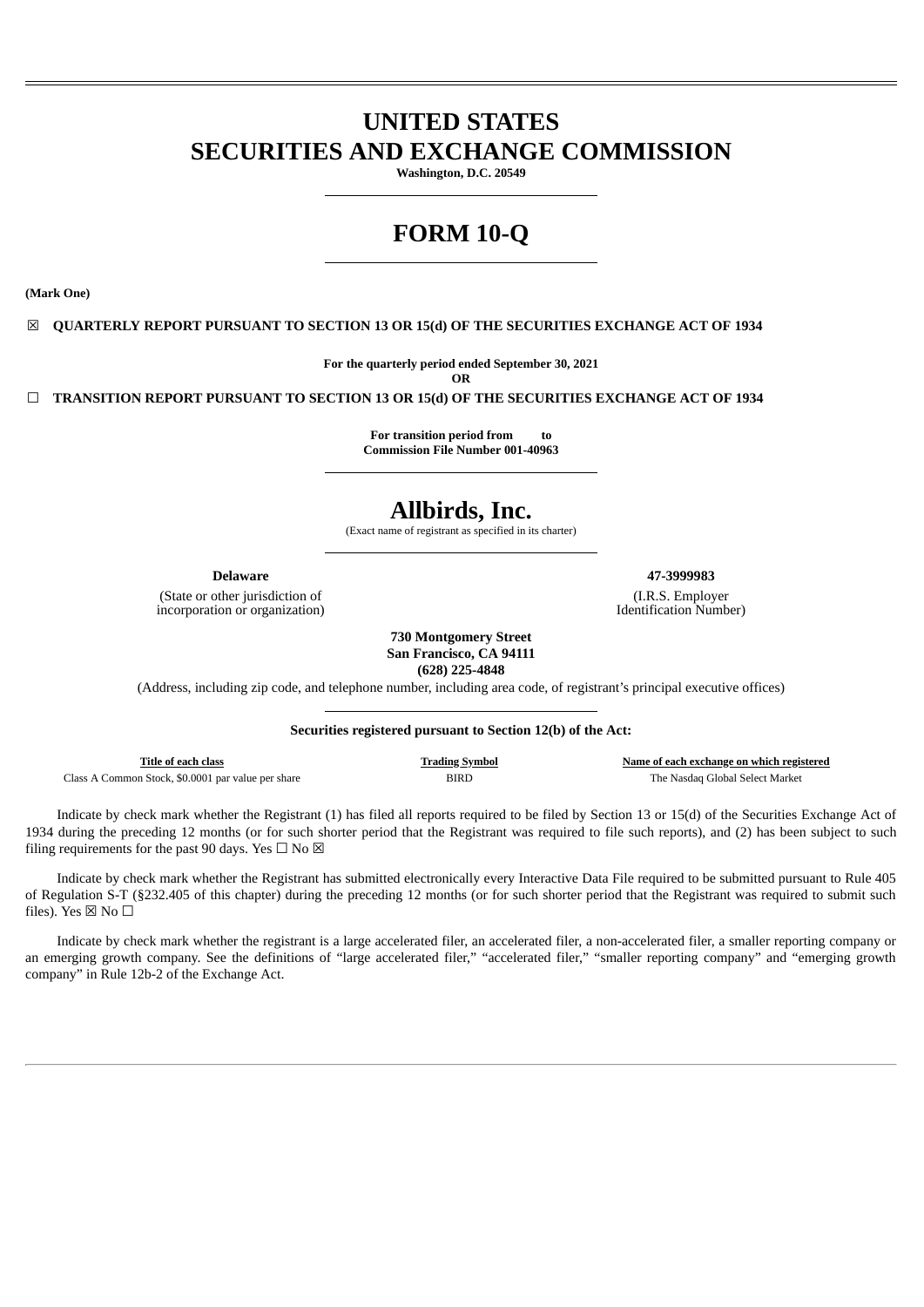| Large accelerated filer |   | Accelerated filer         |   |
|-------------------------|---|---------------------------|---|
| Non-accelerated filer   | ⊠ | Smaller reporting company |   |
|                         |   | Emerging growth company   | 図 |

If an emerging growth company, indicate by check mark if the registrant has elected not to use the extended transition period for complying with any new or revised financial accounting standards provided pursuant to Section 13(a) of the Exchange Act. □

Indicate by check mark whether the registrant is a shell company (as defined in Rule 12b-2 of the Exchange Act): Yes  $\Box$  No  $\boxtimes$ 

<span id="page-1-0"></span>As of November 30, 2021, the number of shares of the registrant's Class A common stock outstanding was 25,162,870 and the number of shares of the registrant's Class B common stock outstanding was 121,683,545.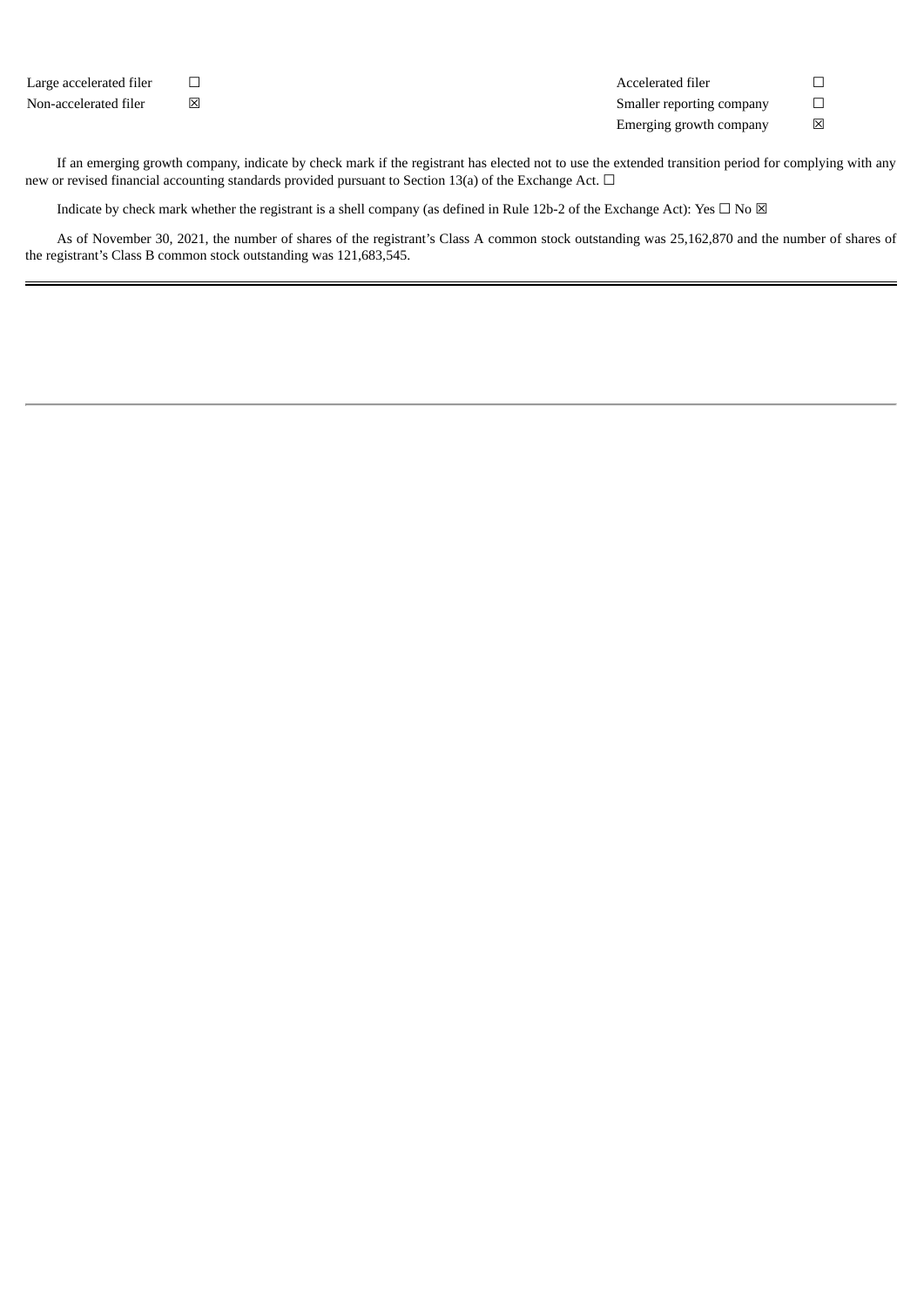# **TABLE OF CONTENTS**

<span id="page-2-0"></span>

|                              |                                                                                                   | Page            |
|------------------------------|---------------------------------------------------------------------------------------------------|-----------------|
|                              | <b>Special Note Regarding Forward-Looking Statements</b>                                          |                 |
| <b>Risk Factors Summary</b>  |                                                                                                   | ш               |
| Part I-Financial Information |                                                                                                   |                 |
| Item 1.                      | <b>Financial Statements (Unaudited)</b>                                                           |                 |
|                              | <b>Condensed Consolidated Balance Sheets</b>                                                      |                 |
|                              | <b>Condensed Consolidated Statements of Operations and Comprehensive Loss</b>                     |                 |
|                              | <b>Condensed Consolidated Statements of Convertible Preferred Stock And Stockholders' Deficit</b> |                 |
|                              | <b>Condensed Consolidated Statements of Cash Flows</b>                                            | <u>5</u>        |
|                              | <b>Notes to Condensed Consolidated Financial Statements</b>                                       | $6\overline{6}$ |
| Item 2.                      | <b>Management's Discussion and Analysis of Financial Condition and Results of Operations</b>      | <u>23</u>       |
| Item 3.                      | <b>Quantitative and Qualitative Disclosures About Market Risk</b>                                 | 36              |
| Item 4.                      | <b>Controls and Procedures</b>                                                                    | 37              |
| Part II-Other Information    |                                                                                                   | 38              |
| Item 1.                      | <b>Legal Proceedings</b>                                                                          | 38              |
| Item 1A.                     | <b>Risk Factors</b>                                                                               | <u>38</u>       |
| Item 2.                      | <b>Unregistered Sales of Equity Securities and Use of Proceeds</b>                                | 80              |
| Item 3.                      | <b>Defaults Upon Senior Securities</b>                                                            | 81              |
| Item 4.                      | <b>Mine Safety Disclosures</b>                                                                    | 81              |
| Item 5.                      | <b>Other Information</b>                                                                          | 81              |
| Item 6.                      | <b>Exhibits</b>                                                                                   | 81              |
| <b>Signatures</b>            |                                                                                                   |                 |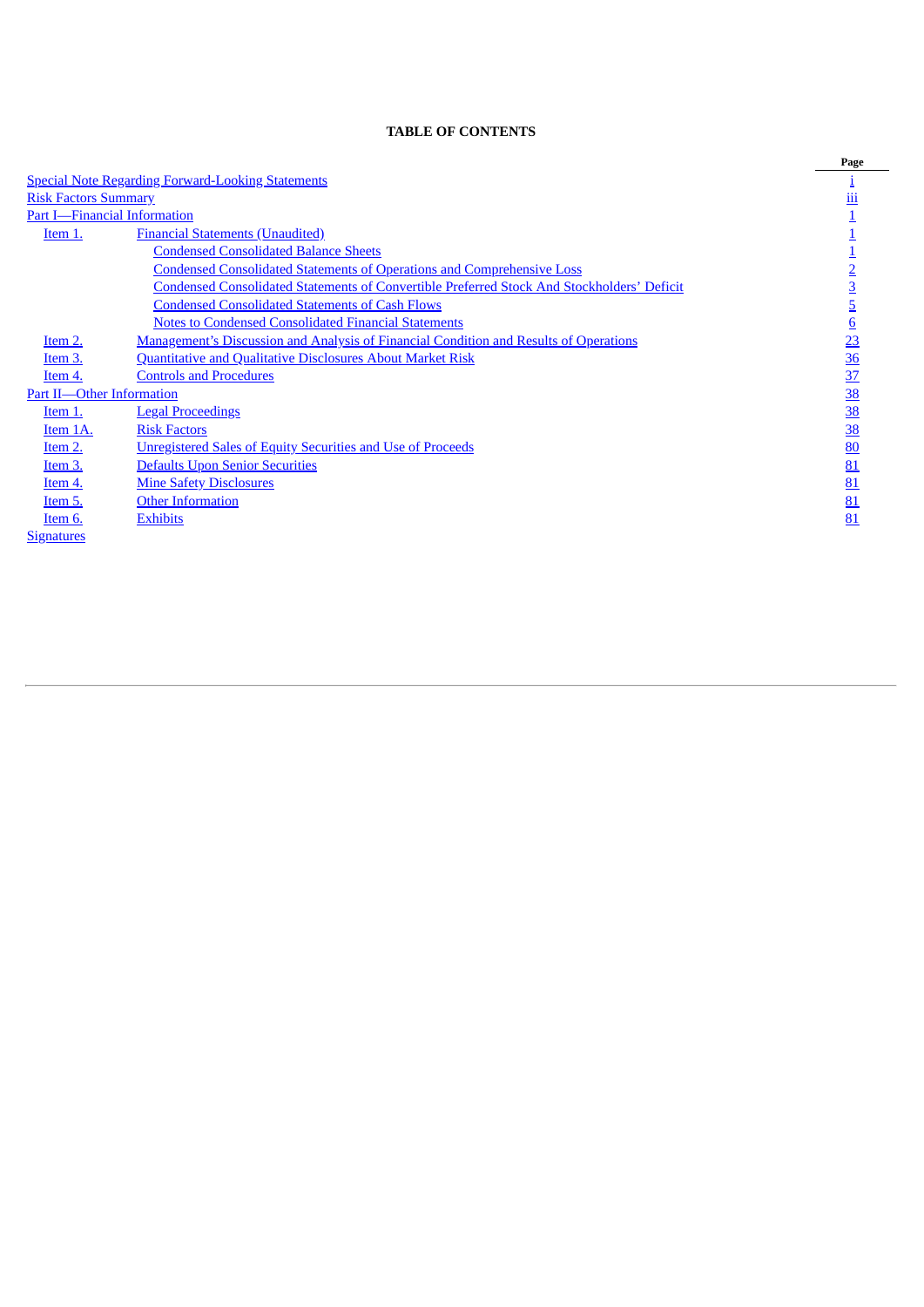# **SPECIAL NOTE REGARDING FORWARD-LOOKING STATEMENTS**

This Quarterly Report on Form 10-Q contains forward-looking statements within the meaning of Section 27A of the Securities Act of 1933, as amended, or the Securities Act, and Section 21E of the Securities Exchange Act of 1934, as amended, or the Exchange Act, which statements involve substantial risk and uncertainties. All statements other than statements of historical facts contained in this quarterly report, including statements regarding our future results of operations, financial condition, business strategy and plans, and objectives of management for future operations, such as statements regarding the benefits and timing of the roll-out of new technology, are forward-looking statements. In some cases, you can identify forward-looking statements because they contain words such as "anticipate," "believe," "contemplate," "continue," "could," "estimate," "expect," "intend," "may," "plan," "potential," "predict," "project," "should," "target," "will," or "would" or the negative of these words or other similar terms or expressions. These forwardlooking statements include, but are not limited to, statements concerning the following:

- our expectations regarding our net revenue, expenses, gross margin, adjusted EBITDA, payback period, and other results of operations;
- our ability to acquire new customers and successfully retain existing customers;
- our ability to gauge and adapt to fashion trends and changing consumer preferences in products, sustainability, price-points, and in-store and digital shopping experiences;
- our ability to achieve or sustain profitability;
- future investments in our business, our anticipated capital expenditures, and our estimates regarding our capital requirements;
- our ability to effectively develop and launch new, innovative, and updated products;
- our ability to effectively manage our inventory and supply chain, including with respect to environmental, social, and governance, or ESG, matters;
- our ability to effectively increase the number of and management of our retail locations;
- the costs and success of our sales and marketing efforts, and our ability to promote our brand;
- our reliance on key personnel and our ability to identify, recruit, and retain skilled personnel;
- our ability to achieve the sustainability targets and goals that we have announced;
- our commitments to meeting certain threshold ESG criteria and reporting ESG practices in connection with the Sustainability Principles and Objectives Framework, or the SPO Framework;
- our expectations regarding ESG initiatives;
- our ability to effectively manage our growth, including any international expansion;
- our ability to protect our intellectual property rights and any costs associated therewith;
- our dependence on key suppliers and manufacturers;
- the effects of the COVID-19 pandemic or other public health crises;
- our focus on a specific public benefit purpose and potential resulting negative effects on our financial performance;
- our ability to compete effectively with existing competitors and new market entrants; and
- our total addressable market and the growth rates of the markets in which we compete.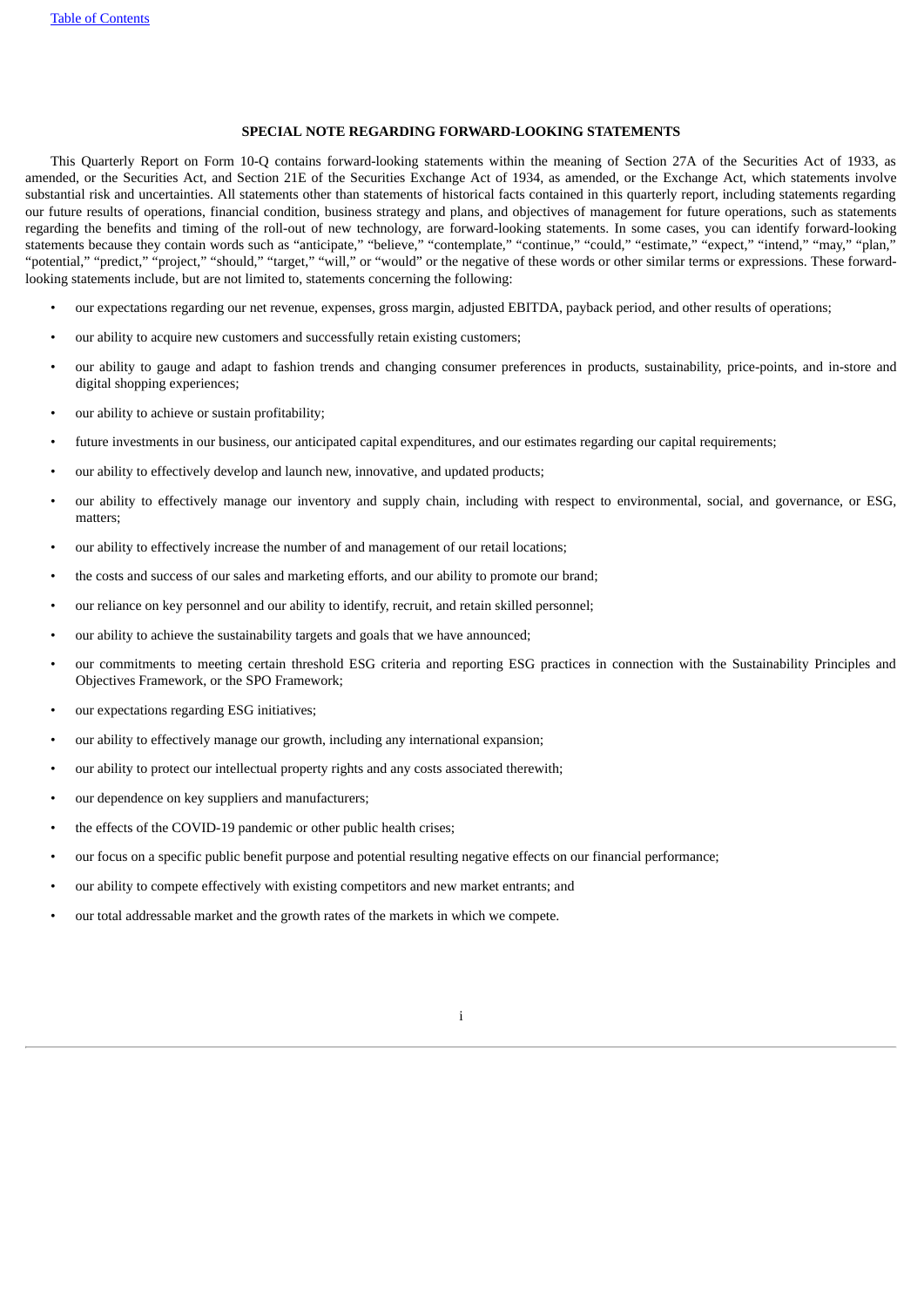You should not rely on forward-looking statements as predictions of future events. We have based the forward-looking statements contained in this Quarterly Report on Form 10-Q primarily on our current expectations and projections about future events and trends that we believe may affect our business, financial condition, and results of operations. The outcome of the events described in these forward-looking statements is subject to risks and uncertainties, including the factors described in "Part II, Item 1A. Risk Factors" and elsewhere in this Quarterly Report on Form 10-Q. Moreover, we operate in a very competitive and rapidly changing environment. New risks and uncertainties emerge from time to time, and it is not possible for us to predict all risks and uncertainties that could have an impact on the forward-looking statements contained in this Quarterly Report on Form 10-Q. The results, events, and circumstances reflected in the forward-looking statements may not be achieved or occur, and actual results, events, or circumstances could differ materially from those described in the forward-looking statements.

In addition, statements that "we believe" and similar statements reflect our beliefs and opinions on the relevant subject. These statements are based on information available to us as of the date of this Quarterly Report on Form 10-Q. While we believe that such information provides a reasonable basis for these statements, that information may be limited or incomplete. Our statements should not be read to indicate that we have conducted an exhaustive inquiry into, or review of, all relevant information. These statements are inherently uncertain, and investors are cautioned not to unduly rely on these statements.

The forward-looking statements contained in this Quarterly Report on Form 10-Q relate only to events as of the date on which the statements are made. We undertake no obligation to update any forward-looking statements made in this Quarterly Report on Form 10-Q or to reflect new information or the occurrence of unanticipated events, except as required by law. We may not actually achieve the plans, intentions or expectations disclosed in or expressed by, and you should not place undue reliance on, our forward-looking statements. Our forward-looking statements do not reflect the potential impact of any future acquisitions, mergers, dispositions, joint ventures, or investments.

#### **Additional Information**

Unless the context otherwise requires, all references in this Quarterly Report on Form 10-Q to "we," "us," "our," "our company," and "Allbirds" refer to Allbirds, Inc. and its subsidiaries. The Allbirds design logo, "Allbirds," and our other registered or common law trademarks, service marks, or trade names appearing in this Quarterly Report on Form 10-Q are the property of Allbirds, Inc. Other trade names, trademarks, and service marks used in this Quarterly Report on Form 10-Q are the property of their respective owners. Solely for convenience, we have omitted the ® and ™ designations, as applicable, for the trademarks we name in this Quarterly Report on Form 10-Q.

<span id="page-4-0"></span>We announce material information to the public through a variety of means, including filings with the Securities and Exchange Commission, press releases, public conference calls, our website (allbirds.com), the investor relations section of our website (ir.allbirds.com), our Instagram account (@allbirds), our Twitter account (@allbirds), our LinkedIn account (linkedin.com/company/allbirds), our Facebook page (@weareallbirds) and our blog on Medium (allbirdsblog.medium.com). We use these channels to communicate with investors and the public about our company, our products, and other matters. Therefore, we encourage investors, the media and others interested in our company to review the information we make public in these locations, as such information could be deemed to be material information.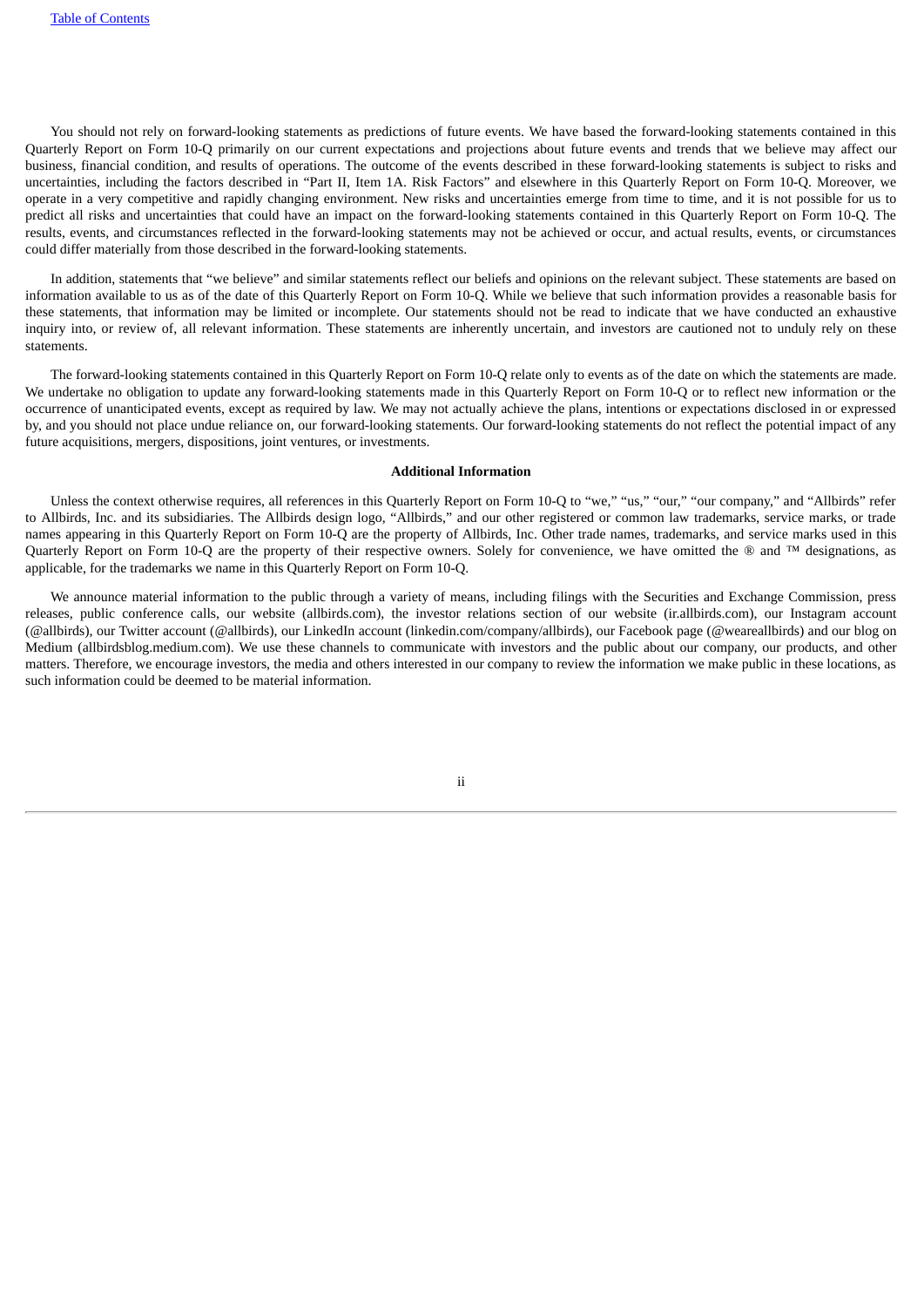#### **RISK FACTORS SUMMARY**

Investing in our Class A common stock involves a high degree of risk because our business is subject to numerous risks and uncertainties, as more fully described in "Part II, Item 1A. Risk Factors" of this Quarterly Report on Form 10-Q. Below are some of these risks, any one of which could materially adversely affect our business, financial condition, results of operations, and prospects:

- The COVID-19 pandemic has had, and may in the future continue to have, a material adverse impact on our business.
- Economic uncertainty in our key markets may affect consumer purchases of discretionary items, which may adversely affect demand for our products.
- If we are unable to maintain and enhance the value and reputation of our brand and/or counter any negative publicity, we may be unable to sell our products, which would harm our business and could materially adversely affect our financial condition and results of operations.
- We have incurred significant net losses since inception, and anticipate that we will continue to incur losses for the foreseeable future.
- We operate in a highly competitive market; the size and resources of some of our competitors may allow them to compete more effectively than we can, which could result in a loss of our market share and a decrease in our net revenue and profitability.
- Our focus on using sustainable materials and environmentally friendly manufacturing processes and supply chain practices may increase our cost of revenue and hinder our growth.
- Climate change and increased focus by governments, organizations, customers, and investors on sustainability issues, including those related to climate change and socially responsible activities, may adversely affect our reputation, business, and financial results.
- If we are unable to anticipate product trends and consumer preferences, or we fail in our technical and materials innovation to successfully develop and introduce new high-quality products, we may not be able to maintain or increase our revenue and profits.
- We utilize a range of marketing, advertising, and other initiatives to increase existing customers' spend and to acquire new customers; if the costs of advertising or marketing increase, or if our initiatives fail to achieve their desired impact, we may be unable to grow the business profitably.
- As a company that operates retail stores, we are subject to various risks, including commercial real estate and labor and employment risks; additionally, we may be unable to successfully open new store locations in existing or new geographies in a timely manner, if at all, which could harm our results of operations.
- Our business depends on our ability to maintain a strong community of engaged customers and Allgood Collective Ambassadors, including through the use of social media. We may be unable to maintain and enhance our brand if we experience negative publicity related to our marketing efforts or use of social media, we fail to maintain and grow our community of Allgood Collective Ambassadors, or our marketing and social media efforts otherwise fail to meet our customers' expectations.
- We are subject to risks related to our ESG activities and disclosures, and our reputation and brand could be harmed if we fail to meet our public sustainability targets and goals.
- We are subject to risks related to our commitment to certain ESG criteria, which we call the SPO Framework.
- We have a limited operating history, which makes it difficult to predict our future results of operations, particularly in newer geographies.

iii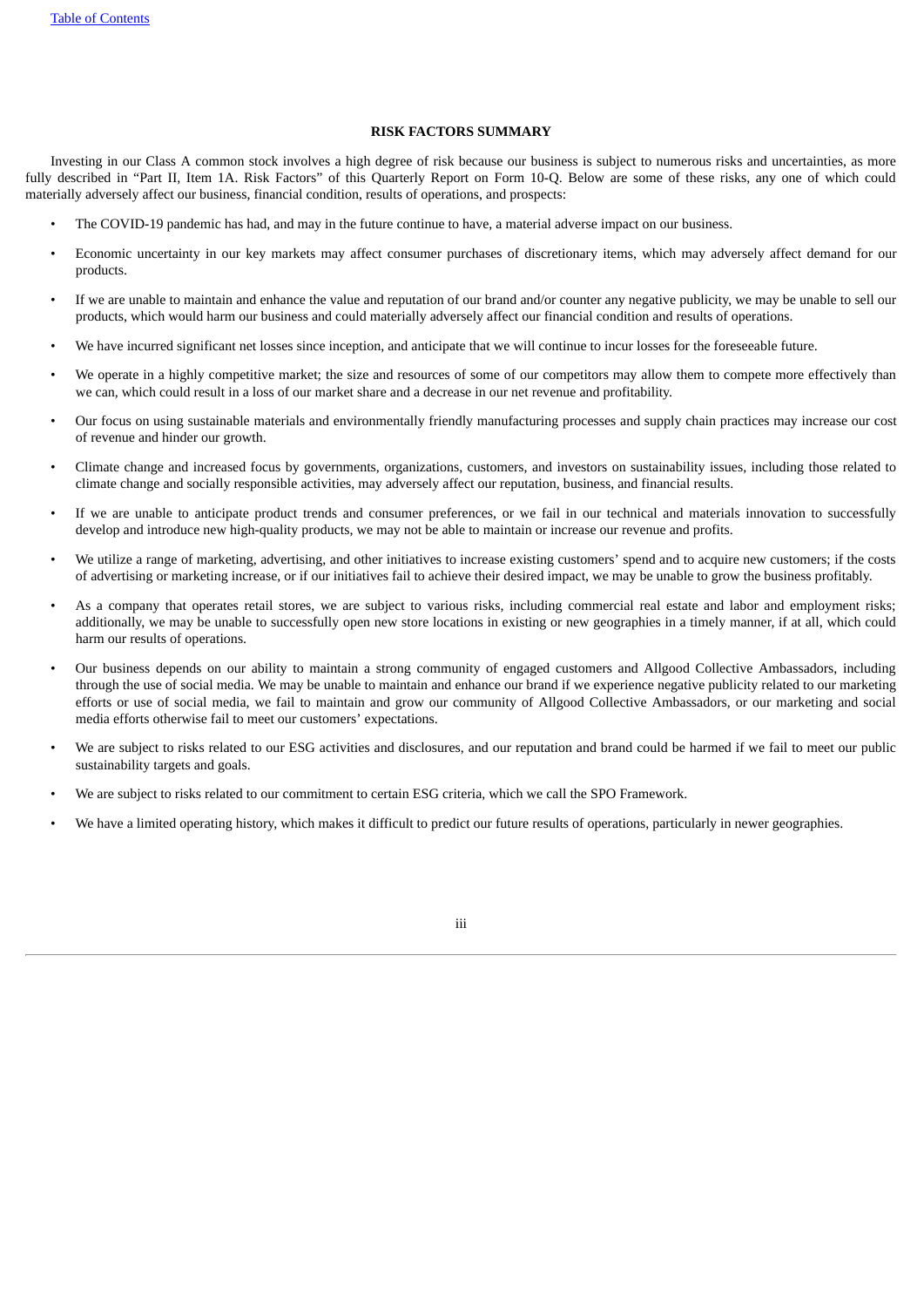- Our reliance on a limited number of suppliers and manufacturers to provide materials for and to produce our products could cause problems in our supply chain.
- Failure of our contractors or our licensees' contractors to comply with our supplier code of conduct, contractual obligations, local laws, and other standards could harm our business.
- The fluctuating cost of raw materials could increase our cost of revenue and cause our results of operations and financial condition to suffer.
- We may fail to protect our intellectual property rights, our trademark and other proprietary rights may conflict with the rights of others, and we may not be able to acquire, use, or maintain our marks and domain names, any of which could harm our brand, business, financial condition, and results of operations.
- If the technology-based systems that give our customers the ability to shop with us online do not function effectively, or we fail to comply with government regulations relating to the internet and eCommerce, our results of operations, as well as our ability to grow our eCommerce business globally, could be materially adversely affected.
- Our international operations expose us to various risks from foreign currency exchange rate fluctuations, tariffs or global trade wars, trade restrictions, and changing tax laws in the United States and elsewhere, among others.
- We are subject to several unique risks as a result of our status as a Delaware public benefit corporation, or PBC, and certified B Corporation, or B Corp, including that our board of directors' duty to balance various interests and our public benefit purpose may result in actions that do not maximize stockholder value.
- The dual class structure of our common stock has the effect of concentrating voting control with our co-founders and co-Chief Executive Officers, Timothy Brown and Joseph Zwillinger, our other executive officers and directors, our principal stockholders, and their respective affiliates, which limits or precludes the ability of our other stockholders to influence corporate matters, including the election of directors and the approval of any change of control transaction.

<span id="page-6-0"></span>If we are unable to adequately address these and other risks we face, our business may be harmed.

iv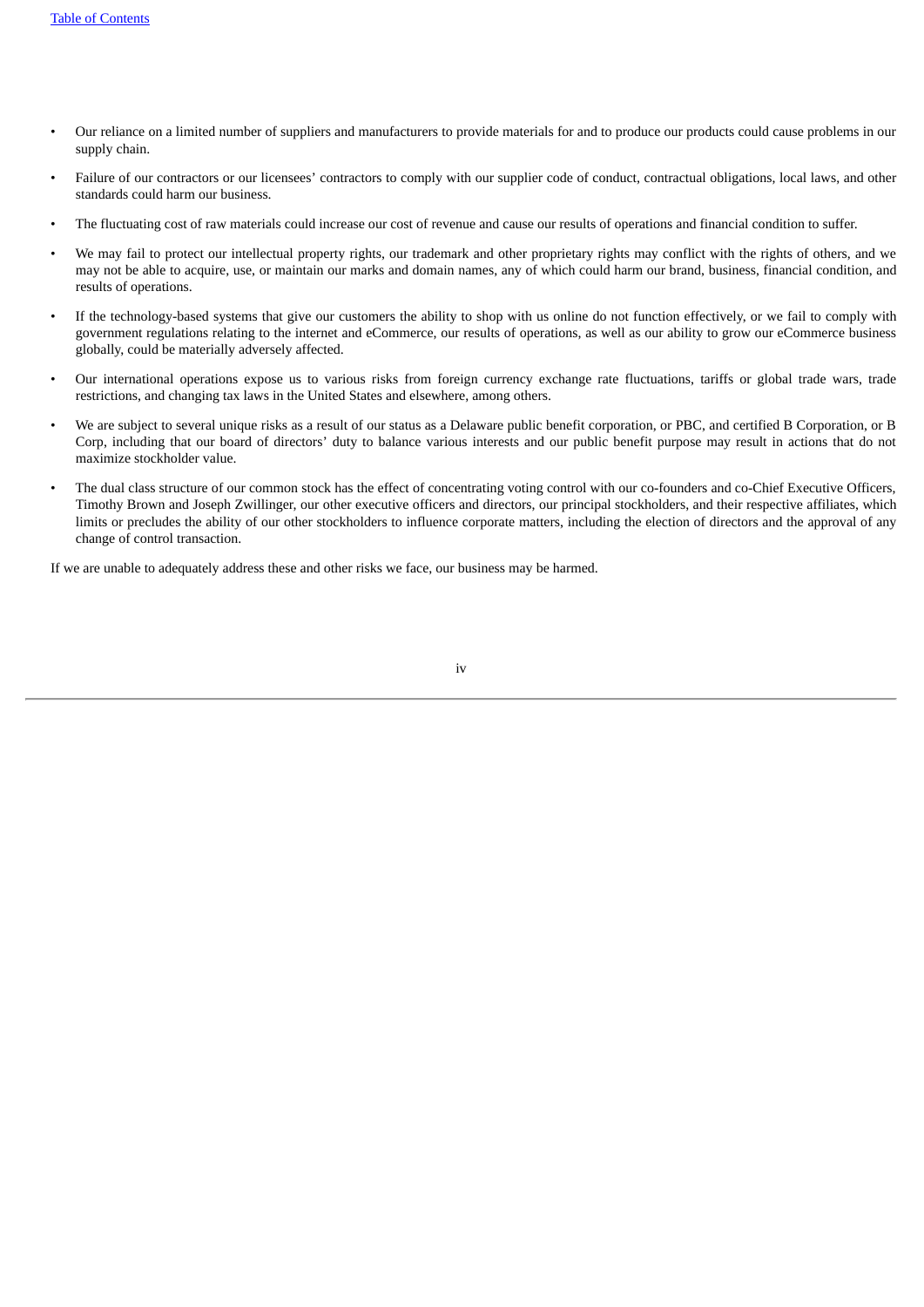# **PART I—FINANCIAL INFORMATION**

# <span id="page-7-1"></span><span id="page-7-0"></span>**ITEM 1. FINANCIAL STATEMENTS (UNAUDITED)**

# **ALLBIRDS, INC. CONDENSED CONSOLIDATED BALANCE SHEETS (In thousands, except share and per share amounts) (Unaudited)**

|                                                                                                                                                                                                                                                                            |                | September 30, 2021 |                    | <b>December 31, 2020</b> |  |  |
|----------------------------------------------------------------------------------------------------------------------------------------------------------------------------------------------------------------------------------------------------------------------------|----------------|--------------------|--------------------|--------------------------|--|--|
| <b>ASSETS</b>                                                                                                                                                                                                                                                              |                |                    |                    |                          |  |  |
| CURRENT ASSETS:                                                                                                                                                                                                                                                            |                |                    |                    |                          |  |  |
| Cash and cash equivalents                                                                                                                                                                                                                                                  | $\mathbf{s}$   | 65,371             | $\mathfrak{s}$     | 126,551                  |  |  |
| Accounts receivable                                                                                                                                                                                                                                                        |                | 2,010              |                    | 1,955                    |  |  |
| Inventory                                                                                                                                                                                                                                                                  |                | 99,335             |                    | 59,222                   |  |  |
| Prepaid expenses and other current assets                                                                                                                                                                                                                                  |                | 42.281             |                    | 27.112                   |  |  |
| Total current assets                                                                                                                                                                                                                                                       |                | 208.997            |                    | 214,840                  |  |  |
| PROPERTY AND EQUIPMENT-Net                                                                                                                                                                                                                                                 |                | 34,565             |                    | 23,301                   |  |  |
| <b>OTHER ASSETS</b>                                                                                                                                                                                                                                                        |                | 6.106              |                    | 5,902                    |  |  |
| <b>TOTAL ASSETS</b>                                                                                                                                                                                                                                                        | $\mathfrak{s}$ | 249,668            | $\mathfrak{s}$     | 244,043                  |  |  |
| LIABILITIES, CONVERTIBLE PREFERRED STOCK AND STOCKHOLDERS' DEFICIT                                                                                                                                                                                                         |                |                    |                    |                          |  |  |
| <b>CURRENT LIABILITIES:</b>                                                                                                                                                                                                                                                |                |                    |                    |                          |  |  |
| Accounts payable                                                                                                                                                                                                                                                           | \$             | 33,529             | -\$                | 20,236                   |  |  |
| Accrued expenses and other current liabilities                                                                                                                                                                                                                             |                | 37,032             |                    | 31,491                   |  |  |
| Deferred revenue                                                                                                                                                                                                                                                           |                | 2,475              |                    | 2,925                    |  |  |
| Total current liabilities                                                                                                                                                                                                                                                  |                | 73,036             |                    | 54,652                   |  |  |
| <b>NONCURRENT LIABILITIES:</b>                                                                                                                                                                                                                                             |                |                    |                    |                          |  |  |
| Other long-term liabilities                                                                                                                                                                                                                                                |                | 8,853              |                    | 5,004                    |  |  |
| Preferred stock warrant liability                                                                                                                                                                                                                                          |                | 13,087             |                    | 5,845                    |  |  |
| Total noncurrent liabilities                                                                                                                                                                                                                                               |                | 21,940             |                    | 10,849                   |  |  |
| <b>Total liabilities</b>                                                                                                                                                                                                                                                   | $\mathfrak{s}$ | 94,976             | $\mathfrak{S}$     | 65,501                   |  |  |
| <b>COMMITMENTS AND CONTINGENCIES (Note 15)</b>                                                                                                                                                                                                                             |                |                    |                    |                          |  |  |
| Convertible Preferred Stock, \$0.0001 par value; 75,812,755 shares authorized; 70,990,919 shares issued and<br>outstanding as of December 31, 2020 and September 30, 2021                                                                                                  |                | 204,049            |                    | 204,049                  |  |  |
| STOCKHOLDERS' DEFICIT:                                                                                                                                                                                                                                                     |                |                    |                    |                          |  |  |
| Common stock, \$0.0001 par value; 154,379,258 and 2,200,000,000 shares authorized as of December 31, 2020 and<br>September 30, 2021, respectively; 53,683,269 and 56,508,441 shares issued and outstanding as of December 31, 2020<br>and September 30, 2021, respectively |                | 5                  |                    | 5                        |  |  |
| Additional paid-in capital                                                                                                                                                                                                                                                 |                | 76,657             |                    | 64,548                   |  |  |
| Accumulated other comprehensive income                                                                                                                                                                                                                                     |                | 927                |                    | 1,956                    |  |  |
| Accumulated deficit                                                                                                                                                                                                                                                        |                | (126, 946)         |                    | (92,016)                 |  |  |
| Total stockholders' deficit                                                                                                                                                                                                                                                |                | (49, 357)          |                    | (25,507)                 |  |  |
| TOTAL LIABILITIES, CONVERTIBLE PREFERRED STOCK, AND STOCKHOLDERS' DEFICIT                                                                                                                                                                                                  | \$             | 249.668            | $\mathbf{\hat{S}}$ | 244,043                  |  |  |

<span id="page-7-2"></span>See accompanying notes to condensed consolidated financial statements.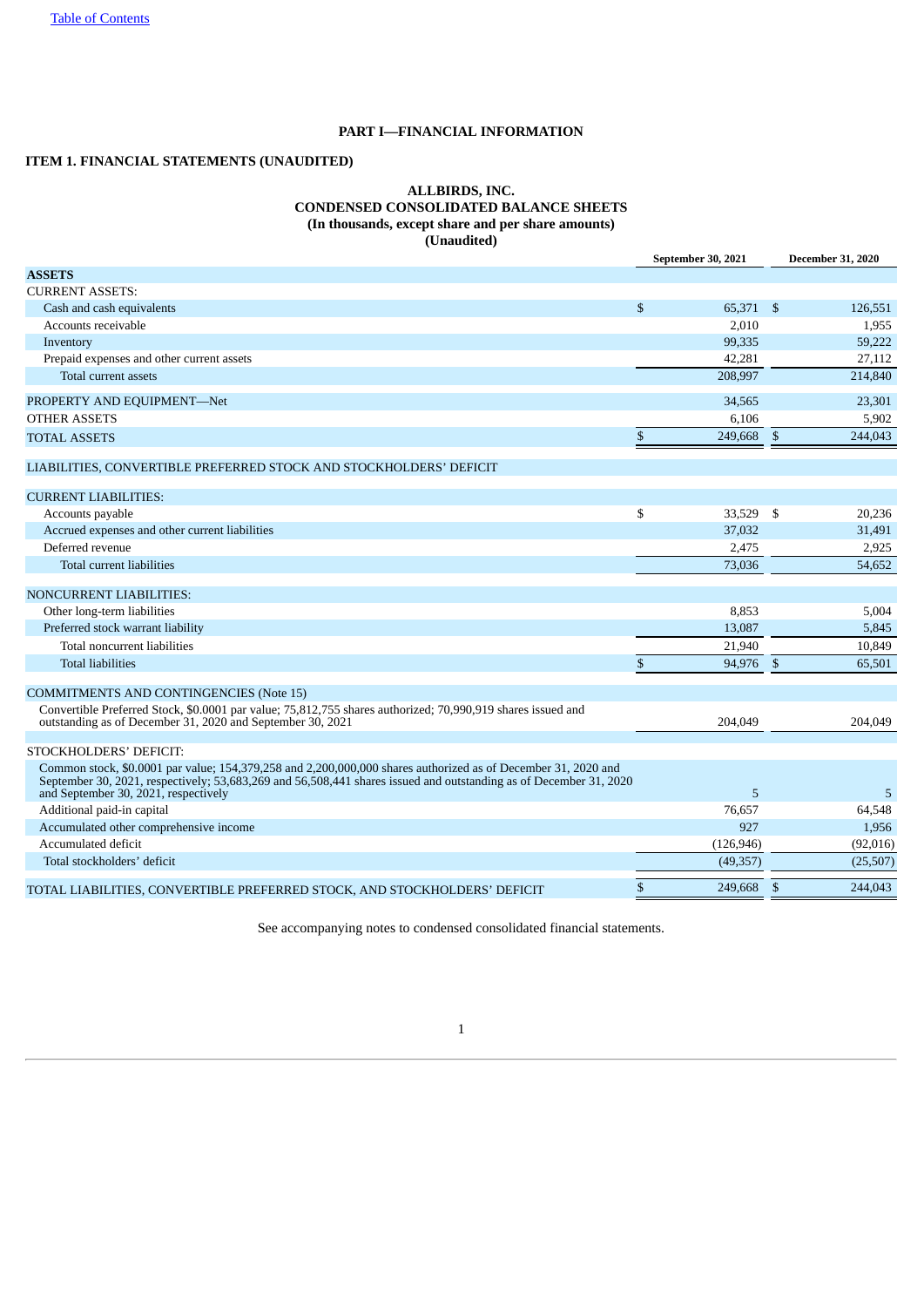# **Table of [Contents](#page-1-0) ALLBIRDS, INC.**

**CONDENSED CONSOLIDATED STATEMENTS OF OPERATIONS AND COMPREHENSIVE LOSS**

**(In thousands, except share and per share amounts)**

**(Unaudited)**

|                                                                                                                        | Three Months Ended September 30, |               |  | Nine Months Ended September 30, |     |               |    |            |
|------------------------------------------------------------------------------------------------------------------------|----------------------------------|---------------|--|---------------------------------|-----|---------------|----|------------|
|                                                                                                                        |                                  | 2021          |  | 2020                            |     | 2021          |    | 2020       |
| <b>Net Revenue</b>                                                                                                     | \$.                              | 62,711 \$     |  | 47,242                          | -\$ | 180,253       | \$ | 140,021    |
| Cost of Revenue                                                                                                        |                                  | 28,776        |  | 22,239                          |     | 82,370        |    | 66,702     |
| <b>Gross Profit</b>                                                                                                    |                                  | 33,935        |  | 25,003                          |     | 97,883        |    | 73,319     |
| <b>OPERATING EXPENSE:</b>                                                                                              |                                  |               |  |                                 |     |               |    |            |
| Selling, General, and Administrative Expense                                                                           |                                  | 33,017        |  | 20,094                          |     | 85,549        |    | 61,226     |
| <b>Marketing Expense</b>                                                                                               |                                  | 12,794        |  | 12,139                          |     | 38,808        |    | 31,659     |
| <b>TOTAL OPERATING EXPENSE</b>                                                                                         |                                  | 45,811        |  | 32,233                          |     | 124,356       |    | 92,885     |
| <b>LOSS FROM OPERATIONS</b>                                                                                            |                                  | (11, 876)     |  | (7,230)                         |     | (26, 473)     |    | (19, 566)  |
| <b>Interest Expense</b>                                                                                                |                                  | (53)          |  | (113)                           |     | (141)         |    | (329)      |
| Other (Expense) Income                                                                                                 |                                  | (2,039)       |  | (518)                           |     | (8,019)       |    | 1,133      |
| <b>Loss Before Provision For Income Taxes</b>                                                                          |                                  | (13,968)      |  | (7,861)                         |     | (34, 632)     |    | (18,762)   |
| INCOME TAX BENEFIT (PROVISION)                                                                                         |                                  | 167           |  | 863                             |     | (298)         |    | 2,255      |
| <b>NET LOSS</b>                                                                                                        |                                  | $(13,802)$ \$ |  | $(6,998)$ \$                    |     | $(34,930)$ \$ |    | (16,507)   |
| OTHER COMPREHENSIVE INCOME (LOSS):                                                                                     |                                  |               |  |                                 |     |               |    |            |
| Foreign currency translation gain (loss)                                                                               |                                  | (699)         |  | 266                             |     | (1,029)       |    | 469        |
| TOTAL COMPREHENSIVE LOSS                                                                                               |                                  | $(14,500)$ \$ |  | (6,732)                         | -S  | $(35,959)$ \$ |    | (16,038)   |
| PER SHARE DATA                                                                                                         |                                  |               |  |                                 |     |               |    |            |
| Net loss per share attributable to common stockholders, basic and diluted                                              |                                  | $(0.25)$ \$   |  | $(0.13)$ \$                     |     | $(0.64)$ \$   |    | (0.31)     |
| Weighted average shares used in computing net loss per share attributable to<br>common stockholders, basic and diluted |                                  | 55,590,320    |  | 53,057,406                      |     | 54,631,455    |    | 53,142,309 |

<span id="page-8-0"></span>See accompanying notes to condensed consolidated financial statements.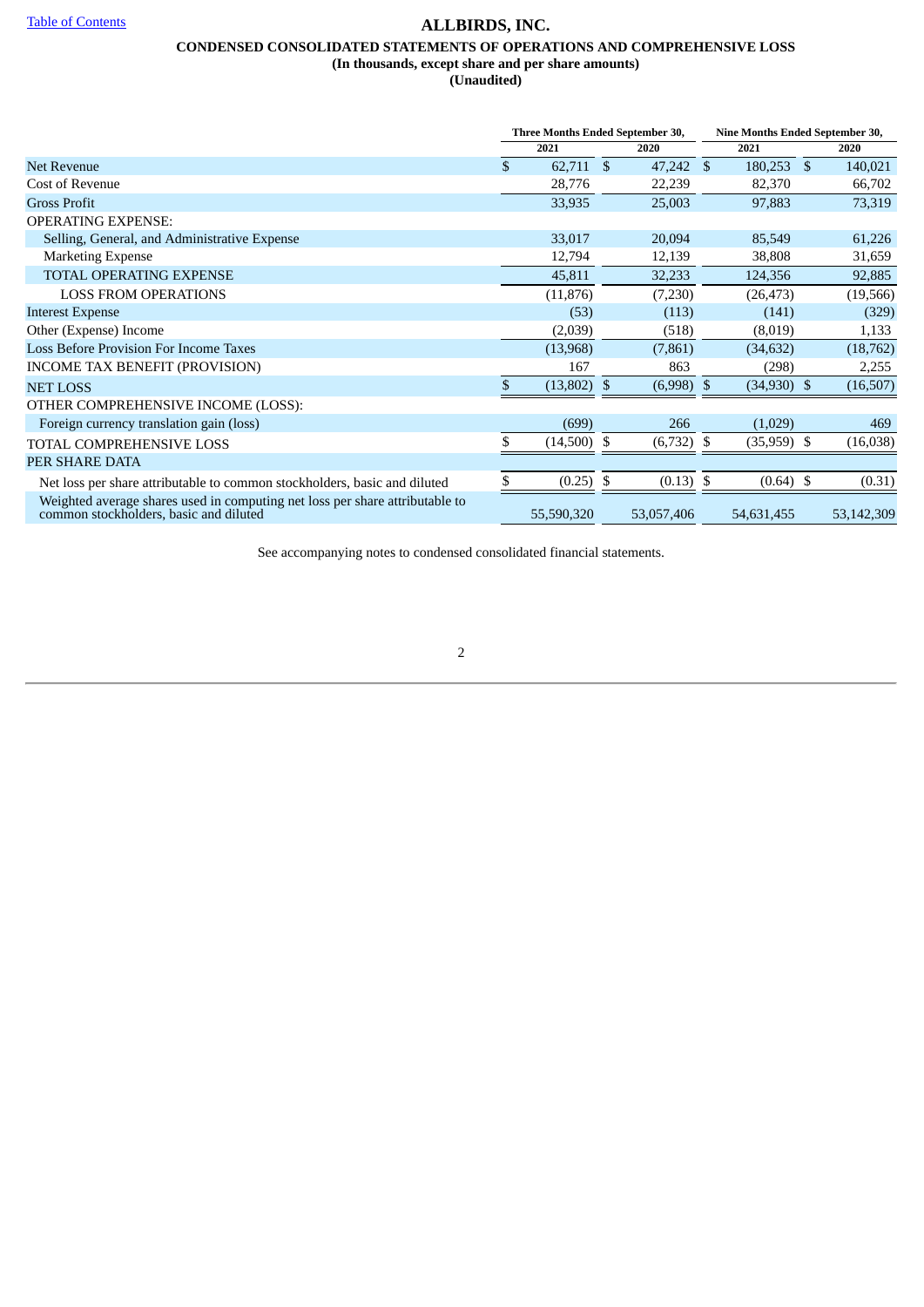# **ALLBIRDS, INC.**

**CONDENSED CONSOLIDATED STATEMENTS OF CONVERTIBLE PREFERRED STOCK**

**AND STOCKHOLDERS' DEFICIT**

**(In thousands, except share amounts) (Unaudited)**

|                                                                       | <b>Common Stock</b> |               |   | <b>Additional</b>  |               | Accumulated<br>Other           |                               |       | <b>Total</b>                    | <b>Convertible Preferred Stock</b> |  |           |  |
|-----------------------------------------------------------------------|---------------------|---------------|---|--------------------|---------------|--------------------------------|-------------------------------|-------|---------------------------------|------------------------------------|--|-----------|--|
|                                                                       | <b>Shares</b>       | <b>Amount</b> |   | Paid-In<br>Capital |               | Comprehensive<br>Income (Loss) | Accumulated<br><b>Deficit</b> |       | Stockholders'<br><b>Deficit</b> | <b>Shares</b>                      |  | Amount    |  |
| <b>BALANCE - June 30, 2020</b>                                        | 53,307,473          | $\mathbb{S}$  | 5 | \$<br>60,701       | <sup>\$</sup> | (86)                           | \$<br>(75, 665)               | \$    | (15,046)                        | 62,342,224                         |  | \$104,224 |  |
| Issuance of Series E Preferred Stock (net of<br>\$174 issuance costs) |                     |               |   |                    |               |                                |                               |       |                                 | 8,648,695                          |  | 99,825    |  |
| Exercise of stock options                                             | 111,408             |               |   | 69                 |               |                                |                               |       | 69                              |                                    |  |           |  |
| Repurchase of unvested common stock shares                            |                     |               |   |                    |               |                                |                               |       |                                 |                                    |  |           |  |
| Stock-based compensation                                              |                     |               |   | 1,725              |               |                                |                               | 1,725 |                                 |                                    |  |           |  |
| Comprehensive income                                                  |                     |               |   |                    |               | 266                            |                               |       | 266                             |                                    |  |           |  |
| Net loss                                                              |                     |               |   |                    |               |                                | (6,998)                       |       | (6,998)                         |                                    |  |           |  |
| BALANCE - September 30, 2020                                          | 53,418,881          | S             | 5 | \$<br>62,495       | S             | 180                            | (82, 663)<br>S.               | S     | (19, 984)                       | 70,990,919                         |  | \$204,049 |  |
| <b>BALANCE - June 30, 2021</b>                                        | 54,894,072          | \$            | 5 | \$<br>70,588       | \$            | 1,626                          | \$(113, 144)                  | \$    | (40, 925)                       | 70,990,919                         |  | \$204,049 |  |
| Exercise of stock options                                             | 1,587,852           |               |   | 2,610              |               |                                |                               |       | 2,610                           |                                    |  |           |  |
| Exercise of common stock warrants                                     | 30,683              |               |   | 39                 |               |                                |                               |       | 39                              |                                    |  |           |  |
| Vesting of common stock warrants                                      |                     |               |   | 793                |               |                                |                               |       | 793                             |                                    |  |           |  |
| Stock-based compensation                                              |                     |               |   | 2,627              |               |                                |                               |       | 2,627                           |                                    |  |           |  |
| Comprehensive loss                                                    |                     |               |   |                    |               | (699)                          |                               |       | (699)                           |                                    |  |           |  |
| Net loss                                                              |                     |               |   |                    |               |                                | (13, 802)                     |       | (13,802)                        |                                    |  |           |  |
| BALANCE - September 30, 2021                                          | 56,512,607          | -S            | 5 | \$<br>76,657       | -S            | 927                            | \$(126, 946)                  | -S    | (49, 357)                       | 70,990,919                         |  | \$204,049 |  |

See accompanying notes to condensed consolidated financial statements.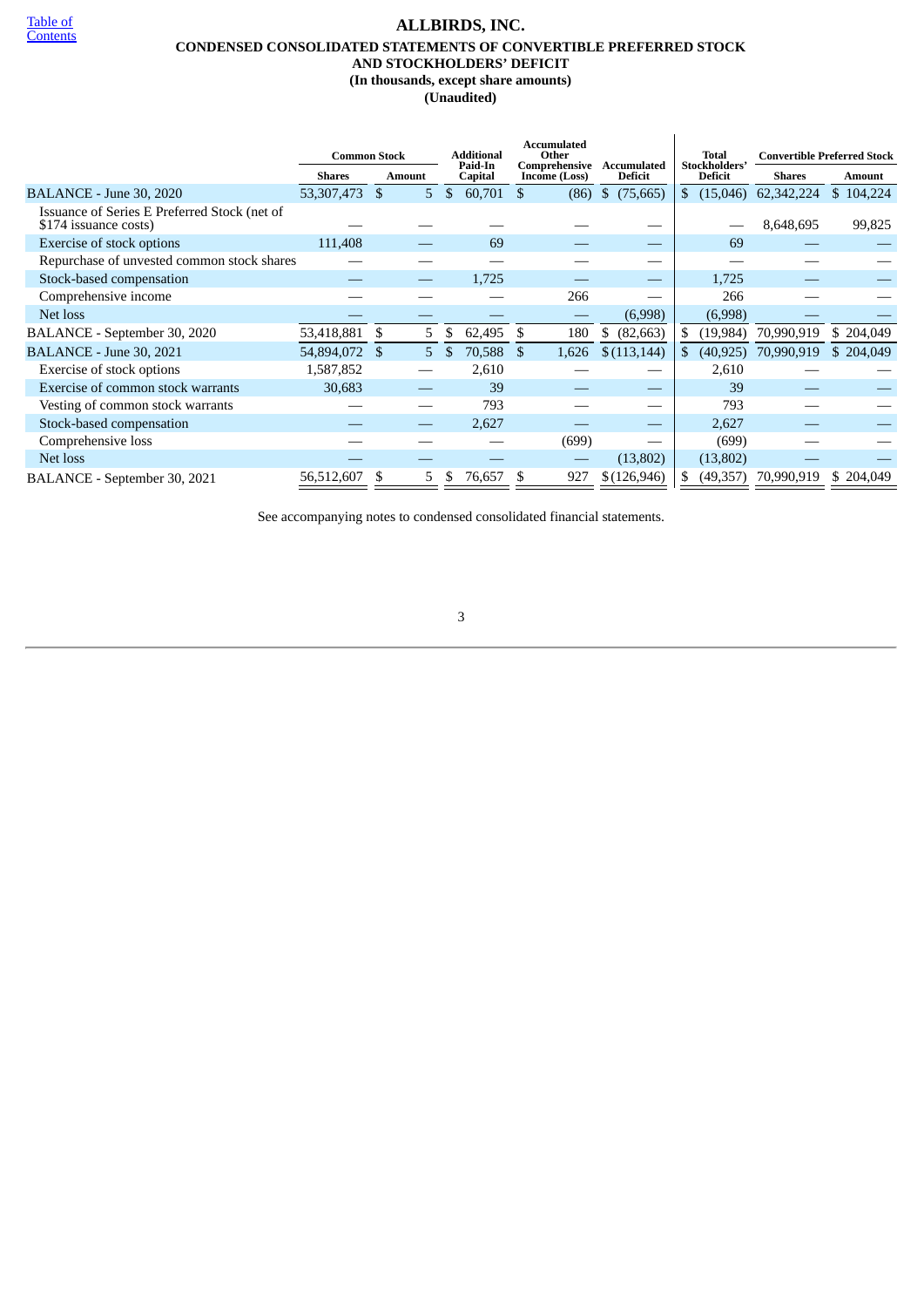

# **ALLBIRDS, INC.**

**CONDENSED CONSOLIDATED STATEMENTS OF CONVERTIBLE PREFERRED STOCK**

**AND STOCKHOLDERS' DEFICIT**

**(In thousands, except share amounts)**

**(Unaudited)**

|                                                                       | <b>Common Stock</b> |                    |          | <b>Additional</b>         |    | <b>Accumulated</b><br>Other |                                      |    | <b>Total</b>                    | <b>Convertible Preferred Stock</b> |           |
|-----------------------------------------------------------------------|---------------------|--------------------|----------|---------------------------|----|-----------------------------|--------------------------------------|----|---------------------------------|------------------------------------|-----------|
|                                                                       | <b>Shares</b>       | <b>Amount</b>      |          | Paid-In<br><b>Capital</b> |    | Income (Loss)               | Comprehensive Accumulated<br>Deficit |    | Stockholders'<br><b>Deficit</b> | <b>Shares</b>                      | Amount    |
| BALANCE - December 31, 2019                                           | 53,690,145          | $\mathbf{\hat{S}}$ | 5        | \$.<br>57,322             | \$ | (289)                       | $\mathbb{S}$<br>(66, 156)            | \$ | (9,118)                         | 62,187,015                         | \$102,302 |
| Issuance of Series D Preferred Stock (net of<br>\$78 issuance costs)  |                     |                    |          |                           |    |                             |                                      |    |                                 | 155,209                            | 1,922     |
| Issuance of Series E Preferred Stock (net of<br>\$174 issuance costs) |                     |                    |          |                           |    |                             |                                      |    |                                 | 8,648,695                          | 99,825    |
| Exercise of stock options                                             | 228,216             |                    |          | 225                       |    |                             |                                      |    | 225                             |                                    |           |
| Repurchase of unvested common stock shares                            | (499, 480)          |                    |          |                           |    |                             |                                      |    |                                 |                                    |           |
| Stock-based compensation                                              |                     |                    |          | 4,948                     |    |                             |                                      |    | 4,948                           |                                    |           |
| Comprehensive income                                                  |                     |                    |          |                           |    | 469                         |                                      |    | 469                             |                                    |           |
| Net loss                                                              |                     |                    |          |                           |    |                             | (16, 507)                            |    | (16,507)                        |                                    |           |
| BALANCE - September 30, 2020                                          | 53,418,881          | -\$                | 5        | \$<br>62,495              | -S | 180                         | \$<br>(82, 663)                      | \$ | (19,984)                        | 70,990,919                         | \$204,049 |
| BALANCE - December 31, 2020                                           | 53,683,269          | S                  | 5        | 64,548<br>S               | S  | 1,956                       | \$<br>(92,016)                       | \$ | (25,507)                        | 70,990,919                         | \$204,049 |
| Exercise of stock options                                             | 2,553,187           |                    |          | 4,409                     |    |                             |                                      |    | 4,409                           |                                    |           |
| Exercise of common stock warrants                                     | 276,151             |                    | $\Omega$ | 354                       |    |                             |                                      |    | 354                             |                                    |           |
| Vesting of common stock warrants                                      |                     |                    |          | 793                       |    |                             |                                      |    | 793                             |                                    |           |
| Stock-based compensation                                              |                     |                    |          | 6,553                     |    |                             |                                      |    | 6,553                           |                                    |           |
| Comprehensive loss                                                    |                     |                    |          |                           |    | (1,029)                     |                                      |    | (1,029)                         |                                    |           |
| Net loss                                                              |                     |                    |          |                           |    |                             | (34, 930)                            |    | (34,930)                        |                                    |           |
| BALANCE - September 30, 2021                                          | 56,512,607          | - \$               | 5        | 76,657                    | S  | 927                         | \$(126,946)                          | -S | (49, 357)                       | 70,990,919                         | \$204,049 |

<span id="page-10-0"></span>See accompanying notes to condensed consolidated financial statements.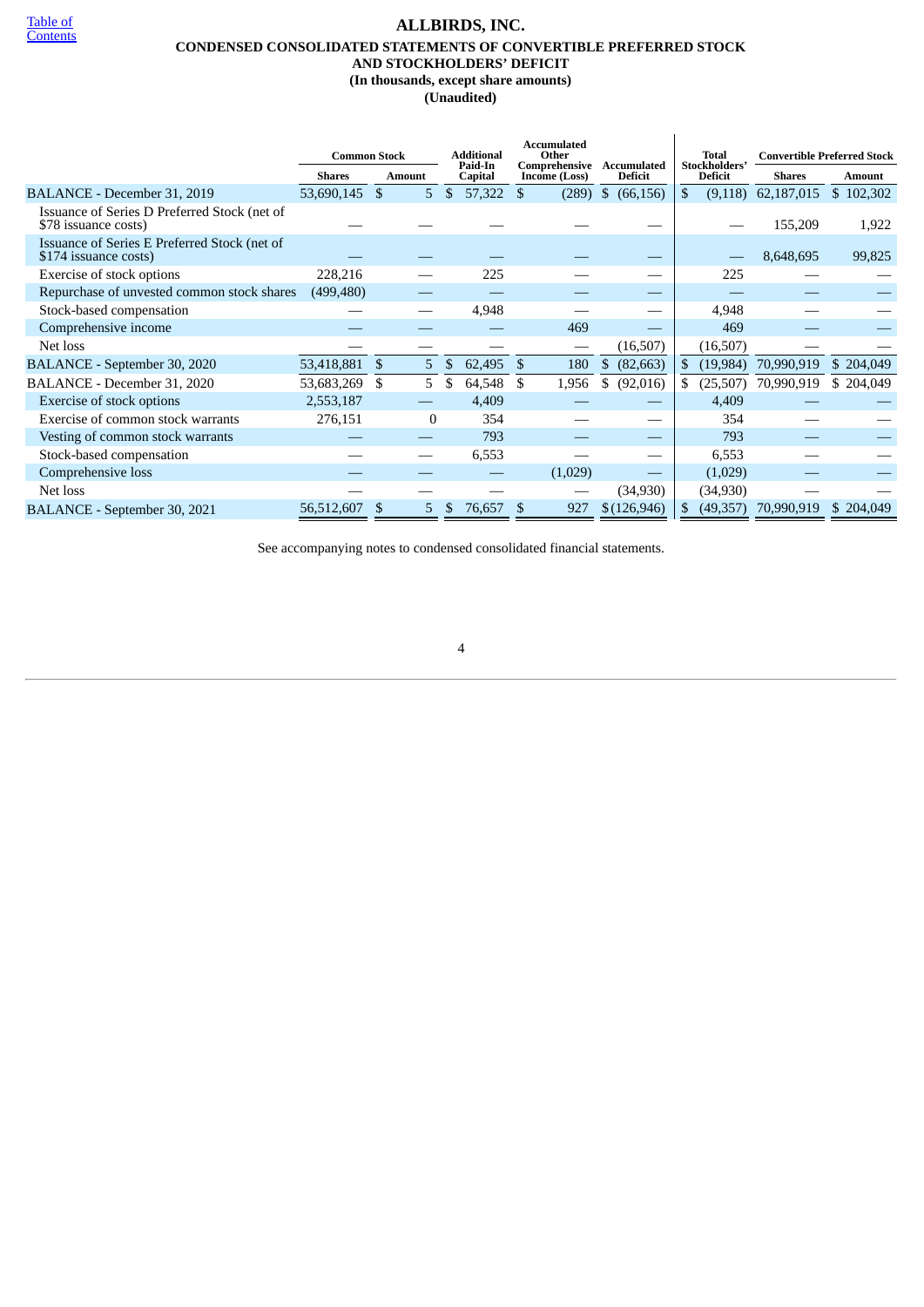# **Table of [Contents](#page-1-0) ALLBIRDS, INC. CONDENSED CONSOLIDATED STATEMENTS OF CASH FLOWS (In thousands) (Unaudited)**

|                                                                             | Nine Months Ended September 30, |               |              |           |
|-----------------------------------------------------------------------------|---------------------------------|---------------|--------------|-----------|
|                                                                             |                                 | 2021          |              | 2020      |
| <b>CASH FLOWS FROM OPERATING ACTIVITIES:</b>                                |                                 |               |              |           |
| Net Loss                                                                    | \$                              | $(34,930)$ \$ |              | (16,507)  |
| Adjustments to reconcile net loss to net cash used in operating activities: |                                 |               |              |           |
| Depreciation and amortization                                               |                                 | 6,532         |              | 4,507     |
| Amortization of debt issuance costs                                         |                                 | 37            |              | 37        |
| Stock-based compensation                                                    |                                 | 7,346         |              | 4,948     |
| Change in fair value of preferred stock warrant liability                   |                                 | 7,242         |              | (1,872)   |
| Changes in assets and liabilities:                                          |                                 |               |              |           |
| Accounts receivable                                                         |                                 | (112)         |              | (1,127)   |
| Inventory                                                                   |                                 | (40, 753)     |              | (19, 345) |
| Prepaid expenses and other current assets                                   |                                 | (11, 542)     |              | (8, 488)  |
| Accounts payable and accrued expenses                                       |                                 | 17,262        |              | (3,954)   |
| Other long-term liabilities                                                 |                                 | 3,876         |              | 1,550     |
| Deferred revenue                                                            |                                 | (454)         |              | 627       |
| Net cash used in operating activities                                       |                                 | (45, 496)     |              | (39, 624) |
| CASH FLOWS FROM INVESTING ACTIVITY:                                         |                                 |               |              |           |
| Purchase of property and equipment                                          |                                 | (17, 633)     |              | (11, 934) |
| Changes in security deposits                                                |                                 | (686)         |              | 451       |
| Net cash used in investing activity                                         |                                 | (18, 319)     |              | (11, 483) |
| CASH FLOWS FROM FINANCING ACTIVITIES:                                       |                                 |               |              |           |
| Proceeds from the issuance of preferred stock, net of issuance costs        |                                 |               |              | 100,326   |
| Proceeds from bank loans                                                    |                                 |               |              | 18,294    |
| Principal payments on bank loans                                            |                                 |               |              | (4,294)   |
| Proceeds from the exercise of stock options                                 |                                 | 4,409         |              | 225       |
| Proceeds from the exercise of common stock warrants                         |                                 | 354           |              |           |
| Payments of deferred offering costs                                         |                                 | (2, 458)      |              |           |
| Net cash provided by financing activities                                   |                                 | 2,305         |              | 114,551   |
| EFFECT OF FOREIGN EXCHANGE RATE CHANGES ON CASH, CASH EQUIVALENTS, AND      |                                 |               |              |           |
| <b>RESTRICTED CASH</b>                                                      |                                 | (371)         |              | 464       |
| NET DECREASE IN CASH, CASH EQUIVALENTS, AND RESTRICTED CASH                 |                                 | (61, 880)     |              | 63,908    |
| CASH, CASH EQUIVALENTS, AND RESTRICTED CASH-Beginning of period             |                                 | 127,251       |              | 75,012    |
| CASH, CASH EQUIVALENTS, AND RESTRICTED CASH-End of period                   | \$                              | 65,371        | \$           | 138,920   |
| SUPPLEMENTAL DISCLOSURES OF CASH FLOW INFORMATION:                          |                                 |               |              |           |
| Cash paid for interest                                                      | \$                              | 97            | $\mathbb{S}$ | 167       |
| Cash paid for taxes                                                         | \$                              | 339           | \$           | 95        |
| NONCASH INVESTING AND FINANCING ACTIVITIES:                                 |                                 |               |              |           |
| Purchase of property and equipment included in accrued liabilities          | \$                              | 603           | \$           | 562       |
| Repurchase of stock options                                                 | $\$$                            |               | \$           | 640       |
| Deferred offering costs included in accrued liabilities                     | \$                              | 2,120         | \$           |           |

<span id="page-11-0"></span>See accompanying notes to condensed consolidated financial statements.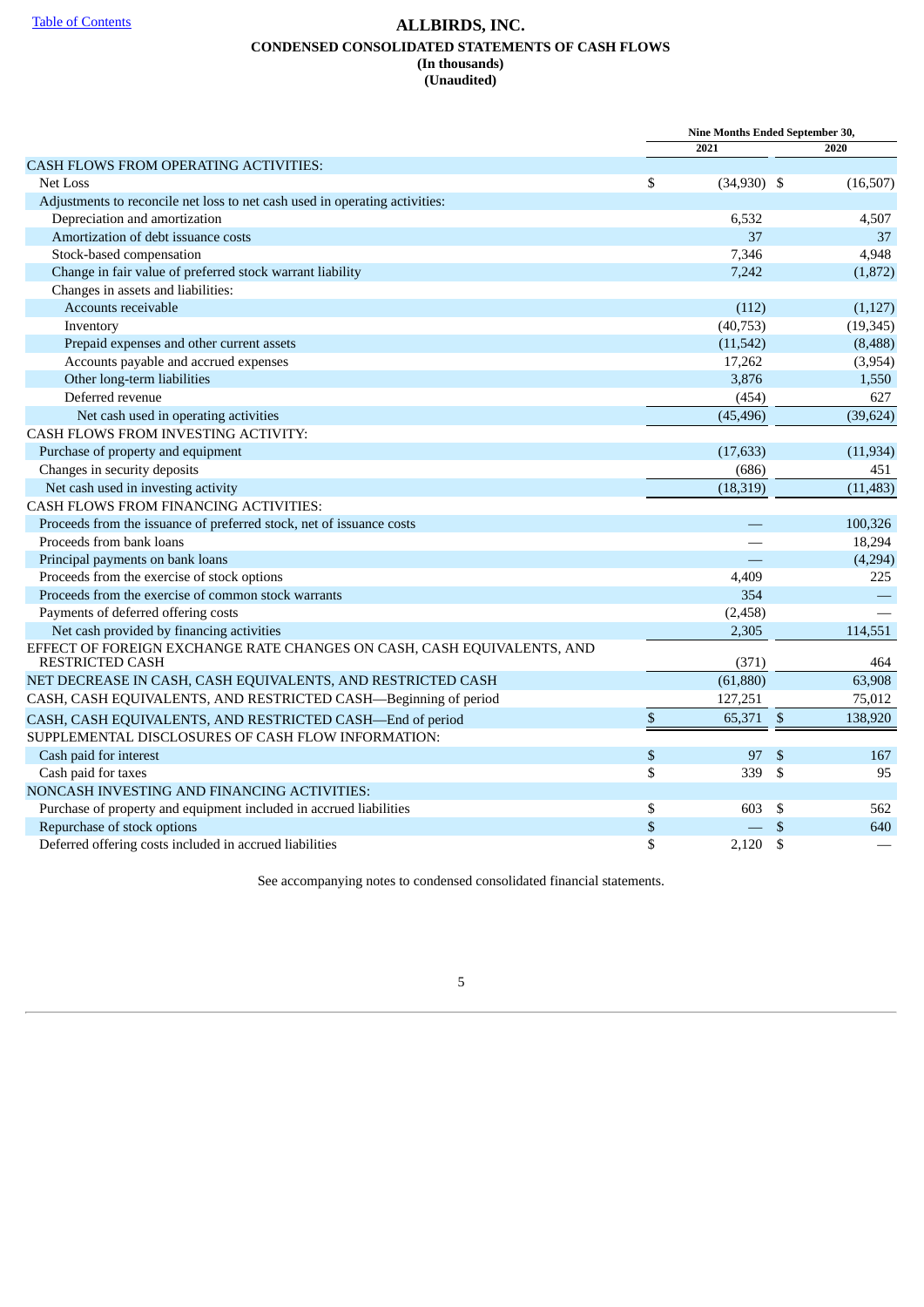#### **1. DESCRIPTION OF BUSINESS**

Allbirds, Inc. ("Allbirds" and, together with its wholly owned subsidiaries, the "Company," "we," or "our") was incorporated in the state of Delaware on May 6, 2015. Allbirds is a global lifestyle brand that innovates with naturally derived materials to make better footwear and apparel products in a better way, while treading lighter on our planet. The majority of our revenue is from sales directly to consumers via our digital and store channels.

#### *Amended and Restated Certificate of Incorporation*

In September 2021, the Company filed its Eighth Amended and Restated Certificate of Incorporation, which established a dual class common stock structure and authorized a total of 2,000,000,000 shares of Class A common stock, 200,000,000 shares of Class B common stock, and 75,812,755 shares of convertible preferred stock. Upon the filing of the Eighth Amended and Restated Certificate of Incorporation, 127,735,199 shares of the Company's thenoutstanding common stock were reclassified into an equivalent number of shares of Class B common stock, which includes our convertible preferred stock on an as-converted basis and warrants being exercised or exchanged in connection with our initial public offering ("IPO"), described below, on an asexercised or as-exchanged basis, as applicable.

## *Initial Public Offering*

On November 2, 2021, the Company priced its IPO and the Company's Class A common stock began trading on The Nasdaq Global Select Market on November 3, 2021 under the symbol "BIRD." In connection with the closing of the IPO on November 5, 2021, 23,221,152 shares of the Company's Class A common stock were issued and sold at a public offering price of \$15.00 per share, which consisted of 16,850,799 shares offered by the Company and 6,370,353 shares offered by certain existing stockholders. The Company received aggregate proceeds of \$237.0 million from the IPO, net of the underwriting discounts and commissions of \$15.8 million and before offering costs of approximately \$6.0 million. The Company did not receive any proceeds from the sale of shares of our Class A common stock by the selling stockholders. The condensed consolidated financial statements as of September 30, 2021 and for the period then-ended do not reflect the transaction since the IPO closed subsequent to the period end. Offering costs, including the legal, accounting, printing, and other IPO-related costs paid prior to the IPO, have been capitalized in prepaid expenses and other current assets within the accompanying condensed consolidated balance sheet as of September 30, 2021 and upon completion of the IPO, these deferred offering costs will be reclassified to Additional paid-in capital and recorded against the proceeds from the offering.

In November 2021, immediately prior to the closing of the IPO, all 70,990,919 shares of the Company's convertible preferred stock then outstanding were converted into an equivalent number of shares of Class B common stock and the Company reclassified \$204.0 million of convertible preferred stock to additional paid-in-capital. 1,104,560 shares of Class B common stock were automatically issued pursuant to the terms of outstanding convertible preferred stock warrants, and 714,965 shares of Class B common stock were issued upon the exercise by the holder of an outstanding Class B common stock warrant. In connection with the closing of the IPO, the Company also filed its Ninth Amended and Restated Certificate of Incorporation, which authorized a total of 2,000,000,000 shares of Class A common stock, 200,000,000 shares of Class B common stock, and 20,000,000 shares of preferred stock.

### *Impacts of the Coronavirus ("COVID-19") Pandemic*

In December 2019, a novel strain of coronavirus ("COVID-19") was reported, and during 2020 expanded into a worldwide pandemic, leading to significant business and supply chain disruptions. The outbreak was declared a global pandemic by the World Health Organization in March 2020 and has caused governments and public health officials to impose restrictions and to recommend precautions to mitigate the spread of the virus.

In March 2020, we temporarily closed our retail stores. The stores began reopening in accordance with local government and public health authority guidelines during the second quarter of 2020 for most locations. Most retail stores have remained open, while certain locations have closed temporarily based on government and health authority guidance in those markets. No retail stores have been permanently closed.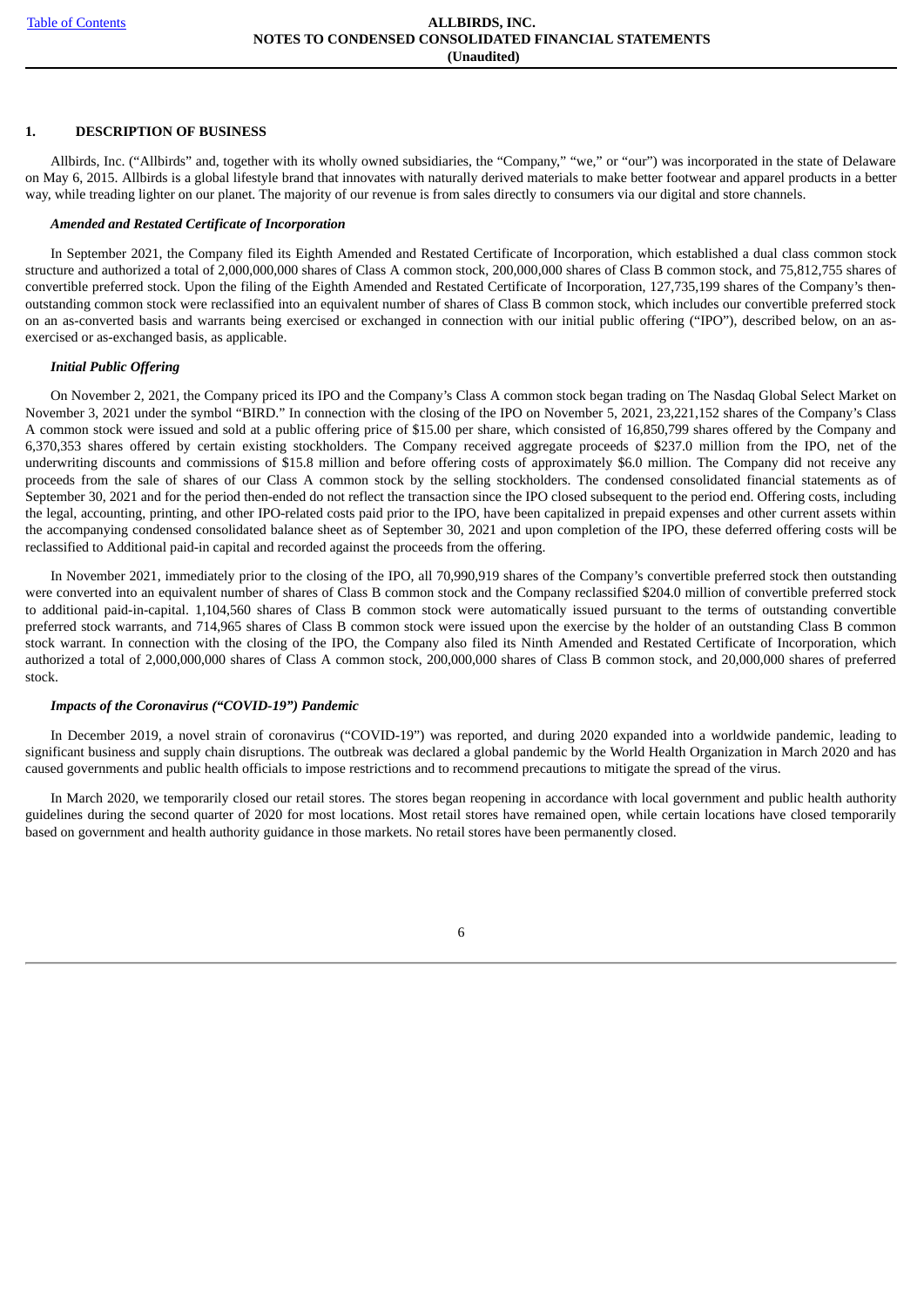Throughout the rest of 2020, our distribution centers and retail stores operated with restrictive and precautionary measures in place such as reduced operating hours, physical distancing, enhanced cleaning and sanitation, and limited occupancy levels.

In response to the COVID-19 pandemic, various government programs have been announced which provide financial relief for affected businesses. The most significant relief measures which we qualified for are the Employee Retention Credit under the Coronavirus Aid, Relief, and Economic Security Act ("CARES Act") in the United States. During fiscal 2020 we recognized payroll subsidies totaling \$0.2 million under the wage subsidy programs and similar plans in other jurisdictions. These subsidies were recorded as a reduction in the associated wage costs which we incurred, and were recognized in selling, general, and administrative expense. In addition, in April 2020, we received notification of approval, through JPMorgan Chase Bank, N.A., from the U.S. Small Business Administration ("SBA") to fund our request for a loan under the SBA's Paycheck Protection Program ("PPP Loan") created as part of the CARES Act. We received proceeds of \$4.3 million from the PPP Loan in April 2020 and repaid the amount in full in May 2020.

Temporary closures of all stores as a result of COVID‐19 and associated reduction in operating income during fiscal 2020 was considered to be a qualitative indicator of impairment and we performed an assessment of recoverability by asset group for long-lived assets. As a result of the analysis, no impairment charge was considered necessary. As of September 30, 2021, all stores had reopened.

# **2. SIGNIFICANT ACCOUNTING POLICIES**

**Basis of Preparation—**The accompanying unaudited condensed consolidated financial statements have been presented in U.S. dollars and prepared in accordance with United States generally accepted accounting principles ("GAAP") for interim financial information and applicable rules and regulations of the U.S. Securities and Exchange Commission ("SEC") regarding interim financial information. Certain information and disclosures normally included in consolidated financial statements prepared in accordance with GAAP have been condensed or omitted. These unaudited condensed consolidated financial statements should be read in conjunction with the audited consolidated financial statements contained in the Company's final prospectus filed with the SEC pursuant to Rule 424(b) under the Securities Act of 1933, as amended, on November 4, 2021 (the "Prospectus").

In the opinion of management, the accompanying unaudited condensed interim financial statements include all adjustments, consisting of a normal recurring nature, which are necessary for a fair presentation of the financial position, operating results and cash flows for the periods presented. The condensed consolidated balance sheet as of December 31, 2020 has been derived from the audited financial statements at that date but does not include all of the disclosures required by GAAP.

There have been no changes to the Company's significant accounting policies as of and for the three and nine months ended September 30, 2021, as compared to the significant accounting policies described in Note 2. Significant Accounting Policies in the notes to the audited consolidated financial statements in the Prospectus.

**Principles of Consolidation**—The condensed consolidated financial statements include the accounts of Allbirds, Inc. and our wholly owned subsidiaries. All intercompany balances and transactions have been eliminated in consolidation.

**Use of Estimates**—The preparation of financial statements in conformity with GAAP requires management to make estimates and assumptions that affect the reported amounts of assets and liabilities at the date of the financial statements and reported amounts of revenues and expenses during the reporting period. Actual results could differ from these estimates.

**Deferred Offering Costs**—Deferred offering costs of \$0 and \$4.6 million have been recorded in prepaid expenses and other current assets on the condensed consolidated balance sheets as of December 31, 2020 and September 30, 2021, respectively, and consist of costs incurred in connection with the anticipated sale of our Class A common stock in our IPO, including certain legal, accounting, printing, and other IPO-related costs. After completion of the IPO, deferred offering costs will be recorded in stockholders' deficit as a reduction from the proceeds of the offering.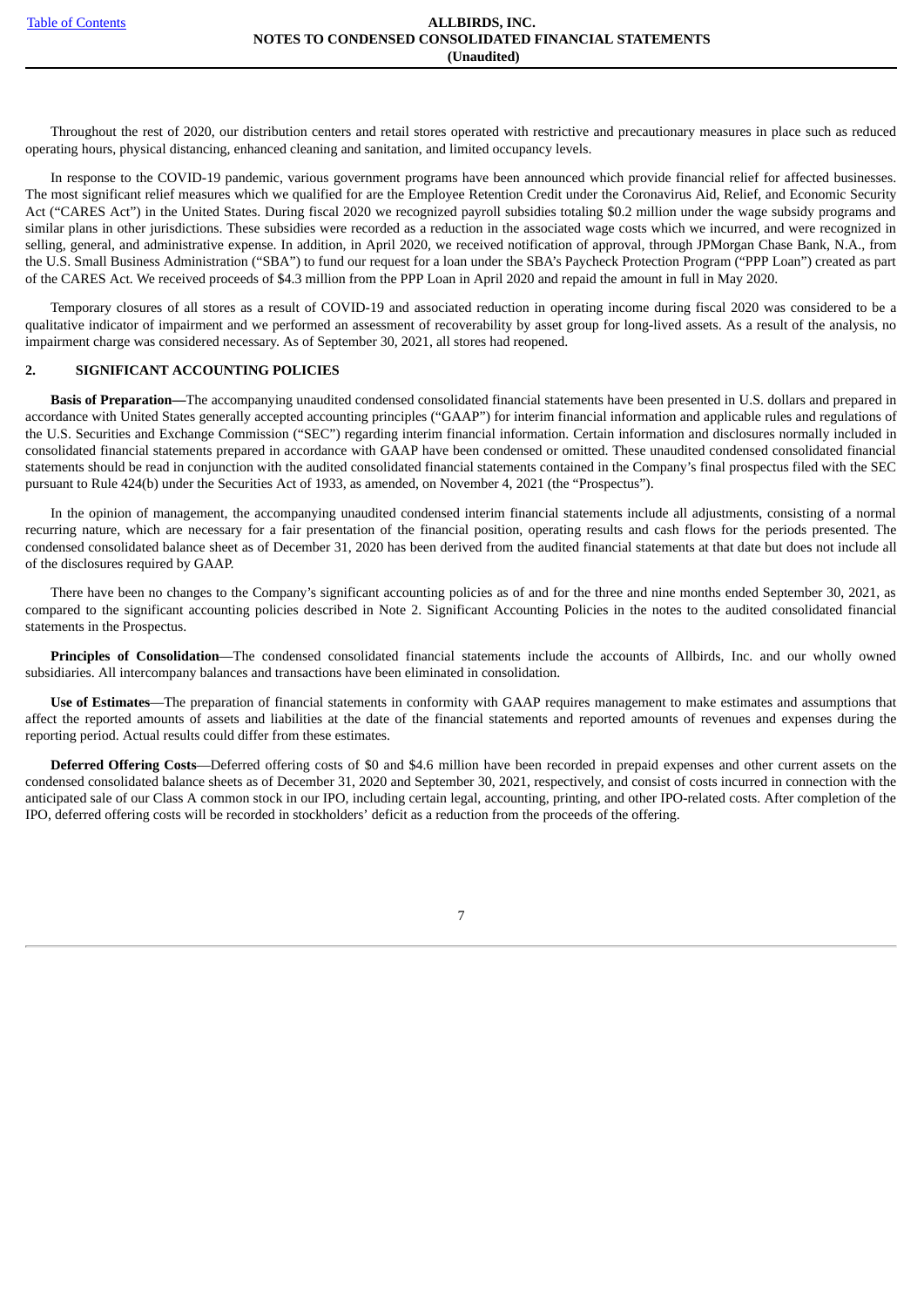**Segments**—Operating segments are defined as components of an entity for which separate financial information is available and that is regularly reviewed by our chief operating decision maker ("CODM"), in deciding how to allocate resources to an individual segment and in assessing performance. Our CODMs are the co-Chief Executive Officers. We operate in one operating segment and one reportable segment, as the CODMs review financial information presented on an aggregate basis for purposes of making operating decisions, allocating resources, and evaluating financial performance.

**Revenue Recognition**—For the nine months ended September 30, 2020 and 2021, we recognized \$1.7 million and \$2.4 million of revenue that was deferred as of December 31, 2019 and 2020, respectively. As of December 31, 2020 and September 30, 2021, we had \$0.7 million and \$0.4 million, respectively, in cash collections of purchases via our digital channel which had not yet shipped, and \$2.2 million and \$2.1 million, respectively, in gift card liabilities included in deferred revenue in the condensed consolidated balance sheets. The deferred revenue balance of \$2.5 million at September 30, 2021 is expected to be recognized over the next 12 months.

We record a reserve for estimated product returns, based upon historical return trends, in each reporting period against revenue, as a component of net revenue, with an offsetting increase to accrued expenses. We recorded a sales refund reserve of \$5.2 million and \$3.0 million as of December 31, 2020 and September 30, 2021, respectively. We have also recorded a related inventory returns receivable, with an offsetting decrease to cost of revenue, for product returns of \$1.4 million and \$0.8 million as of December 31, 2020 and September 30, 2021, respectively. The inventory returns receivable is included in prepaid expenses and other current assets as of December 31, 2020 and September 30, 2021 in the condensed consolidated balance sheets.

We recognized the following net revenue by geographic area based on the primary shipping address of the customer where the sale was made in our digital channel, and based on the physical store location where the sale was at a retail store. The following table disaggregates our net revenue by geographic area, where no individual foreign country contributed in excess of 10% of net revenue for the nine months ended September 30, 2020 and 2021:

| (in thousands)                              | September 30, 2021 |         | September 30, 2020 |  |
|---------------------------------------------|--------------------|---------|--------------------|--|
| Net revenue by primary geographical market: |                    |         |                    |  |
| <b>United States</b>                        |                    | 132.854 | 105,469            |  |
| International                               |                    | 47.399  | 34,552             |  |
|                                             |                    | 180,253 | 140,021            |  |

**Comprehensive (Loss) Income**—Comprehensive (loss) income represents net loss for the period plus the results of certain other changes in stockholder's deficit. For the nine months ended September 30, 2020 and 2021, we recorded other comprehensive income of \$0.5 million and loss of \$1.0 million, respectively, as a result of foreign currency translation adjustments, particularly changes in the euro, Chinese yuan, British pound, Canadian dollar, and New Zealand dollar.

**Cash, Cash Equivalents, and Restricted Cash**—The following table provides a reconciliation of cash, cash equivalents, and restricted cash reported within the Company's condensed consolidated balance sheets that sum to the total of the same such amounts shown in the Company's condensed consolidated statements of cash flows:

| (in thousands)                                                                         | September 30, 2021 | December 31,<br>2020 |
|----------------------------------------------------------------------------------------|--------------------|----------------------|
| Cash and cash equivalents                                                              | 65.371             | 126.551              |
| Restricted cash included in prepaid expenses and other current assets                  |                    | 700                  |
| Total cash, cash equivalents, and restricted cash shown in the statement of cash flows | 65.371             | 127.251              |

Restricted cash serves as collateral for corporate card program obligations of the Company and consists of bank deposits. As of September 30, 2021, we had no restricted cash.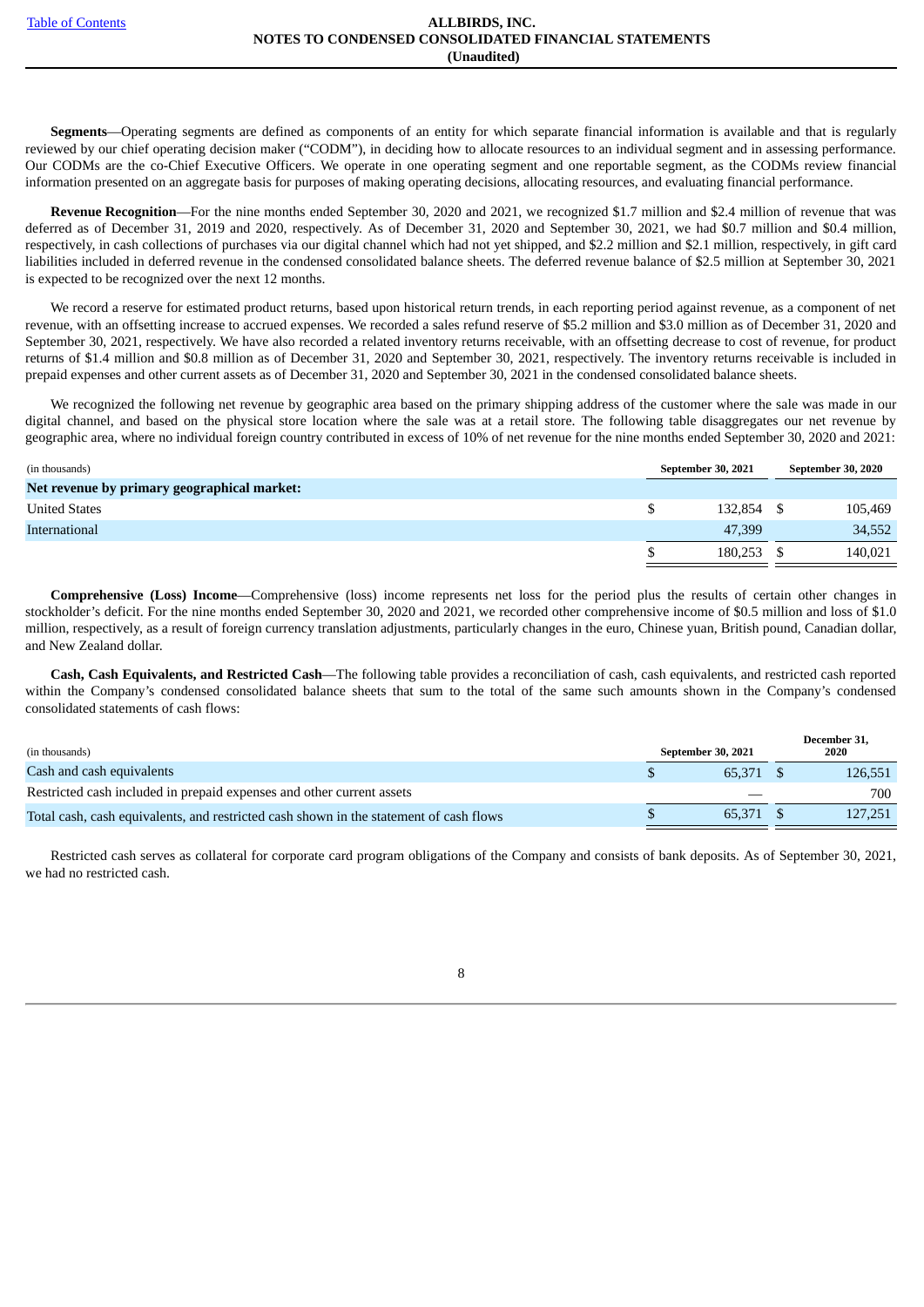**Foreign Currency Translation and Transactions**—Adjustments resulting from translating foreign functional currency financial statements of our global subsidiaries into U.S. dollars are included in the foreign currency translation adjustment in accumulated other comprehensive income. The remeasurement of our global subsidiaries' assets and liabilities, which are denominated in a foreign currency, are recorded in other expense, within the condensed consolidated statements of operations and comprehensive loss.

**Fair Value Measurements**—Financial Accounting Standards Board ("FASB") Accounting Standards Codification ("ASC") 820, *Fair Value Measurements*, defines fair value, establishes a framework for measuring fair value under GAAP, and enhances disclosures about fair value measurements. It clarifies that fair value is an exit price, representing the amount that would be received to sell an asset or paid to transfer a liability in an orderly transaction between market participants. As such, fair value is a market-based measurement that should be determined based on assumptions that market participants would use in pricing an asset or liability. As a basis for considering such assumptions, ASC 820 establishes a three-tier value hierarchy, which prioritizes the inputs used in measuring fair value as follows:

*Level 1*—Observable inputs, such as quoted prices in active markets

*Level 2*—Inputs other than the quoted prices in active markets that are observable either directly or indirectly

*Level 3*—Unobservable inputs in which there is little or no market data, which requires us to develop our own assumptions.

This hierarchy requires us to use observable market data, when available, and to minimize the use of unobservable inputs when determining fair value. Refer to Note 8, Fair Value Measurements for further details.

**Recent Accounting Pronouncements**—As an "emerging growth company," the Jumpstart Our Business Startups Act, or the JOBS Act, allows us to delay adoption of new or revised accounting pronouncements applicable to public companies until such pronouncements are made applicable to private companies. For certain pronouncements, we have elected to use the adoption dates applicable to private companies. As a result, our financial statements may not be comparable to the financial statements of issuers who are required to comply with the effective date for new or revised accounting standards that are applicable to public companies.

#### *Recently Adopted Accounting Pronouncements*

In August 2018, the FASB issued Accounting Standards Update No. 2018-15, *Goodwill and Other—Internal-Use Software (Subtopic 350-40):* Customer's Accounting for Implementation Costs Incurred in a Cloud Computing Arrangement that is a Service Contract ("ASU 2018-15"). In discussing the topic of cloud computing accounting, ASU 2018-15 aligns the accounting for costs incurred to implement a cloud computing arrangement that is a service arrangement with the guidance on capitalizing costs associated with developing or obtaining internal-use software. ASU 2018-15 can be applied on a retrospective or prospective basis and is effective for financial statements issued for fiscal years beginning after December 15, 2020, and interim periods within those fiscal years. Early adoption is permitted. On January 1, 2021, we adopted ASU 2018-15 prospectively and cloud computing implementation costs incurred on or after January 1, 2021 are included in other assets in the condensed consolidated balance sheet and are presented within operating cash flows. As of September 30, 2021, capitalized implementation costs for cloud computing arrangements were not material. The adoption did not have a material impact to the Company's condensed consolidated financial statements.

#### *Recently Issued Accounting Pronouncements*

In February 2016, the FASB issued Accounting Standards Update No. 2016-02, *Leases (Topic 842)* ("ASU 2016-02"), which requires recognition of lease assets and lease liabilities in the balance sheet by the lessees for lease contracts with a lease term of more than 12 months. ASU 2016-02 can be applied on a modified retrospective basis, in which entities can present all prior periods under previous lease accounting guidance while recognizing the cumulative effect of applying the new standard as an adjustment to the opening balance of retained earnings in the year of adoption. In June 2020, the FASB issued ASU No. 2020-05, *Effective Dates for Certain Entities*, which deferred the effective date for nonpublic entities, including emerging growth companies, that had not yet adopted the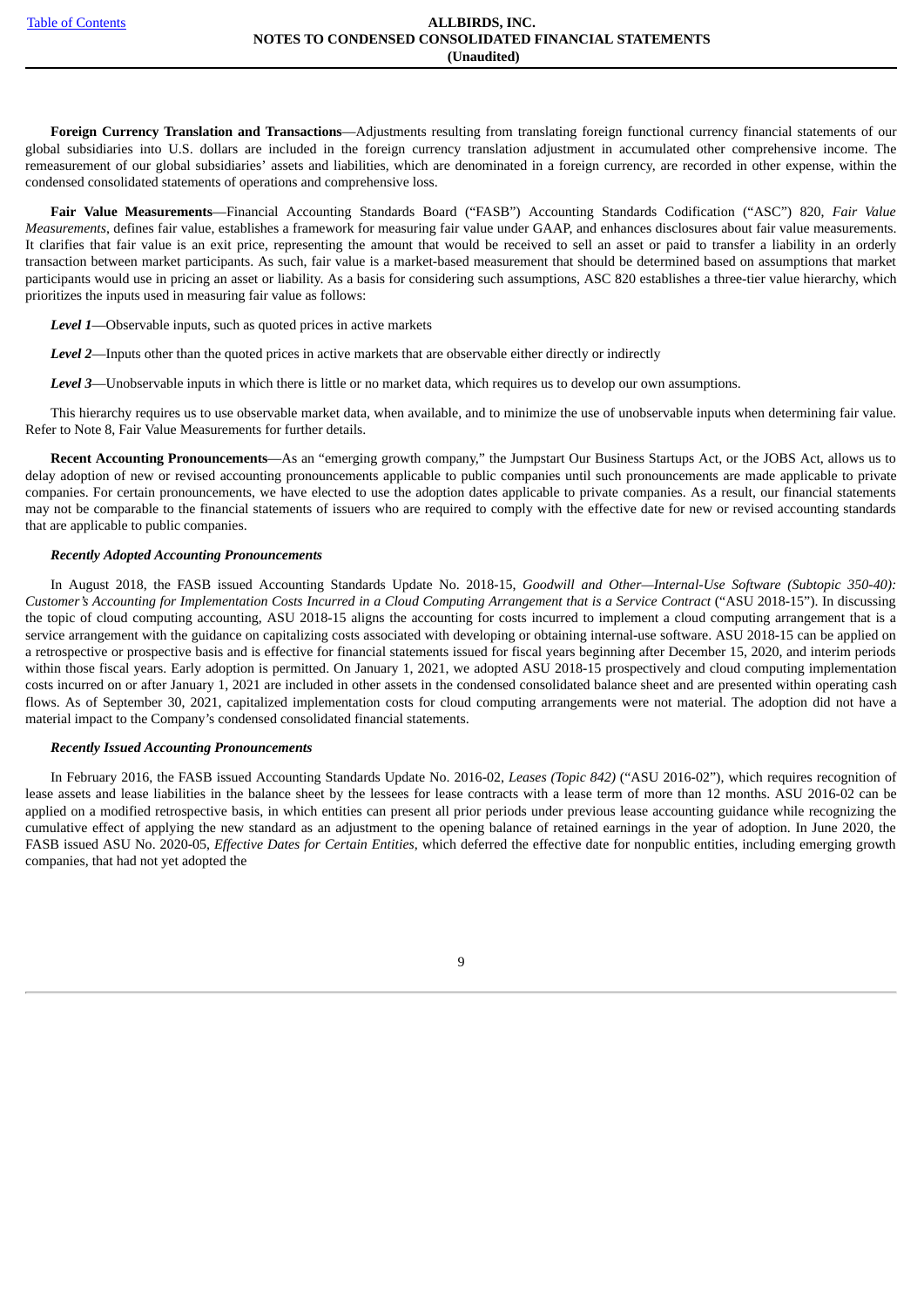original ASU. Under the amended guidance, the leasing standard will be effective for the Company's fiscal year beginning after December 15, 2021, and interim periods within fiscal years beginning after December 15, 2022, with early adoption permitted. We are currently evaluating the effect of adoption of these standards on our condensed consolidated financial statements and related disclosures, but expect to record a material right-of-use asset and liability on the condensed consolidated balance sheet related to our operating leases upon adoption on January 1, 2022.

In December 2019, the FASB issued Accounting Standards Update 2019-12, *Income Taxes (Topic 740): Simplifying the Accounting for Income Taxes* ("ASU 2019-12"), which is intended to simplify various aspects related to accounting for income taxes. ASU 2019-12 removes certain exceptions to the general principles in Topic 740 and also clarifies and amends existing guidance to improve consistent application. ASU 2019-12 is effective for public business entities for fiscal years beginning after December 15, 2021, with early adoption permitted. We are currently evaluating the impact of adoption of this standard on our condensed consolidated financial statements and disclosures.

## **3. INVENTORY**

Inventory consisted of the following as of December 31, 2020 and September 30, 2021:

| (in thousands)                                        | September 30,<br>2021 | December 31,<br>2020 |
|-------------------------------------------------------|-----------------------|----------------------|
| Finished goods                                        | $100,792$ \$          | 60,447               |
| Reserve to reduce inventories to net realizable value | (1, 457)              | (1,225)              |
|                                                       | 99,335                | 59,222               |

## **4. PROPERTY AND EQUIPMENT - NET**

Property and equipment consisted of the following as of December 31, 2020 and September 30, 2021:

| (in thousands)                                 | September 30,<br>2021 | December 31,<br>2020 |
|------------------------------------------------|-----------------------|----------------------|
| Leasehold improvements                         | 25,487 \$             | 18,568               |
| Furniture and fixtures                         | 11,842                | 6,209                |
| Internal use software                          | 13,247                | 9,031                |
| Machinery and equipment                        | 780                   | 676                  |
| Computers and equipment                        | 1,150                 | 618                  |
|                                                | 52,506                | 35,102               |
| Less accumulated depreciation and amortization | (17, 941)             | (11,801)             |
|                                                | 34,565                | 23,301               |

Depreciation and amortization expense for the nine months ended September 30, 2020 and 2021 was \$4.5 million and \$6.7 million, respectively, recognized in selling, general, and administrative expense in the condensed consolidated statements of operations and comprehensive loss. There were \$0.0 million and \$0.2 million of assets disposed of in the nine months ended September 30, 2020 and 2021, respectively. As of December 31, 2020 and September 30, 2021, unamortized capitalized internal use software costs were \$6.7 million and \$9.9 million, respectively.

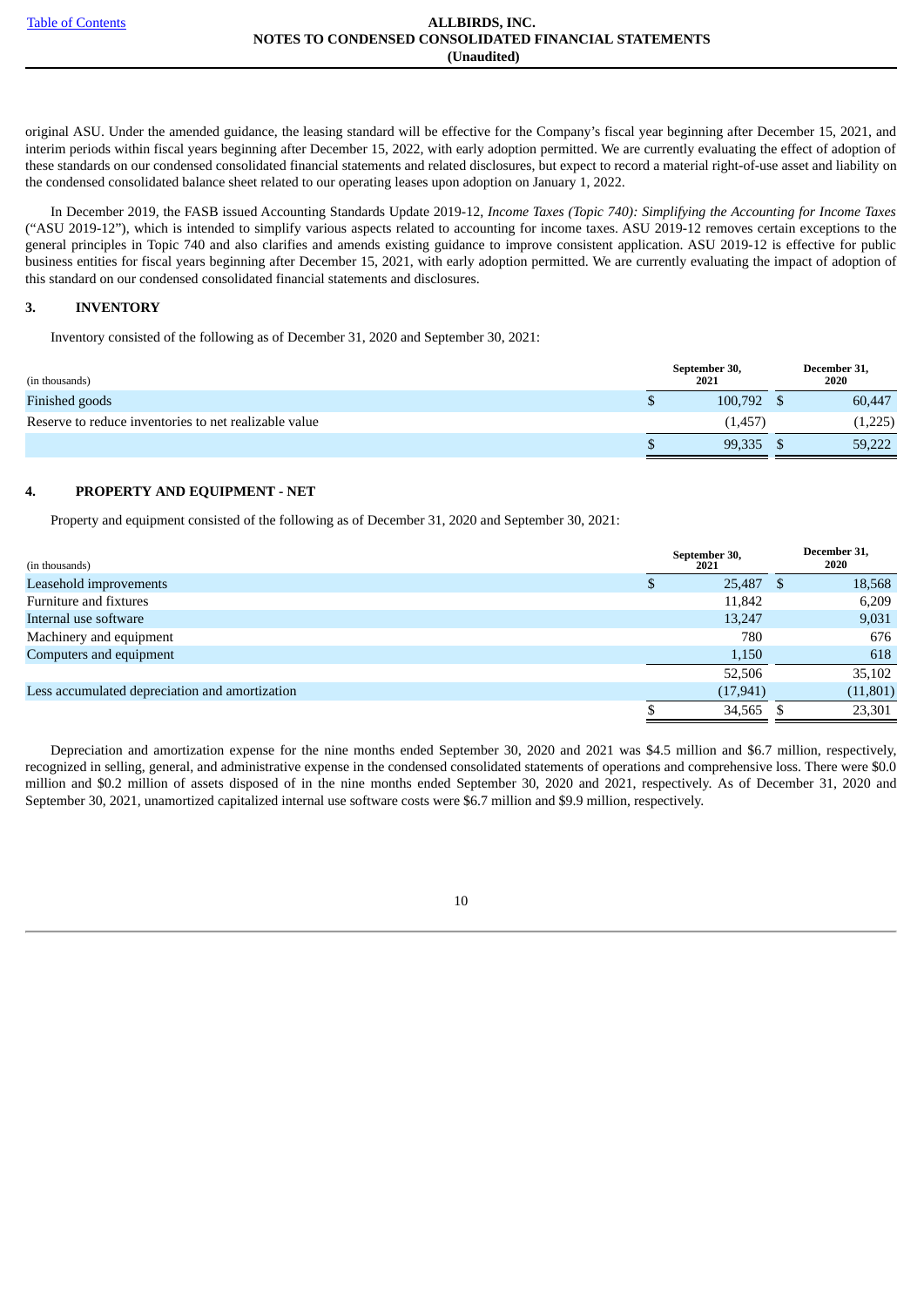## *Geographic Information*

The following table summarizes our long-lived assets by geographic area, which consist of property and equipment, net. No individual foreign country represented in excess of 10% of total long-lived assets balance as of December 31, 2020 and September 30, 2021:

| (in thousands)            | September 30,<br>2021 | December 31,<br>2020 |  |  |
|---------------------------|-----------------------|----------------------|--|--|
| <b>Long-lived assets:</b> |                       |                      |  |  |
| <b>United States</b>      | \$<br>29,781 \$       | 19,091               |  |  |
| International             | 4,784                 | 4,210                |  |  |
|                           | \$<br>34,565          | 23,301               |  |  |

#### **5. PREPAID EXPENSES AND OTHER CURRENT ASSETS**

Prepaid expenses and other current assets consisted of the following as of December 31, 2020 and September 30, 2021:

| (in thousands)                | September 30,<br>2021 | December 31,<br>2020 |
|-------------------------------|-----------------------|----------------------|
| Accounts and other receivable | $10,192$ \$           | 2,416                |
| Inventory returns receivable  | 780                   | 1,376                |
| Security deposits             | 597                   | 551                  |
| Prepaid expenses              | 5,245                 | 4,118                |
| Tax receivable                | 20,889                | 17,951               |
| Deferred offering costs       | 4,578                 |                      |
| Restricted cash               |                       | 700                  |
|                               | 42,281                | 27,112               |

# **6. OTHER ASSETS**

Other assets consisted of the following as of December 31, 2020 and September 30, 2021:

| (in thousands)                  | September 30,<br>2021 | December 31,<br>2020 |
|---------------------------------|-----------------------|----------------------|
| Investment in equity securities | $2,000$ \$            | 2,000                |
| Security deposits               | 3,028                 | 2,457                |
| Intangible assets               | 605                   | 935                  |
| Debt issuance costs             | 119                   | 156                  |
| Deferred tax assets             | 354                   | 354                  |
|                                 | $6,106$ \$            | 5,902                |

**Investment in equity securities**—On November 20, 2020, we entered into an agreement to make a minority equity investment of \$2 million in Natural Fiber Welding, Inc. in exchange for 201,207 shares of Series A-3 Preferred Stock. Our investment is carried at cost, less any impairment, plus or minus changes resulting from observable price changes in orderly transactions for an identical or similar investment of the same issuer. There were no unrealized gains or losses recognized during the year ended December 31, 2020 or the nine months ended September 30, 2021. Throughout the year, we assess whether impairment indicators exist to trigger the performance of an impairment analysis. There were no impairment charges for the year ended December 31, 2020 or the nine months ended September 30, 2021.

Intangible assets include intellectual property purchased from West Harbor Technologies, LLC for \$1.3 million, including transaction costs of \$0.1 million, in January 2020. The intangible asset has an estimated useful life of 3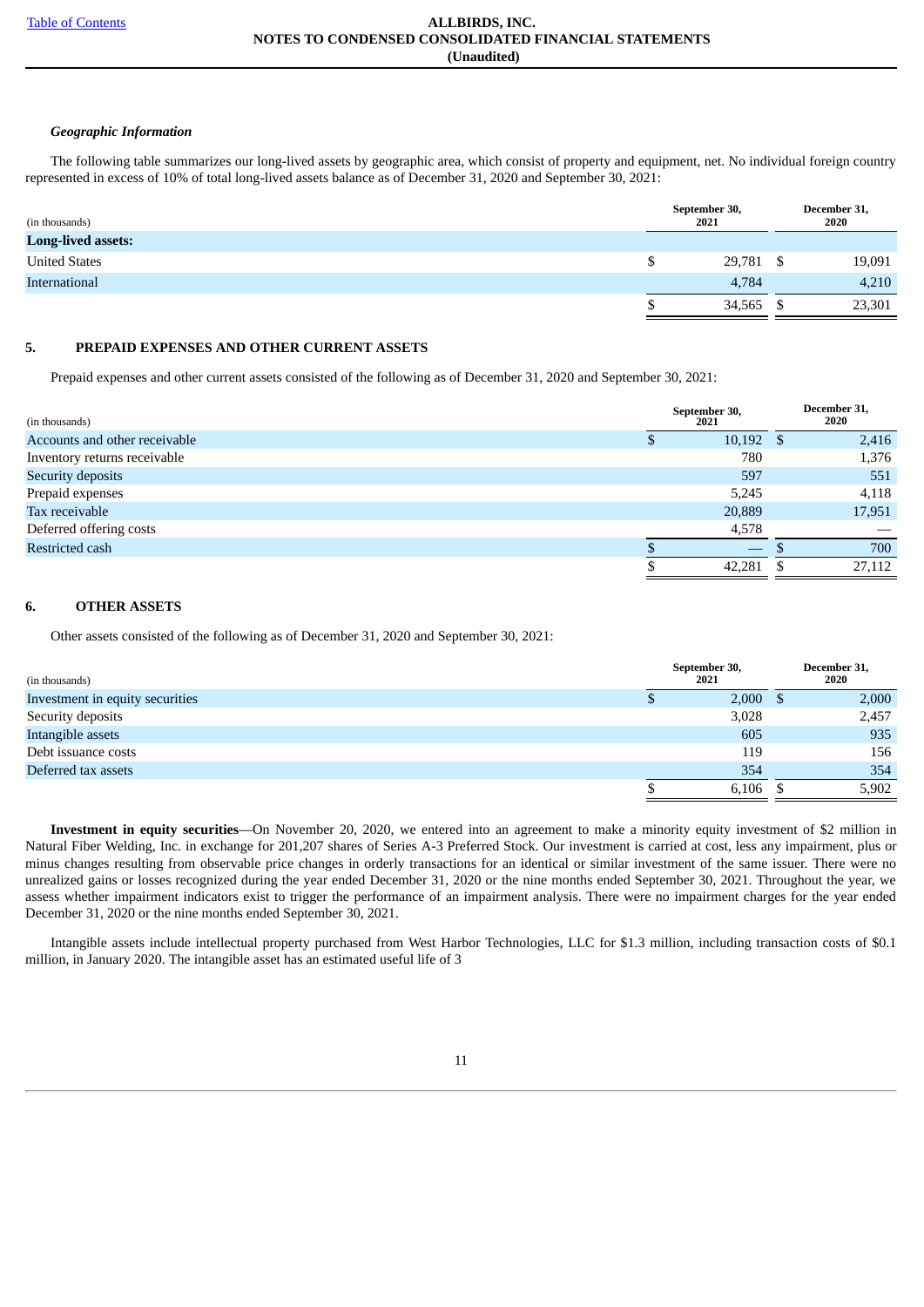years, and we recorded depreciation and amortization charges of \$0.2 million and \$0.3 million for the nine months ended September 30, 2020 and 2021, respectively, which is recognized in selling, general, and administrative expense in the condensed consolidated statements of operations and comprehensive loss.

# **7. ACCRUED EXPENSES AND OTHER CURRENT LIABILITIES**

Accrued expenses consisted of the following as of December 31, 2020 and September 30, 2021:

| (in thousands)               |    | September 30,<br>2021 |  | December 31,<br>2020 |
|------------------------------|----|-----------------------|--|----------------------|
| Sales-refund reserve         | J. | $3,010$ \$            |  | 5,249                |
| Taxes payable                |    | 14,976                |  | 11,998               |
| Employee-related liabilities |    | 6,167                 |  | 3,581                |
| Accrued expenses             |    | 12.879                |  | 10,663               |
|                              |    | 37,032 \$             |  | 31,491               |

## **8. FAIR VALUE MEASUREMENTS**

We record cash and cash equivalents, accounts receivable, accounts payable, and accrued expenses at cost. The carrying values of these instruments approximate their fair value due to their short‐term maturities. Refer to Note 2, Significant Accounting Policies to our audited consolidated financial statements, contained in our Prospectus for additional detail regarding our fair value measurement methodology.

The following tables present information about our financial assets and liabilities measured at fair value on a recurring basis as of December 31, 2020 and September 30, 2021 and indicate the level in the fair value hierarchy in which we classify the fair value measurement.

| <b>December 31, 2020</b> |  |                                 |     |                                 |                |                |              |              |
|--------------------------|--|---------------------------------|-----|---------------------------------|----------------|----------------|--------------|--------------|
| (in thousands)           |  | Level 1                         |     | <b>Level 2</b>                  | <b>Level 3</b> |                | <b>Total</b> |              |
| Liabilities              |  |                                 |     |                                 |                |                |              |              |
| Warrant liability        |  | $\hspace{0.1mm}-\hspace{0.1mm}$ | \$. | $\hspace{0.1mm}-\hspace{0.1mm}$ | -\$            | 5,845          | - \$         | 5,845        |
|                          |  |                                 |     |                                 |                | 5,845          |              | 5,845        |
|                          |  |                                 |     | September 30, 2021              |                |                |              |              |
| (in thousands)           |  | Level 1                         |     | <b>Level 2</b>                  |                | <b>Level 3</b> |              | <b>Total</b> |
| Liabilities              |  |                                 |     |                                 |                |                |              |              |
| Warrant liability        |  | $\hspace{0.1mm}-\hspace{0.1mm}$ |     |                                 |                | 13,087         | \$           | 13,087       |
|                          |  |                                 |     |                                 |                | 13,087         | S            | 13,087       |

*Warrant Liability*—The fair value of our preferred stock warrant liability is based on significant unobservable inputs, which represent Level 3 measurements within the fair value hierarchy. In determining the fair value of the convertible preferred stock warrant liability, we used the probability weighted average values from (i) a Black-Scholes calculation and (ii) an option pricing model. We measure and report our preferred stock warrant liability at the estimated fair value on a recurring basis. As discussed further in Note 11, the preferred stock warrant liability was estimated using assumptions related to the remaining contractual term of the warrants, the risk-free interest rate and volatility of our comparable public companies over the remaining term, and the fair value of underlying shares. The significant unobservable inputs used in the fair value measurement of the preferred stock warrant liability are the fair value of the underlying stock at the valuation date and the estimated term of the warrants. The value from the Black-Scholes calculation reflects the value in an initial public offering scenario with the contractual term of the warrants, which was weighted by management's estimated probability of a potential initial public offering at the applicable valuation date. The value from the option pricing model reflects the value in an alternative exit scenario at which point the warrants were expected to be exercised. Generally, increases (decreases) in the fair value of the underlying stock and estimated term would result in a directionally similar impact to the fair value measurement.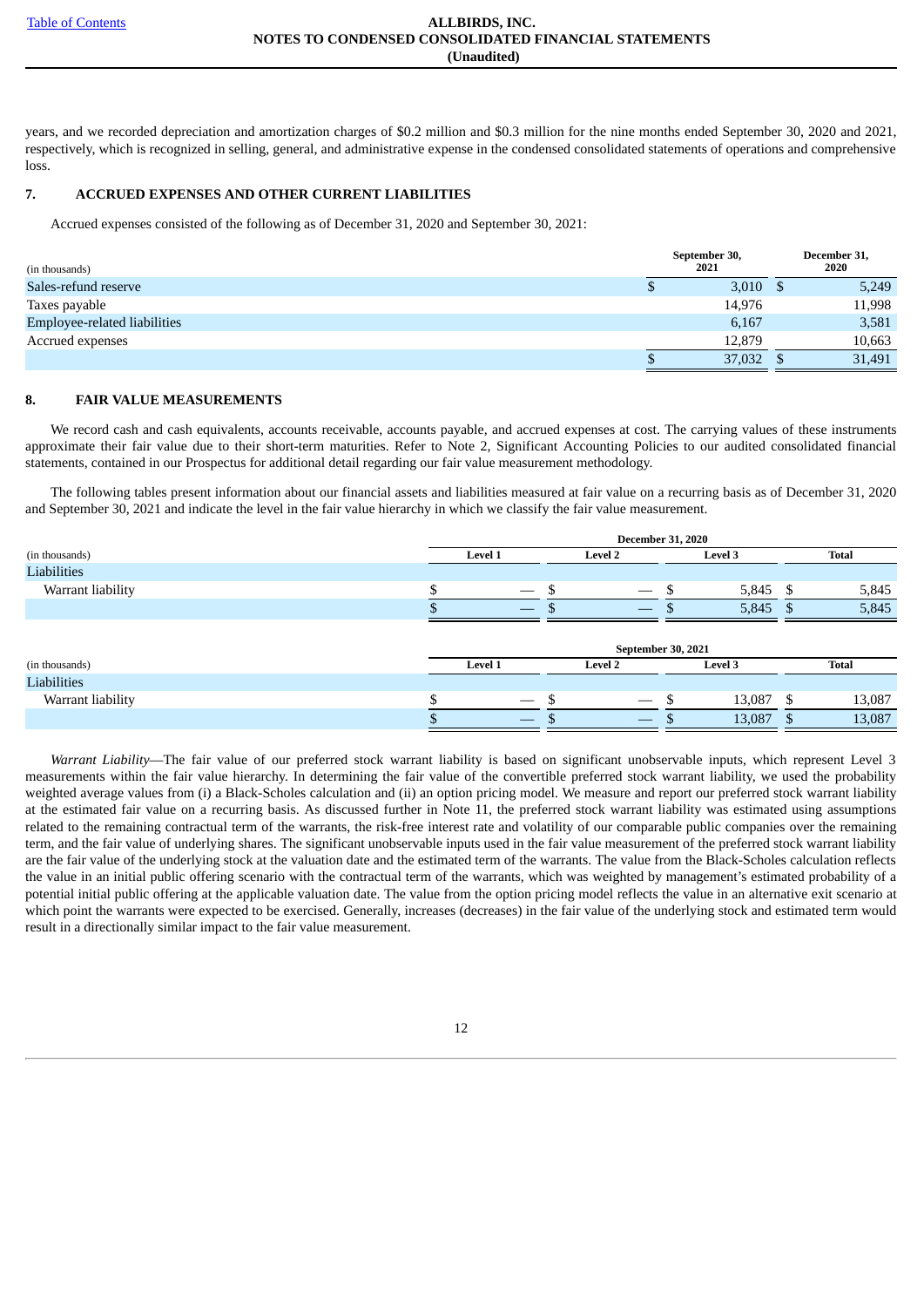The following table presents a summary of the changes in fair value of our Level 3 liabilities for the nine months ended September 30, 2020 and 2021, included within Other (expense) income in our condensed consolidated statements of operations and comprehensive loss:

| (in thousands)                | <b>Warrants</b> |
|-------------------------------|-----------------|
| Balance at December 31, 2019  | 6,594           |
| Decrease in fair value        | (1,872)         |
| Balance at September 30, 2020 | 4,722           |
| Balance at December 31, 2020  | 5,845           |
| Increase in fair value        | 7,242           |
| Balance at September 30, 2021 | 13,087          |

# **9. LONG-TERM DEBT**

**Long-Term Debt**—On February 20, 2019, we entered into a credit agreement with JPMorgan Chase Bank, N.A. (the "Credit Agreement"). The Credit Agreement is an asset-based loan with a revolving line of credit of up to \$40.0 million and an optional accordion, which, if exercised, would allow the Company to increase the aggregate commitment by up to \$35.0 million, subject to obtaining additional lender commitments and satisfying certain conditions. Pursuant to the terms of the revolving credit facility, we may reduce the total amount available for borrowing under such facility, subject to certain conditions. The Credit Agreement has a maturity date of February 20, 2024.

Borrowings under our revolving credit facility use the London Interbank Offered Rate ("LIBOR") as a reference rate. Interest on borrowings under the revolving credit facility accrues at a variable rate equal to (i) the one-month LIBOR (adjusted LIBOR Rate for a one month interest period on a given day) plus 2.50%, plus (ii) a specified spread of 1.25% or 1.5% dependent on the average quarterly loan balance, calculated on the last day of each fiscal quarter being less than \$32.0 million or greater than or equal to \$32.0 million, respectively. The commitment fee under the Credit Agreement is 0.20% per annum on the average daily unused portion of each lender's commitment. In addition, we are required to pay a fronting fee of 0.125% per annum on the average daily aggregate face amount of issued and outstanding letters of credit. Interest, commitment fees and fronting fees are payable monthly, in arrears.

The Credit Agreement contains customary events of default and financial covenants. As of December 31, 2020 and September 30, 2021, we were in compliance with these covenants.

During the nine months ended September 30, 2020, we drew down \$14.0 million from the line of credit. As of December 31, 2020 and September 30, 2021, there were no amounts outstanding under the Credit Agreement.

#### **10. STOCKHOLDERS' DEFICIT**

As of December 31, 2020, we were authorized to issue 230,192,013 shares of capital stock, comprised of 154,379,258 shares of common stock and 75,812,755 shares of convertible preferred stock. Both classes of stock had a par value of \$0.0001. As of September 30, 2021, we were authorized to issue 2,000,000,000 shares of Class A common stock, 200,000,000 shares of Class B common stock, and 75,812,755 shares of convertible preferred stock, and all classes of stock had a par value of \$0.0001.

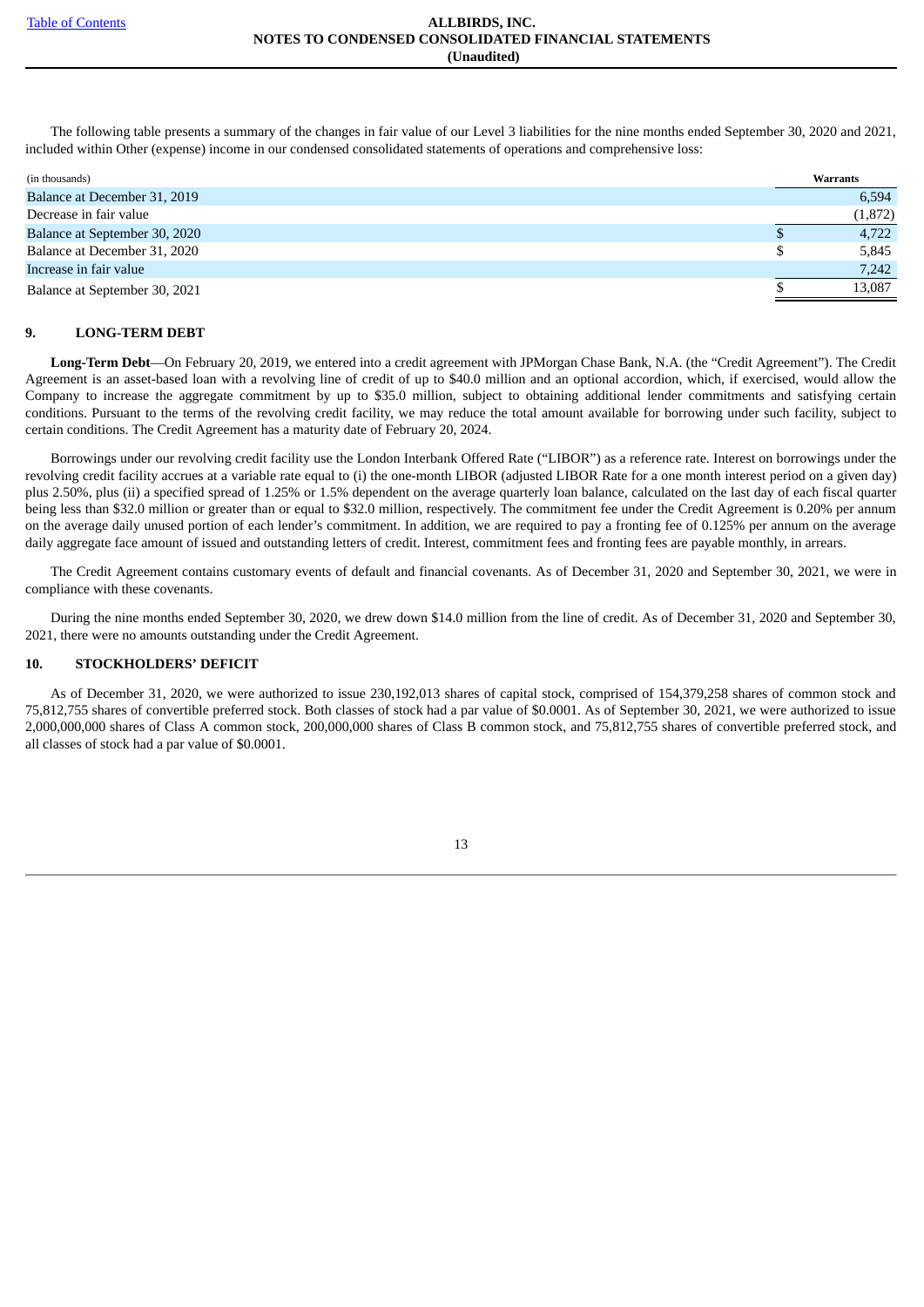At September 30, 2021, convertible preferred stock consisted of the following:

## *Preferred stock*

|                                      | September 30, 2021       |            |                                            |                                                |         |  |  |  |  |
|--------------------------------------|--------------------------|------------|--------------------------------------------|------------------------------------------------|---------|--|--|--|--|
| (in thousands, except share amounts) | <b>Shares Authorized</b> |            | <b>Aggregate Liquidation</b><br>Preference | <b>Carrying Value, net of</b><br>issuance cost |         |  |  |  |  |
| <b>Series Seed</b>                   | 24,405,575               | 23,301,015 | $2,330$ \$<br>- S                          |                                                | 2,173   |  |  |  |  |
| Series A                             | 26,212,040               | 26,212,040 | 7,339                                      |                                                | 7,375   |  |  |  |  |
| Series B                             | 6,167,015                | 6,167,015  | 18,501                                     |                                                | 18,287  |  |  |  |  |
| Series C                             | 4,559,065                | 4,559,065  | 50,013                                     |                                                | 49.496  |  |  |  |  |
| Series D                             | 5,820,360                | 2,103,089  | 27,109                                     |                                                | 26,893  |  |  |  |  |
| Series E                             | 8,648,700                | 8,648,695  | 99,979                                     |                                                | 99,825  |  |  |  |  |
|                                      | 75,812,755               | 70,990,919 | 205,271                                    |                                                | 204,049 |  |  |  |  |

As of September 30, 2021, the Series Seed Preferred Stock, Series A Preferred Stock, Series B Preferred Stock, Series C Preferred Stock, Series D Preferred Stock, and Series E Preferred Stock (together, the "Preferred Stock") had the following rights, preferences, privileges, and restrictions:

*Voting*—Each holder of Preferred Stock was entitled to 10 votes per share of Class B common stock into which the shares of Preferred Stock held by such holder could be converted as of the record date. The holders of shares of the Preferred Stock were entitled to vote on all matters on which the common stock shall be entitled to vote. Holders of Preferred Stock were entitled to notice of any stockholders' meeting in accordance with our bylaws. Fractional votes were not, however, permitted and any fractional voting rights would be disregarded. The holders of Preferred Stock had the right to elect separate directors to our board of directors. The holders of Preferred Stock had protective rights to vote separately to approve significant changes to our operating agreement and major transactions.

*Dividends*—Dividends on shares of Preferred Stock were 8% per annum, when and if declared by our board of directors. The dividends were noncumulative. No distribution would have been made with respect to the common stock until all declared but unpaid dividends on the Preferred Stock were paid or set aside for payment to the holders of the Preferred Stock. After the payment or setting aside for payment of the dividends and additional dividends (other than dividends on common stock payable solely on common stock) in any fiscal year among the holders of the Preferred Stock, the holders of the Preferred Stock and common stock then outstanding would be eligible to have dividends paid or set aside for payment in proportion to the greatest whole number of shares of common stock held by each holder if all shared of Preferred Stock were converted at the then-effective conversion rate.

*Liquidation*—In the event of certain deemed liquidation events where dissolution of the Company did not occur, the holders of the Preferred Stock had the ability to voluntarily require us to redeem their shares at the liquidation preference using the remaining assets after the deemed liquidation event. The liquidation preference meant \$11.56 per share of Series E Preferred Stock, \$12.89 per share of Series D Preferred Stock, \$10.97 per share of Series C Preferred Stock, \$3.00 per share of Series B Preferred Stock, \$0.28 per share of Series A Preferred Stock, and \$0.10 per share of Series Seed Preferred Stock, subject to adjustment as outlined below. In a liquidation event where dissolution occurred, the holders of the Preferred Stock would be paid any amounts out of our remaining assets before holders of the common stock were paid. Any distributions that were below the liquidation preference amounts would be paid pro rata to holders of the Preferred Stock. Each share of Preferred Stock shall automatically have been converted into fully paid, nonassessable shares of common stock at the then-effective conversion rate for such share (i) immediately prior to the closing of an underwritten initial public offering pursuant to an effective registration statement filed under the Securities Act, covering the offer and sale of our common stock, on the New York Stock Exchange or Nasdaq, resulting in at least \$50.0 million of gross proceeds (a "Qualified IPO"), (ii) upon the settlement of the initial trade of shares of common stock on the New York Stock Exchange or Nasdaq by means of an effective registration statement under the Securities Act that registers shares of existing Common Stock of the Corporation for resale (a "Direct Listing"), or (iii) upon our receipt of a written request for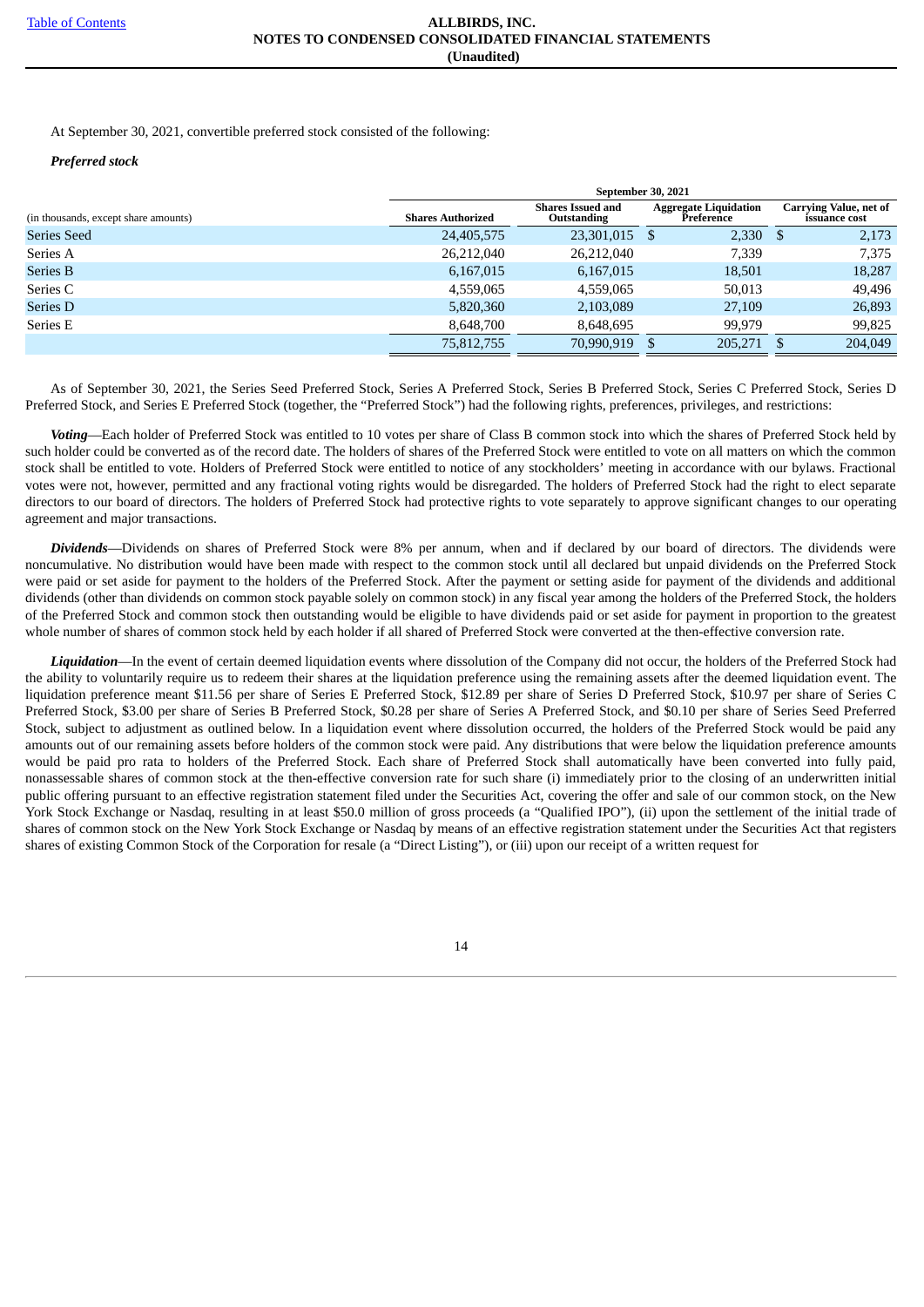such conversion from a majority of the holders of Preferred Stock, or, if later, the effective date for conversion specified in such request.

*Conversion*—Each share of Preferred Stock was convertible, at the option of the holder thereof, at any time after the date of issuance of such share at the office of the Company or any transfer agent for the Preferred Stock, into that number of fully paid, nonassessable shares of common stock determined by multiplying such share by the Conversion Rate for such series. The conversion rate of a series of Preferred Stock meant a number equal to the thenapplicable original issue rate for such series divided by the then-applicable conversion rate for such series. The original issue price and conversion rate at the date of the issuance meant \$11.56 per share of Series E Preferred Stock, \$12.89 per share of Series D Preferred Stock, \$10.97 per share of Series C Preferred Stock, \$3.00 per share of Series B Preferred Stock, \$0.28 per share of Series A Preferred Stock, and \$0.10 per share of Series Seed Preferred Stock. Each share of Preferred Stock shall automatically have been converted into fully paid, nonassessable shares of common stock at the then-effective conversion rate for such share (i) immediately prior to the closing of a Qualified IPO, (ii) upon a Direct Listing, or (iii) upon our receipt of a written request for such conversion from a majority of the holders of Preferred Stock, or, if later, the effective date for conversion specified in such request.

*Redemption*—The Preferred Stock was not redeemable.

*Protective Provisions*—In the event we issued additional shares of common stock after the Preferred Stock original issue date without consideration or for a consideration per share less than the conversion rate in effect immediately prior to such issuance, then and in each such event the conversion rate shall have been reduced to a price equal to such conversion rate multiplied by the following fraction: the numerator of which was equal to the number of shares of common stock outstanding or deemed to be outstanding immediately prior to such issuance plus the number of shares of common stock, which the aggregate consideration we received for the total number of additional shares of common stock so issued would purchase at the conversion rate in effect immediately prior to such issuance; and the denominator of which would have been equal to the number of shares of common stock outstanding or deemed to be outstanding immediately prior to such issuance plus the number of additional shares of common stock actually issued.

In November 2021, immediately prior to the completion of the IPO and subsequent to September 30, 2021, all 70,990,919 shares of convertible preferred stock converted into an equivalent number of shares of Class B common stock.

#### *Common Stock*

As of December 31, 2020, the Company had one class of common stock at a par value of \$0.0001.

As of September 30, 2021, the Company had two classes of common stock: Class A common stock and Class B common stock. Each class had a par value of \$0.0001.

In September 2021, prior to the completion of the IPO, the Company filed its Eighth Amended and Restated Certificate of Incorporation and implemented a dual class common stock structure where all existing shares of common stock were reclassified into Class B common stock on a one-to-one basis and the Company also authorized a new class of common stock, the Class A common stock. Authorized capital stock was 2,275,812,755 shares, of which 2,000,000,000 shares was Class A common stock, 200,000,000 shares was Class B common stock, and 75,812,755 shares was preferred stock. The common stock and the preferred stock each had a par value of \$0.0001 per share.

*Voting*—Holders of Class A common stock are entitled to one vote per share on all matters to be voted upon by the stockholders, and holders of Class B common stock are entitled to 10 votes per share on all matters to be voted upon by the stockholders. The holders of our Class A common stock and Class B common stock generally vote together as a single class on all matters submitted to a vote of our stockholders, unless otherwise required by Delaware law or our amended and restated certificate of incorporation. Delaware law could require either holders of our Class A common stock or Class B common stock to vote separately as a single class in the following circumstances: (i) if we were to seek to amend our amended and restated certificate of incorporation to increase or decrease the number of authorized shares of a class of our capital stock, then that class would be required to vote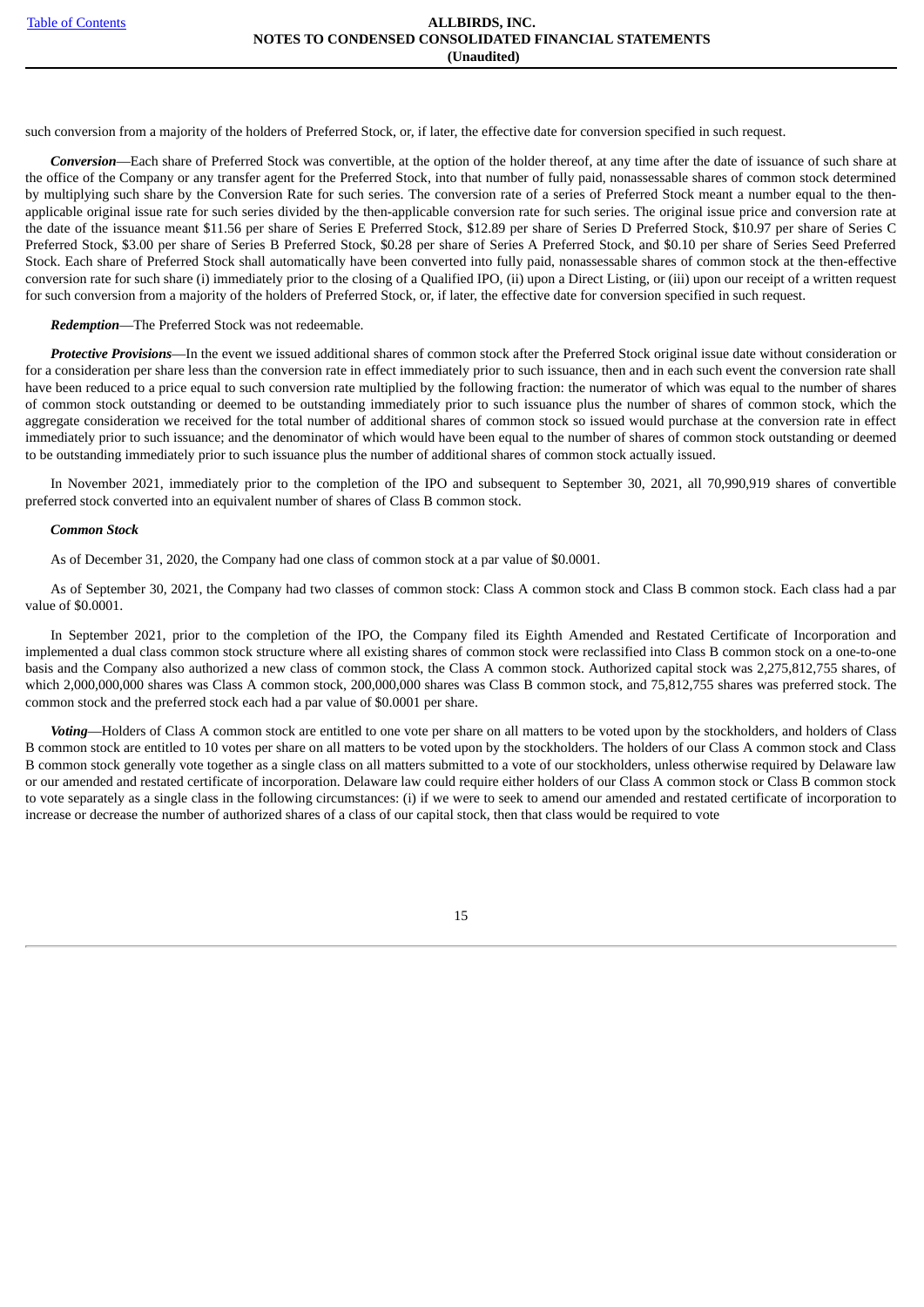separately to approve the proposed amendment; (ii) if we were to seek to amend our amended and restated certificate of incorporation to increase or decrease the par value of a class of our capital stock, then that class would be required to vote separately to approve the proposed amendment; and (iii) if we were to seek to amend our amended and restated certificate of incorporation in a manner that alters or changes the powers, preferences or special rights of a class of our capital stock in a manner that affected its holders adversely, then that class would be required to vote separately to approve the proposed amendment. As a result, in these limited instances, the holders of a majority of the Class A common stock could defeat an amendment to our amended and restated certificate of incorporation. Our amended and restated certificate of incorporation does not provide for cumulative voting for the election of directors.

*Dividends*—Holders of Class A common stock and Class B common stock are entitled to ratably receive dividends if, as and when declared from time to time by our board of directors at its own discretion out of funds legally available for that purpose, after payment of dividends required to be paid on outstanding preferred stock, if any. Under Delaware law, we can only pay dividends either out of "surplus" or out of the current or the immediately preceding year's net profits. Surplus is defined as the excess, if any, at any given time, of the total assets of a corporation over its total liabilities and statutory capital. The value of a corporation's assets can be measured in a number of ways and may not necessarily equal their book value.

*Right to Receive Liquidation Distributions*—Upon our dissolution, liquidation or winding-up, the assets legally available for distribution to our stockholders are distributable ratably among the holders of our Class A common stock and Class B common stock, subject to prior satisfaction of all outstanding debt and liabilities and the preferential rights and payment of liquidation preferences, if any, on any outstanding shares of preferred stock.

*Conversion*—Each share of our Class B common stock is convertible at any time at the option of the holder into one share of our Class A common stock. Each share of our Class B common stock will convert automatically into one share of our Class A common stock upon any transfer, whether or not for value, except for (i) certain permitted transfers to entities, to the extent the transferor retains sole dispositive power and exclusive voting control with respect to the shares of Class B common stock, and (ii) certain other permitted transfers described in our amended and restated certificate of incorporation. In addition, if held by a natural person (including a natural person serving in a sole trustee capacity), each share of our Class B common stock will convert automatically into one share of our Class A common stock upon the death or incapacity of such natural person as described in our amended and restated certificate of incorporation. All outstanding shares of our Class B common stock will convert automatically into an equivalent number of shares of our Class A common stock upon the final conversion date, defined as the later of (a) the last trading day of the fiscal quarter immediately following the tenth anniversary of September 21, 2021 and (b) the date fixed by our board of directors that is no less than 61 days and no more than 180 days following the date on which the outstanding shares of Class B common stock first represent less than 10% of the aggregate number of the then outstanding shares of Class A common stock and Class B common stock (except if the final conversion date determined according to (a) or (b) would otherwise occur on or after the record date of any meeting of stockholders and before or at the time the vote at such meeting is taken, then the final conversion date shall instead be the last trading day of the fiscal quarter during which such vote was taken).

*Other Matters*—The Class A common stock and Class B common stock have no preemptive rights pursuant to the terms of our amended and restated certificate of incorporation and our amended and restated bylaws. There are no redemption or sinking fund provisions applicable to the Class A common stock and Class B common stock. All outstanding shares of our Class A common stock are fully paid and non-assessable.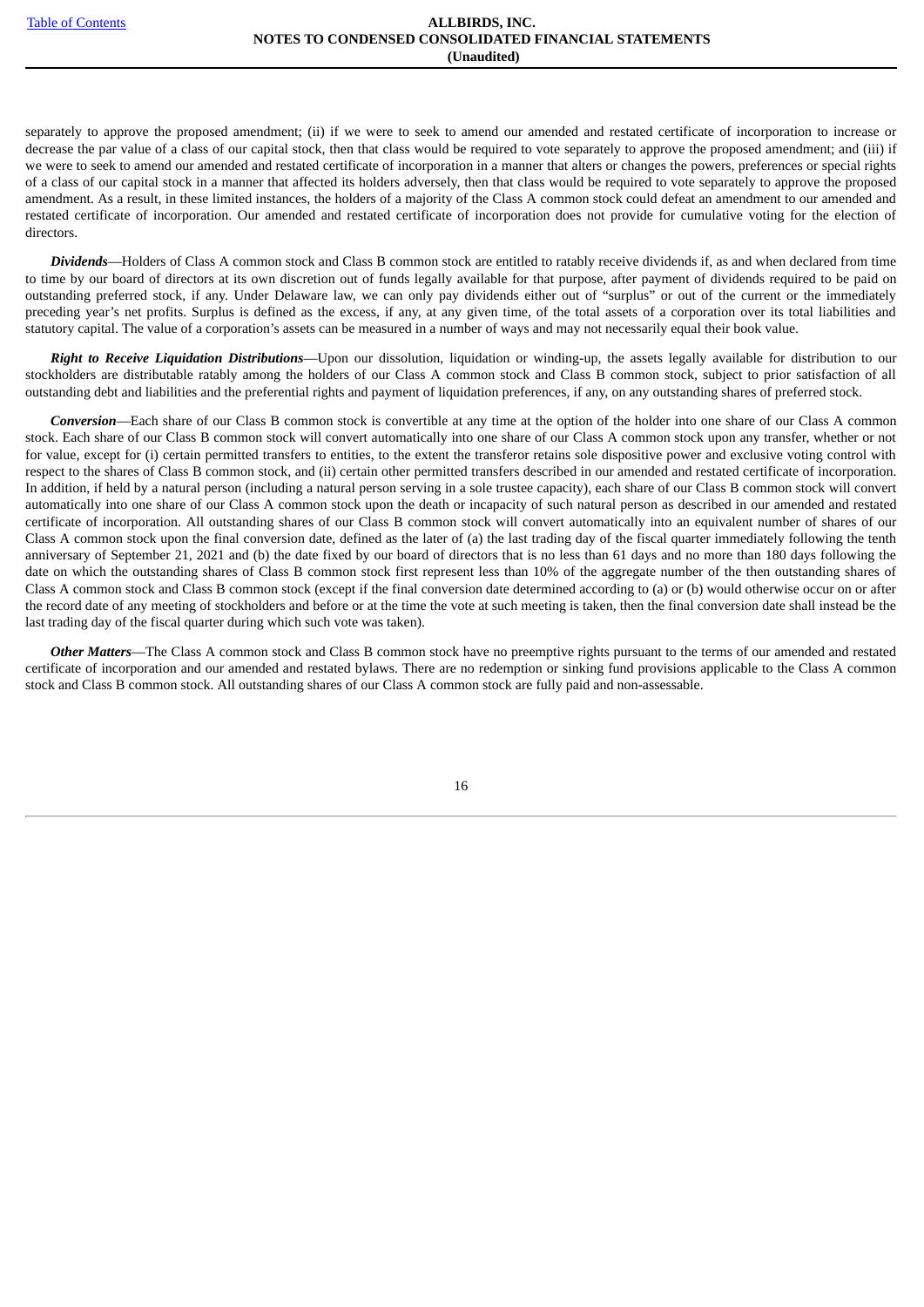Class B Common stock reserved for future issuance as of September 30, 2021 consists of the following:

|                                                                                | September 30, 2021 |
|--------------------------------------------------------------------------------|--------------------|
| Shares reserved for preferred stock outstanding                                | 70.990.919         |
| Options issued and outstanding under the 2015 Equity Incentive Plan            | 17,042,359         |
| Shares available for future option grants under the 2015 Equity Incentive Plan | 471.926            |
|                                                                                | 88,505,204         |

Upon the completion of the IPO on November 5, 2021, our board of directors may, without further action by our stockholders, fix the rights, preferences, privileges, and restrictions of up to an aggregate of 20,000,000 shares of preferred stock in one or more series and authorize their issuance. The voting, dividend, and liquidation rights of the holders of common stock are subject to and qualified by the rights, powers, and preferences of the holders of preferred stock. There are no shares of preferred stock outstanding upon the completion of the IPO.

#### **11. WARRANTS**

**Preferred Stock Warrants**—In connection with a 2015 agreement with Venture Lending and Leasing VII and Venture Lending and Leasing VIII (the "VLL Agreement"), we issued warrants to purchase 1,104,560 shares of our Preferred Stock at an exercise price of \$0.10 that expire on September 30, 2026 with an initial fair value of \$0.8 million. The preferred stock warrants contained a down round and anti-dilution adjustment provision on the exercise price. The Company would have recognized on a prospective basis the value of the effect of the down round feature in the warrant when it was triggered (i.e., when the exercise price is adjusted downward). This value is measured as the difference between (1) the financial instrument's fair value (without the down round feature) using the pre-trigger exercise price and (2) the financial instrument's fair value (with the down round feature) using the reduced exercise price. The value of the effect of the down round feature would have been reflected in the change in fair value of the warrant liability. The preferred stock warrants could have been exercised in whole or in part at any time and included a cashless exercise option which would have allowed the holder to receive fewer shares of stock in exchange for the warrants rather than paying cash to exercise. The preferred stock warrants could have been exercised for either Series Seed Preferred Stock or Series A Preferred Stock. All of the preferred stock warrants were outstanding at December 31, 2020 and September 30, 2021.

The preferred stock warrants were classified as a liability and initially recorded at fair value upon entering the VLL Agreement. It was subsequently remeasured to fair value at each reporting date and the changes in the fair value of the warrant liability are recognized in other expense in the condensed consolidated statements of operations and comprehensive loss.

The value of our Preferred Stock warrants were estimated using the probability weighted-average values from (i) a Black-Scholes calculation and (ii) an option pricing model. The following assumptions were used to estimate the fair value of the preferred stock warrants as of December 31, 2020 and September 30, 2021:

|                                 | <b>September 30, 2021</b> | December 31,<br>2020 |  |  |
|---------------------------------|---------------------------|----------------------|--|--|
| Expected term (in years)        | 5.05                      | 5.75                 |  |  |
| Fair value of underlying shares | 12.59                     | 5.38                 |  |  |
| Risk-free interest rate         | 0.82%                     | 0.47%                |  |  |
| Volatility                      | 44.9 %                    | 65.1 %               |  |  |
| Expected dividend yield         | $-$ %                     | $-$ %                |  |  |

In November 2021, immediately prior to the completion of the IPO and subsequent to September 30, 2021, the convertible preferred stock warrants then outstanding were automatically exchanged for 1,104,560 shares of Class B common stock and the Company reclassified the preferred stock warrant liability to additional paid-in capital upon the conversion.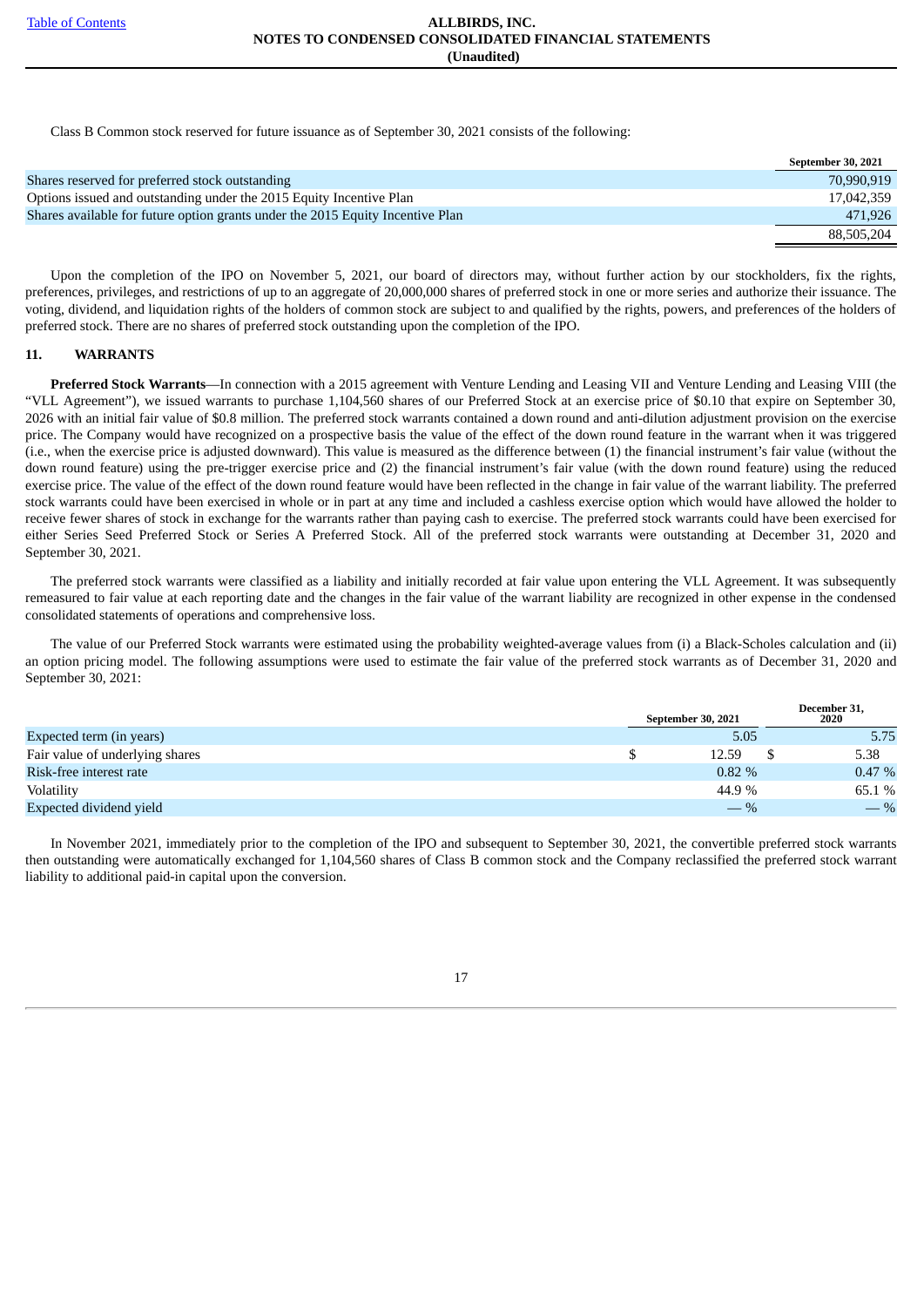**Common Stock Warrants**—Through 2018, we issued warrants to purchase common stock to various third parties. We determined the fair value of these warrants using the Black-Scholes option pricing model.

Following is a summary of the terms of the warrants and warrant activity as well as warrants outstanding at September 30, 2021:

| Date of issuance   | October 2015/March<br>2016 | October 2016 | July 2018 - Allotment 1 |         | July 2018 - Allotment 2 |
|--------------------|----------------------------|--------------|-------------------------|---------|-------------------------|
| Number of warrants | 2,103,930                  | 157.580      |                         | 122.735 | 184,100                 |
| Exercise Price     | 0.10                       | 0.07         |                         | 1.28    | 1.28                    |
| <b>Status</b>      | Vested                     | Vested       |                         | Vested  | Partially vested        |
| Expiration         | October 2024               | October 2026 | <b>July 2028</b>        |         | <b>July 2028</b>        |

|                                                           | October 2015/March |              |                  |
|-----------------------------------------------------------|--------------------|--------------|------------------|
| Date of issuance                                          | 2016               | October 2016 | <b>July 2018</b> |
| Outstanding at December 31, 2019                          | 717.225            | 157,580      | 306,835          |
| Exercised during the nine months ended September 30, 2020 |                    |              |                  |
| Outstanding at September 30, 2020                         | 717.225            | 157,580      | 306,835          |
| Outstanding at December 31, 2020                          | 717.225            | 157.580      | 306,835          |
| Exercised during the nine months ended September 30, 2021 |                    |              | 276,151          |
| Outstanding at September 30, 2021                         | 717.225            | 157,580      | 30,684           |
|                                                           |                    |              |                  |
| Fair value at September 30, 2021 (in thousands)           | 8                  | 62           | 15               |

In July 2018, we issued 122,735 warrants to purchase common stock to a third party with an exercise price of \$1.28. Fifty percent of the warrants vested immediately upon issuance and the remainder of the warrants vest ratably over 24 months. An additional 184,100 warrants to purchase common stock were also issued in July 2018 to the same third-party with an exercise price of \$1.28, and vest ratably over 36 months beginning when services are first rendered, beginning in 2019. The warrants were issued in exchange for various marketing services, as part of the West Investments V, LLC agreement discussed in Note 15 of our audited consolidated financial statements included in the Prospectus.

For the nine months ended September 30, 2020 and 2021, we recorded approximately \$0.0 million and \$1.1 million, respectively, related to the vesting of warrants, which is recorded in prepaid expenses and other current assets and additional paid-in capital, until the related services are rendered, at which point it is recognized in marketing expenses. Additionally, related to the West Investments V, LLC agreement, we made a \$1 million cash prepayment in the nine months ended September 30, 2020 that was recorded to prepaid expenses and other current assets. Based on services rendered to date, we recognized \$1.0 million and \$0.5 million of marketing expense for the nine months ended September 30, 2020 and 2021, respectively. As of December 31, 2020, and September 30, 2021, we had \$0.9 million and \$0.0 million remaining in prepaid expenses and other current assets. During the nine months ended September 30, 2021, 276,151 warrants were exercised. The resulting common stock shares, along with 25,000 shares of preferred stock, were sold to an existing investor for \$3.5 million, which settled the shortfall in accordance with the agreement, as the purchase amount was in excess of the anticipated shortfall amount of \$2.0 million.

As of December 31, 2020 and September 30, 2021, warrants to purchase up to 2,286,200 and 2,010,049 shares of our capital stock were outstanding, respectively.

# **12. STOCK TRANSACTIONS**

On September 5, 2018, we received a promissory note from an employee in consideration for the early exercise of 825,000 shares of common stock options. In June 2020, the employee resigned from the company and the promissory note was amended and restated to reflect the loan amount related to the vested shares, and the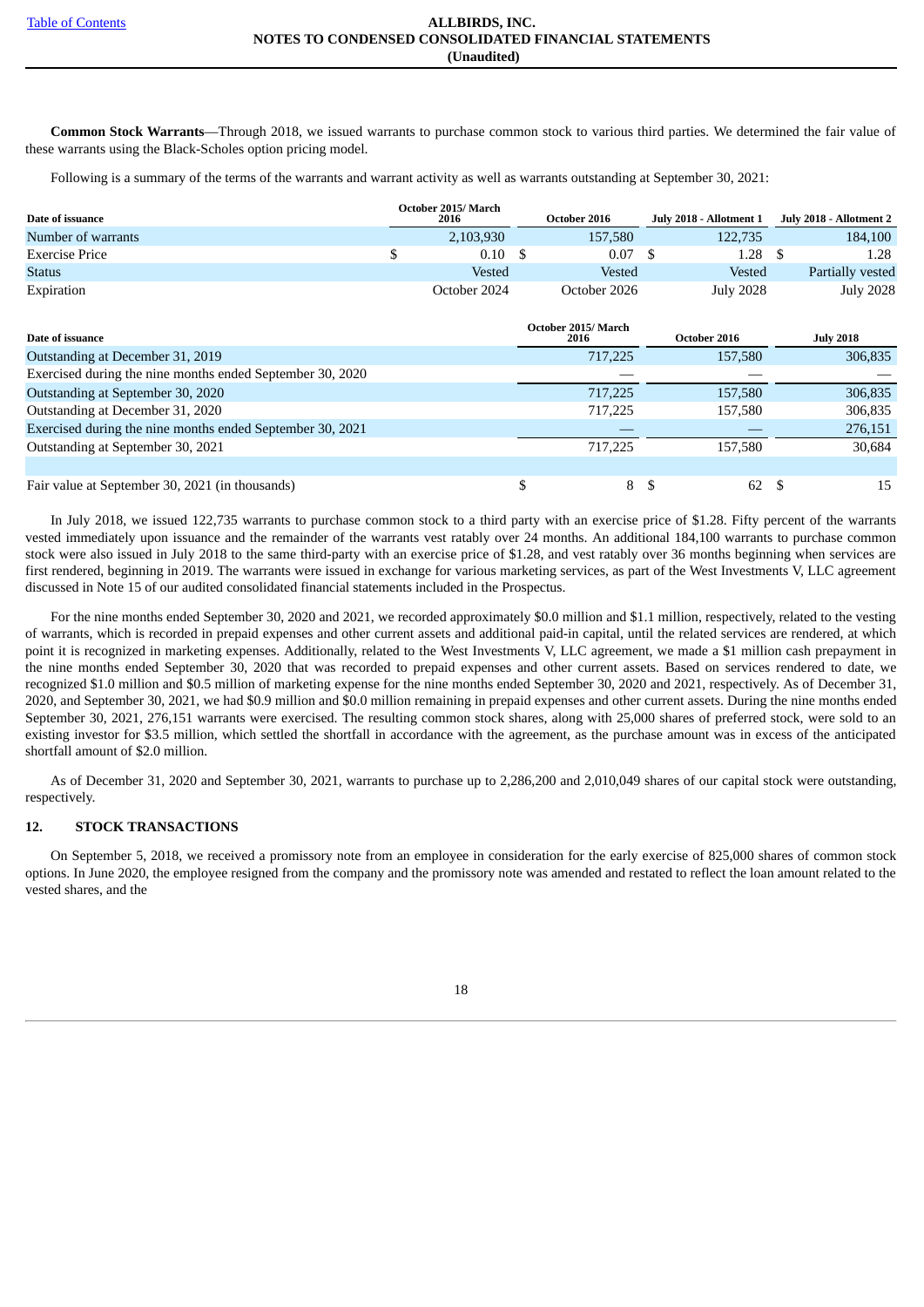cancellation of indebtedness and our repurchase of the employee's unvested shares. The promissory note is secured by the underlying shares of common stock and bears interest at the lesser of 2.86% per annum or the maximum rate permissible by law (which under the laws of the State of California shall be deemed to be the laws relating to permissible rates of interest on commercial loans).

On November 19, 2018, we received a promissory note from an employee in consideration for the early exercise of 220,000 shares of common stock options. The promissory note is secured by the underlying shares of common stock and bears interest at 2.86% per annum.

Since the notes are limited recourse notes, the note receivables are not reflected in our condensed consolidated balance sheets as of December 31, 2020 and September 30, 2021.

## **13. STOCK-BASED COMPENSATION**

#### *2015 Equity Incentive Plan*

In 2015, we adopted the 2015 Equity Incentive Plan (the "2015 Plan") that authorized the granting of options for shares of common stock. Our 2015 Plan provided for the grant of incentive stock options, non-statutory stock options, stock appreciation rights, restricted stock awards, restricted stock units ("RSUs"), and other stock awards. The 2015 Plan was terminated in connection with the adoption of the Company's 2021 Equity Incentive Plan (the "2021 Plan") in November 2021 in connection with the IPO, and the Company will not grant any additional awards under the 2015 Plan. However, the 2015 Plan will continue to govern the terms and conditions of the outstanding awards previously granted thereunder.

#### *2021 Equity Incentive Plan*

In September 2021, the Company's board of directors adopted, and our stockholders approved, the 2021 Plan, which became effective in connection with the IPO in November 2021. The 2021 Plan provides for the grant of incentive stock options, nonqualified stock options, stock appreciation rights, restricted stock awards, RSU awards, performance awards, and other forms of equity compensation. Initially, the maximum number of shares of our Class A common stock that may be issued under the 2021 Plan will not exceed 32,349,192 shares of our Class A common stock. In addition, the number of shares of our Class A common stock reserved for issuance under the 2021 Plan will automatically increase on January 1 of each year for a period of 10 years, beginning on January 1, 2022 and continuing through (and including) January 1, 2031, in an amount equal to 4% of the total number of share of our common stock (both Class A and Class B) outstanding on December 31 of the immediately preceding year, except that, before the date of any such increase, our board of directors may determine that the increase for such year will be the lesser number of shares. The maximum number of shares of our Class A common stock that may be issued on the exercise of incentive stock options under the 2021 Plan will be 100,000,000 shares.

#### *2021 Employee Stock Purchase Plan*

In September 2021, the Company's board of directors adopted, and our stockholders approved, the 2021 Employee Stock Purchase Plan (the "2021 ESPP"), which became effective in connection with the IPO in November 2021. The 2021 ESPP authorizes the issuance of shares of Class A common stock pursuant to purchase rights granted to employees. A total of 2,932,232 shares of the Company's Class A common stock have been reserved for future issuance under the 2021 ESPP. The number of shares of our Class A common stock reserved for issuance will automatically increase on January 1 of each year for a period of 10 years, beginning on January 1, 2022 and continuing through (and including) January 1, 2031, by the lesser of (1) 1% of the total number of shares of our common stock (both Class A and Class B) outstanding on December 31 of the immediately preceding year and (2) 2,850,000 shares, except that, before the date of any such increase, our board of directors may determine that such increase will be less than the amount set forth in clauses (1) and (2). Unless otherwise determined by our board of directors, the price at which Class A common stock is purchased under the 2021 ESPP is equal to 85% of the fair market value of a share of the Company's Class A common stock on the first day of the offering period, whichever is lower. Under our ESPP, our board of directors will be permitted to specify offerings with durations of not more than 27 months and to specify shorter purchase periods within each offering.

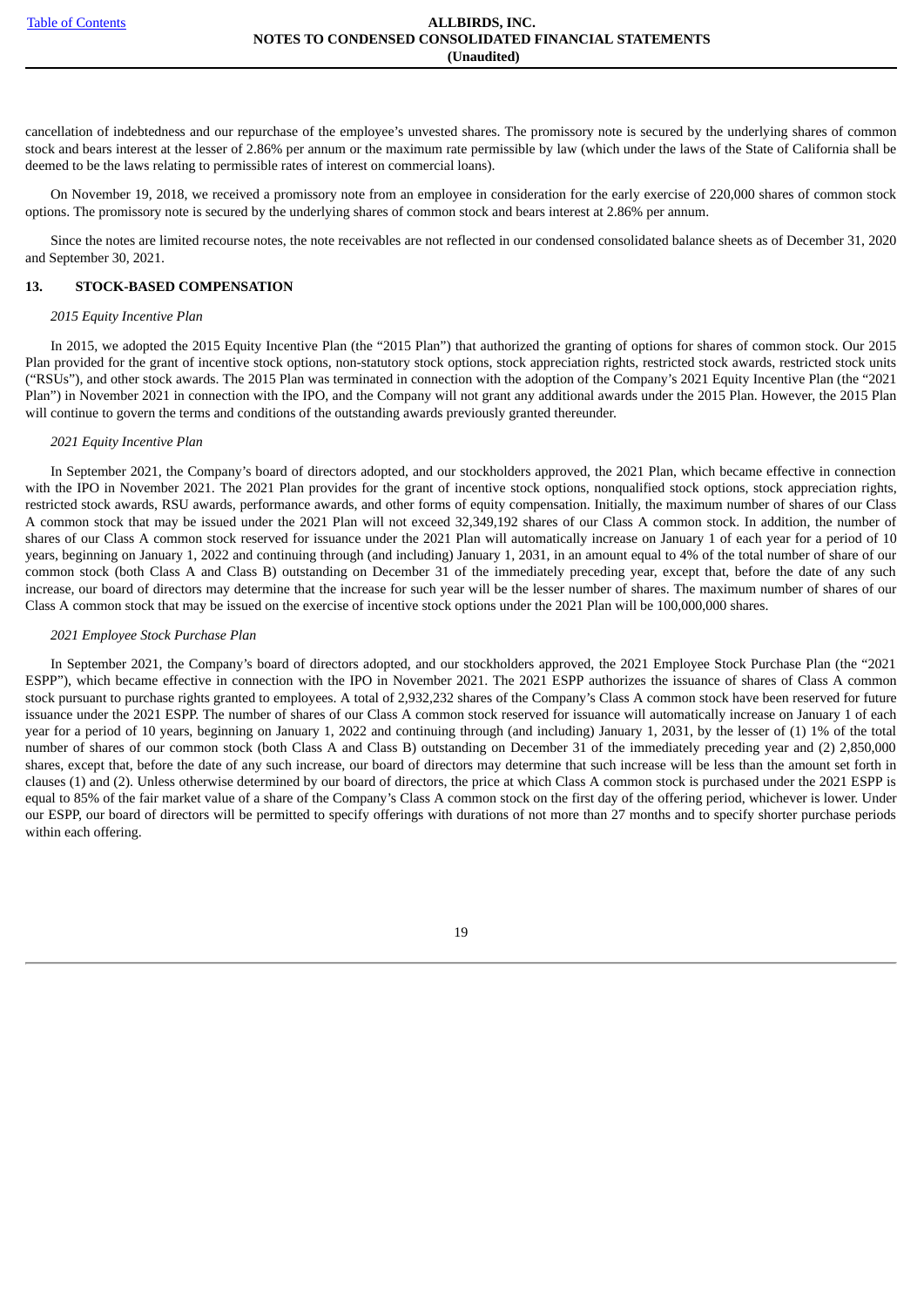As of December 31, 2020 and September 30, 2021, we had authorized the granting of options for 26,918,466 shares of our common stock under the 2015 Plan and 4,455,901 shares and 471,926 shares remained available for issuance under the 2015 Plan, respectively.

A summary of the status of the 2015 Plan as of December 31, 2020 and September 30, 2021, and changes during the nine month period ending September 30, 2021 is presented below:

|                                               |                          | <b>Options Outstanding</b> |                                           |                                                                               |  |                                                    |  |  |  |  |
|-----------------------------------------------|--------------------------|----------------------------|-------------------------------------------|-------------------------------------------------------------------------------|--|----------------------------------------------------|--|--|--|--|
|                                               | <b>Number of Options</b> |                            | Weighted-Average<br><b>Exercise Price</b> | <b>Weighted-Average</b><br><b>Remaining Contractual</b><br>Term<br>(In Years) |  | <b>Aggregate Intrinsic</b><br>Value (In Thousands) |  |  |  |  |
| Outstanding at December 31, 2020              | 15,611,571 \$            |                            | 2.75                                      | $7.74~{\rm s}$                                                                |  | 26,879                                             |  |  |  |  |
| Granted                                       | 4,820,176                |                            | 6.85                                      | N/A                                                                           |  | 11,875                                             |  |  |  |  |
| Exercised                                     | (2,553,187)              |                            | 1.71                                      | N/A                                                                           |  | 22,572                                             |  |  |  |  |
| Forfeited                                     | (780, 471)               |                            | 3.83                                      | N/A                                                                           |  | 4,383                                              |  |  |  |  |
| Cancelled                                     | (55,730)                 |                            | 3.66                                      | N/A                                                                           |  | 334                                                |  |  |  |  |
| Outstanding at September 30, 2021             | 17,042,359               |                            | 4.01                                      | 7.53                                                                          |  | 126,086                                            |  |  |  |  |
| Vested and exercisable at September 30, 2021  | 7,656,314                |                            | 2.09                                      | 5.88                                                                          |  | 71,185                                             |  |  |  |  |
| Amount expected to vest at September 30, 2021 | 9,386,045                |                            | 5.57                                      | 8.87                                                                          |  | 54,901                                             |  |  |  |  |

Stock-based compensation expense, included in selling, general, and administrative expense in the condensed consolidated statements of operations and comprehensive loss, for the three and nine months ended September 30, 2020 and 2021 was comprised of the following:

| (in thousands)                                     | <b>Three Months Ended September 30,</b> |  | Nine Months Ended September 30, |  |       |  |       |
|----------------------------------------------------|-----------------------------------------|--|---------------------------------|--|-------|--|-------|
|                                                    | 2021                                    |  | 2020                            |  | 2021  |  | 2020  |
| Employee stock options                             | 1,720                                   |  | 2.577                           |  | 6.448 |  | 4.892 |
| Non-employee stock options                         |                                         |  | 50                              |  | 105   |  | 56    |
| Restricted stock awards relating to founder shares | __                                      |  |                                 |  | __    |  |       |
|                                                    | 1.725                                   |  | 2.627                           |  | 6.553 |  | 4.948 |

As of September 30, 2021, there was approximately \$26.9 million of total unrecognized compensation cost related to unvested share-based compensation arrangements granted under the 2015 Plan. The remaining unrecognized compensation cost is expected to be recognized over the weightedaverage remaining vesting period of approximately 1.29 years.

The weighted-average fair value of options granted during the nine-month periods ended September 30, 2020 and 2021 was \$5.13 and \$6.85 per share, respectively. We calculated the fair value of each option using an expected volatility over the expected life of the option, which was estimated using the average volatility of comparable publicly traded companies. The expected life of options granted is based on the simplified method to estimate the expected life of the stock options, giving consideration to the contractual terms and vesting schedules. The following weighted average assumptions were used for issuances during the nine months ended September 30, 2020 and 2021, for employees and non-employees: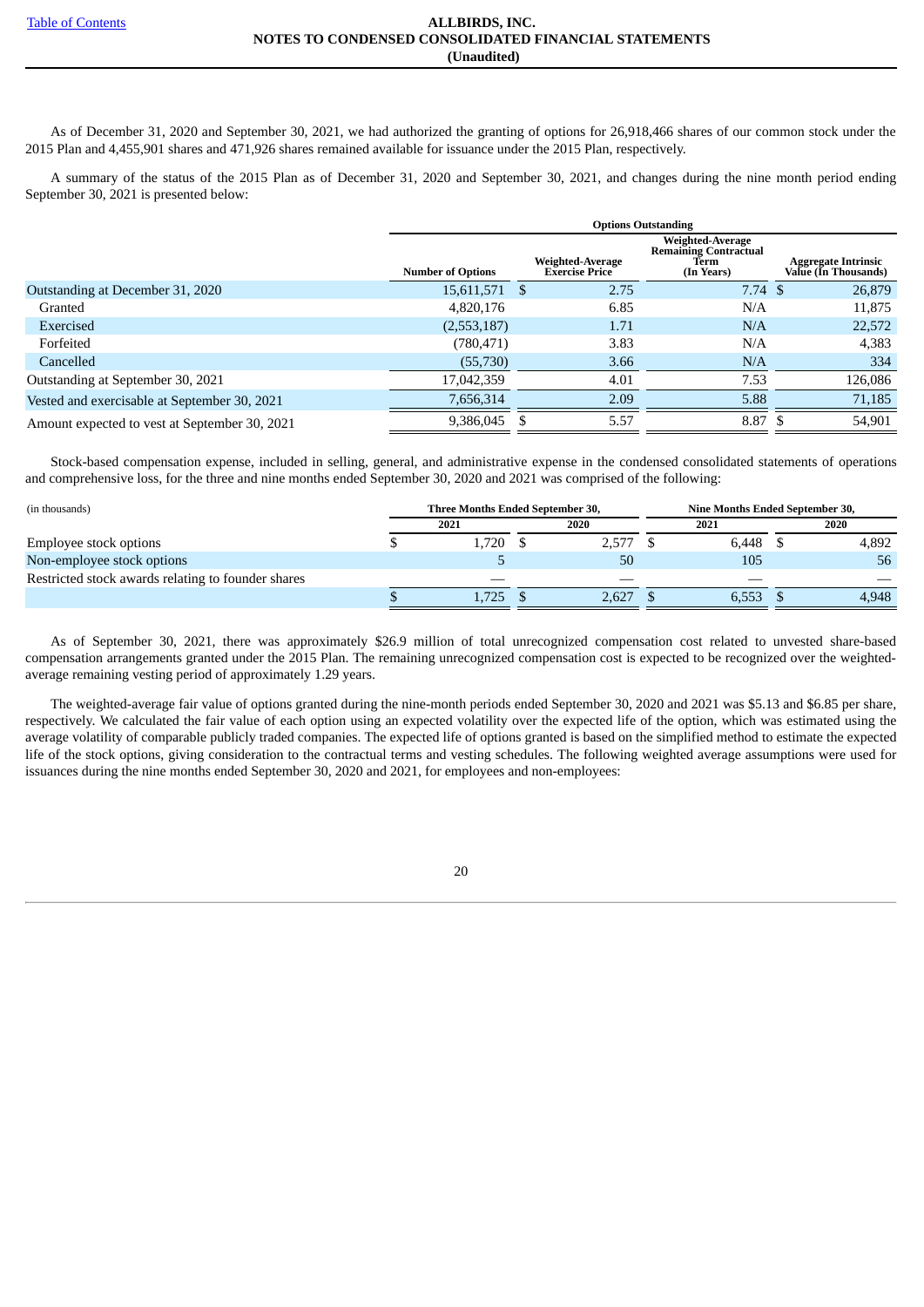# *Employees—*

|                                    | September 30, 2021 | September 30, 2020 |
|------------------------------------|--------------------|--------------------|
| Risk-free interest rate            | 0.95%              | 1.09%              |
| Dividend yield                     |                    |                    |
| <b>Volatility</b>                  | 51.76 %            | 48.90 %            |
| Expected lives (years)             | 6.0                | 6.0                |
| Fair value of common stock options | 7.65               | 5.15               |

#### *Non-employees—*

|                                    | September 30, 2021 | September 30, 2020 |
|------------------------------------|--------------------|--------------------|
| Risk-free interest rate            | 1.53%              | 0.64%              |
| Dividend yield                     |                    |                    |
| <b>Volatility</b>                  | 50.13 %            | 50.38 %            |
| Expected lives (years)             | 10.0               | 10.0               |
| Fair value of common stock options | 5.24               | 2.42               |

**Option Repricing**—On June 27, 2020, we completed a repricing transaction for certain holders of outstanding options with an exercise price per share greater than \$4.12, to an exercise price per share of \$4.12. The repricing was accounted for as a modification under ASC 718. The repricing did not make any other changes to the terms of the option awards. We recognized \$0.1 million of incremental stock-based compensation expense at the time of the transaction, which related to the vested portion of the shares. The stock-based compensation expense associated with unvested shares is recognized over time as the shares vest. The total incremental stock-based compensation recognized relating to the repricing was \$0.2 million and \$0.2 million for the nine months ended September 30, 2020 and 2021, respectively.

## **14. INCOME TAXES**

Income tax benefit (provision) was \$2.3 million and (\$0.3) million for the nine months ended September 30, 2020 and 2021, respectively. The effective tax rate for the nine months ended September 30, 2020 was 12.1%, compared to (0.8%) for the nine months ended September 30, 2021. The change in benefit (provision) for income taxes and effective tax rate is primarily due to applying the net operating loss carryback provision of the Coronavirus Aid, Relief, and Economic Security Act, which is nonrecurring, and a full valuation allowance in the United States and tax expense for foreign entities without a valuation allowance.

Our tax provision for income taxes for interim periods is determined using an estimate of its annual effective tax rate, adjusted for discrete items, if any. Each quarter, we update our estimate of the annual effective tax rate and make a year-to-date adjustment to the provision.

# **15. COMMITMENTS AND CONTINGENCIES**

**Legal Proceedings**—We are subject to various claims and legal proceedings that arise in the ordinary course of our business activities. Although the outcome of any legal proceedings cannot be predicted with certainty, as of September 30, 2021, the ultimate liability of the Company, if any, is not expected to have a material effect on our financial position or operations.

## **16. NET LOSS PER SHARE**

The Company computes earnings per share using the two-class method required for participating securities and multiple classes of common stock. The two-class method requires net income be allocated between common stock and participating securities based upon their respective rights to receive dividends as if all income for the period had

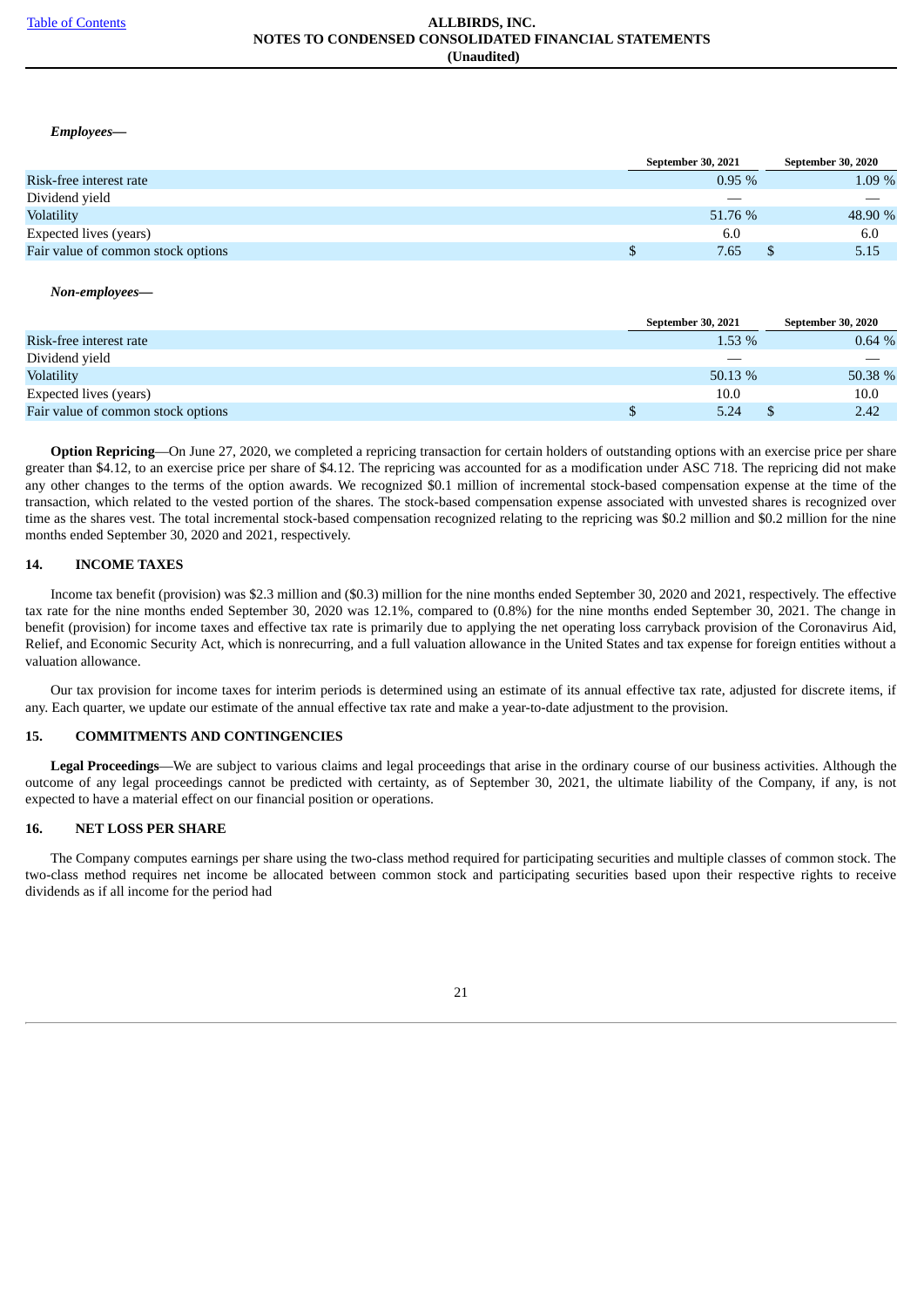been distributed. The rights, including the liquidation and dividend rights and sharing of losses of the Class A common stock and Class B common stock are identical, other than voting, transfer, and conversion rights. As the liquidation and dividend rights and sharing of losses are identical, the undistributed earnings are allocated on a proportionate basis and the resulting net loss per share attributed to common stockholders will, therefore, be the same for both Class A and Class B common stock on an individual or combined basis.

The following table sets forth the computation of basic and diluted net loss per share attributable to common stockholders for the nine months ended September 30, 2020 and 2021:

| (in thousands, except share and per share data)                                                                     | September 30, 2021 |               | <b>September 30, 2020</b> |            |
|---------------------------------------------------------------------------------------------------------------------|--------------------|---------------|---------------------------|------------|
|                                                                                                                     |                    |               |                           |            |
| Net loss attributable to common stockholders                                                                        |                    | $(34,930)$ \$ |                           | (16,507)   |
| Weighted-average shares used in computing net loss per share attributable to common stockholders, basic and diluted |                    | 54,631,455    |                           | 53,142,309 |
| Net loss per share attributable to common stockholders, basic and diluted                                           |                    | (0.64)        |                           | (0.31)     |

The following shares of preferred and common stock were excluded from the computation of diluted net loss per share attributable to common stockholders for the periods presented, because including them would have been antidilutive, are as follows:

|                                      | <b>September 30, 2021</b> | September 30, 2020 |
|--------------------------------------|---------------------------|--------------------|
|                                      |                           |                    |
| Outstanding stock options            | 17,042,359                | 15,316,189         |
| Convertible preferred stock          | 70,990,919                | 70,990,919         |
| Convertible preferred stock warrants | 1,104,560                 | 1,104,560          |
| Common stock warrants                | 905,489                   | 1,181,640          |
|                                      | 90,043,327                | 88,593,308         |

## **17. BENEFIT PLAN**

We sponsor a 401(k) defined contribution plan covering eligible employees who elect to participate. We are allowed to make discretionary profit sharing and matching contributions as defined in the plan and as approved by our board of directors. No discretionary profit-sharing contributions were made for the nine months ended September 30, 2020 or 2021. We made \$0.7 million and \$0.9 million in matching contributions for the nine months ended September 30, 2020 and 2021, respectively. We have no intention to terminate the plan.

# **18. SUBSEQUENT EVENTS**

<span id="page-28-0"></span>Management has evaluated events occurring through December 7, 2021, the date the condensed consolidated financial statements were available for issuance and has determined that apart from the completion of the IPO on November 5, 2021 noted in the footnotes above, there are no subsequent events that require disclosure in these condensed consolidated financial statements.

\* \* \* \* \* \*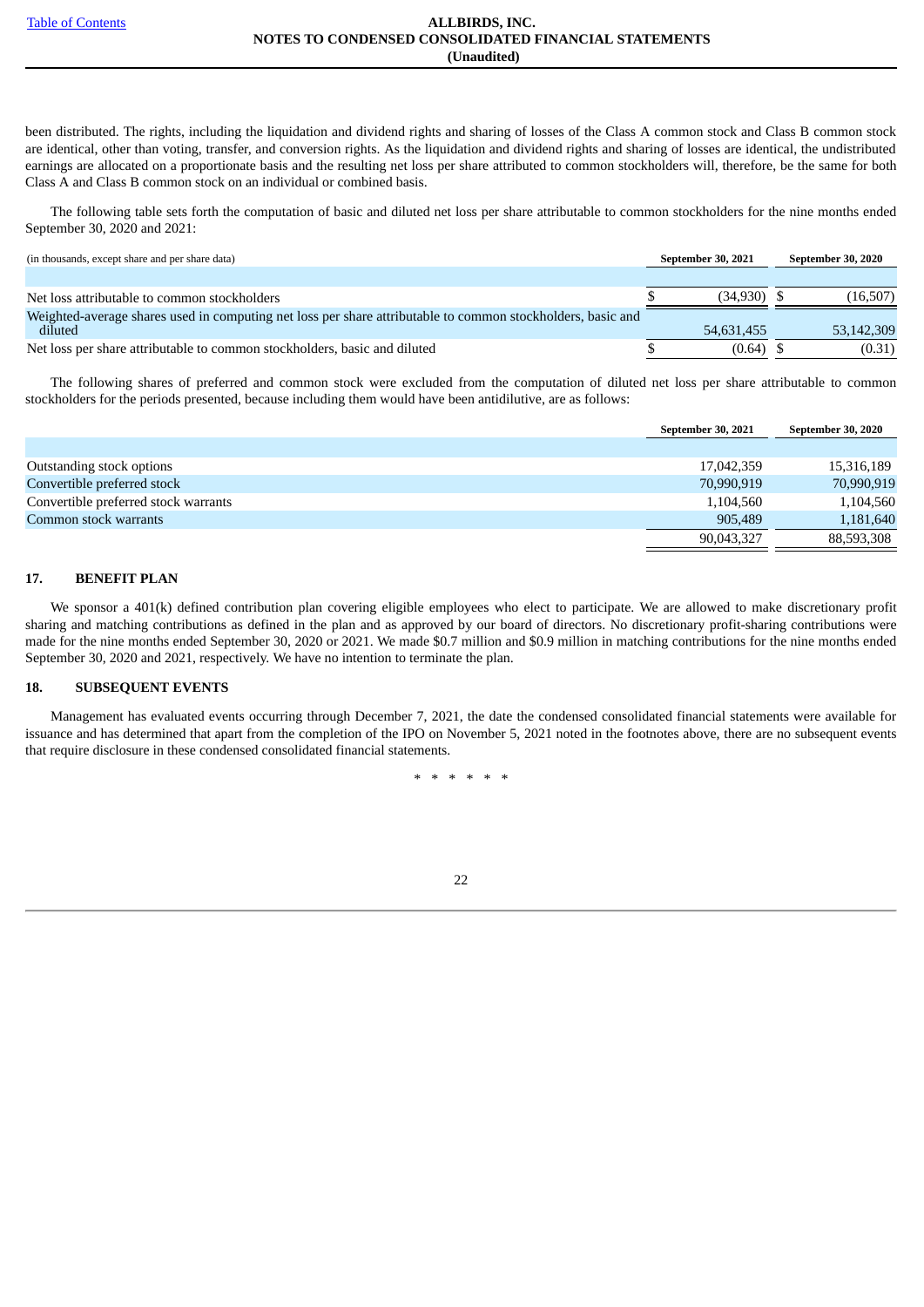# **ITEM 2. MANAGEMENT'S DISCUSSION AND ANALYSIS OF FINANCIAL CONDITION AND RESULTS OF OPERATIONS**

The following discussion and analysis of our financial condition and results of operations should be read in conjunction with our condensed consolidated financial statements and related notes appearing elsewhere in this Quarterly Report on Form 10-Q and the Prospectus. As discussed in the section titled "Special Note Regarding Forward-Looking Statements," the following discussion and analysis contains forward-looking statements that involve risks and uncertainties, as well as assumptions that, if they never materialize or prove incorrect, could cause our results to differ materially from those expressed or implied by such forward-looking statements. Factors that could cause or contribute to such differences include, but are not limited to, those identified below, and those discussed in the section titled "Risk Factors" included under Part II, Item 1A below.

#### **Overview**

Allbirds is a global lifestyle brand that innovates with naturally derived materials to make better footwear and apparel products in a better way, while treading lighter on our planet.

We began our journey in 2015 with three fundamental beliefs about the emerging generation of consumers: first, these consumers recognize that climate change is an existential threat to the human race; second, these consumers connect their purchase decisions with their impact on the planet, demanding more from businesses; and third, these consumers do not want to compromise between looking good, feeling good, and doing good. We became a public benefit corporation, or PBC, under Delaware law and earned our B Corporation, or B Corp, certification in 2016, codifying how we take into account the impact our actions have on all of our stakeholders, including the environment, our flock of employees, communities, consumers, and investors. We have achieved our rapid growth through a digitally-led vertical retail distribution strategy. We market directly to consumers via our localized multilingual digital platform and our physical footprint of 31 stores as of September 30, 2021. By serving consumers directly, we cut out the layers of costs associated with traditional wholesalers, creating a more efficient cost structure and higher gross margin. Our direct distribution model allows us to control our sales channels and build deep relationships with our customers by delivering high-quality products through a seamless and immersive brand experience, whether shopping on our website, on our app, or in one of our Allbirds stores. We believe our differentiated vertical retail model enables a margin structure that allows us to provide high-quality material and product while pricing lower compared to a traditional wholesale model. Today, we are a high-growth company with a loyal and expanding customer base that has earned our brand the permission to expand beyond our casual footwear origins and enter adjacent categories such as performance running shoes and apparel. Our strong brand equity is fueled by our differentiated products created by sustainability-driven innovation.

# *Initial Public Offering*

On November 2, 2021, we priced our initial public offering, or IPO, and our Class A common stock began trading on The Nasdaq Global Select Market on November 3, 2021 under the symbol "BIRD." In connection with the completion of the IPO on November 5, 2021, 23,221,152 shares of our Class A common stock were issued and sold at a public offering price of \$15.00 per share, which consisted of 16,850,799 shares offered by us and 6,370,353 shares offered by certain existing stockholders. We received aggregate proceeds of \$237.0 million from the IPO, net of the underwriting discounts and commissions of \$15.8 million and before offering costs of approximately \$6.0 million. We did not receive any proceeds from the sale of shares of our Class A common stock by the selling stockholders. The condensed consolidated financial statements as of September 30, 2021 and for the period then ended included under Part I, Item 1 of this Quarterly Report on Form 10-Q do not reflect this transaction since the IPO closed subsequent to the period end.

## **Recent Financial Performance**

- We grew net revenue approximately 33% and 29% for the three and nine months ended September 30, 2021, respectively, as compared to the same periods in 2020.
- We increased gross margin by approximately 120 and 190 basis points for the three and nine months ended September 30, 2021, respectively, as compared to the same periods in 2020, due to a favorable product and

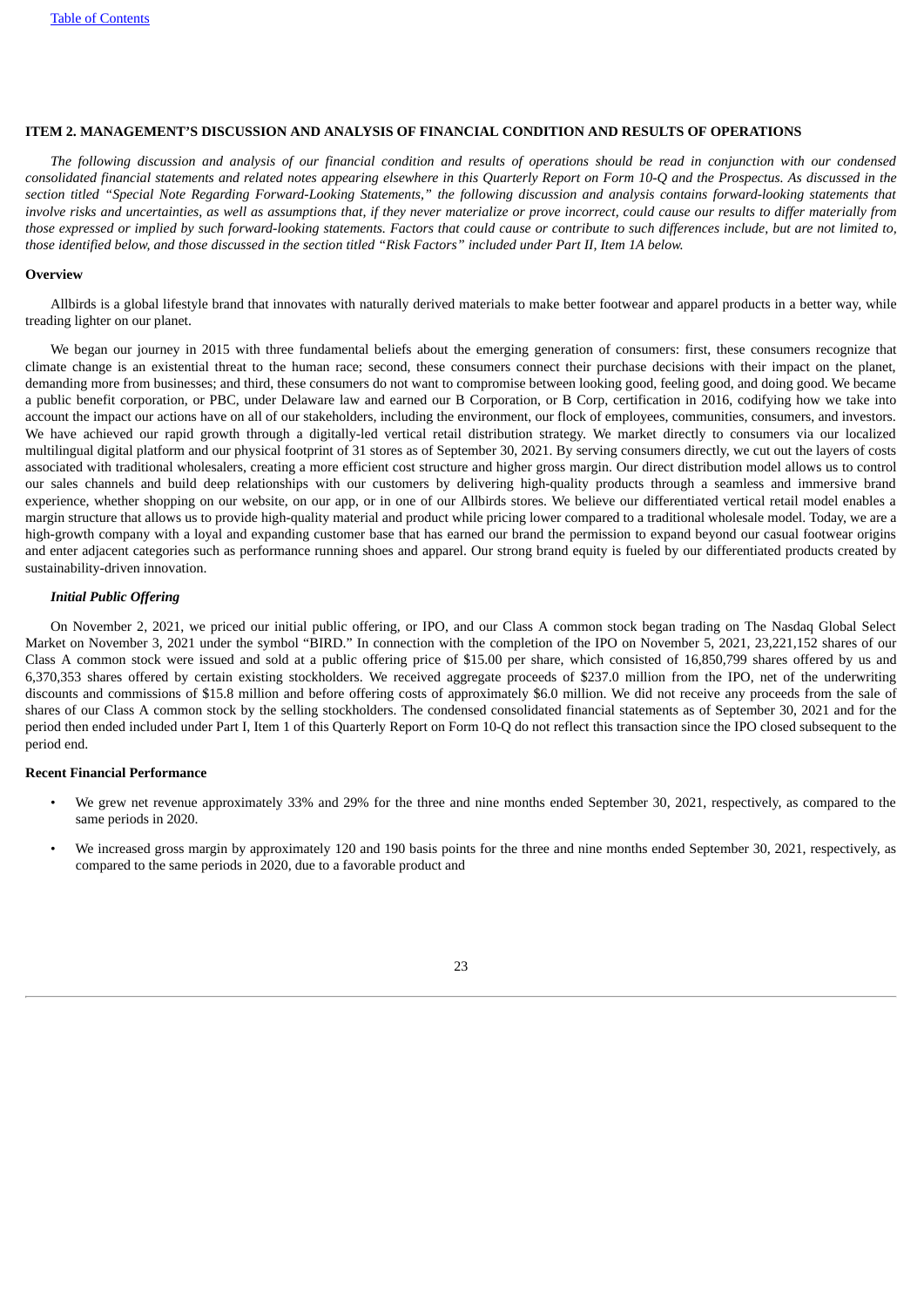business mix, executing on accretive product innovation, achieving economies of scale with manufacturers and key service providers, and increasing the efficiency of our global supply chain.

- We reported net losses of \$13.8 million and \$34.9 million for three and nine months ended September 30, 2021, respectively, as compared to \$7.0 million and \$16.5 million for the same periods in 2020. The increases in net loss were primarily due to higher selling, general, and administrative expense and increased other expense.
- We reported adjusted EBITDA of \$(6.3) million and \$(12.1) million for three and nine months ended September 30, 2021, respectively, as compared to \$(3.8) million and \$(10.1) million for the same periods in 2020. The decreases in adjusted EBITDA were for the same reasons as noted in the net loss discussion above.

Adjusted EBITDA is a measure that is not calculated in accordance with generally accepted accounting principles in the United States, or GAAP. See the section titled "—Non-GAAP Financial Measure" below for the definition of adjusted EBITDA, as well as a reconciliation of adjusted EBITDA to net loss, the most directly comparable GAAP financial measure.

#### **Key Factors Affecting Our Performance**

Our financial and operating conditions have been, and will continue to be, affected by a number of factors, including the following:

#### *Ability to Increase Brand Awareness and Drive Efficient Customer Acquisition*

The ability to communicate our mission of making better things in a better way is integral to our success in engaging new customers and introducing them to our products and brand. Our continued focus on elevating our product offerings combined with our differentiated brand approach and authenticity is critical to attracting new customers and increasing closet share.

As we continue to scale and build our global brand awareness, our goal is to acquire new customers in a cost-effective way. We will continue to invest in customer acquisition while the underlying customer unit economics indicate the return on investment is strong. The continued execution of our customer acquisition strategy is key to acquiring more customers and driving growth and profitability for our business. Our ability to acquire more customers depends significantly on a number of factors, including the level and pattern of consumer spending in the product categories in which we operate and our ability to expand our brand awareness.

#### *Continued Growth Within Existing Customer Base and Increasing Closet Share*

In addition to seeking to acquire new customers, we continuously seek ways to engage with our large and growing base of over four million existing customers. We aim to grow our closet share within our existing customer base, especially as we expand into new product categories and line extensions. We believe we must continue to innovate with new products in order to drive consumer engagement, increase closet share, and expand beyond the footwear category to move up the body with apparel. At the same time, it is critical that we maintain our long-trusted commitment to offering the most comfortable, high performance, and sustainable products. Our continued growth within our existing customer base will depend in part on our ability to continue to innovate with new products appealing to our existing customers.

#### *Execution of Our Vertical Retail Distribution Strategy and Continued Growth of Our Store Fleet*

Our long-term growth strategy relies on our ability to grow across various channels, including digitally and in our stores. We believe this seamless consumer buying experience is important to meeting the needs of our growing customer base while also growing revenue.

We believe that growing our store footprint in the United States and internationally will help grow brand awareness, allow us to be in closer proximity to new customers, and drive profitable growth. With strong pre-COVID-19 unit economics, our store operations have historically been highly profitable, capital-efficient, and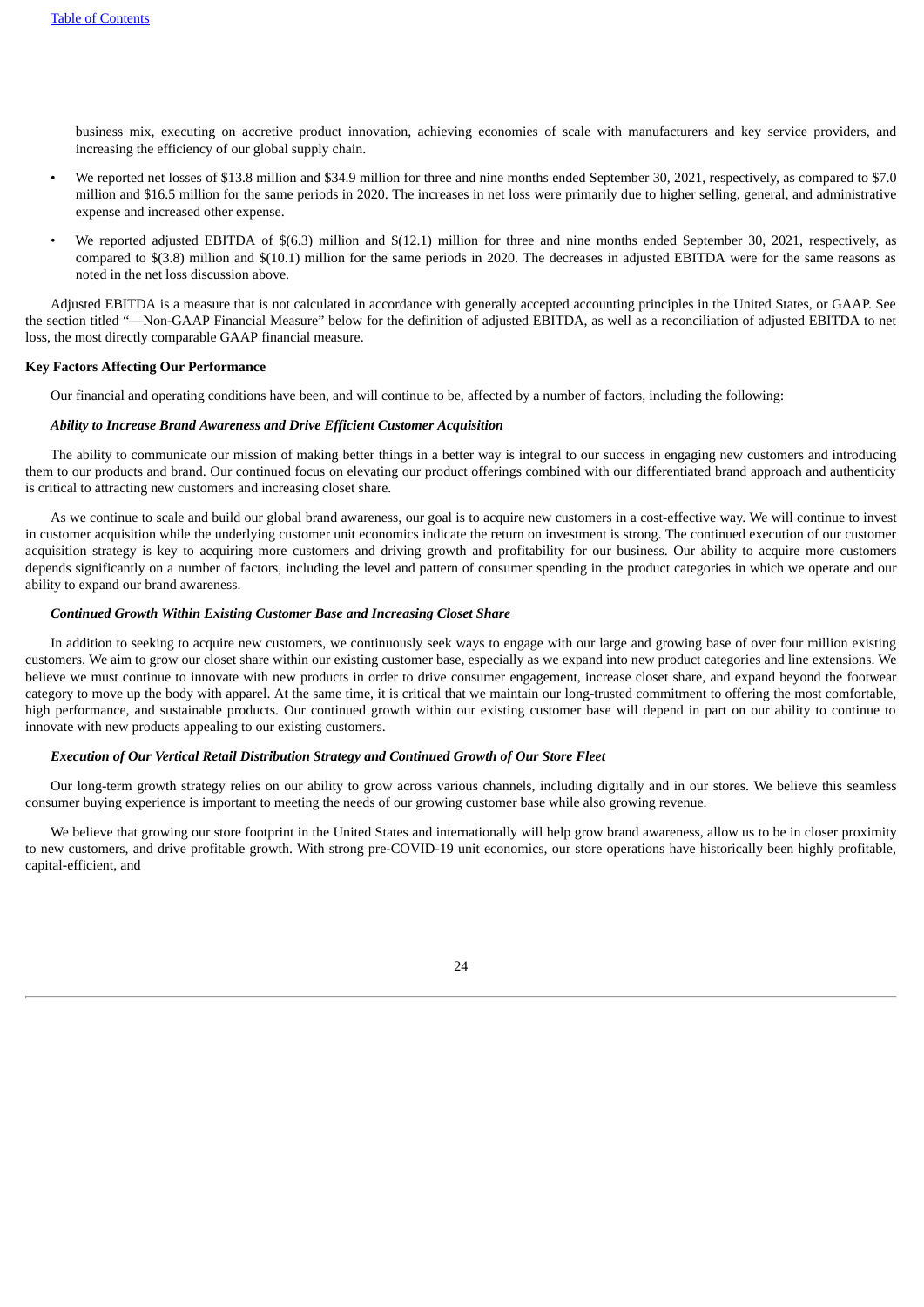provided strong investment returns. In 2020, our retail operations were disrupted by the impact of the COVID-19 pandemic. We expect our stores to rebound to pre-COVID levels over time following the broader reopening of the economy. Based on this pre-COVID performance, we believe our new stores will be highly profitable, have attractive payback periods, serve as good capital investments, and be positioned well to take advantage of physical retail's recovery from the pandemic. We also expect net revenue and gross margin to benefit from increased sales through our physical retail channel, which benefits from a lower return rate and decreased shipping costs. We have also seen a corresponding increase in digital traffic and digital sales as a result of store builds in new markets. Furthermore, as we grow our store footprint, we believe we will be able to expand our valuable multi-channel customer base.

We believe our omni-channel growth strategy will continue to require investment in store build outs, field infrastructure and technology to ensure that our model reaches new customers, runs in a cost-efficient manner, and provides continued innovation in the customer buying experience.

#### *Growing Our Product Innovation Platform*

Innovation has been core to the Allbirds brand since our inception in 2015. Our future innovation and product pipeline will depend, in part, on our ability to apply our expertise in materials science to source and commercialize materials that are sustainable, durable, and comfortable. Our success in leveraging these materials in our products is partially reliant on the ability of our manufacturing and supply chain partners to produce and distribute these materials at scale. It also takes months of testing before we commercialize new materials and products, which could cause delays in our existing growth plans. In addition, these initiatives may require ongoing investments which may lead to additional expenses that could delay our ability to achieve nearterm profitability.

#### *Ability to Scale Infrastructure for Profitable Growth*

To grow our business, we intend to continue to improve our operational efficiency and thoughtfully optimize our infrastructure. Our ability to scale relies upon our supply chain infrastructure. Our investments in direct and meaningful relationships with all of our partners, from raw materials suppliers to Tier 1 manufacturers and logistics providers, allowed us to improve gross margin despite a difficult cost climate due to the COVID-19 pandemic. We will continue to make similar investments in developing partnerships across the full supply chain. Most importantly, we are firmly committed to reducing our carbon footprint and our environmental impact. This commitment may require current and future investments, which may result in higher expenses.

#### *Macroeconomic Trends*

Consumers are increasingly becoming more conscious of the products they purchase and are seeking brands that are responsible and purpose-driven. Consumers' increasing care in the products and brands they trust have contributed to significant demand for our products. Our status as a PBC and a B Corp highlight our commitment to sustainability and our purpose while providing an objective reference point for consumers. As a purpose-native company, we believe we are well-positioned at the intersection of key macro trends impacting our industry. However, changes in macro-level consumer spending trends, including as a result of the COVID-19 pandemic, could result in fluctuations in our results of operations.

#### *Seasonality*

Our business is affected by general seasonal trends common to the retail footwear and apparel industry, with sales peaking during the end-of-year holiday period that typically falls within our fourth quarter.

#### **Impact of COVID-19**

Beginning in January 2020, the COVID-19 pandemic has caused general business disruption worldwide. Nevertheless, we have remained agile in both strategy and execution throughout this period and our results to date have reflected these efforts, as evidenced below. The possible sustained spread or resurgence of the pandemic, and any government response thereto, increases the uncertainty regarding future economic conditions that will impact our business in the future. See the section titled "Risk Factors—Risks Related to Our Business, Brand, Products, and

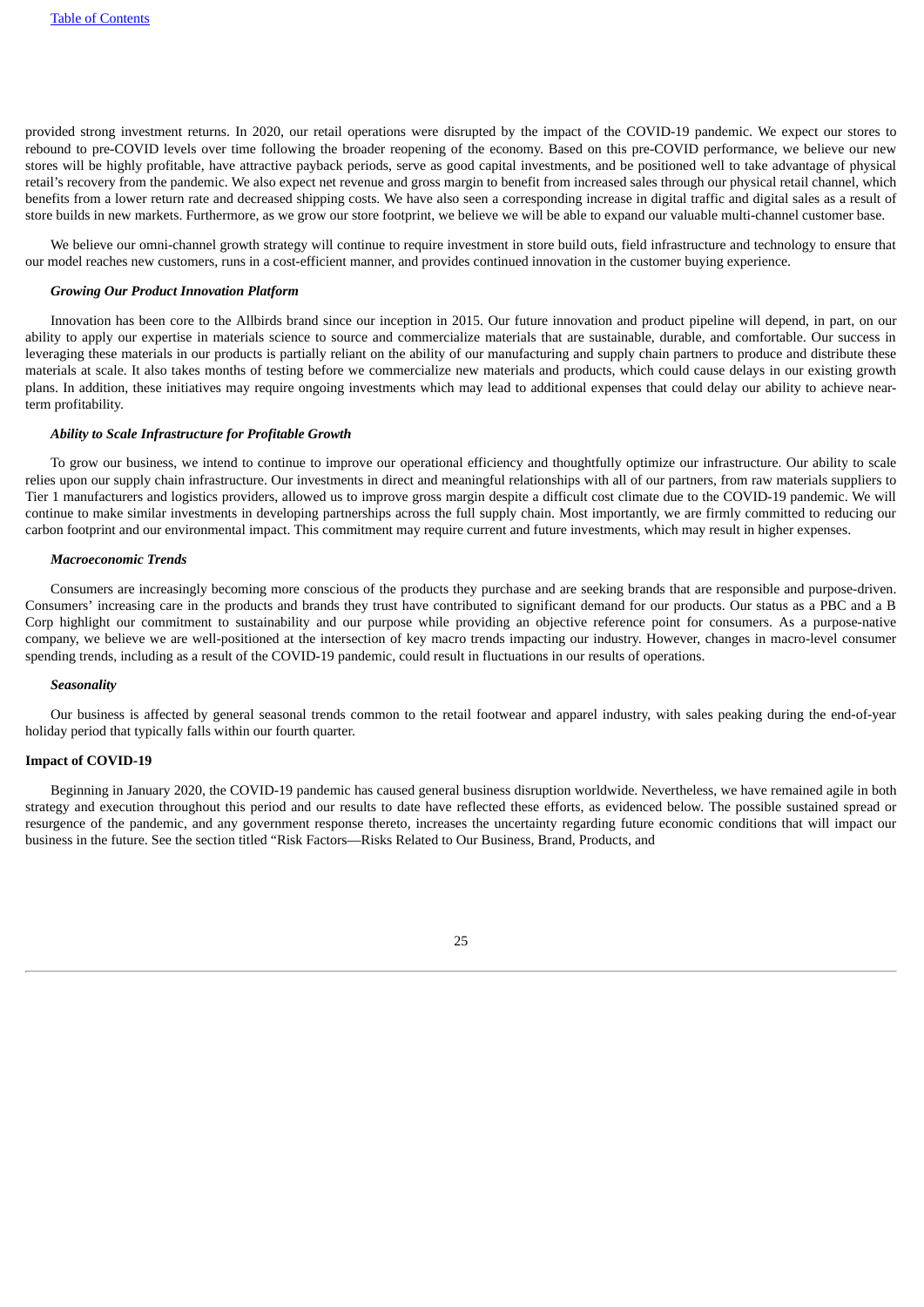Industry—The COVID-19 pandemic has had, and may in the future continue to have, a material adverse impact on our business" for further details.

## *Topline Growth*

Despite the challenging backdrop for the footwear category, our sales for the three months ended September 30, 2021 increased by approximately 33% compared to the same period in 2020, and sales for the nine months ended September 30, 2021 increased by approximately 29% compared to the same period in 2020.

#### *Store Closures and Limited Operating Hours*

The COVID-19 pandemic created significant disruptions for our physical stores, the majority of which were closed between late March 2020 and July 2020. Across all of 2020, our stores were closed for approximately 20% of the total number of days we expected to operate, and our open stores had reduced operating hours and restricted guest occupancy levels. In addition, our decision to support our retail employees through the pandemic and store closures created significant strains on operating margins during the period. As a digitally-native brand, we were able to avoid massive disruptions to our business performance through the pandemic due to the strength of our digitally-led vertical retail strategy, but the performance of our retail stores in the nine months ended September 30, 2021 lagged behind 2019 performance for the same period. Despite re-opening delays, we are back on track to resuming our store rollout strategy in 2021. Store re-openings have improved our retail performance, but same-store sales as of September 30, 2021 remain below 2019 levels.

#### *Gross Margin*

Despite headwinds in manufacturing, shipping, and logistics, we were able to expand our gross margin by approximately 120 and 190 basis points for the three and nine months ended September 30, 2021, respectively, as compared to the same periods in 2020, driven by favorable product mix shift and an increase in product margins, highlighting our business' resiliency and flexibility. We believe that as we continue to scale, our upfront investments in materials science and sustainable manufacturing processes will result in greater economies of scale which will ultimately improve our gross profitability.

#### *Product Development*

Despite volatile sourcing and logistics headwinds, we were able to continue our innovation cycle without material delays by launching several new product styles during the three months ended September 30, 2021. We debuted our performance apparel line in August 2021 and introduced new products, such as the Sugar Rover and Wool Piper Mids, during the period. Our expanded performance line also fits with growing consumer trends towards more comfortable, versatile products as people continue to work at home during the pandemic.

#### **Components of Results of Operations**

#### *Net Revenue*

We generate net revenue primarily through sales of our products in our directly owned digital and physical retail channels. The digital channel includes direct sales to consumers through our websites and mobile app, and the physical retail channel includes sales through our owned stores. Substantially all of our sales are through directly owned channels. Net revenue consists of sales of our products and shipping revenue, net of allowances for returns, discounts, and any taxes collected from customers.

#### *Cost of Revenue*

Cost of revenue consists primarily of the cost of purchased inventory, inbound and outbound shipping costs, import duties, and distribution center and related equipment costs. Shipping costs to receive products from our suppliers are included in the cost of inventory and recognized as cost of revenue upon sale of products to our customers.

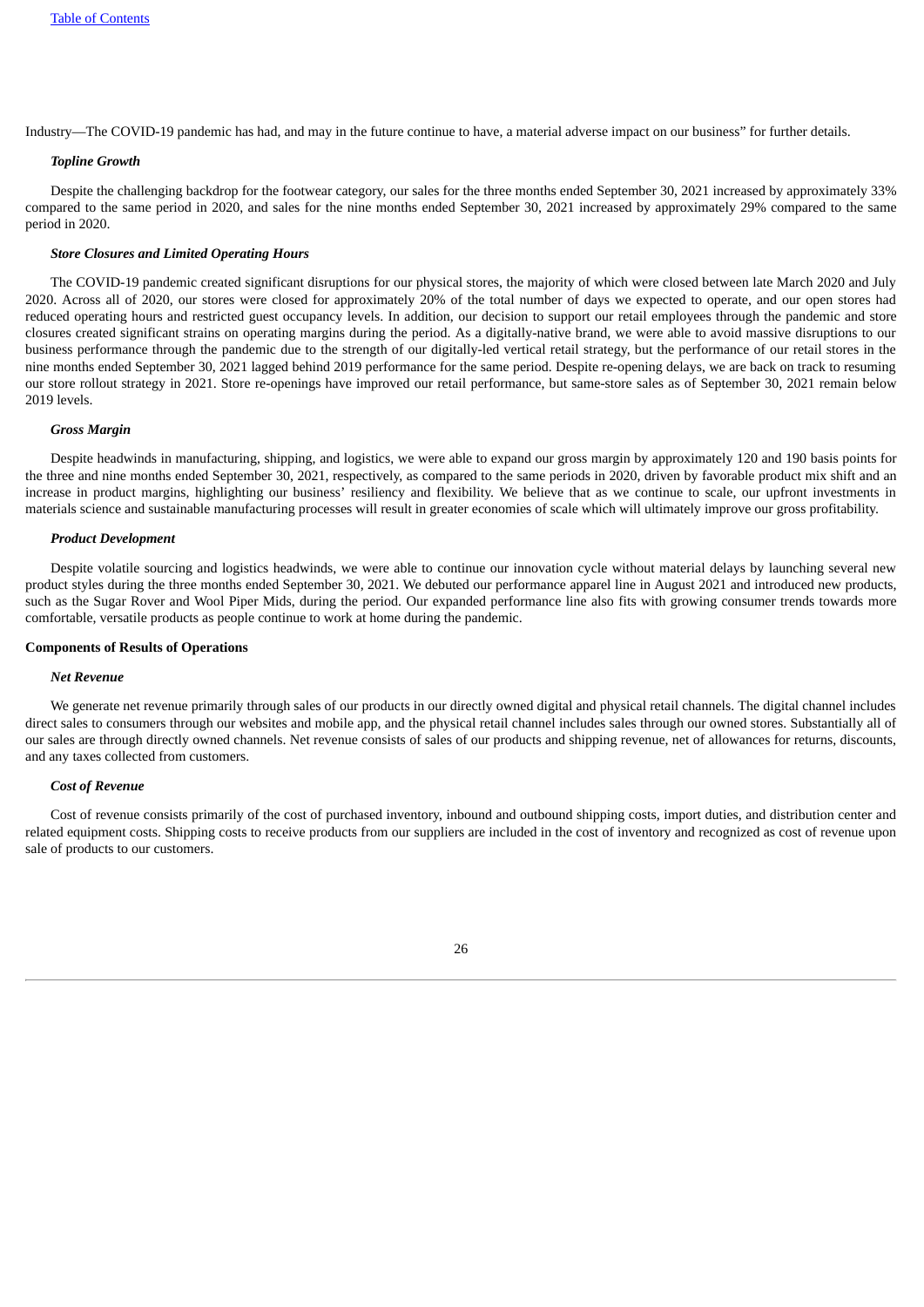#### *Gross Profit and Gross Margin*

Gross profit represents net revenue less cost of revenue. Gross margin is gross profit expressed as a percentage of net revenue. Our gross margin may in the future fluctuate from period to period based on a number of factors, including business outcomes, the mix of products we sell, the channels through which we sell our products, the innovation initiatives we undertake in each product category, cost drivers, such as product promotions, commodity prices and transportation rates, and manufacturing costs, among other factors. Our expectation is that the combination of our strategy and growth initiatives will result in both topline expansion and operational leverage, leading to a strong gross margin profile.

#### *Operating Expense*

#### *Selling, general, and administrative expense*

Selling, general, and administrative expense consists of salaries, stock-based compensation, benefits, payroll taxes, bonuses, and other related costs, which we refer to as personnel and related expenses (including for store employees), as well as third-party consulting and contractor expenses, including non-employee stock-based compensation expense. Selling, general, and administrative expense also includes rent expense and associated utilities for office and retail locations, depreciation and amortization expense, software costs, third-party professional fees, and costs related to other office functions. We anticipate that we will incur additional costs for personnel and related expenses and third-party professional fees related to our operation as a public company and expect our selling, general, and administrative expense to increase in absolute dollars as we continue to grow our business.

#### *Marketing expense*

Marketing expense consists of advertising costs incurred to acquire new customers, retain existing customers, and build our brand awareness. We expect marketing expense to continue to increase in absolute dollars as we continue to expand our brand awareness, introduce new product innovations across multiple product categories, and implement new marketing strategies.

#### *Interest Expense*

Interest expense primarily consists of interest expense associated with our credit agreement with JPMorgan Chase Bank, N.A., or the Credit Agreement.

#### *Other (Expense) Income*

Other (expense) income consists of gain or loss on foreign currency driven by our international operations and changes in the fair value of our preferred stock warrant liability. This relates to mark to market accounting for our preferred stock warrant liabilities, and will fluctuate as the value of the underlying preferred equity increases or decreases.

In November 2021, immediately prior to the completion of the IPO and upon the automatic issuance of shares of Class B common stock pursuant to the terms of our outstanding convertible preferred stock warrants, our preferred stock warrant liability was reclassified to additional paid-in capital. Therefore, subsequent to 2021, there will no longer be an impact to other expense.

#### *Income Tax Benefit (Provision)*

Our provision for income taxes consists of U.S. federal and state income taxes and income taxes in certain foreign jurisdictions in which we conduct business. We record deferred tax assets and liabilities based on differences between the book and tax bases of assets and liabilities. The deferred tax assets and liabilities are calculated by applying enacted tax rates and laws to taxable years in which such differences are expected to reverse. Because we are currently in a pre-tax book loss and expect to be in a taxable loss position in the near term, a valuation allowance was maintained against the deferred tax assets in the United States, China, Hong Kong, and Vietnam as of September 30, 2021.

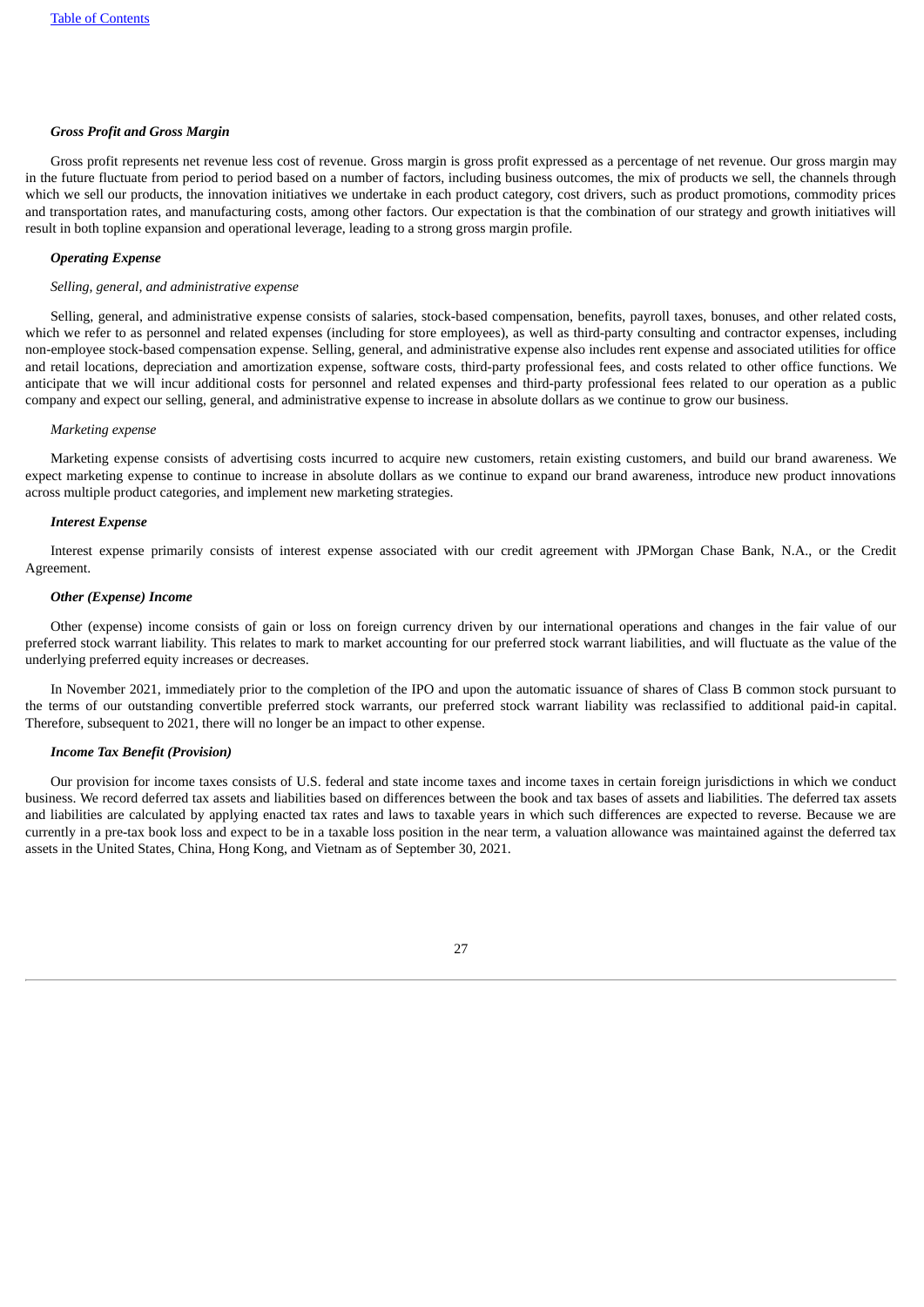# **Results of Operations**

 $\overline{\phantom{a}}$  , where  $\overline{\phantom{a}}$  , where  $\overline{\phantom{a}}$ 

The following table sets forth our condensed consolidated statements of operations data for each of the periods indicated:

|                                                       | Three Months Ended September 30, |                |      |              | Nine Months Ended September 30, |                |    |           |  |
|-------------------------------------------------------|----------------------------------|----------------|------|--------------|---------------------------------|----------------|----|-----------|--|
|                                                       |                                  | 2021           |      | 2020         |                                 | 2021           |    | 2020      |  |
|                                                       |                                  | (in thousands) |      |              |                                 | (in thousands) |    |           |  |
| <b>Statements of Operations Data:</b>                 |                                  |                |      |              |                                 |                |    |           |  |
| Net revenue                                           | \$                               | 62,711 \$      |      | 47,242 \$    |                                 | 180,253        | -S | 140,021   |  |
| Cost of revenue                                       |                                  | 28,776         |      | 22,239       |                                 | 82,370         |    | 66,702    |  |
| Gross profit                                          |                                  | 33,935         |      | 25,003       |                                 | 97,883         |    | 73,319    |  |
| Operating expense:                                    |                                  |                |      |              |                                 |                |    |           |  |
| Selling, general, and administrative expense $(1)(2)$ |                                  | 33,017         |      | 20,094       |                                 | 85,549         |    | 61,226    |  |
| Marketing expense                                     |                                  | 12,794         |      | 12,139       |                                 | 38,808         |    | 31,659    |  |
| Total operating expense                               |                                  | 45,811         |      | 32,233       |                                 | 124,356        |    | 92,885    |  |
| Loss from operations                                  |                                  | (11, 876)      |      | (7,230)      |                                 | (26, 473)      |    | (19, 566) |  |
| Interest expense                                      |                                  | (53)           |      | (113)        |                                 | (141)          |    | (329)     |  |
| Other (expense) income                                |                                  | (2,039)        |      | (518)        |                                 | (8,019)        |    | 1,133     |  |
| Loss before provision for income taxes                |                                  | (13,968)       |      | (7, 861)     |                                 | (34, 632)      |    | (18, 762) |  |
| Income tax benefit (provision)                        |                                  | 167            |      | 863          |                                 | (298)          |    | 2,255     |  |
| Net loss                                              |                                  | (13, 802)      | - \$ | $(6,998)$ \$ |                                 | $(34,930)$ \$  |    | (16, 507) |  |
| Other comprehensive (loss) income:                    |                                  |                |      |              |                                 |                |    |           |  |
| Foreign currency translation (loss) gain              |                                  | (699)          |      | 266          |                                 | (1,029)        |    | 469       |  |
| Total comprehensive loss                              | S                                | $(14,500)$ \$  |      | (6,732)      | $\mathcal{S}$                   | $(35,959)$ \$  |    | (16,038)  |  |

(1) Includes stock-based compensation expense of \$2.6 million and \$1.7 million for the three months ended September 30, 2021 and 2020, respectively, and \$6.6 million and \$4.9 million for the nine months ended September 30, 2021 and 2020, respectively.

(2) Includes depreciation and amortization expense of \$2.4 million and \$1.7 million for the three months ended September 30, 2021 and 2020, respectively, and \$6.7 million and \$4.5 million for the nine months ended September 30, 2021 and 2020, respectively.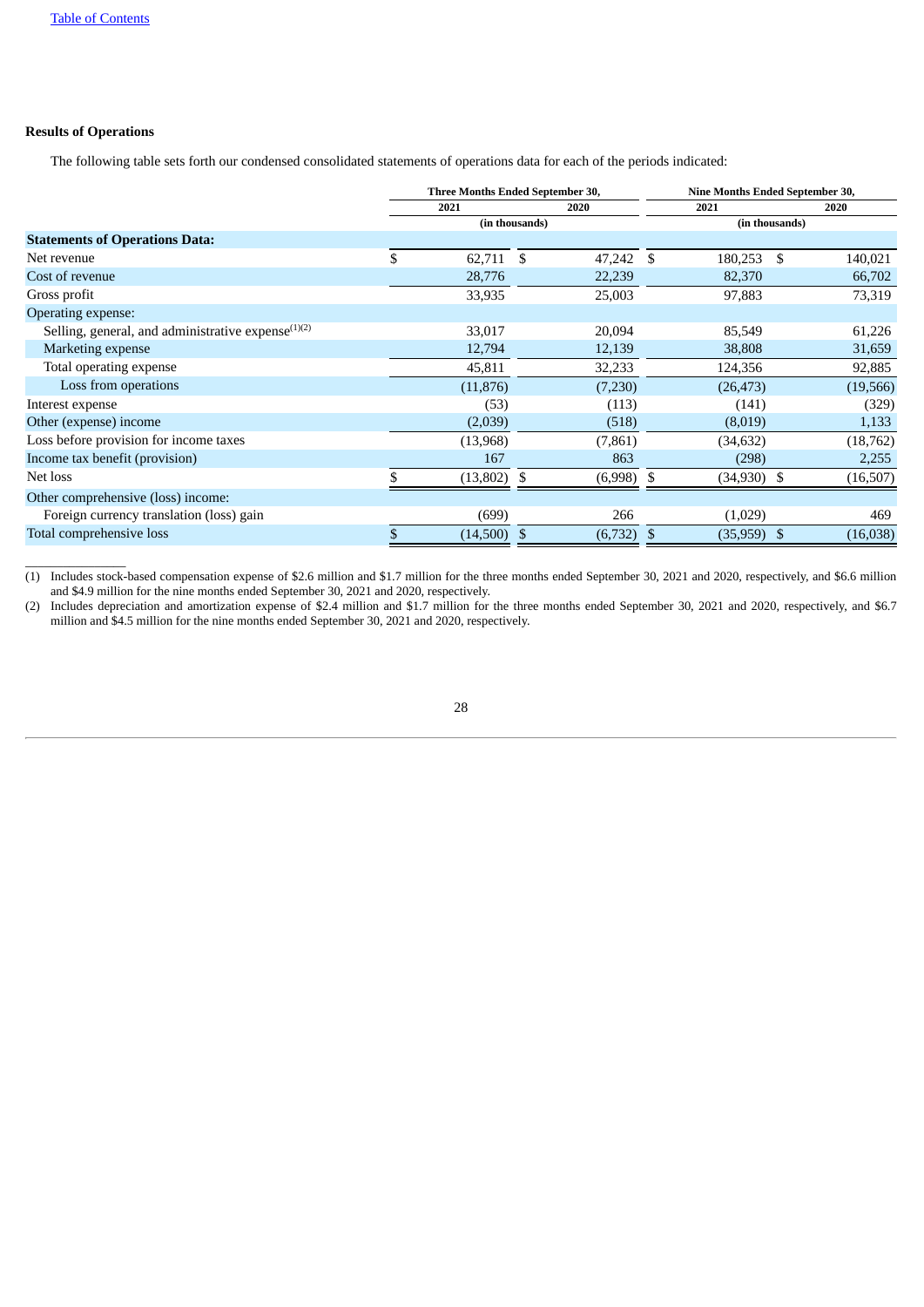The following table sets forth our consolidated results of operations as a percentage of net revenue for the periods presented:

|                                                                                 | Three Months Ended September 30, |            | Nine Months Ended September 30, |            |  |
|---------------------------------------------------------------------------------|----------------------------------|------------|---------------------------------|------------|--|
|                                                                                 | 2021                             | 2020       | 2021                            | 2020       |  |
| <b>Statements of Operations Data, as a Percentage of Net</b><br><b>Revenue:</b> |                                  |            |                                 |            |  |
| Net revenue                                                                     | 100.0%                           | 100.0%     | 100.0 %                         | 100.0 %    |  |
| Cost of revenue                                                                 | 45.9 %                           | 47.1 %     | 45.7 %                          | 47.6 %     |  |
| Gross profit                                                                    | 54.1 %                           | 52.9%      | 54.3 %                          | 52.4 %     |  |
| Operating expense:                                                              |                                  |            |                                 |            |  |
| Selling, general, and administrative expense                                    | 52.6 %                           | 42.5 %     | 47.5 %                          | 43.7 %     |  |
| Marketing expense                                                               | 20.4 %                           | 25.7 %     | 21.5 %                          | 22.6 %     |  |
| Total operating expense                                                         | 73.1 %                           | 68.2 %     | 69.0 %                          | 66.3%      |  |
| Loss from operations                                                            | $(18.9)\%$                       | $(15.3)\%$ | $(14.7)\%$                      | $(14.0)\%$ |  |
| Interest expense                                                                |                                  |            |                                 |            |  |
| Other (expense) income                                                          | $(3.3)\%$                        | $(1.1)\%$  | (4.4)%                          | $0.8 \%$   |  |
| Loss before provision for income taxes                                          | $(22.3)\%$                       | $(16.6)\%$ | $(19.2)\%$                      | $(13.4)\%$ |  |
| Income tax benefit (provision)                                                  | $0.3\%$                          | 1.8 %      | (0.2)%                          | 1.6 %      |  |
| Net loss                                                                        | $(22.0)\%$                       | $(14.8)\%$ | $(19.4)\%$                      | $(11.8)\%$ |  |
| Items of other comprehensive (loss) income:                                     |                                  |            |                                 |            |  |
| Foreign currency translation (loss) gain                                        | $(1.1)\%$                        | $0.6\%$    | $(0.6)\%$                       | $0.3\%$    |  |
| Total comprehensive loss                                                        | $(23.1)\%$                       | $(14.3)\%$ | $(19.9)\%$                      | $(11.5)\%$ |  |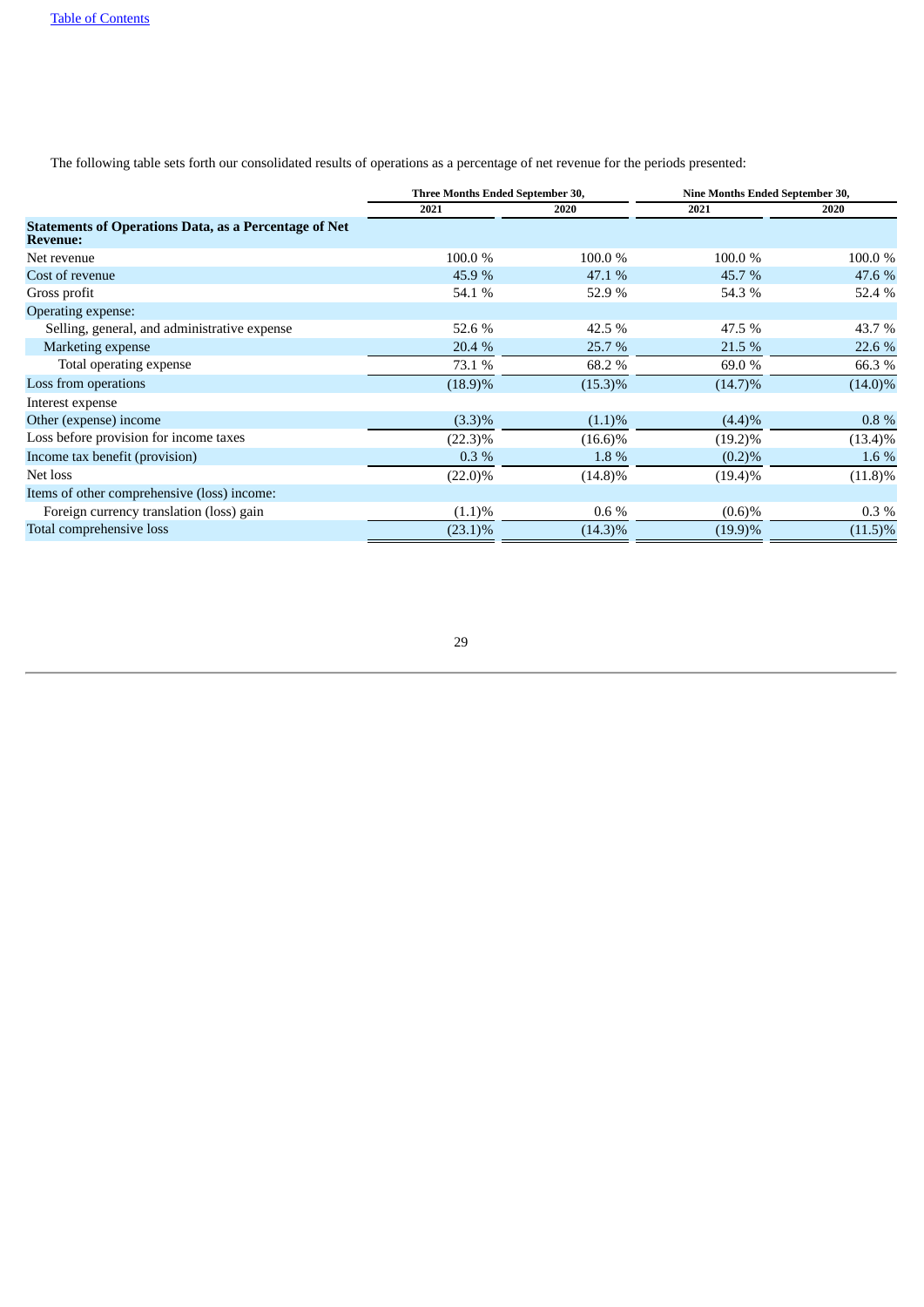## **Comparison of the Three and Nine Months Ended September 30, 2021 and 2020**

### *Net Revenue*

|             | <b>Three Months Ended September 30.</b> |        |             |      |                        | Nine Months Ended September 30. |          |
|-------------|-----------------------------------------|--------|-------------|------|------------------------|---------------------------------|----------|
|             | 2021                                    | 2020   | % Change    | 2021 |                        | 2020                            | % Change |
|             | (dollars in thousands)                  |        |             |      | (dollars in thousands) |                                 |          |
| Net revenue | 62,711                                  | 47,242 | $32.7\%$ \$ |      | 180.253                | 140,021                         | 28.7 %   |

Net revenue increased by \$15.5 million, or 32.7%, for the three months ended September 30, 2021 as compared to the same period in 2020. Our sales growth was primarily driven by an increase in the number of orders and average order value, or AOV, which we define as net revenue for a given period divided by the number of orders during the same period. as well as physical retail recovery in the United States after temporary closures, reduced operating hours, and restricted guest occupancy levels due to COVID-19.

Net revenue increased by \$40.2 million, or 28.7%, for the nine months ended September 30, 2021 as compared to the same period in 2020. Our sales growth was primarily driven by an increase in the number of orders and AOV, as well as physical retail recovery in the United States after temporary closures, reduced operating hours, and restricted guest occupancy levels due to COVID-19.

#### *Cost of Revenue, Gross Profit, and Gross Margin*

|                 | Three Months Ended September 30, |        | Nine Months Ended September 30, |        |  |        |          |
|-----------------|----------------------------------|--------|---------------------------------|--------|--|--------|----------|
|                 | 2021                             | 2020   | % Change                        | 2021   |  | 2020   | % Change |
|                 | (dollars in thousands)           |        |                                 |        |  |        |          |
| Cost of revenue | 28,776                           | 22,239 | $29.4\%$ \$                     | 82,370 |  | 66,702 | 23.5 %   |
| Gross profit    | 33,935                           | 25,003 | 35.7 %                          | 97,883 |  | 73.319 | 33.5 %   |
| Gross margin    | 54.1 %                           | 52.9 % | $2.3\%$                         | 54.3 % |  | 52.4 % | $3.6\%$  |

Cost of revenue increased by \$6.5 million, or 29.4%, for the three months ended September 30, 2021 as compared to the same period in 2020. The increase was primarily driven by an increase in the total number of orders. Our gross margin improved from 52.9% to 54.1% for the three months ended September 30, 2021 as compared to the same period in 2020 primarily due to favorable product mix, sales of higher gross margin products, such as apparel, and a decrease in product costs. This was partially offset by higher warehouse and logistics costs as a result of COVID-19.

Cost of revenue increased by \$15.7 million, or 23.5%, for the nine months ended September 30, 2021 as compared to the same period in 2020. The increase was primarily driven by an increase in the total number of orders. Our gross margin improved from 52.4% to 54.3% for the nine months ended September 30, 2021 as compared to the same period in 2020 primarily due to favorable product mix, sales of higher gross margin products, such as apparel, and a decrease in product costs. This was partially offset by higher warehouse and logistics costs as a result of COVID-19.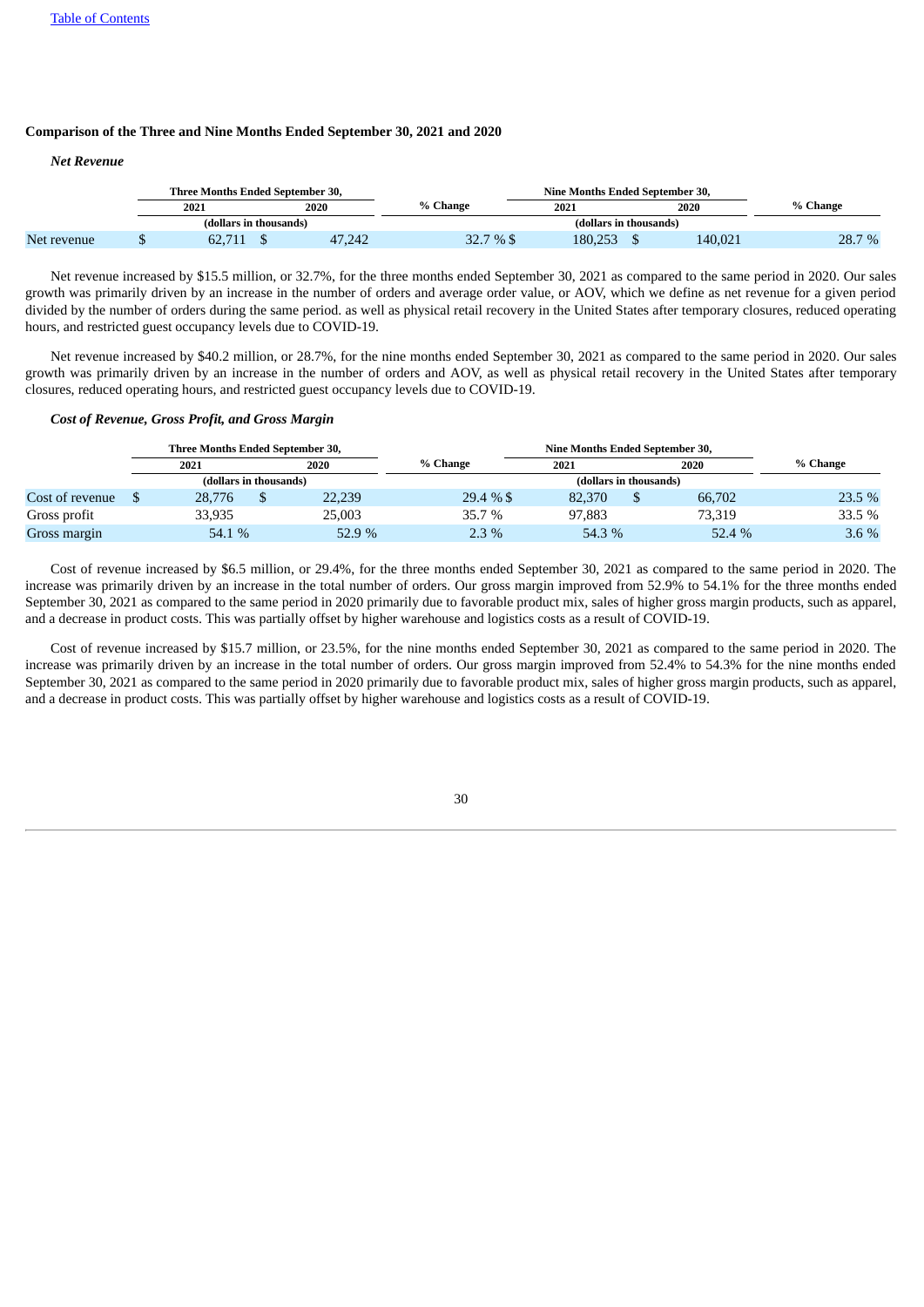# *Operating Expenses*

|                                                       | Three Months Ended September 30, |   |        |            | <b>Nine Months Ended September 30,</b> |    |        |          |
|-------------------------------------------------------|----------------------------------|---|--------|------------|----------------------------------------|----|--------|----------|
|                                                       | 2021                             |   | 2020   | % Change   | 2021                                   |    | 2020   | % Change |
|                                                       | (dollars in thousands)           |   |        |            | (dollars in thousands)                 |    |        |          |
| Operating expense:                                    |                                  |   |        |            |                                        |    |        |          |
| Selling, general,<br>and<br>administrative<br>expense | \$<br>33,017 \$                  |   | 20,094 | 64.3 % \$  | 85,549                                 | -S | 61,226 | 39.7 %   |
| <b>Marketing</b><br>expense                           | 12,794                           |   | 12,139 | 5.4%       | 38,808                                 |    | 31,659 | 22.6 %   |
| Total operating \$<br>expense                         | 45,811                           | S | 32,233 | 42.1 % $$$ | 124,356                                | \$ | 92,885 | 33.9 %   |

#### *Selling, general, and administrative expense*

Selling, general, and administrative expense increased by \$12.9 million, or 64.3%, for the three months ended September 30, 2021 as compared to the same period in 2020. The increase was primarily driven by \$4.9 million in personnel and related expenses as a result of higher headcount, \$1.5 million in stock-based compensation and common stock warrant expense, and \$1.4 million in rent expense as a result of an increased number of stores in operation. The remaining \$5.1 million increase was composed of other miscellaneous operating and professional expenses.

Selling, general, and administrative expense increased by \$24.3 million, or 39.7%, for the nine months ended September 30, 2021 as compared to the same period in 2020. The increase was primarily driven by \$9.2 million in personnel and related expenses as a result of higher headcount, \$3.4 million in rent expense as a result of an increased number of stores in operation, and \$2.7 million in stock-based compensation and common stock warrant expense. The remaining \$9.0 million increase was composed of other miscellaneous operating and professional expenses.

#### *Marketing expense*

Marketing expense increased by \$0.7 million, or 5.4%, for the three months ended September 30, 2021 as compared to the same period in 2020. The increase was primarily driven by new product launches.

Marketing expense increased by \$7.1 million, or 22.6%, for the nine months ended September 30, 2021 as compared to the same period in 2020. The increase was primarily driven by increased digital advertising expenses as a result of the more competitive, higher-media cost environment, new product launches, and the consumer migration to eCommerce due to physical retail restrictions as a result of COVID-19.

### *Interest Expense*

|                  | <b>Three Months Ended September 30.</b> |            |               | Nine Months Ended September 30. |                        |       |            |  |
|------------------|-----------------------------------------|------------|---------------|---------------------------------|------------------------|-------|------------|--|
|                  | 2021                                    | 2020       | % Change      | 2021                            |                        | 2020  | % Change   |  |
|                  | (dollars in thousands)                  |            |               |                                 | (dollars in thousands) |       |            |  |
| Interest expense | (53)                                    | <b>TTO</b> | $(53.1)\%$ \$ | (141)                           |                        | (329) | $(57.1)\%$ |  |

Interest expense decreased by \$0.1 million, or 53.1%, for the three months ended September 30, 2021 as compared to the same period in 2020. The decrease was primarily driven by an increase in interest income, offset by increased interest expense related to our Credit Agreement.

Interest expense decreased by \$0.2 million, or 57.1%, for the nine months ended September 30, 2021 as compared to the same period in 2020. The decrease was primarily driven by an increase in interest income, offset by increased interest expense related to our Credit Agreement.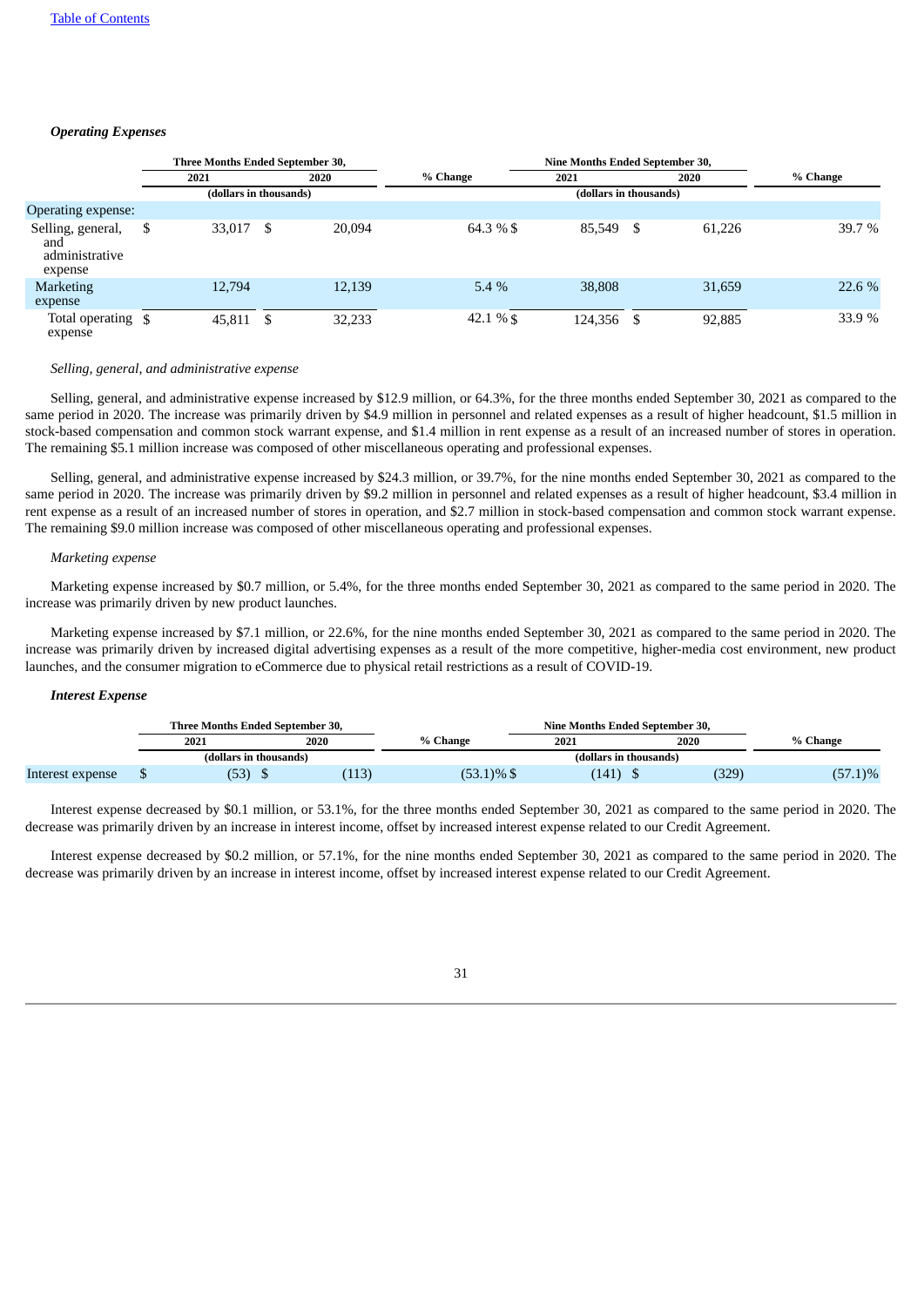### *Other (Expense) Income*

|                           | Three Months Ended September 30, |      |       |           |      |         |       |          |
|---------------------------|----------------------------------|------|-------|-----------|------|---------|-------|----------|
|                           | 2021                             | 2020 |       | % Change  | 2021 |         | 2020  | % Change |
|                           | (dollars in thousands)           |      |       |           |      |         |       |          |
| Other (expense)<br>income | (2,039)                          |      | (518) | $293.6\%$ |      | (8,019) | 1,133 | 807.8%   |

Other (expense) income increased by \$1.5 million, or 293.6%, for the three months ended September 30, 2021 as compared to the same period in 2020. The increase was primarily driven by increased warrant liability expense as a result of the increase in the value of the underlying shares, partially offset by gains on foreign currency translation.

Other (expense) income increased by \$9.2 million, or 807.8%, for the nine months ended September 30, 2021 as compared to the same period in 2020. The increase was primarily driven by increased warrant liability expense as a result of the increase in the value of the underlying shares.

### *Income Tax Benefit (Provision)*

|                                      | Three Months Ended September 30, |  |      |               |       |       |             |
|--------------------------------------|----------------------------------|--|------|---------------|-------|-------|-------------|
|                                      | 2021                             |  | 2020 | % Change      | 2021  | 2020  | % Change    |
|                                      | (dollars in thousands)           |  |      |               |       |       |             |
| Income tax benefit \$<br>(provision) | 167                              |  | 863  | $(80.6)\%$ \$ | (298) | 2,255 | $(113.2)\%$ |

Income tax benefit (provision) decreased by \$0.7 million, or 80.6%, for the three months ended September 30, 2021 as compared to the same period in 2020. The decrease was primarily due to a lower profit in our foreign entities that do not have a full valuation allowance.

Income tax benefit (provision) decreased by \$2.5 million, or 113.2%, for the nine months ended September 30, 2021 as compared to the same period in 2020. The decrease was primarily due to the impact of the Coronavirus Aid, Relief, and Economic Security Act, or the CARES Act, in the nine months ended September 30, 2020. Specifically, we applied the net operating loss carryback provision of the CARES Act, which is nonrecurring.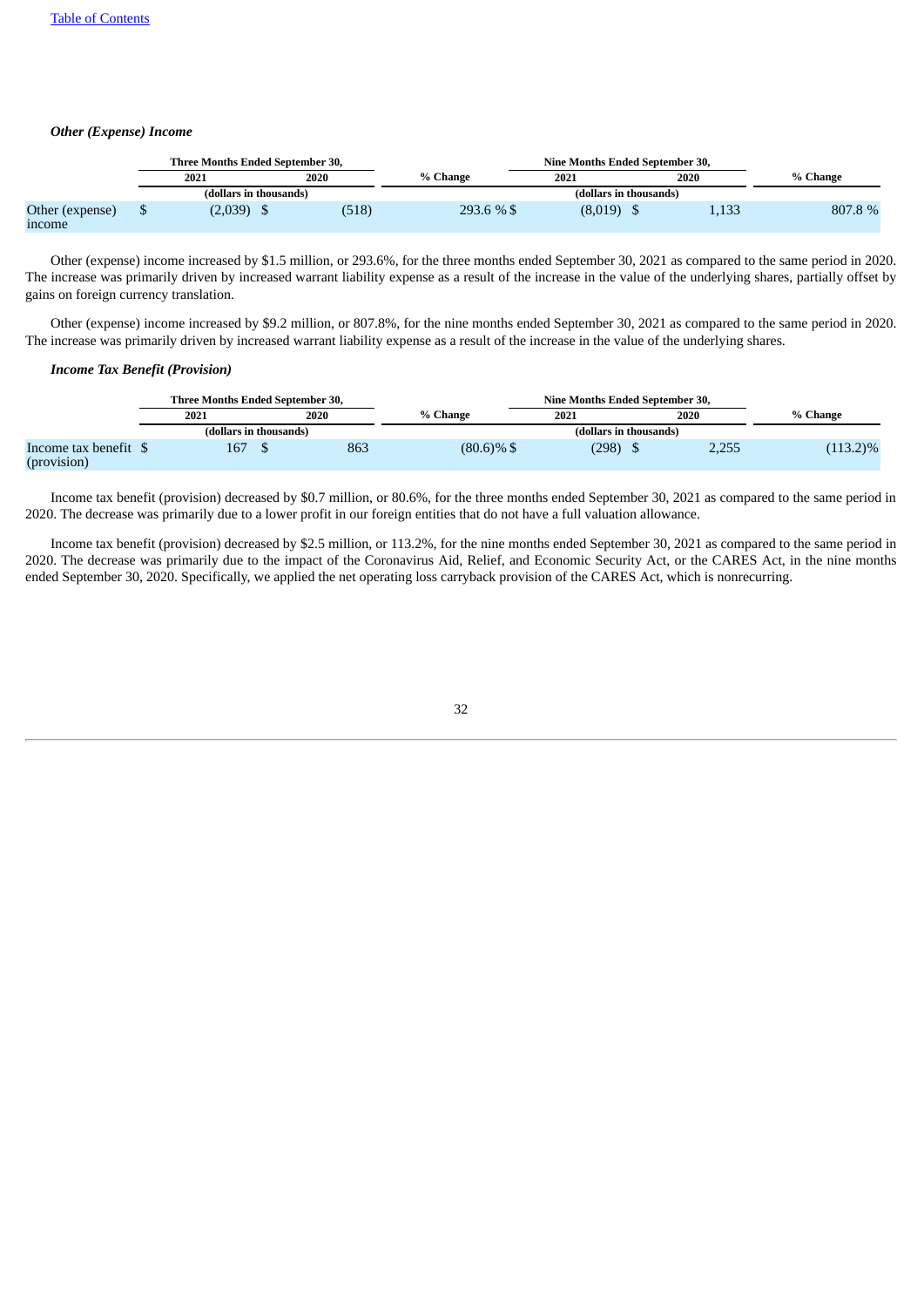### **Non-GAAP Financial Measures**

We include adjusted EBITDA and adjusted EBITDA margin in this Quarterly Report on Form 10-Q because they are important measures upon which our management assesses our operating performance and because we believe they facilitate operating performance comparison from period to period by excluding differences primarily caused by the impact of stock-based compensation expense, depreciation and amortization, other expense (consisting of changes in fair value of our preferred stock warrant liability, gains or losses on foreign currency, and gains or losses on sales of property, plant, and equipment), interest expense, and provision for income taxes. Because adjusted EBITDA and adjusted EBITDA margin facilitate internal comparisons of our historical operating performance on a more consistent basis, we also use these measures for our business planning purposes. In addition, we believe adjusted EBITDA and adjusted EBITDA margin are widely used by investors, securities analysts, ratings agencies, and other parties in evaluating companies in our industry as measures of operational performance.

Adjusted EBITDA and adjusted EBITDA margin should not be considered as alternatives to net loss, net loss margin, or any other measure of financial performance calculated and presented in accordance with United States generally accepted accounting principles, or GAAP. There are a number of limitations related to the use of adjusted EBITDA rather than net loss, and the use of adjusted EBITDA margin rather than net loss margin. Some of these limitations are that adjusted EBITDA and adjusted EBITDA margin:

- do not reflect stock-based compensation expenses, including common stock warrant expense, and therefore does not include all of our compensation costs;
- exclude depreciation and amortization expense and, although these are non-cash expenses, the assets being depreciated may have to be replaced in the future, increasing our cash requirements;
- do not reflect interest expense, or the cash required to service our debt, which reduces cash available to us;
- do not reflect other (expense) income that may increase or decrease cash available to us; and
- do not reflect income tax expense or benefit that reduce cash available to us.

Further, other companies, including companies in our industry, may calculate adjusted EBITDA and adjusted EBITDA margin differently, which reduces their usefulness as comparative measures. Because of these limitations, we consider, and you should consider, adjusted EBITDA and adjusted EBITDA margin together with other operating and financial performance measures presented in accordance with GAAP.

The following table presents a reconciliation of adjusted EBITDA to its most comparable GAAP measure, net loss:

|                                                                     | <b>Three Months Ended September 30,</b> |                |              |  | Nine Months Ended September 30, |           |  |  |
|---------------------------------------------------------------------|-----------------------------------------|----------------|--------------|--|---------------------------------|-----------|--|--|
|                                                                     |                                         | 2021           | 2020         |  | 2021                            | 2020      |  |  |
|                                                                     |                                         | (in thousands) |              |  | (in thousands)                  |           |  |  |
| Net loss                                                            | \$                                      | $(13,802)$ \$  | $(6,998)$ \$ |  | $(34,930)$ \$                   | (16,507)  |  |  |
| Add (deduct):                                                       |                                         |                |              |  |                                 |           |  |  |
| Stock-based compensation, including common stock<br>warrant expense |                                         | 3,158          | 1,725        |  | 7,687                           | 4,948     |  |  |
| Depreciation and amortization                                       |                                         | 2.410          | 1,682        |  | 6.704                           | 4,512     |  |  |
| Other (expense) income                                              |                                         | 2.039          | 518          |  | 8.019                           | (1, 133)  |  |  |
| Interest expense                                                    |                                         | 53             | 113          |  | 141                             | 329       |  |  |
| Income tax benefit (provision)                                      |                                         | (167)          | (863)        |  | 298                             | (2,255)   |  |  |
| <b>Adjusted EBITDA</b>                                              |                                         | $(6,309)$ \$   | $(3,823)$ \$ |  | $(12,081)$ \$                   | (10, 106) |  |  |

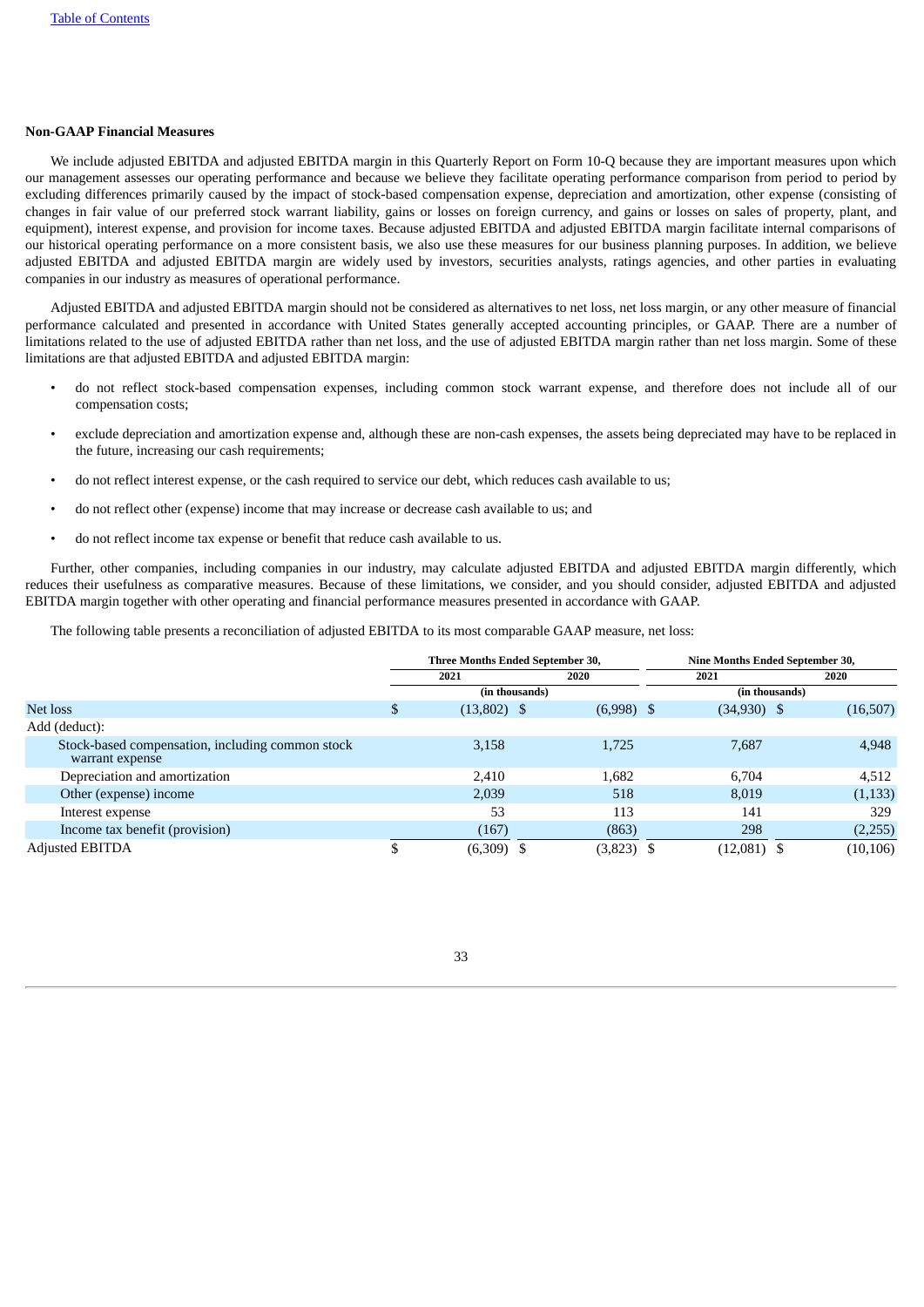Adjusted EBITDA decreased by \$2.5 million, or 65.0%, for the three months ended September 30, 2021 as compared to the same period in 2020. The decrease was primarily driven by higher selling, general, and administrative expense and increased other expense.

Adjusted EBITDA decreased by \$2.0 million, or 19.5%, for the nine months ended September 30, 2021 as compared to the same period in 2020. The decrease was primarily driven by higher selling, general, and administrative expense and increased other expense.

We define adjusted EBITDA margin as adjusted EBITDA divided by net revenue. The following table presents net loss and adjusted EBITDA as a percentage of net revenue:

|                        |    | Three Months Ended September 30, |                |            |   | Nine Months Ended September 30, |    |            |  |
|------------------------|----|----------------------------------|----------------|------------|---|---------------------------------|----|------------|--|
|                        |    | 2021                             |                |            |   | 2021                            |    | 2020       |  |
|                        |    |                                  | (in thousands) |            |   | (in thousands)                  |    |            |  |
| Net revenue            | ۰υ | 62.711                           |                | 47.242     |   | 180.253                         | \$ | 140,021    |  |
| Net loss               |    | (13, 802)                        |                | (6,998)    | S | (34,930)                        | \$ | (16,507)   |  |
| Net loss margin        |    | $(22.0)\%$                       |                | $(14.8)\%$ |   | $(19.4)\%$                      |    | $(11.8)\%$ |  |
| <b>Adjusted EBITDA</b> |    | (6,309)                          |                | (3,823)    |   | (12,081)                        |    | (10, 106)  |  |
| Adjusted EBITDA margin |    | $(10.1)\%$                       |                | $(8.1)\%$  |   | (6.7)%                          |    | $(7.2)\%$  |  |

### **Liquidity and Capital Resources**

As of December 31, 2020, we had cash and cash equivalents of \$126.6 million. As of September 30, 2021, we had cash and cash equivalents of \$65.4 million. Our operations have been funded primarily through cash flows from the sale of our products and net proceeds from private sales of equity securities. We completed our IPO in November 2021 and received aggregate proceeds of \$237.0 million, net of the underwriting discounts and commissions of \$15.8 million and before offering costs of approximately \$6.0 million.

In February 2019, we entered into the Credit Agreement. The Credit Agreement is an asset-based loan with a revolving line of credit of up to \$40.0 million and an optional accordion of up to \$35.0 million. The Credit Agreement has a maturity date of February 20, 2024. As of December 31, 2020 and September 30, 2021, we had no outstanding balances under the Credit Agreement. See Note 9, Long-Term Debt of our unaudited condensed consolidated financial statements included in Part I, Item 1, for more information regarding the Credit Agreement.

We believe our existing cash and cash equivalent balances, cash flow from operations, and amounts available for borrowing under our Credit Agreement will be sufficient to meet our working capital and capital expenditure needs for at least the next 12 months. Our future capital requirements may vary materially from those currently planned and will depend on many factors, including our revenue growth rate, our ability to scale across categories and geographies and increase retail stores, our ability to execute on new marketing initiatives, the timing and extent of spending to support growth initiatives, the market adoption of new products, and overall market conditions. To the extent that current and anticipated future sources of liquidity are insufficient to fund our future business activities and requirements, we may be required to seek additional equity or debt financing. The sale of additional equity would result in additional dilution to our stockholders. The incurrence of additional debt financing would result in debt service obligations and the instruments governing such debt could provide for operating and financing covenants that would restrict our operations. There can be no assurances that we will be able to raise additional capital when needed or on terms acceptable to us. The inability to raise capital if needed would adversely affect our ability to achieve our business objectives.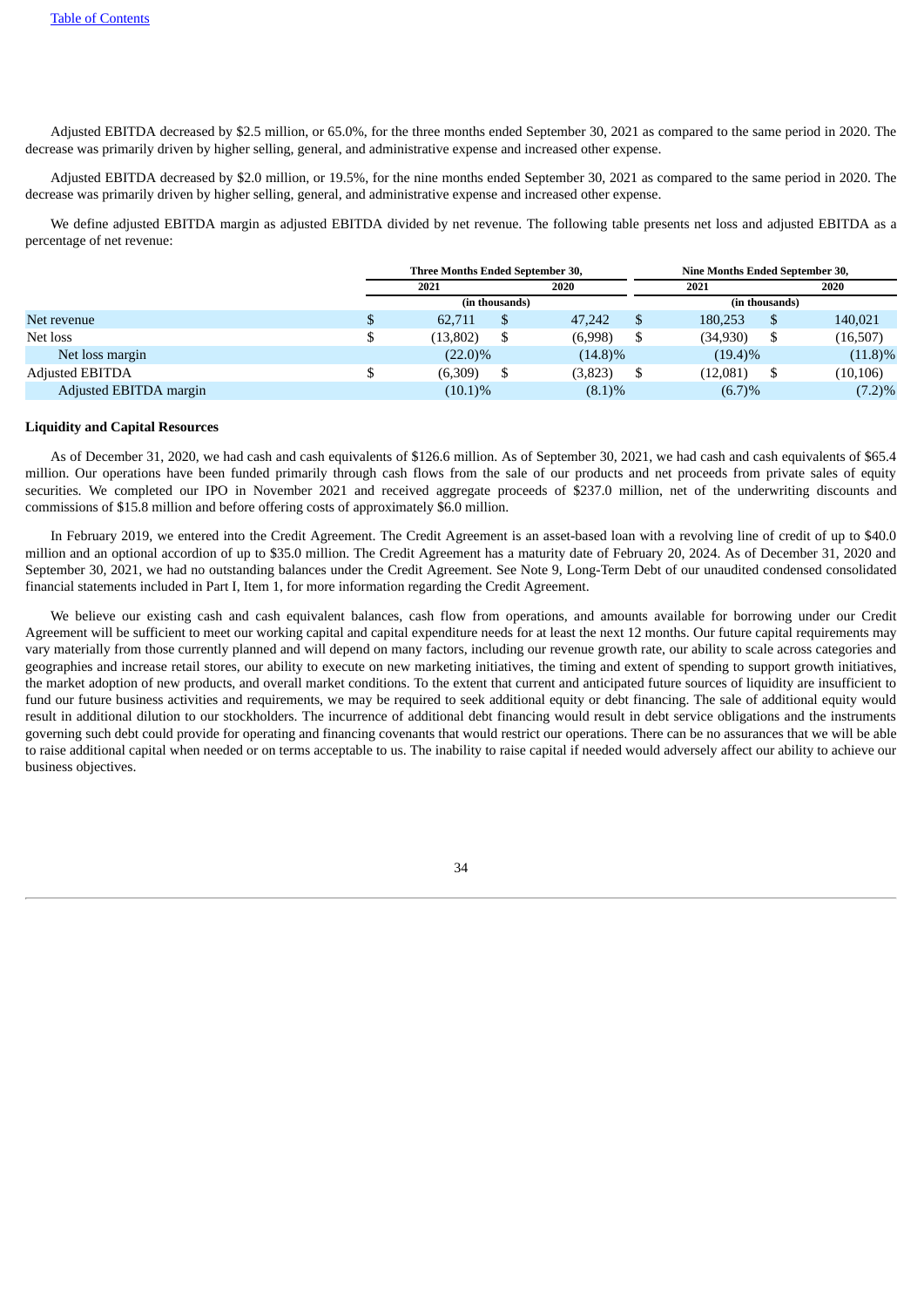# *Cash Flows*

|                                                                                        | Nine Months Ended September 30, |           |
|----------------------------------------------------------------------------------------|---------------------------------|-----------|
|                                                                                        | 2021                            | 2020      |
|                                                                                        | (in thousands)                  |           |
| Net cash used in operating activities                                                  | (45, 496)                       | (39,624)  |
| Net cash used in investing activities                                                  | (18,319)                        | (11, 483) |
| Net cash provided by financing activities                                              | 2,305                           | 114,551   |
| Effect of foreign exchange rate changes on cash, cash equivalents, and restricted cash | (371)                           | 464       |
| Net (decrease) increase in cash, cash equivalents, and restricted cash                 | (61,880)                        | 63,908    |

#### *Net Cash Used In Operating Activities*

During the nine months ended September 30, 2021, net cash used in operating activities was \$45.5 million, which consisted of a net loss of \$34.9 million, partially offset by non-cash charges of \$21.2 million and a net change of \$31.7 million in our operating assets and liabilities. The change in operating assets and liabilities was primarily due to an increase of \$40.8 million in inventory to support our growth and product expansion, an increase of \$17.3 million in accounts payable due to the timing of payments, an increase of \$11.5 million in prepaid and other current assets largely due to an increase in prepaid taxes and receivables, and an increase of \$3.9 million in other long-term liabilities primarily due to an increase in deferred rent liabilities.

During the nine months ended September 30, 2020, net cash used in operating activities was \$39.6 million, which consisted of a net loss of \$16.5 million, partially offset by non-cash charges of \$7.6 million and a net change of \$30.7 million in our operating assets and liabilities. The change in operating assets and liabilities was primarily due to an increase of \$19.3 million in inventory to support our growth and product expansion, an increase of \$8.5 million in prepaid and other current assets largely due to an increase in prepaid taxes and taxes receivable, and a decrease of \$4.0 million in accounts payable due to the timing of payments.

# *Net Cash Used In Investing Activities*

Net cash used in investing activities primarily relates to capital expenditures to support our growth and investment in property, plant, and equipment.

Net cash used in investing activities for the nine months ended September 30, 2021 and 2020 was \$18.3 million and \$11.5 million, respectively, and consisted primarily of cash outflows for the purchases of property, plant, and equipment, largely to support the opening of retail stores.

### *Net Cash Provided By Financing Activities*

Net cash provided by financing activities for the nine months ended September 30, 2021 was \$2.3 million, primarily due to \$4.8 million in net proceeds from exercises of stock options and common stock warrants, offset by \$2.5 million of payments of deferred offering costs. Net cash provided by financing activities for the nine months ended September 30, 2020 was \$114.6 million, primarily due to the net proceeds from the issuance of preferred stock and issuance of debt.

# **Contractual Obligations and Commitments**

As of September 30, 2021, there were no material changes outside the ordinary course of business to our contractual obligations and commitments, as compared to those disclosed as of December 31, 2020 in the Prospectus under the section titled "Management's Discussion and Analysis of Financial Condition and Results of Operations—Contractual Obligations and Commitments.".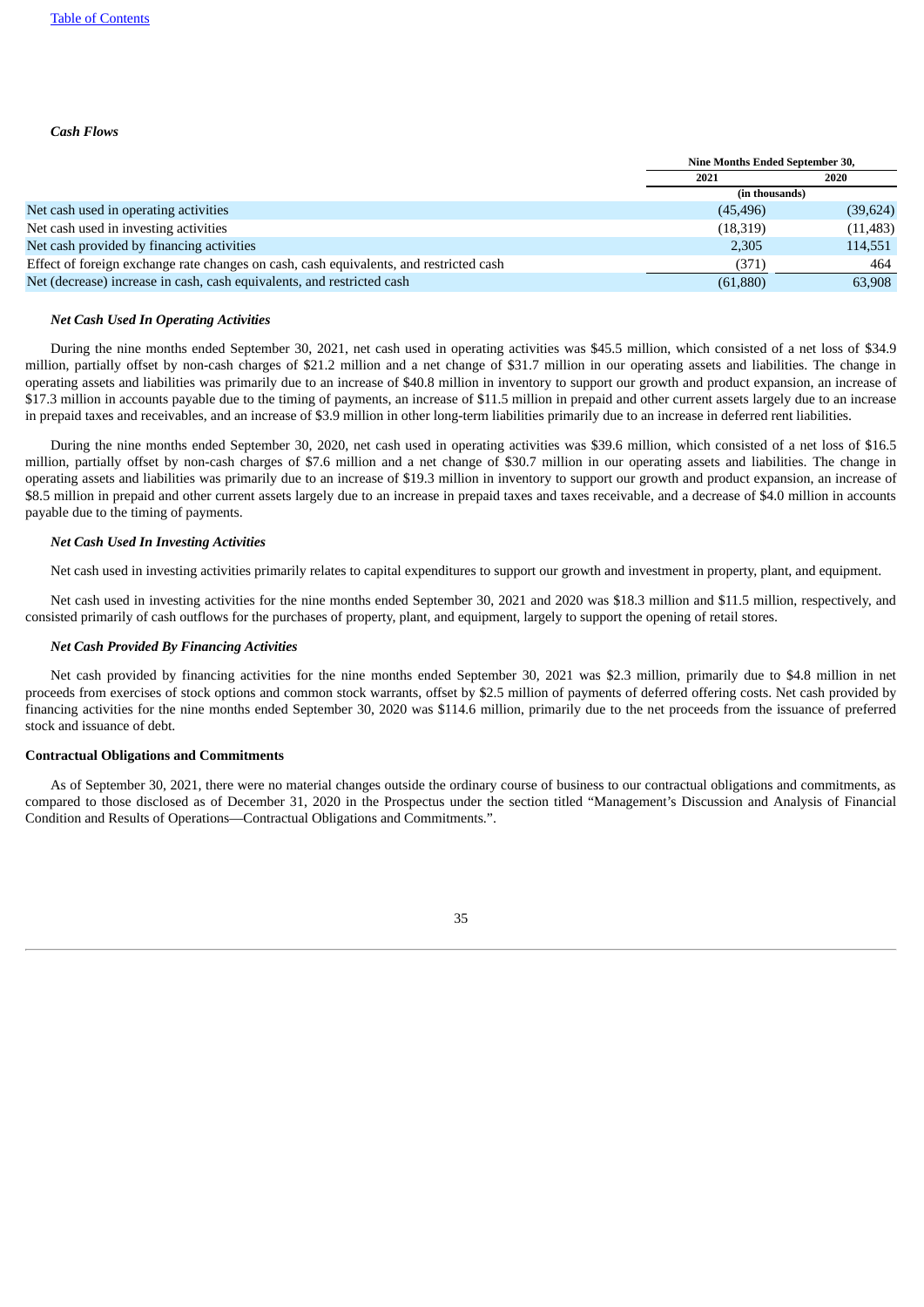### **Off-Balance Sheet Arrangements**

We did not have during the periods presented, and we do not currently have, any off-balance sheet financing arrangements or any relationships with unconsolidated entities or financial partnerships, including entities sometimes referred to as structured finance or special purpose entities, that were established for the purpose of facilitating off-balance sheet arrangements or other contractually narrow or limited purposes.

#### **Critical Accounting Policies and Estimates**

Our condensed consolidated financial statements and the related notes thereto included elsewhere in this Quarterly Report on Form 10-Q are prepared in accordance with GAAP. The preparation of our consolidated financial statements in conformity with GAAP requires us to make estimates and assumptions that affect the reported amounts of assets, liabilities, revenue, costs and expenses, and related disclosures. We base our estimates on historical experience and on various other assumptions that we believe to be reasonable under the circumstances. Actual results could differ significantly from the estimates made by management. To the extent that there are differences between our estimates and actual results, our future financial statement presentation, financial condition, results of operations, and cash flows will be affected.

Our critical accounting policies are described under the heading "Management's Discussion and Analysis of Financial Condition and Results of Operations—Critical Accounting Policies and Estimates" in the Prospectus and the notes to the audited consolidated financial statements appearing elsewhere in the Prospectus. During the three and nine months ended September 30, 2021, there were no material changes to our critical accounting policies from those discussed in our Prospectus.

#### **Recent Accounting Pronouncements**

For information on new accounting pronouncements adopted and not yet adopted as of the date of this report, see Note 2 to our condensed consolidated financial statements included in this Quarterly Report on Form 10-Q.

#### **Emerging Growth Company Status**

We are an "emerging growth company," as defined in the Jumpstart Our Business Startups Act of 2012, or JOBS Act, and we may take advantage of certain exemptions from various reporting requirements that are applicable to other public companies that are not emerging growth companies. We may take advantage of these exemptions until we are no longer an emerging growth company. Section 107 of the JOBS Act provides that an emerging growth company can take advantage of the extended transition period afforded by the JOBS Act for the implementation of new or revised accounting standards. We have elected to use the extended transition period for complying with new or revised accounting standards and, as a result of this election, our financial statements may not be comparable to companies that comply with public company effective dates. We may take advantage of these exemptions up until December 31, 2026, the last day of the fiscal year following the fifth anniversary of our initial public offering or such earlier time that we are no longer an emerging growth company. We would cease to be an emerging growth company if we have more than \$1.07 billion in annual gross revenue, we have more than \$700.0 million in market value of our Class A stock held by non-affiliates (and we have been a public company for at least 12 months and have filed one annual report on Form 10-K) or we issue more than \$1.0 billion of non-convertible debt securities over a three-year period.

#### **ITEM 3. QUANTITATIVE AND QUALITATIVE DISCLOSURES ABOUT MARKET RISK**

We are exposed to market risks in the ordinary course of our business. Market risk represents the risk of loss that may impact our financial position due to adverse changes in financial market prices and rates. These risks include the following:

#### *Interest Rate Risk*

As of September 30, 2021 we had cash and cash equivalents of \$65.4 million. Interest-earning instruments carry a degree of interest rate risk. We do not enter into investments for trading or speculative purposes and have not used any derivative financial instruments to manage our interest rate risk exposure. As of September 30, 2021, a

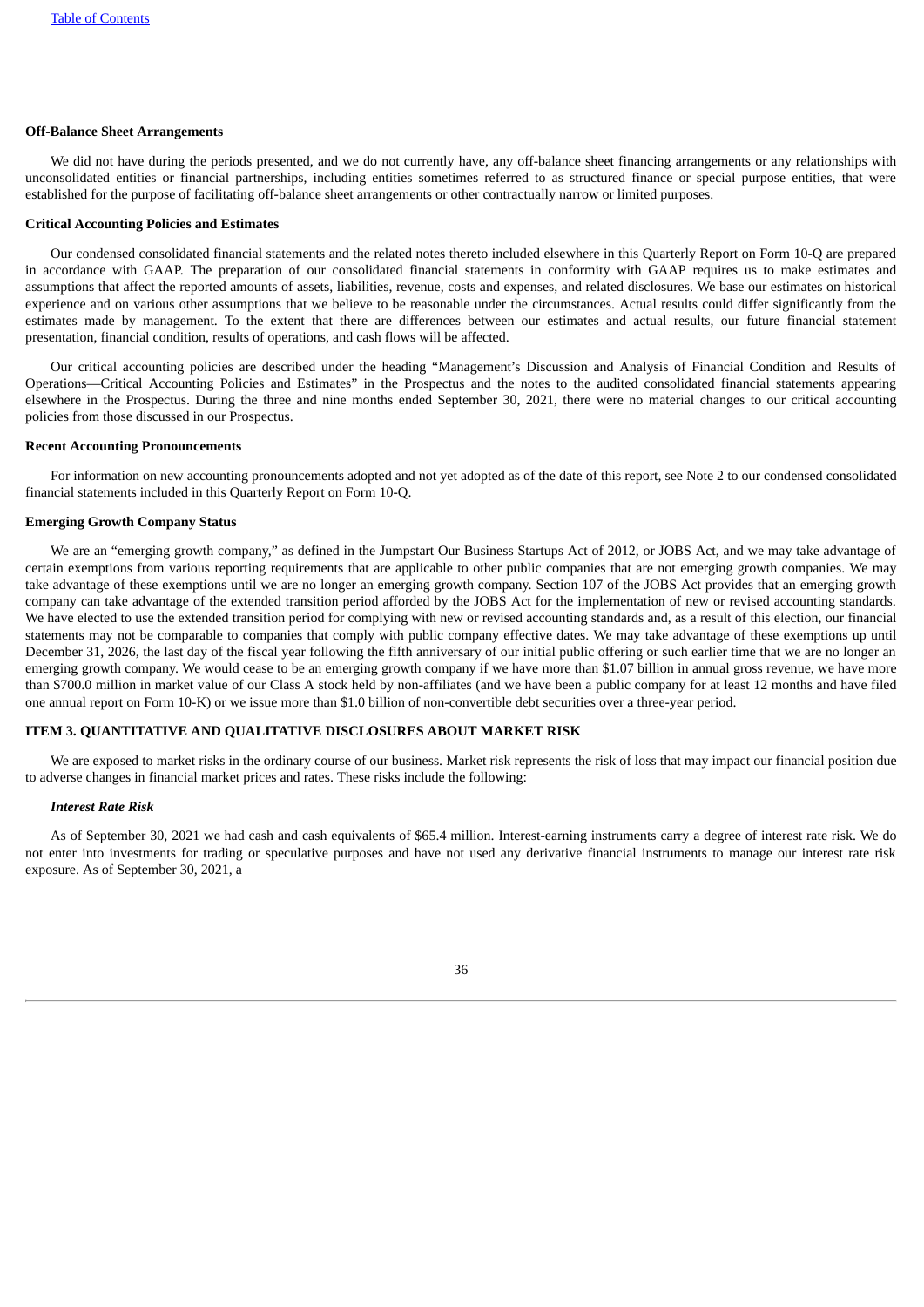hypothetical 10% change in interest rates would not have resulted in a material impact on our consolidated financial statements.

### *Foreign Currency Risk*

Our net revenue is primarily denominated in U.S. dollars, with some denominated in foreign currencies, and a portion of our operating expenses are incurred outside the United States, denominated in foreign currencies. Accordingly, our results of operations are subject to fluctuations due to changes in foreign currency exchange rates, particularly changes in the euro, Chinese yuan, British pound, and New Zealand dollar. Additionally, fluctuations in foreign currency exchange rates may cause us to recognize transaction gains and losses in our consolidated statements of operations. As the impact of foreign currency exchange rates has not been material to our historical results of operations, we have not entered into derivative or hedging transactions, but we may do so in the future if our exposure to foreign currency becomes more significant. As of September 30, 2021, a hypothetical 10% change in the relative value of the U.S. dollar to other currencies would not have had a material effect on our results of operations.

## *Inflation Risk*

Inflationary factors such as increases in the cost of our products and overhead costs may adversely affect our results of operations. Although we do not believe that inflation has had a material impact on our financial position or results of operations to date, a high rate of inflation in the future may have an adverse effect on our ability to maintain current levels of gross margin and selling, general, and administrative expenses as a percentage of net revenue if the selling prices of our products do not increase with these increased costs.

#### **ITEM 4. CONTROLS AND PROCEDURES**

#### *Evaluation of Disclosure Controls and Procedures*

We maintain "disclosure controls and procedures," as defined in Rules 13a-15(e) and 15d-15(e) under the Securities Exchange Act of 1934, as amended, or the Exchange Act, that are designed to ensure that information required to be disclosed in the reports that we file or submit under the Exchange Act is (1) recorded, processed, summarized and reported, within the time periods specified in the SEC's rules and forms and (2) accumulated and communicated to our management, including our principal executive officer and principal financial officer, to allow timely decisions regarding required disclosure. Our management, with the participation of our principal executive officer and principal financial officer, evaluated, as of the period ended September 30, 2021, the effectiveness of our disclosure controls and procedures (as defined in Rules 13a-15(e) and 15d-15(e) under the Exchange Act). Based on that evaluation, our principal executive officer and principal financial officer concluded that, as of such date, our disclosure controls and procedures were effective at the reasonable assurance level.

### *Changes in Internal Control over Financial Reporting*

There was no change in our internal control over financial reporting that occurred during the quarter ended September 30, 2021 that has materially affected or is reasonably likely to materially affect our internal control over financial reporting.

## *Limitations on Effectiveness of Controls and Procedures*

In designing and evaluating our disclosure controls and procedures, management recognizes that any controls and procedures, no matter how well designed and operated, can provide only reasonable assurance of achieving the desired control objectives. Because of the inherent limitations in all control systems, no evaluation of controls can provide absolute assurance that all control issues and instances of fraud, if any, within the company have been detected. The design of any system of controls also is based in part upon certain assumptions about the likelihood of future events, and there can be no assurance that any design will succeed in achieving its stated goals under all potential future conditions. Over time, controls may become inadequate because of changes in conditions, or the degree of compliance with the policies or procedures may deteriorate. Because of the inherent limitations in a costeffective control system, misstatements due to error or fraud may occur and not be detected.

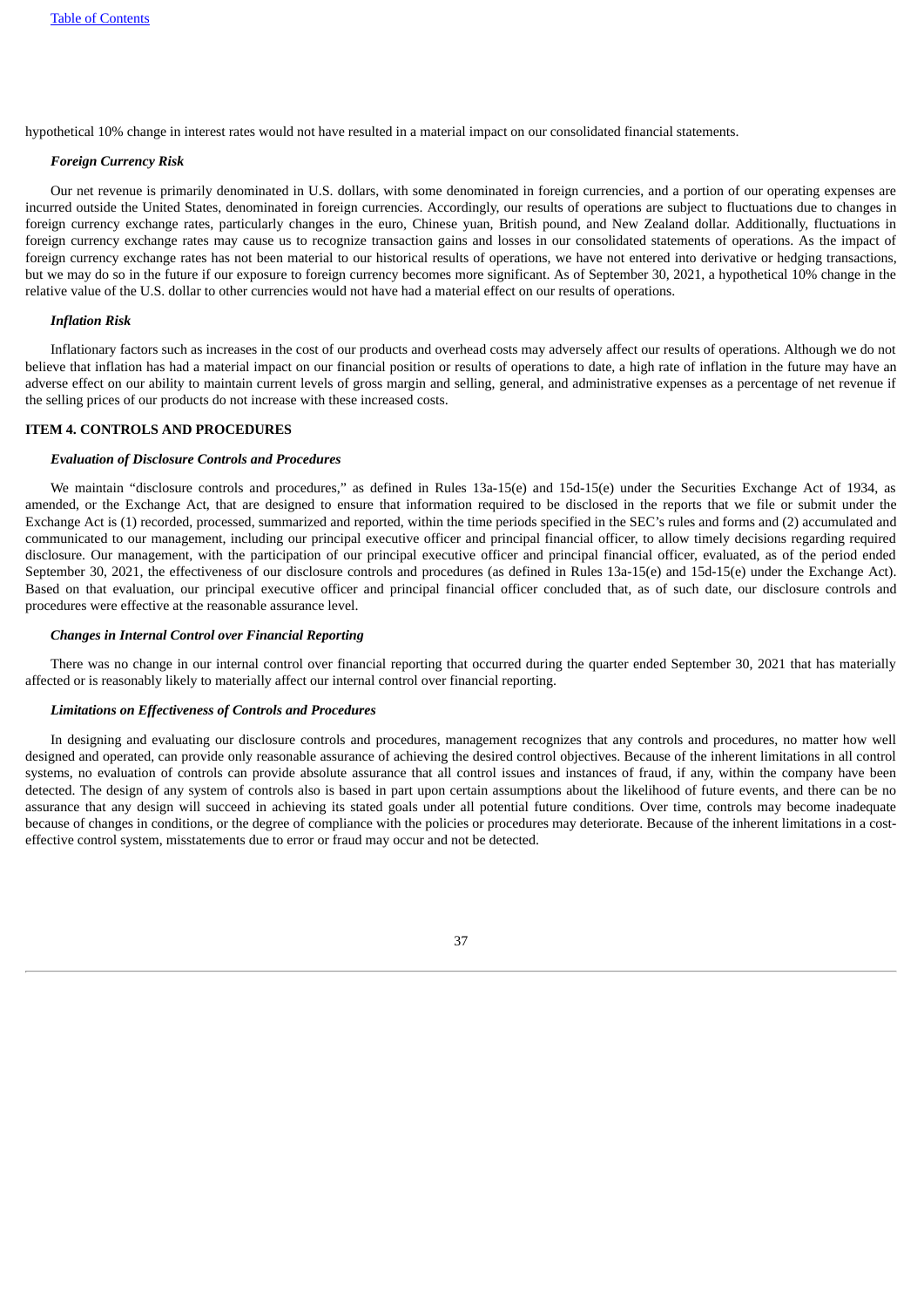# **PART II—OTHER INFORMATION**

# **ITEM 1. LEGAL PROCEEDINGS**

From time to time, we may be subject to legal proceedings, claims, and government investigations in the ordinary course of business. We have received, and may in the future continue to receive, claims arising from: our products, such as consumer claims and personal injury claims; our workforce, our technology, and business processes, such as worker classification and patent claims; our sustainability and ESG practices, statements, and goals; and our intellectual property, such as trademarks and copyright infringement claims. The results of any current or future litigation cannot be predicted with certainty, and regardless of the outcome, litigation can have an adverse impact on us because of defense and settlement costs, diversion of management resources, harm to our brand and reputation, and other factors.

# **ITEM 1A. RISK FACTORS**

A description of the risks and uncertainties associated with our business is set forth below. You should carefully consider the risks and uncertainties described below, together with all of the other information in this Quarterly Report on Form 10-Q, including our condensed consolidated financial statements and related notes included in Part I, Item 1, and the section titled "Management's Discussion and Analysis of Financial Condition and Results of Operations" included in Part I, Item 2. The occurrence of any of the events or developments described below could materially and adversely affect our business, financial condition, results of operations, and growth prospects. In such an event, the market price of our Class A common stock could decline, and you may lose all or part of your investment. Additional risks and uncertainties not presently known to us or that we currently believe are not material *may also impair our business, financial condition, results of operations, and growth prospects.*

### **Risks Related to Our Business, Brand, Products, and Industry**

### The COVID-19 pandemic has had, and may in the future continue to have, a material adverse impact on our business.

The COVID-19 pandemic and the travel restrictions, quarantines, and other related public health measures and actions taken by governments and the private sector have adversely affected global economies, financial markets, and the overall environment for our business, and the extent to which it may continue to impact our results of operations and overall financial performance remains uncertain. The global macroeconomic effects of the pandemic may persist indefinitely, even after the pandemic has subsided.

The pandemic created significant disruptions for our physical stores, with the majority of our stores closed between late March 2020 through July 2020 (with the exception of a limited number of locations in the Asia Pacific region), as well as reduced operating hours and restricted guest occupancy levels. Across all of 2020, our stores were closed for approximately 20% of the total number of days we expected to operate. In addition, our decision to support our employees through the pandemic and store closures created significant strains on our operating margins during the period. The performance of our retail stores in 2020 significantly lagged behind 2019 performance. We began reopening those stores to the public through a phased approach commencing in June 2020 and successfully completed the reopening process over the course of several months, as local conditions and regulations permitted. The reopenings of our stores have improved our retail performance to date, but the possible sustained spread or resurgence of the pandemic, and any government response thereto, increases the uncertainty regarding future economic conditions that will impact our business in the future.

In March 2020, we also closed the majority of our corporate offices and other facilities, including our corporate headquarters in San Francisco, and implemented a work from home policy for many of our corporate employees. This policy may negatively impact productivity and cause other disruptions to our business. We began gradually reopening our closed corporate officers in a phased approach over the course of 2020 and into 2021, and are continuing to evaluate and update our "return to office" policies in light of our concern for the health and safety of our team members and the recommendations of government and health authorities.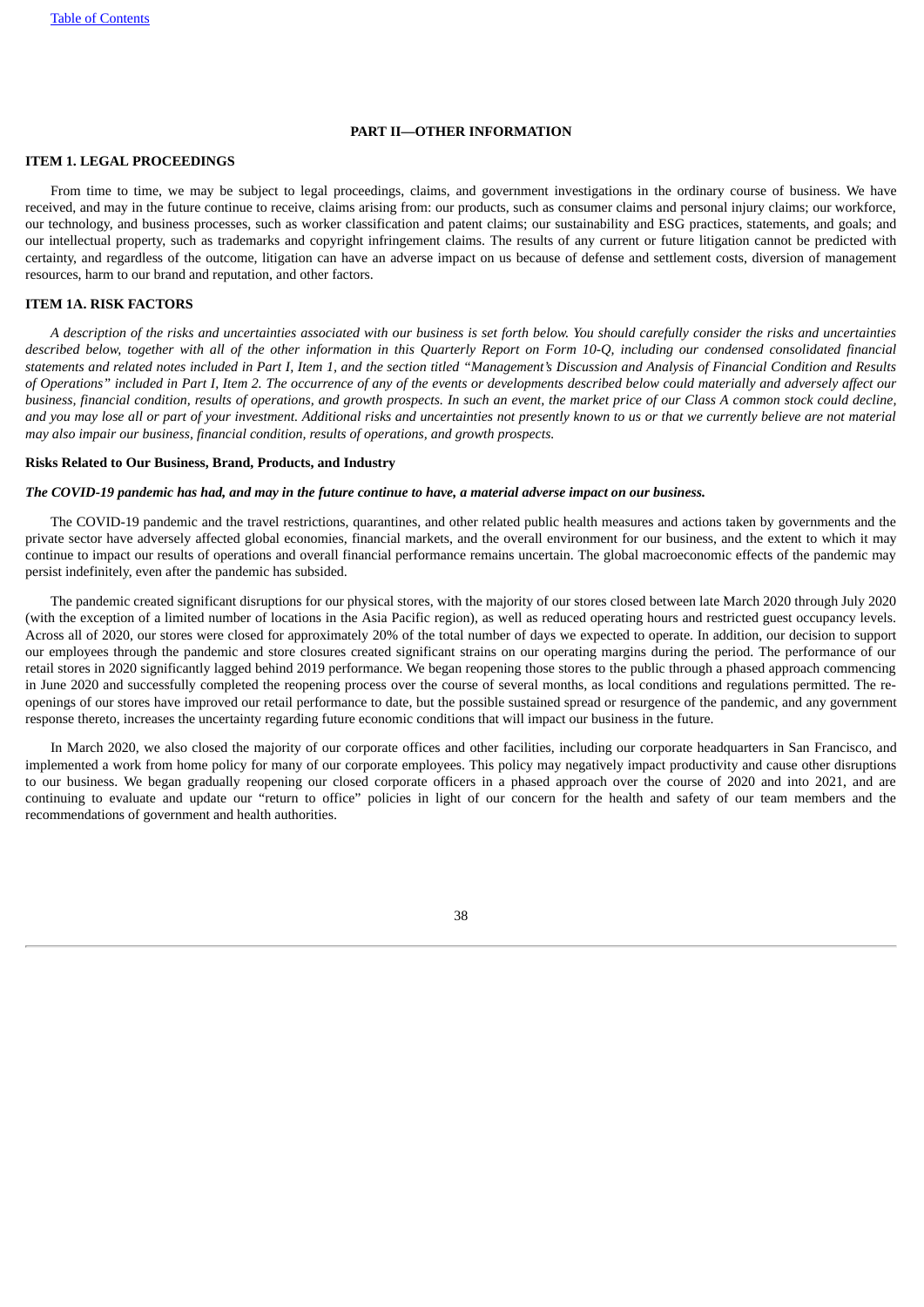COVID-19 and related governmental reactions have had and may continue to have a negative impact on our financial condition, business, and results of operations due to the occurrence of some or all of the following events or circumstances, among others:

- our and our third-party suppliers', contract manufacturers', logistics providers', and other business partners' inability to operate worksites at full capacity or at all, including manufacturing facilities and shipping and fulfillment centers as well as our retail stores, whether due to employee illness, reluctance to appear at work, or "stay-at-home" regulations;
- our inability to meet consumer demand and delays in the delivery of our products to our customers, resulting in reputational harm and damaged customer relationships;
- inventory shortages caused by a combination of increased demand that has been difficult to predict with accuracy, and longer lead-times and materials shortages in the manufacturing of our products, due to work restrictions related to COVID-19, shut-down or disruption of international suppliers, import/export conditions such as port congestion, and local government orders;
- interruptions in manufacturing (including the sourcing of key materials) and shipment and delivery of our products (including due to material delays with the U.S. Postal Service, FedEx, UPS, and other shipping and delivery providers);
- our inability to manage our business effectively due to employees (including key employees and retail staff) becoming ill;
- limitations preventing our executives and other key personnel from traveling for business purposes;
- disruptions of the operations of our third-party suppliers, which could impact our ability to purchase materials at favorable prices and in sufficient amounts;
- increases in administrative and compliance costs resulting from dynamic and rapidly changing governmental rules, regulations, and guidance regarding workplace health and safety;
- longer wait times and delayed responses to customer support inquiries and requests;
- increased rates of post-purchase order cancellation as a result of longer delivery lead times and delivery reschedules;
- decreased revenue and increased return rates due to a decrease in consumer discretionary spending;
- our commitment to our employees, or our "flock," which led us to continue employing and paying wages and providing benefits to our retail store employees during the COVID-19 pandemic, even when our retail stores were closed;
- increases in shipping, logistics, freight, labor, and/or storage costs; and
- significant increases to employee health care and benefits costs.

The scope and duration of the pandemic, including resurgences in various regions in the United States and globally, the pace at which government restrictions are lifted, the pace, availability, and effectiveness of vaccinations in various regions in the United States and globally, or whether additional actions may be taken to contain the virus, the impact on our customers and suppliers, the speed and extent to which markets fully recover from the disruptions caused by the pandemic, and the impact of these factors on our business will depend on future developments that are highly uncertain and cannot be predicted with confidence. It is possible that changes in economic conditions and steps taken by the federal government and the Federal Reserve in response to the COVID-19 pandemic could lead to higher inflation than we had anticipated, which could in turn lead to an increase in our cost of revenue and other operating expenses. In addition, to the extent COVID-19 adversely affects our operations and global economic conditions more generally, it may also have the effect of heightening many of the other risks described herein.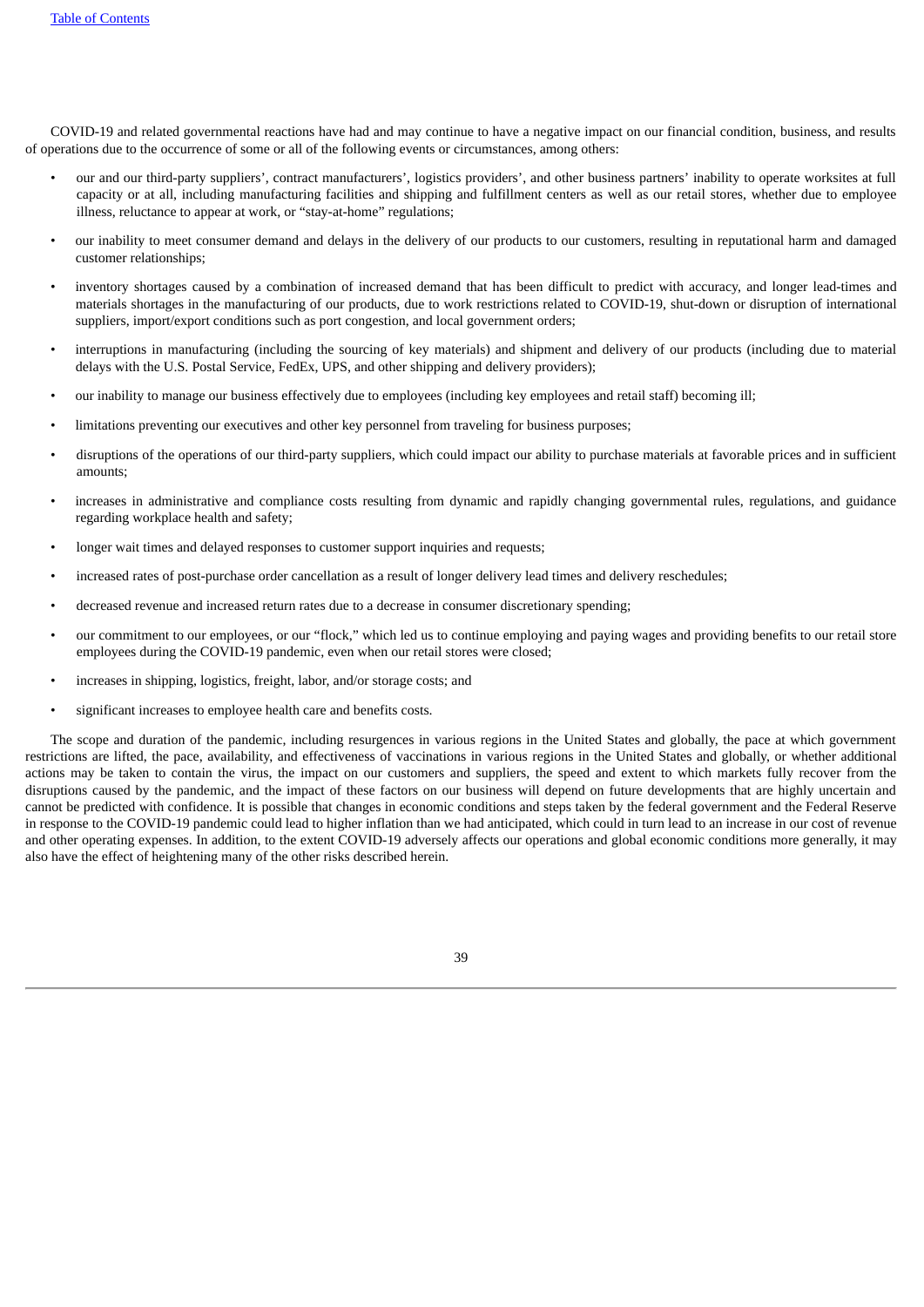While we believe that the long-term fundamentals of our business are largely unchanged and anticipate that our results of operations in future years will begin to reflect a more normal operating environment, the current economic and public health climate has created a high degree of uncertainty. As such, we continue to closely monitor this global health crisis and will continue to reassess our strategy and operational structure on a regular, ongoing basis as the situation evolves. See Part I, Item 2. "Management's Discussion and Analysis of Financial Position and Results of Operations" for more details on the potential impact of the COVID-19 pandemic and associated economic disruptions, and the actual operational and financial impacts that we have experienced to date.

### Economic uncertainty in our key markets may affect consumer purchases of discretionary items, which may adversely affect demand for our products.

Our products may be considered discretionary items for consumers. Factors affecting the level of consumer spending for such discretionary items include general economic conditions and other factors such as consumer confidence in future economic conditions, fears of recession and trade wars, the availability and cost of consumer credit, the availability and timing of government stimulus programs, levels of unemployment, and tax rates. As global economic conditions continue to be volatile or economic uncertainty remains, particularly in light of the COVID-19 pandemic, trends in consumer discretionary spending also remain unpredictable and subject to reductions as a result of significant increases in employment, financial market instability, and uncertainties about the future. Unfavorable economic conditions may lead consumers to delay or reduce purchases of our products. Consumer demand for our products may decline as a result of store closures, an economic downturn, or economic uncertainty in our key markets, particularly in North America, Europe, and Asia. Our sensitivity to economic cycles and any related fluctuation in consumer demand may have a material adverse effect on our business, results of operations, and financial condition.

# One factor in our success is the strength of our brand; if we are unable to maintain and enhance the value and reputation of our brand and/or counter any negative publicity, we may be unable to sell our products, which would harm our business and could materially adversely affect our financial *condition and results of operations.*

The Allbirds brand is integral to our business strategy and our ability to attract and engage customers. As a result, our success depends on our ability to maintain and enhance the value and reputation of the Allbirds brand. Maintaining, promoting, and positioning our brand will depend largely on the success of our design and marketing efforts, including advertising and consumer campaigns, as well as our product innovation, product quality, and sustainability initiatives. Our commitment to product innovation, quality, and sustainability and our continuing investment in design (including materials) and marketing efforts may not have the desired impact on our brand image and reputation.

We rely on social media, as one of our marketing strategies, to have a positive impact on both our brand value and reputation. Our brand also depends on our ability to maintain a positive consumer perception of our corporate integrity, culture, mission, vision, and values, including our status as a Delaware public benefit corporation, or PBC, and our commitment to environmental conservation and sustainability. Any actions or any public statements or social media posts about Allbirds or our products by our customers, consumers who have not yet bought our products, our current or former employees, current or former Allgood Collective Ambassadors (which is what we call the community of influencers whom we engage to help promote our brand), celebrities, or other public figures, whether authorized or not, that are contrary to our values may negatively affect consumer perception of our brand. Any incidents involving our company, our suppliers or manufacturers, our Allgood Collective Ambassadors or others, or the products we sell, could erode the trust and confidence of our customers, and damage the strength of our brand, especially if such incidents result in adverse publicity, governmental investigations, product recalls, or litigation.

Our brand and reputation could be adversely affected by any number of factors or events, including if our public image is tarnished by negative publicity due to our actions or those of persons associated with us or formerly associated with us (including employees, Allgood Collective Ambassadors, celebrities, or others who speak publicly or post on social media about our brand or our products, whether authorized or not), if we fail to deliver innovative and high quality products, if we face or mishandle a product recall, or if we are subject to claims of "greenwashing" (e.g., if the carbon footprint of one or more of our products is alleged to be greater than what we

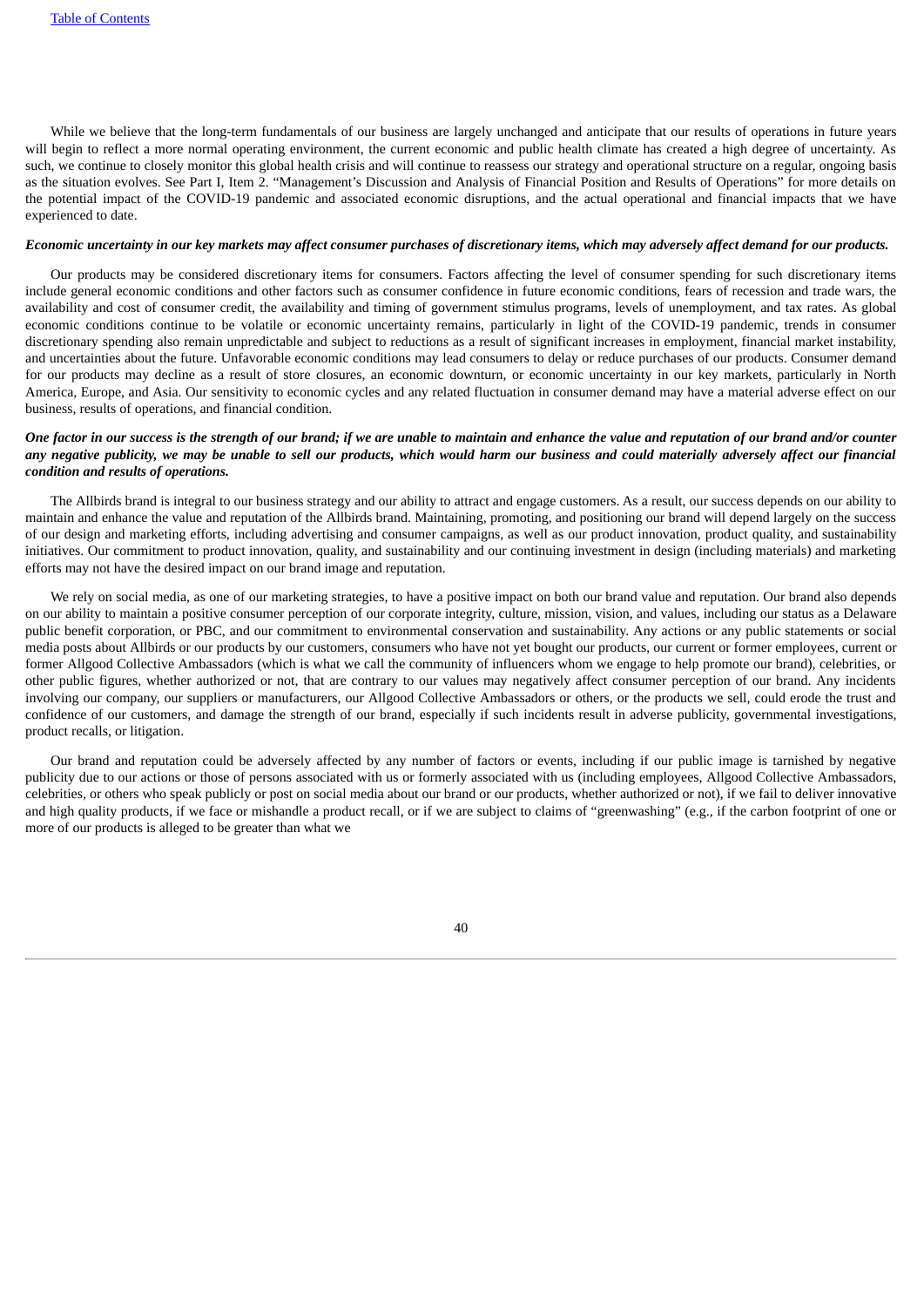claim, or if we fail or are alleged to have failed to achieve our sustainability goals). Our brand and reputation could also be negatively impacted by adverse publicity, whether or not valid, regarding allegations that we, or persons associated with us or formerly associated with us, have violated applicable laws or regulations, including but not limited to those related to product labeling and safety, marketing, employment, discrimination, harassment, whistle-blowing, privacy, corporate citizenship, improper business practices, or cybersecurity. Negative publicity regarding our suppliers or manufacturers could adversely affect our reputation and sales and could force us to identify and engage alternative suppliers or manufacturers. Additionally, while we devote considerable efforts and resources to protecting our intellectual property, if these efforts are not successful, the value of our brand may be harmed. Any harm to our brand and reputation could adversely affect our ability to attract and engage customers and could have a material adverse effect on our business, financial condition, and results of operations.

In addition, the importance of our brand may increase to the extent we experience increased competition, which could require additional expenditures on our brand promotion activities. Maintaining and enhancing our brand image also may require us to make additional investments in areas such as merchandising, marketing, and online operations. These investments may be substantial and may not ultimately be successful.

#### We have incurred significant net losses since inception and anticipate that we will continue to incur losses for the foreseeable future.

We incurred net losses of \$14.5 million, \$25.9 million, and \$34.9 million in 2019, 2020, and the nine months ended September 30, 2021, respectively, and we had an accumulated deficit of \$126.9 million as of September 30, 2021. We expect to continue to incur significant losses in the future. We will need to generate and sustain increased revenue levels in future periods to achieve profitability, and even if we achieve profitability, we may not be able to maintain or increase our level of profitability. We anticipate that our operating expenses will increase substantially for the foreseeable future as we continue to, among other things:

- expand our product and style mix;
- invest in new materials innovation and technology;
- focus on sustainable and environmentally friendly practices in our supply chain (which are often more expensive than traditional alternatives);
- invest in advertising and marketing initiatives to engage existing and new customers, enhance awareness of our brand, and grow market share;
- extend our retail store fleet:
- invest in the overall health and well-being of our employees;
- address increased competition;
- recruit and retain talent; and
- incur significant accounting, legal, and other expenses as a public company that we did not incur as a private company.

These expenditures will make it more difficult for us to achieve and maintain profitability. Our efforts to grow our business may be more costly than we expect or may not result in the returns we anticipate, and we may not be able to increase our revenue enough to offset our higher operating expenses. If we are forced to reduce our expenses, it could negatively impact our growth and growth strategy. As a result, we can provide no assurance as to whether or when we will achieve profitability. If we are not able to achieve and maintain profitability, the value of our company and our Class A common stock could decline significantly.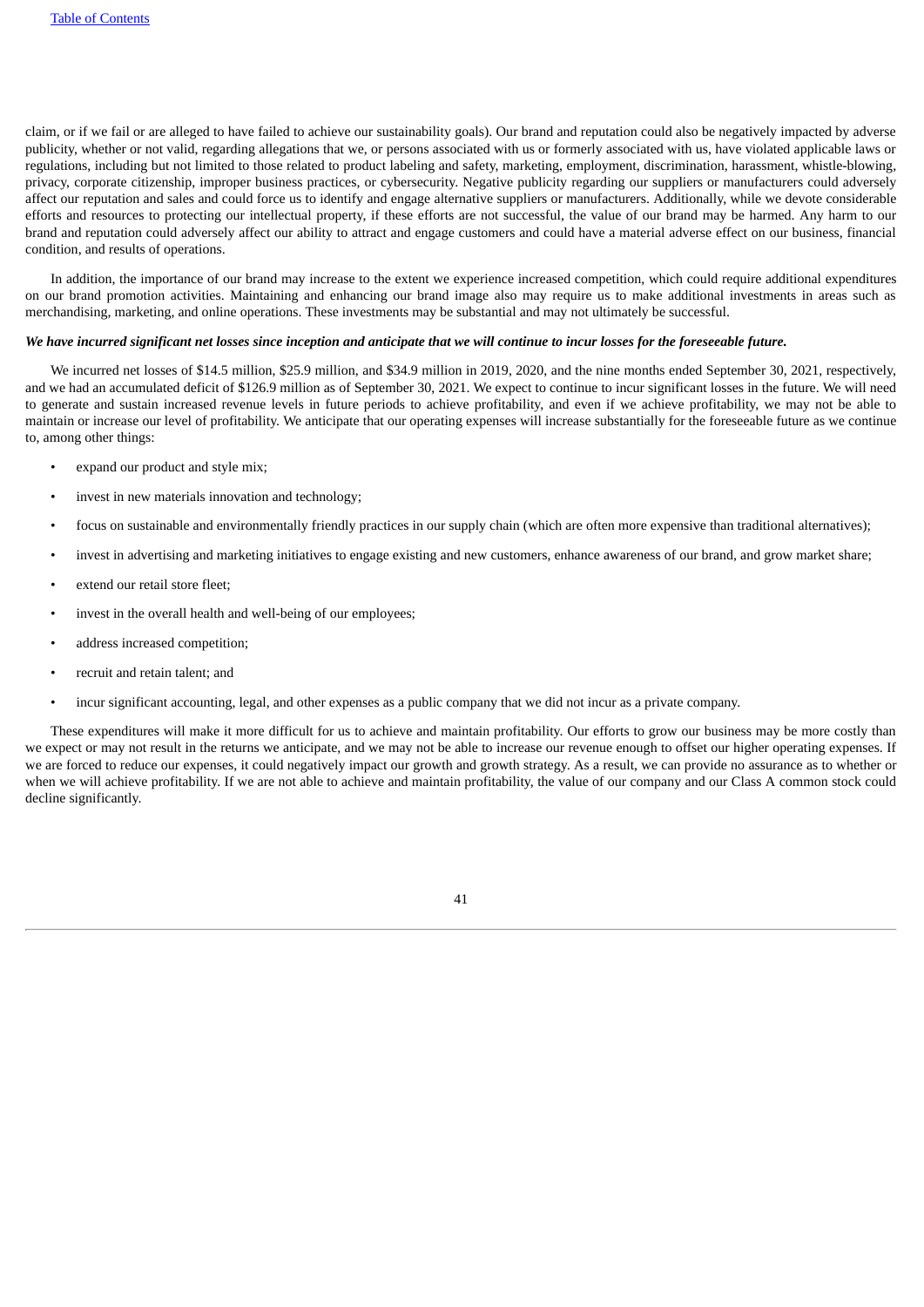# We operate in a highly competitive market and the size and resources of some of our competitors may allow them to compete more effectively than we can, which could result in a loss of our market share and a decrease in our net revenue and profitability.

The market for footwear and apparel is highly competitive. Our competitors include athletic and leisure footwear companies, as well as athletic and leisure apparel companies. We also compete directly against wholesalers and direct retailers of footwear and apparel, including large, diversified apparel companies with substantial market share and established companies expanding their production and marketing of technical footwear, as well as against retailers specifically focused on footwear. Competition may result in pricing pressures, reduced profit margins, lost market share, or a failure to grow or maintain our market share, any of which could substantially harm our business and results of operations. Many of our competitors are large apparel companies with strong worldwide brand recognition, while others are new market participants with low barriers to entry. Because of the fragmented nature of the industry, we also compete with other apparel sellers, including those specializing in athletic footwear and other casual footwear. Many of our competitors have significant competitive advantages, including longer operating histories, larger and broader customer bases, more established relationships with a broader set of suppliers, greater brand recognition, and greater financial, research and development, store development, marketing, distribution, and other resources than we do.

## *We rely on technical and materials innovation to offer high-quality products.*

Technical and materials innovation and quality control in the design and manufacturing process of our footwear and apparel is essential to the commercial success of our products. Research and development play a key role in technical innovation. We rely upon specialists in the fields of materials sciences, sustainability, and related fields. While we strive to produce products that are comfortable and environmentally sustainable, if we fail to introduce technical and materials innovation in our products, then consumer demand for our products could decline and we may be unable to meet our sustainability goals, which could harm our brand and reputation, and if we experience problems with the quality of our products, we may incur substantial expense to remedy the problems.

# Our focus on using sustainable materials and environmentally friendly manufacturing processes and supply chain practices may increase our cost of *revenue and hinder our growth.*

We are dedicated to prioritizing sustainable materials, an environmentally friendly supply chain, and manufacturing processes that collectively limit our carbon footprint. As our business expands, it may be increasingly challenging to cost-effectively secure enough sustainably sourced materials to support our growth and achieve our sustainability goals while also achieving and maintaining profitability. In addition, our ability to expand into new product categories depends in part on our ability to identify new sustainable materials that are suitable for our products. Our inability to source materials that meet our sustainability requirements in sufficient volumes could result in slower growth, increased costs, and/or lower net profits. Additionally, as our business expands, we may not be able to identify suppliers and manufacturers with business practices that reflect our commitment to sustainability, which may harm our ability to expand our supply chain to meet the expected growth of our business. If any of these factors prevent us from meeting our sustainability goals or increase the carbon footprint of any our products, then it could have an adverse effect on our brand, reputation, results of operations, and financial condition.

# If we fail to attract new customers, retain existina customers, or maintain or increase sales to customers, our business, financial condition, results of *operations, and growth prospects will be harmed.*

Our success depends in large part upon widespread adoption of our products by our customers. In order to attract new customers and continue to expand our customer base, we must appeal to and attract customers who identify with our sustainable footwear and apparel products. If the number of people who are willing to purchase our products does not continue to increase, if we fail to deliver a high quality shopping experience, or if our current or potential future customers are not convinced that our products are superior to alternatives, then our ability to retain existing customers, acquire new customers, and grow our business may be harmed. We have made significant investments in enhancing our brand and attracting new customers, and we expect to continue to make significant investments to promote our products. Such campaigns can be expensive and may not result in new customers or increased sales of our products. Further, as our brand becomes more widely known, we may not attract new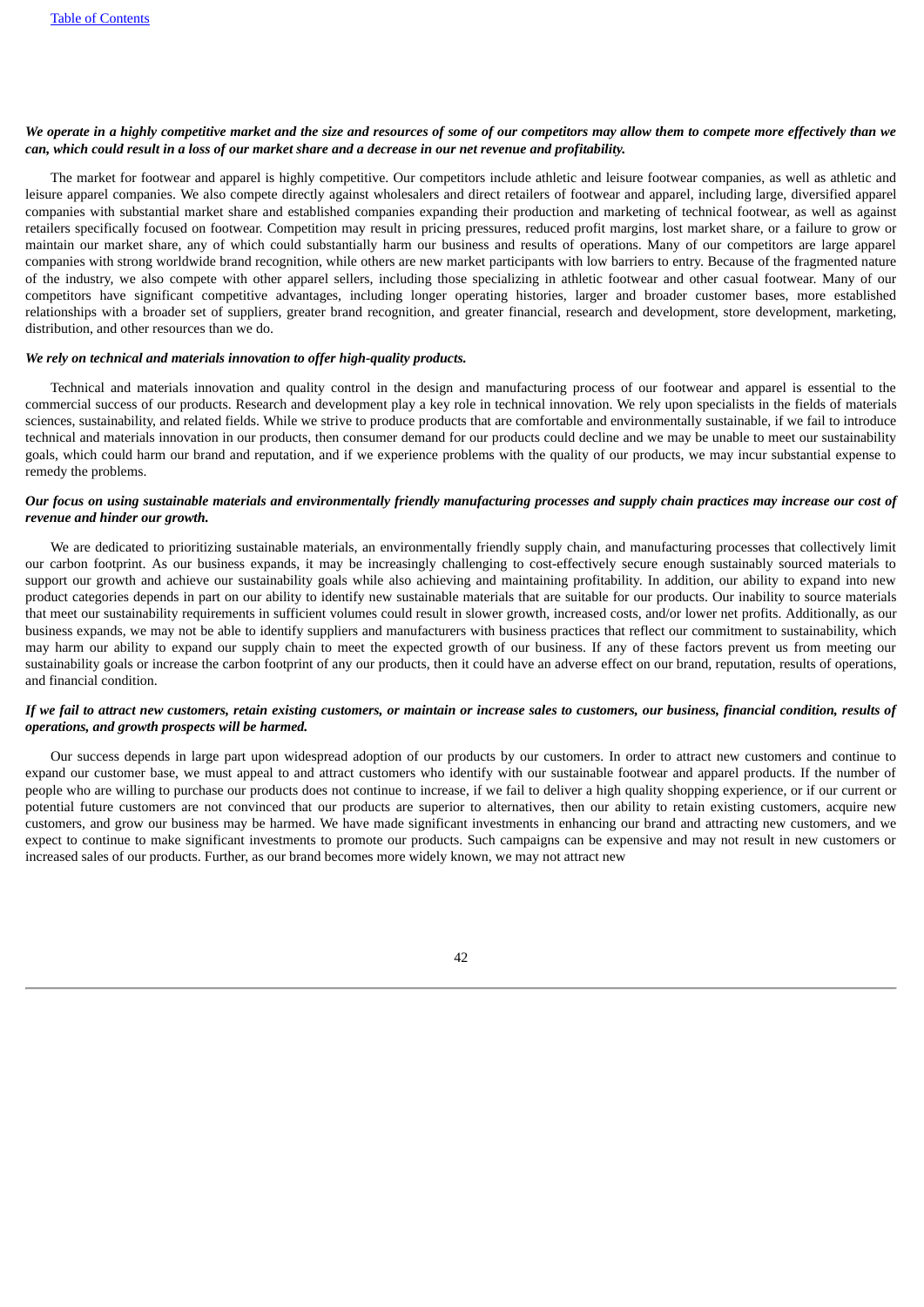customers or increase our net revenue at the same rates as we have in the past. If we are unable to acquire new customers who purchase products in numbers sufficient to grow our business, we may not be able to generate the scale necessary to drive beneficial network effects with our suppliers, our net revenue may decrease, and our business, financial condition, and results of operations may be materially adversely affected.

In addition, our future success depends in part on our ability to increase sales to our existing customers over time, as a significant portion of our net revenue is generated from sales to existing customers, particularly those existing customers who are highly engaged and make frequent and/or large purchases of the products we offer. If existing customers no longer find our products appealing, are not satisfied with our customer service, or if we are unable to timely update our products to meet current trends and customer demands, our existing customers may not make purchases, or if they do, they may make fewer or smaller purchases in the future.

If we are unable to continue to attract new customers or our existing customers decrease their spending on the products we offer or fail to make repeat purchases of our products, our business, financial condition, results of operations, and growth prospects will be harmed.

# Climate change and increased focus by governments, organizations, customers, and investors on sustainability issues, including those related to climate change and socially responsible activities, may adversely affect our reputation, business, and financial results.

Climate change is occurring around the world and may impact our business in numerous ways. Such change could lead to an increase in prices of raw materials, commodities, and/or packaging, as well as reduced availability of key manufacturing components. Increased frequency of extreme weather, such as storms, hurricanes, and floods, could cause increased disruption to the production and distribution of our products and have an adverse impact on consumer demand and spending.

Investor advocacy groups, certain institutional investors, investment funds, other market participants, stockholders, and stakeholders have focused increasingly on the environmental, social, and governance, or ESG, and related sustainability practices of companies. These parties have placed increased importance on the implications of the social cost of their investments. In addition to our status as a PBC and certified B Corporation, or B Corp, we are focused on being an ESG leader in our industry. If our ESG practices do not meet investor or other stakeholder expectations and standards (which are continually evolving and may emphasize different priorities than the ones we choose to focus on), or if our ESG practices do not live up to our own values or ESG- and sustainability-related goals, then our brand, reputation, and employee retention may be negatively impacted. It is possible that stakeholders may not be satisfied with our ESG practices or the speed of their adoption. We could also incur additional costs and require additional resources to monitor, report, and comply with various ESG practices and regulations and to achieve our sustainability goals. Also, our failure, or perceived failure, to manage reputational threats and meet expectations with respect to socially responsible activities and sustainability commitments could negatively impact our brand credibility, employee retention, and the willingness of our customers and suppliers to do business with us.

### If we are unable to anticipate product trends and consumer preferences and successfully develop and introduce new products, we may not be able to *maintain or increase our revenue and profits.*

Our success depends on our ability to identify, originate, and define product trends within the footwear and apparel industry, as well as to anticipate, gauge, and react to changing consumer preferences in a timely manner. However, lead times for many of our products may make it more difficult for us to respond rapidly to new or changing product trends or consumer preferences. For example, our lead times may be longer due to our preference for ocean shipping and other more sustainable supply chain practices to reduce carbon emissions, which may take longer and be more expensive than less sustainable alternatives. If we are unable to introduce new products in a timely manner, or our new products are not accepted by our customers, our competitors may introduce similar products in a more timely fashion, which could hurt our goal to be viewed as a leader in comfortable and sustainable footwear and apparel. All of our products are subject to changing consumer preferences regarding footwear and apparel, generally, and sustainable footwear and apparel, specifically, that cannot be predicted with certainty. Our new products may not receive consumer acceptance as consumer preferences could shift rapidly to different types of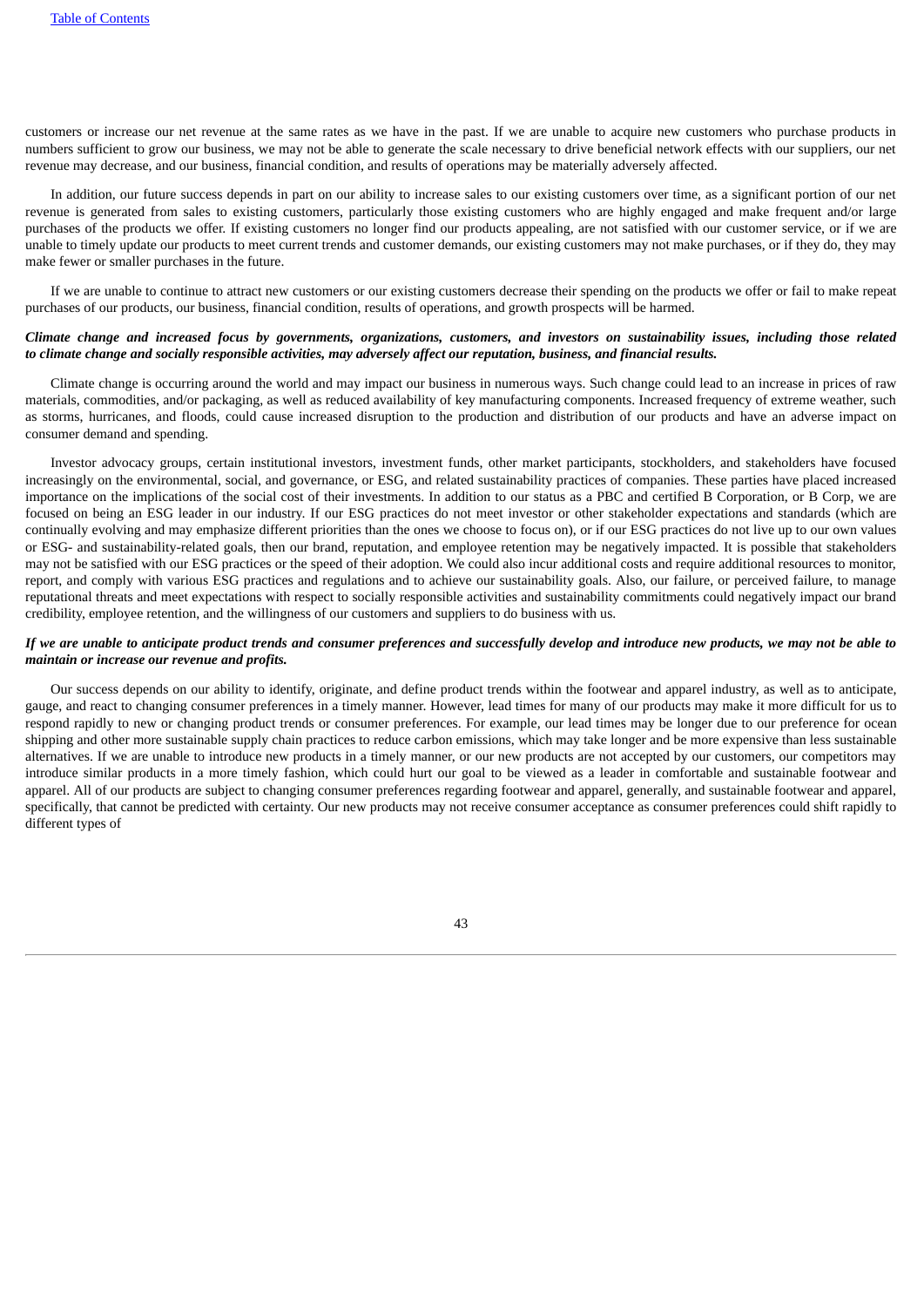styles and our future success depends in part on our ability to anticipate and respond to these changes. For example, during the COVID-19 pandemic, there has been a shift of consumer preferences to more casual and informal apparel and footwear as greater numbers of consumers have shifted to working remotely from home. In addition, our experience in anticipating consumer preferences in one category, such as footwear, may not help us predict or anticipate consumer preferences in other new categories, such as apparel. If we fail to anticipate accurately and respond to trends and shifts in consumer preferences, we could experience lower sales, excess inventories, or lower profit margins, any of which could have an adverse effect on our results of operations and financial condition.

# We utilize a range of marketing, advertising, and other initiatives to increase existing customers' spend and to acquire new customers; if the costs of advertising or marketing increase, or if our initiatives fail to achieve their desired impact, we may be unable to grow the business profitably.

We create differentiated brand marketing content and utilize performance marketing to drive customers from awareness to consideration to conversion, and promoting awareness of our brand and products is important to our ability to grow our business, drive customer engagement, and attract new customers. Our marketing strategy includes brand marketing campaigns across platforms, including email, digital, display, site, direct-mail, streaming audio, television, social media, and our Allgood Collective, as well as performance marketing efforts, including retargeting, paid search and product listing advertisements, paid social media advertisements, search engine optimization, personalized emails, and mobile push notifications through our app. In addition, our marketing strategy is global in scale, reaching consumers in the 35 countries where we sell our products.

We seek to engage with our customers and build awareness of our brands through sponsoring unique events and experiences. If our marketing efforts and messaging are not appropriately tailored to and accepted by our target customers, we may fail to attract customers, and our brand and reputation may be harmed. In addition, our marketing initiatives may become increasingly expensive as competition increases, and generating a meaningful return on those initiatives may be difficult. Our future growth and profitability and the success of our brand will depend in part upon the effectiveness and efficiency of these marketing efforts.

We receive a significant amount of visits to our digital platform via social media or other channels used by our existing and prospective customers. As eCommerce and social media continue to rapidly evolve, we must continue to establish relationships with these channels and may be unable to develop or maintain these relationships on acceptable economic and other terms. In addition, we currently receive a significant number of visits to our website and mobile app via search engine results. Search engines frequently change the algorithms that determine the ranking and display of results of a user's search, which could reduce the number of visits to our website, in turn reducing new customer acquisition and adversely affecting our results of operations. If we are unable to cost-effectively drive traffic to our digital platform, our ability to acquire new customers and our financial condition would suffer. Email marketing efforts are also important to our marketing efforts. If we are unable to successfully deliver emails to our customers or if customers do not engage with our emails, whether out of choice, because those emails are marked as low priority or spam, or for other reasons, our business could be adversely affected. Our marketing initiatives may become increasingly expensive, and generating a meaningful return on those initiatives may be difficult or unpredictable. Even if we successfully increase net revenue as a result of our marketing efforts, it may not offset the additional marketing expenses we incur.

If our marketing efforts are not successful in promoting awareness of our products, driving customer engagement, or attracting new customers, or if we are not able to cost-effectively manage our marketing expenses, our results of operations could be adversely affected.

## Failure to accurately forecast consumer demand could lead to excess inventories or inventory shortages, which could result in decreased operating *margins, reduced cash flows, and harm to our business.*

To meet anticipated demand for our products, we must forecast inventory needs and place orders with our manufacturers based on our estimates of future demand for particular products. Our ability to accurately forecast demand for our products could be affected by many factors, including an increase or decrease in customer demand for our products or for products of our competitors, changing consumer preferences, changing product trends, our failure to accurately forecast consumer acceptance of new products, product introductions by competitors,

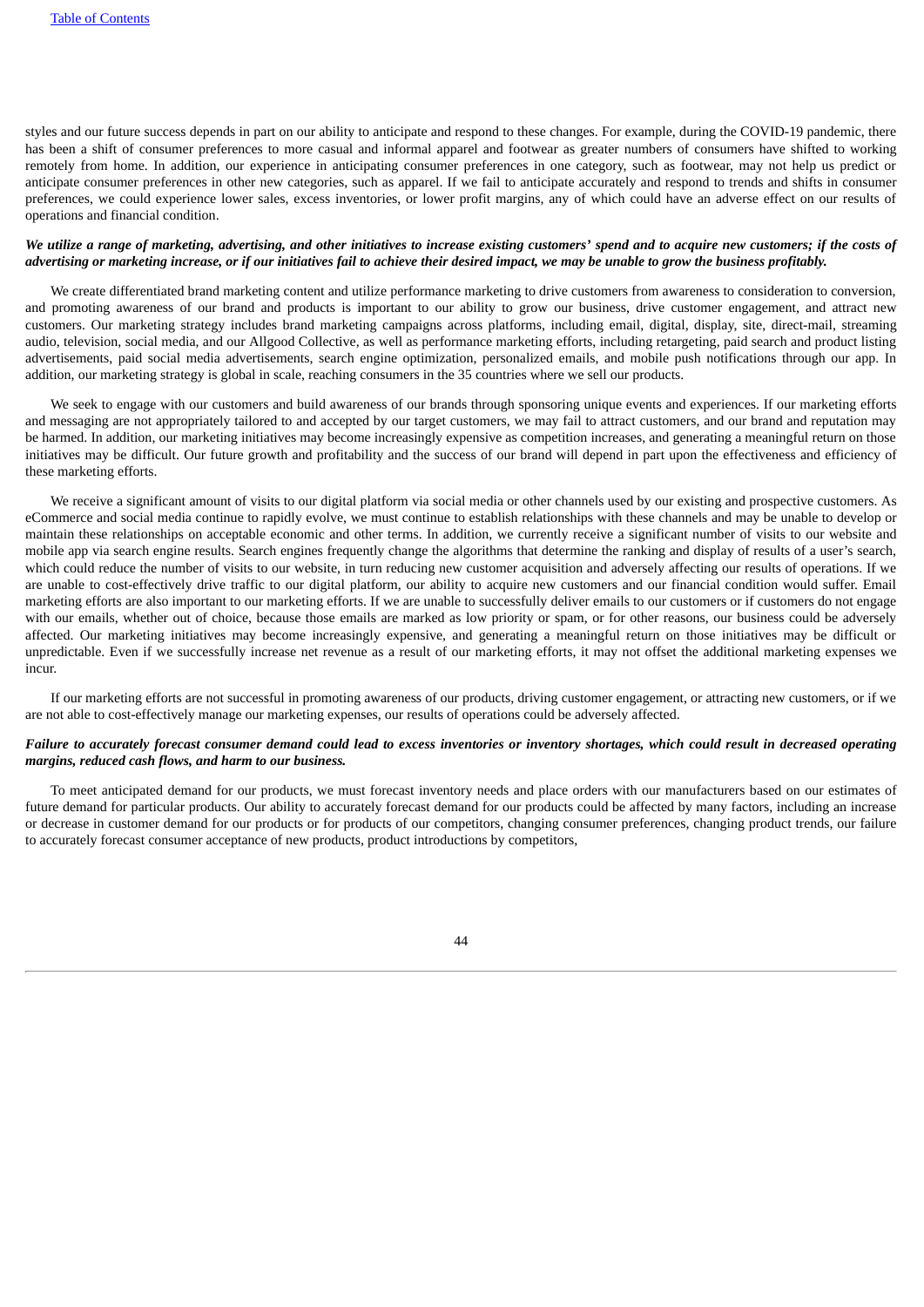unanticipated changes in general market conditions, store closures (including, for example, due to the COVID-19 pandemic), and weakening of economic conditions or consumer confidence in future economic conditions. If we fail to accurately forecast consumer demand, we may experience excess inventory levels or a shortage of products available for sale in our stores or for delivery to customers.

Inventory levels in excess of customer demand may result in inventory write-offs, donations by us of our unsold products, inventory write-downs, and/or the sale of excess inventory at discounted prices, any of which could cause our gross margin to suffer, impair the strength and exclusivity of our brand, and have an adverse effect on our results of operations, financial condition, and cash flows. For example, we have in the past donated excess unsold products to third parties and sold certain of our products at discounted prices at our outlet store in Northern California.

Conversely, if we underestimate customer demand for our products and fail to place sufficient orders with our manufacturers in advance, then our manufacturers may not be able to deliver products to meet our requirements and we may experience inventory shortages. Inventory shortages in our stores or third-party distribution centers could result in delayed shipments to customers, lost sales, a negative customer experience, lower brand loyalty, and damage to our reputation and customer relationships, any of which could have an adverse effect on our results of operations, financial condition, and cash flows.

# As a company that operates retail stores, we are subject to various risks, including commercial real estate and labor and employment risks.

As of September 30, 2021, we operated approximately 31 retail store locations across eight countries. We lease our stores under operating leases. We expect to significantly increase the total number of stores we operate over the next few years, domestically and internationally.

Our ability to effectively obtain real estate to open new retail stores, both domestically and internationally, depends on the availability of real estate that meets our criteria for traffic, square footage, co-tenancies, lease economics, demographics, and other factors. We also must be able to effectively renew our existing real estate leases. In addition, from time to time, we seek to downsize, consolidate, reposition, or close some of our real estate locations, which may require modification of an existing lease. We generally cannot cancel these leases at our option. For example, due to the COVID-19 pandemic, across all of 2020, our stores were closed for approximately 20% of the total number of days we expected to operate. During this period, our stores were not generating any revenue, but we were generally required to continue paying rent. Similarly, if an existing or new store is not profitable, and we decide to close it, we may nonetheless be committed to perform our obligations under the applicable lease including, among other things, paying the base rent for the balance of the lease term. Similarly, we may be committed to perform our obligations under the applicable leases even if current locations of our stores become unattractive as demographic patterns change. Failure to secure adequate new locations or successfully modify leases for existing locations, or failure to effectively manage the profitability of our existing fleet of retail stores, could have an adverse effect on our results of operations and financial condition.

Additionally, the economic environment may make it difficult to determine the fair market rent of real estate properties domestically and internationally. This could impact the quality of our decisions to exercise lease options at previously negotiated rents and to renew expiring leases at negotiated rents. Any adverse effect on the quality of these decisions could impact our ability to retain real estate locations adequate to meet our targets or efficiently manage the profitability of our existing fleet of stores, which could have an adverse effect on our results of operations and financial condition.

As of September 30, 2021, we had approximately 371 employees in our retail store operations. As a result, we are subject to costs and risks related to compliance with labor and employment laws and regulations, which could cause our business, financial condition, results of operations, or cash flows to suffer.

We have significant exposure to changes in domestic and foreign laws governing our relationships with our workforce, including wage and hour laws and regulations, fair labor standards, minimum wage requirements, overtime pay, unemployment tax rates, workers' compensation rates, pension contributions, citizenship requirements, and payroll taxes, which could have a direct impact on our operating costs. These laws change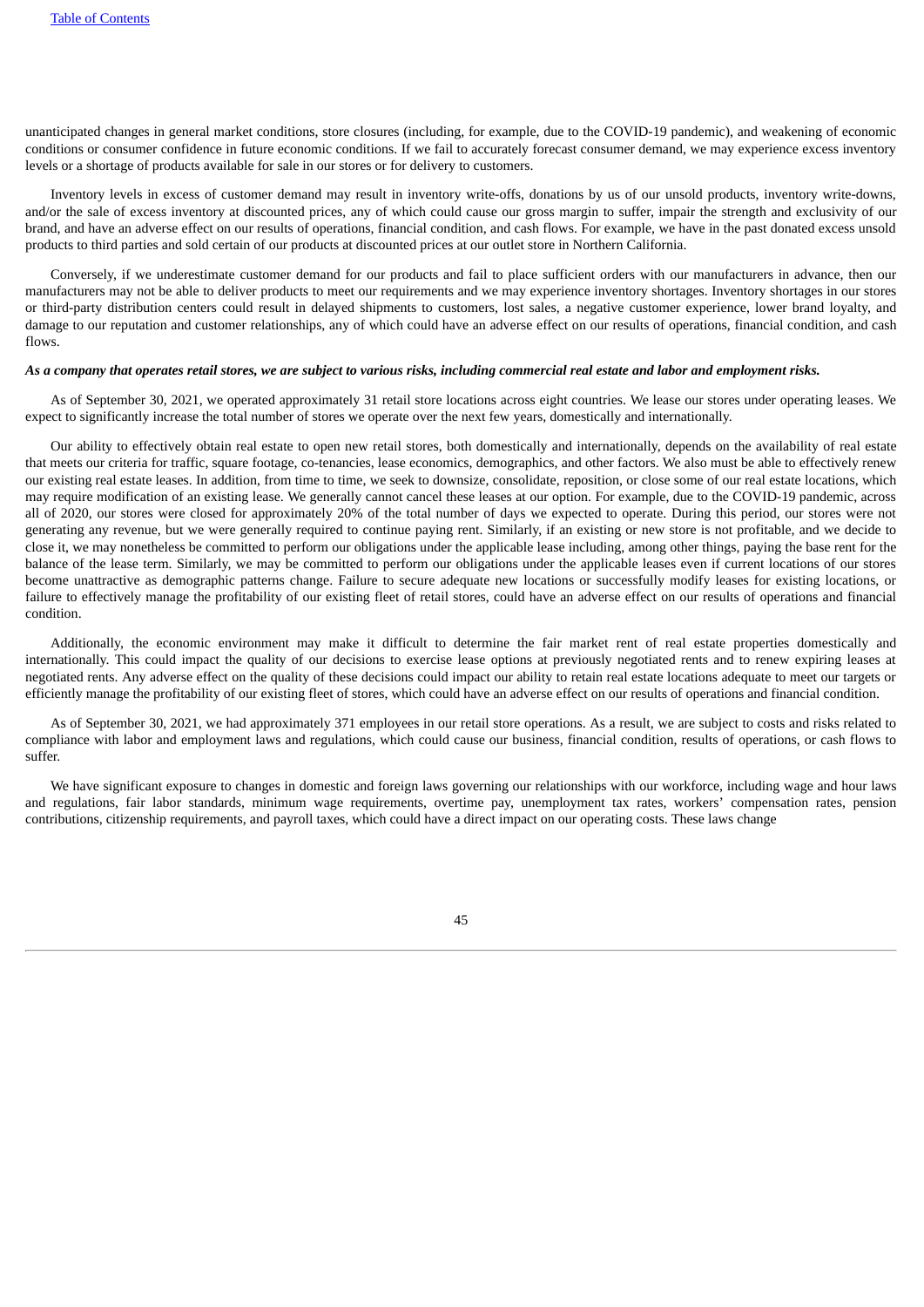frequently, exist at multiple levels with respect to a single physical location (e.g., federal, state, and local) and may be difficult to interpret and apply.

A significant increase in minimum wage or overtime rates in countries where we have employees could have a significant impact on our operating costs and may require that we take steps to mitigate such increases, all of which may cause us to incur additional costs. There is also a risk of potential claims related to discrimination and harassment, health and safety, wage and hour laws, criminal activity, personal injury, and other claims. In addition, if a large portion of our workforce were to become members of labor organizations or parties to collective bargaining agreements, we could be vulnerable to a strike, work stoppage, or other labor action, which could have an adverse effect on our business. Our business operations and financial performance could be adversely affected by changes in our relationship with our workforce or changes to U.S. or foreign labor and employment laws and regulations.

# We may be unable to successfully open new store locations in existing or new geographies in a timely manner, if at all, which could harm our results of *operations.*

Our growth will largely depend on our ability to successfully open and operate new stores, which depends on many factors, including, among others, our ability to:

- identify suitable store locations, the availability of which is outside of our control and may require expensive and long-term lease obligations;
- gain brand recognition and acceptance, particularly in geographies or regions that are new to us;
- negotiate acceptable lease terms;
- hire, train, and retain store personnel and field management who possess the required customer service and other skills and who share our commitment to sustainability;
- invest sufficient capital in store build-out and opening;
- immerse new store personnel and field management into our corporate culture and shared values;
- source sufficient inventory levels; and
- successfully integrate new stores into our existing operations and information technology systems.

We may be unsuccessful in identifying new markets where our sustainable footwear and apparel products and brand image will be accepted. In addition, we may not be able to open or profitably operate new stores in existing, adjacent, or new locations due to market saturation and/or other macro conditions (e.g., the impact of COVID-19).

# Our business depends on our ability to maintain a strong community of engaged customers and Allgood Collective Ambassadors, including through the use of social media. We may be unable to maintain and enhance our brand if we experience negative publicity related to our marketing efforts or use of social media, we fail to maintain and grow our network of Allgood Collective Ambassadors, or otherwise fail to meet our customers' expectations.

As of September 30, 2021, we partnered with over 115 Ambassadors who were members of our Allgood Collective, which is intended to help raise awareness of our brand and engage with our community. Our ability to maintain relationships with our existing Allgood Collective Ambassadors and to identify new Ambassadors is critical to expanding and maintaining our customer base. As our market becomes increasingly competitive or as we expand internationally, recruiting, and maintaining new Ambassadors to join our Allgood Collective may become increasingly difficult. If we are not able to develop and maintain strong relationships with our Ambassador network, our ability to promote and maintain awareness of our brand may be adversely affected. Further, if we incur excessive expenses in this effort, our business, financial condition, and results of operations may be adversely affected.

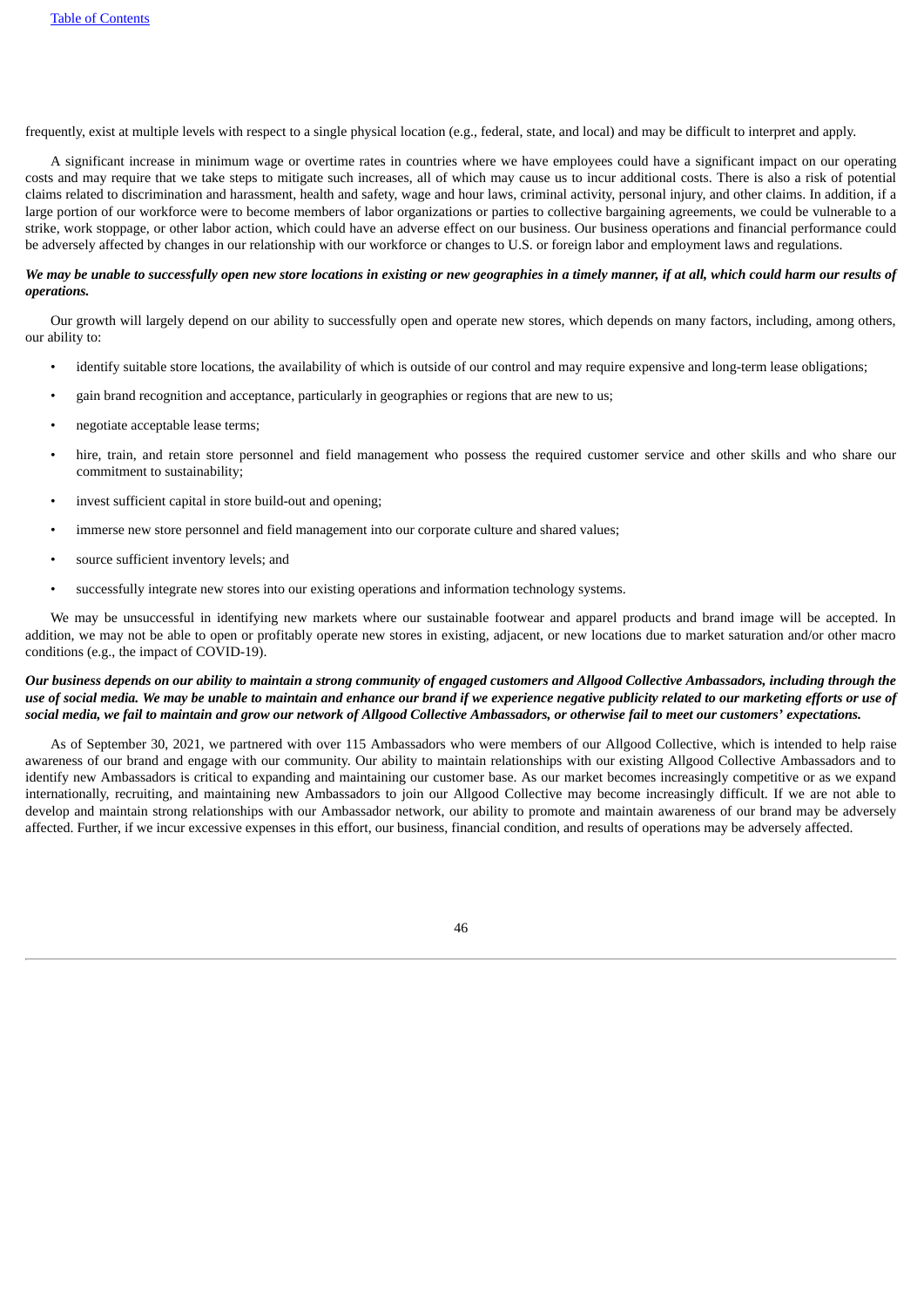We and our Allgood Collective Ambassadors use third-party social media platforms to raise awareness of our brand and engage with our community. As existing social media platforms evolve and new platforms develop, we and our Allgood Collective Ambassadors must continue to maintain a presence on these platforms and establish a presence on emerging popular social media platforms. If we are unable to cost-effectively use social media platforms as marketing tools, our ability to acquire new customers and our financial condition may suffer. Furthermore, as laws and regulations governing the use of these platforms evolve, any failure by us, our Allgood Collective Ambassadors, or third parties acting at our direction to abide by applicable laws and regulations in the use of these platforms could subject us to regulatory investigations, class action lawsuits, liability, fines, or other penalties and adversely affect our business, financial condition, and results of operations. In addition, an increase in the use of social media for product promotion and marketing may cause an increase in the burden on us to monitor compliance of such content and increase the risk that such content could contain problematic product or marketing claims in violation of applicable regulations.

Allgood Collective Ambassadors may engage in behavior or use their online presence or personal image in a manner that reflects poorly on our brand or is in violation of applicable regulations or platform terms of service, and that may be attributed to us. Negative commentary regarding us, our products, or Allgood Collective Ambassadors and other third parties who are affiliated with us, whether accurate or not, may be posted on social media platforms at any time and may adversely affect our reputation, brand, and business. The harm may be immediate, without affording us an opportunity for redress or correction, and could have an adverse effect on our business, financial condition, and results of operations.

In addition, customer complaints or negative publicity related to our website, mobile app, products, product delivery times, customer data handling, marketing efforts, security practices, or customer support, especially on blogs and social media websites, could diminish customer loyalty and community engagement and harm our brand and business.

# If we continue to grow at a rapid pace, we may be unable to effectively manage our growth and the increased complexity of our business and, as a *result, our brand, business, and financial performance may suffer.*

We have expanded our operations rapidly since our inception in 2015, and our net revenue has increased from \$126.0 million in 2018 to \$193.7 million in 2019 and to \$219.3 million in 2020. If our operations continue to grow at a rapid pace, we may experience difficulties in obtaining sufficient raw materials and manufacturing capacity to produce our products, as well as delays in production and shipments, as our products are subject to risks associated with overseas sourcing and manufacturing. We could be required to continue to expand our sales and marketing, product development, and distribution functions, invest in opening and operating a greater number of retail stores in our existing jurisdictions and/or in new jurisdictions, upgrade our management information systems and other processes and technology, and obtain more space for our expanding workforce. This expansion could increase the strain on our resources, expose us to legal and compliance risk across new jurisdictions, and cause us to experience operating difficulties, including difficulties in hiring, training, and managing an increasing number of employees, especially to the extent the growth in our "flock" exposes us to a greater number of jurisdictions' employment, health, and safety and other regulatory and compliance requirements. Any of these or other difficulties in effectively managing our growth and the increased complexity of our business could result in the erosion of our brand image which could have a material adverse effect on our financial condition.

# Our financial results may be adversely affected if substantial investments in businesses and operations, including in our retail stores, fail to produce *expected returns.*

From time to time, we may invest in technology, business infrastructure, new businesses, product offering, and manufacturing innovation and expansion of existing businesses, such as our recent expansion of sales outside of the United States, which require substantial cash investments and management attention. We expect to invest substantially in expanding the number and geographic reach of our retail stores in the short- and mid-term. We believe cost-effective investments are essential to business growth and profitability; however, significant investments are subject to typical risks and uncertainties inherent in developing a new business or expanding an existing business. The failure of any significant investment to provide expected returns or profitability could have a

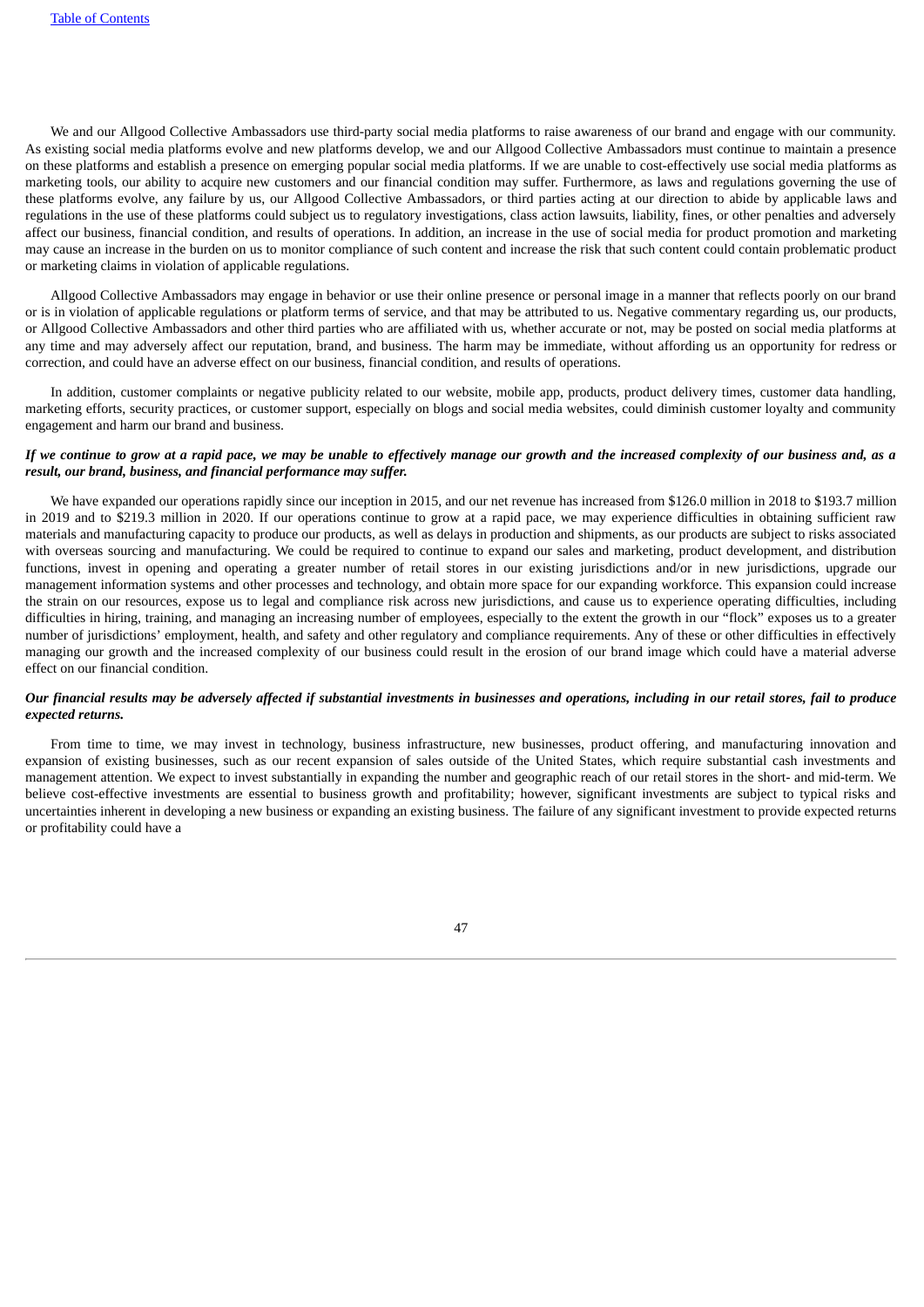material adverse effect on our financial results and divert management attention from more profitable business operations.

## We are subject to risks related to our ESG activities and disclosures, and our reputation and brand could be harmed if we fail to meet our public *sustainability targets and goals.*

In 2020, we began making our carbon footprint calculations available for our products. In 2021, we announced a highly ambitious sustainability strategy in service of our aim to help to reverse climate change through better business. Our sustainability strategy has three strategic priorities: (1) Regenerative Agriculture, (2) Renewable Materials, and (3) Responsible Energy. These priorities are underpinned by 10 targets, which we intend to achieve by the end of 2025, or the 2025 Targets. In addition, we have announced a goal to reduce our per-unit carbon emissions to less than 1 kg of carbon dioxide equivalent emissions by 2030, or the 2030 Goal. We anticipate continuing to make ESG disclosures and expanding the number of disclosures we make over time.

While our sustainability strategy and practices and the level of transparency with which we are approaching them are foundational to our business, they expose us to several risks, including:

- that we may fail or be unable to fully achieve one or more of the 2025 Targets or the 2030 Goal due to a range of factors within or beyond our control (including a failure for governments and other third parties to make the investments that are required to make infrastructure improvements, such as greater availability of cleaner energy grids), or that we may adjust or modify our stated goals in light of new information, adjusted projections, or a change in business strategy, any of which could negatively impact our brand, reputation, and business;
- that achieving the 2025 Targets and/or 2030 Goal may require us to expend significant resources, which could divert the attention of our senior management and key personnel, delay the time by which we can achieve profitability, harm us competitively, or otherwise limit our ability to make investments in our growth;
- that our disclosures related to ESG may result in heightened scrutiny from stakeholders or other third parties of our ESG performance, activities, and decisions;
- that a failure to or perception of a failure to disclose metrics and set goals that are rigorous enough or in an acceptable format, a failure to appropriately manage selection of goals, a failure to or perception of a failure to make appropriate disclosures, stakeholder perception of a failure to prioritize the "correct" ESG goals, or an unfavorable ESG-related rating by a third party could negatively impact our brand, reputation, and business;
- that certain metrics we utilize receive limited assurance from and/or verification by third parties, may involve a less rigorous review process than assurance sought in connection with more traditional audits, such a review process may not identify errors and may not protect us from potential liability under the securities laws, and, if we were to seek more extensive assurance or attestation with respect to such ESG metrics, we may be unable to obtain such assurance or attestation or may face increased costs related to obtaining and/or maintaining such assurance or attestation;
- that the third-party data used in our carbon footprint calculations are determined to be wrong or become unavailable to us for whatever reason, which would require us to find a new source of quality third-party data or develop our own, either of which could require significant resources, a temporary suspension of sharing a carbon footprint for each product, or an adjustment to carbon footprint numbers because of variations in the underlying data, and if our stakeholders react unfavorably to any such situation or we fail to adequately manage any transition, it could negatively impact our brand, reputation, and business;
- that the ESG or sustainability standards, norms, or metrics, which are constantly evolving, change in a manner that impacts us negatively or requires us to change the content or manner of our disclosures, and our stakeholders or third parties view such change(s) negatively, we are unable to adequately explain such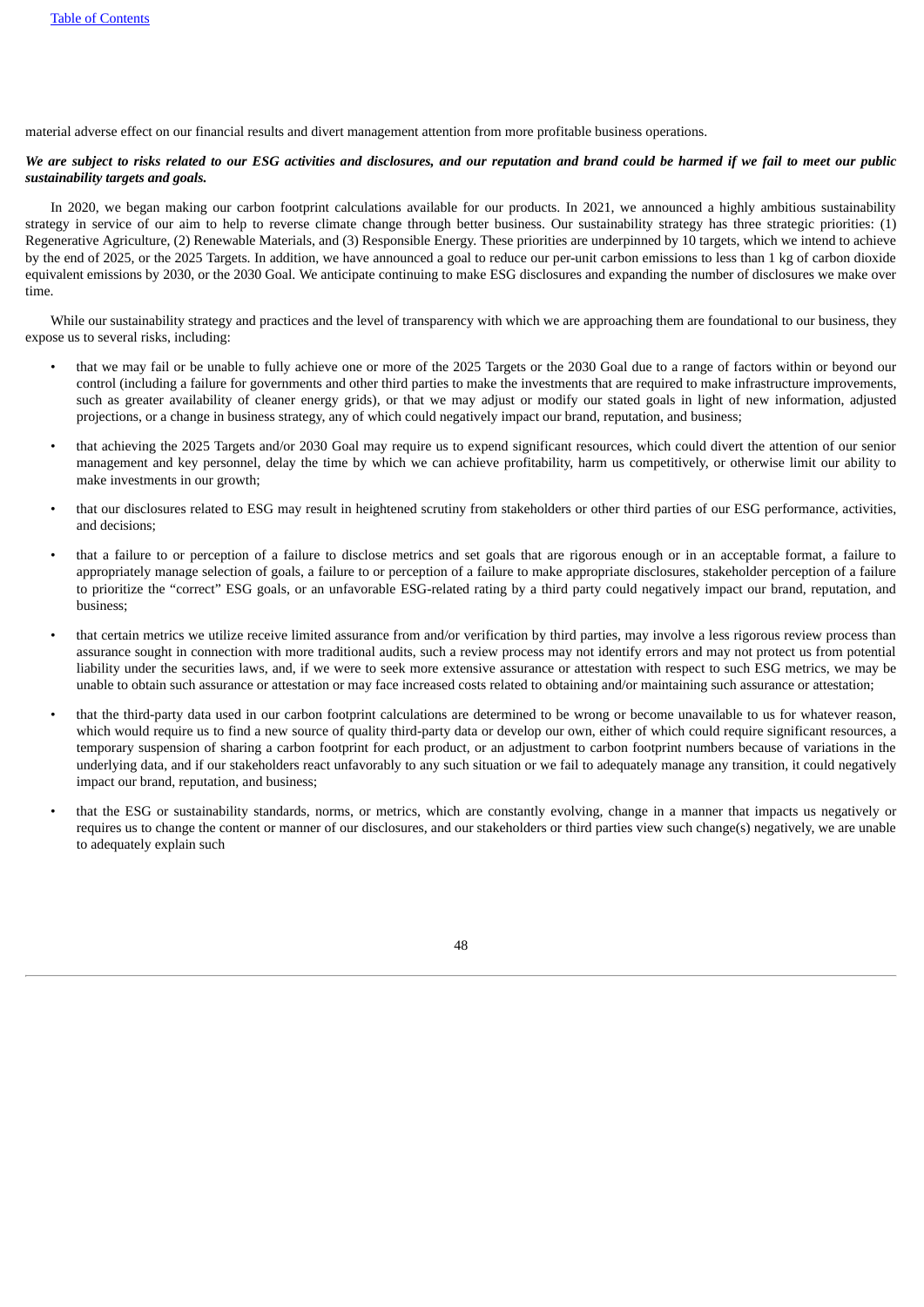changes, or we are required to expend significant resources to update our disclosures, any of which could negatively impact our brand, reputation, and business; and

• that our brand, reputation, and business could be negatively impacted if any of our disclosures, including our carbon footprint numbers, reporting to third-party ESG standards, or reporting against our 2025 Targets, 2030 Goal, or other goals, are inaccurate, perceived to be inaccurate, or alleged to be inaccurate.

# We are subject to risks related to our commitment to certain ESG criteria, which we call the Sustainability Principles and Objectives Framework, or the *SPO Framework.*

The SPO Framework, which consists of ESG criteria that we intend to satisfy, is described more fully in the section titled "The Sustainability Principles and Objectives Framework" in the Prospectus. This is a new and untested framework, which was not developed solely by disinterested third parties but was developed with input from Allbirds and other partners. There is no basis for investors to, or track record by which investors can, assess the impact of the SPO Framework on our operations, financial condition, and the market price of our Class A common stock. Our adherence to the SPO Framework may result in additional costs to us in operating our business, including, for example, costs of the third-party ESG assessment, costs related to meeting the carbon emissions reduction target, etc. We may not meet all of the SPO Framework (or any part thereof) in the future. Further, any or all elements of the SPO Framework may be considered insufficient and/or unsatisfactory and/or the credibility of the SPO Framework may be disregarded entirely. Because we are committing publicly to the SPO Framework, if we fail to make meaningful progress on ESG practices and matters or to continue to report transparently across ESG practices and matters relating to the SPO Framework, our reputation could be harmed. We could also damage our reputation and the value of our brand if we fail to act responsibly in the areas in which we report or fail to demonstrate that our commitment to ESG principles enhances our overall financial performance. Any harm to our reputation resulting from our failure or perceived failure to meet the SPO Framework could also impact employee engagement and retention, the willingness of our supplier or manufacturers to do business with us, or investors' willingness to purchase or hold shares of our common stock, any of which could have a material and adverse effect on our business, results of operations, and financial condition.

# We have a limited operating history, which makes it difficult to predict our future results of operations, particularly in newer geographies.

We were founded in May 2015 and first sold our products in 2016. As a result of our limited operating history, our ability to accurately forecast our future results of operations is limited and subject to a number of uncertainties, including our ability to plan for and model future growth. Our historical revenue growth has been inconsistent, was derived from a more concentrated number of geographies, and should not be considered indicative of our future performance. Further, in future periods, our revenue growth could slow or our revenue could decline for a number of reasons, including a decline in demand for our products as a result of the COVID-19 pandemic or for other reasons, an increase in competition, a decrease in the growth of our overall market, our entry into new geographies where our prior operating history is less relevant or predictive, or our failure, for any reason, to continue to capitalize on growth opportunities. In addition, we regularly release new products and it is difficult to predict the commercial success of newly released products. We have also encountered, and will continue to encounter, risks and uncertainties frequently experienced by growing companies in rapidly changing industries, such as the risks and uncertainties described herein. If our assumptions regarding these risks and uncertainties (which we use to plan our business) are incorrect or change due to changes in our market or the geographies where we operate and where we sell our products, or if we do not address these risks successfully, our operating and financial results could differ materially from our expectations, and our business could suffer.

# Our future success is substantially dependent on the continued service of our co-founders and co-Chief Executive Officers, as well as other senior *management, and our ability to attract and retain talent.*

We depend on the continued services and performance of our senior management and other key personnel, including Timothy Brown and Joseph Zwillinger, our co-founders and Co-Chief Executive Officers. Mr. Brown's and Mr. Zwillinger's employment with us is at-will, which means that they may resign or could be terminated for any reason at any time. Should either of them stop working for us for any reason, it is unlikely that the other co-

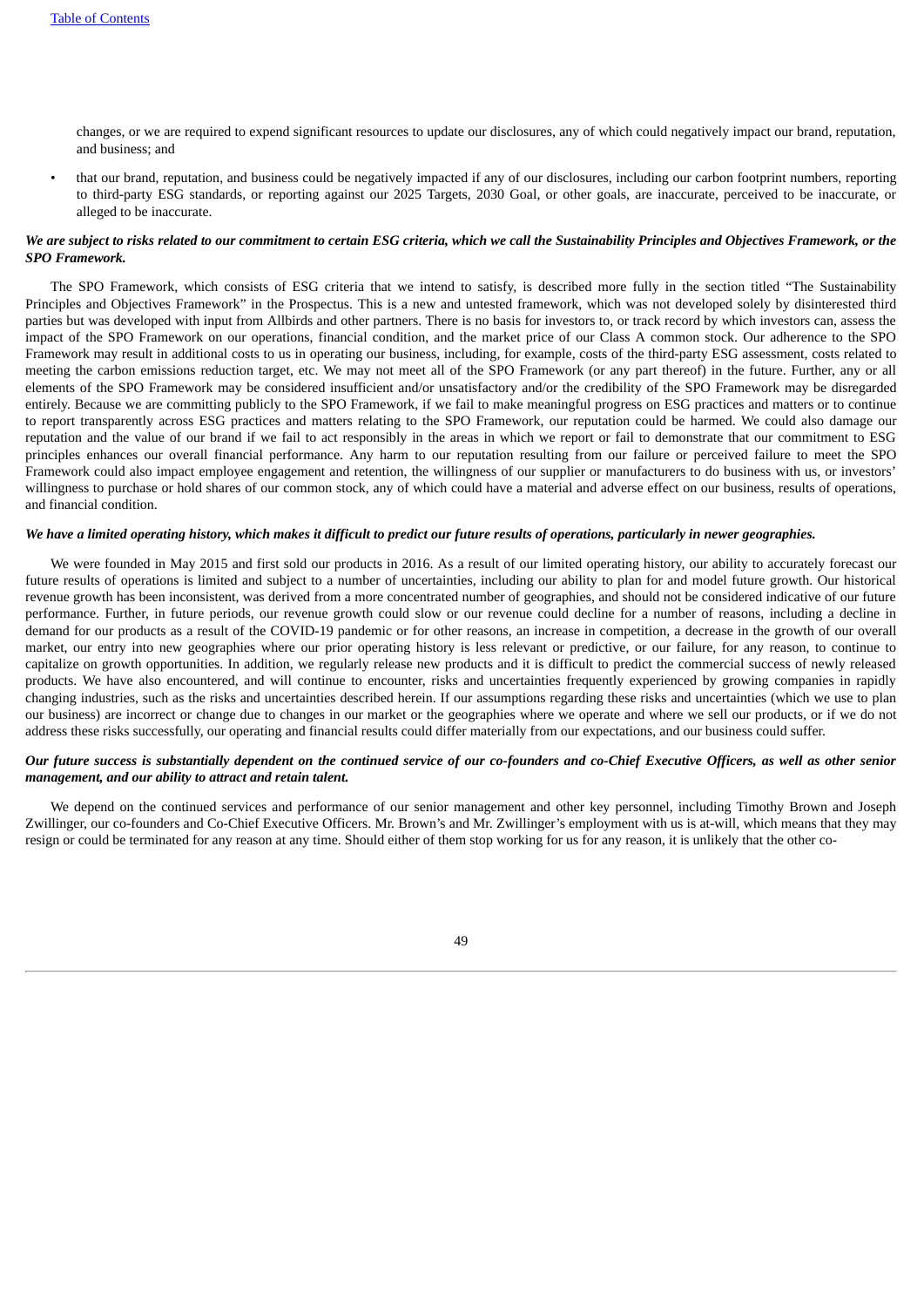founder would be able to fulfill the responsibilities of the departing co-founder, nor is it likely that we would be able to immediately find a suitable replacement. Our other senior management and key employees are also employed on an at-will basis, with the exception of one member of our senior management team who resides in the United Kingdom and is entitled to standard statutory rights under local law. We currently do not have "key person" insurance on any of our employees. The loss of key personnel, including members of management, supply chain, innovation and sustainability, product development, marketing, and sales personnel, could disrupt our operations and seriously harm our business.

To successfully grow and operate our business and execute our strategic plans, we must attract and retain highly qualified personnel. Competition for executives and highly skilled personnel is often intense, especially in Northern California, where our headquarters is located. As we become a more mature company, we may find our recruiting efforts more challenging. Many of the companies with which we compete for experienced personnel have greater resources than we have. The incentives to attract, retain, and motivate employees provided by our equity awards or by future arrangements, such as through cash bonuses, may not be as effective as our past incentive or as the current incentives offered by our competitors. We may not be successful in attracting, integrating, or retaining qualified personnel to fulfill our current or future needs. We may experience difficulty in hiring and retaining highly skilled employees with appropriate qualifications. Our recruiting efforts may also be limited or delayed by laws and regulations, such as restrictive immigration laws, and restrictions on travel or availability of visas (particularly during the ongoing COVID-19 pandemic). For example, as we expand into new geographies, we must navigate the recruiting and employment-related aspects of local rules and requirements in each such jurisdiction as part of our hiring plans. Similarly, our rate of employee attrition could be impacted by the pace and recovery of businesses and the job market once the COVID-19 pandemic subsides, the general health of the economy, the rate of unemployment, the perceived or actual mobility of our highly skilled employees who may be recruited away by our competitors, or our existing employees' preferences with respect to remote or "hybrid" working arrangements based on their experiences during the COVID-19 pandemic, which preferences may diverge from the nature and conditions of the roles we believe are most appropriate for our business once the COVID-19 pandemic subsides. If our employee attrition is higher than expected, we may find it difficult to fill our hiring needs without substantial expense.

Failure to manage our employee base and hiring needs effectively, including successfully recruiting and integrating our new hires, or to retain and motivate our current personnel may adversely affect our business, financial condition, and results of operations.

#### *If we cannot maintain our culture and values as we grow, our business could be harmed.*

We believe that a critical component of our success has been our corporate culture and values. We have invested substantial time and resources in building our culture, which is rooted in innovation, teamwork, and achieving profit with purpose. Relatedly, we believe that our status as a PBC, our commitment to environmental conservation and sustainability, and our certified B Corp status, all of which are foundational aspects of our culture and values, distinguish us from our competitors and promote a relationship among our customers, partners, and employees founded on trust.

However, as we continue to grow, including geographically expanding our presence outside of our headquarters in San Francisco, California, and developing the infrastructure associated with being a public company, we face a number of challenges that may affect our ability to sustain our corporate culture and shared values, including:

- a need to identify, attract, reward, and retain people in key leadership positions in our organization who share and further our culture, values, mission, and public benefit objective;
- the increasing size and geographic diversity of our workforce, which may limit our ability to promote a uniform and consistent culture and set of shared values across all of our offices and employees globally;
- the wider array of alternative working arrangements we now permit or may in the future permit, including part-time or flexible roles, fully remote roles, or "hybrid" roles (where a mix of in-person and remote work is permitted);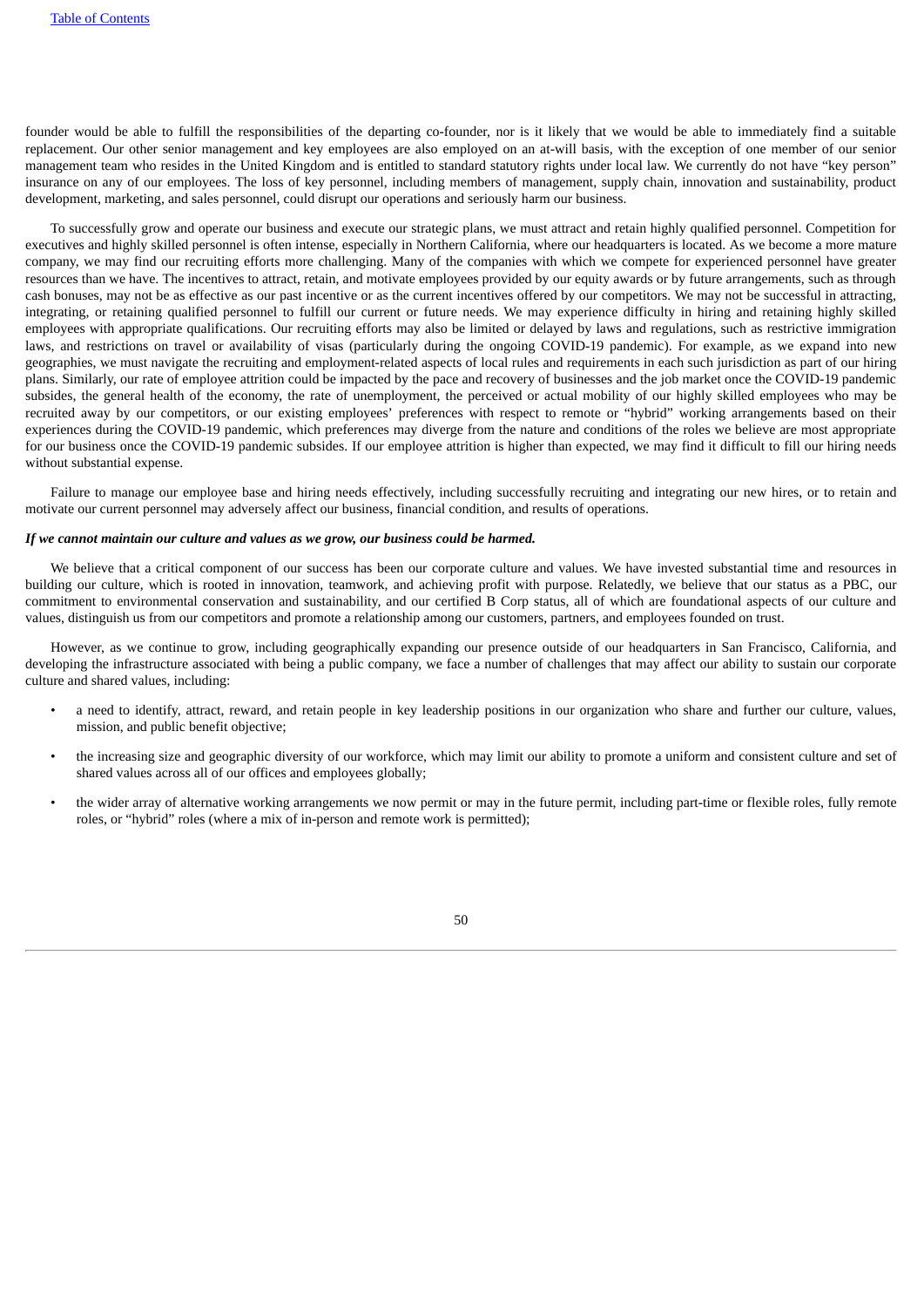- the costs of our employee health and well-being initiatives and other ESG investments, which are required to maintain our corporate culture and live up to our values, but which may be more expensive than those of our competitors;
- the loss of our certified B Corp status;
- competitive pressures that may divert us from our mission, vision, and values, and may cause us to take actions that are contrary to, or that our workforce views as contrary to, our culture or values;
- our rapidly evolving industry; and
- the increasing need to develop expertise in new areas of business that affect us.

Any failure to preserve our corporate culture (or localize it authentically) or any failure to live up to our values as a company, particularly those related to environmental conservation and sustainability, could negatively affect our brand and reputation, harm our business, and limit our future success, including our ability to retain and recruit personnel and to effectively focus on and pursue our corporate objectives.

#### *Merchandise returns could harm our business.*

We allow customers to return products under a return policy that we believe is more generous than the industry standard. For example, for footwear, we generally accept merchandise returns for full refund or exchange if returned within 30 days of the original purchase date. Our revenue is reported net of returns, discounts, and any taxes collected from customers and remitted to government authorities. We estimate an allowance for expected product returns based on historical return trends. Revenue is presented net of the sales return allowance, and the expected inventory right of recovery is presented as a reduction of cost of revenue. The introduction of new products, changes in customer confidence or shopping habits or other competitive and general economic conditions could cause actual returns to exceed our estimates. If actual return costs differ from previous estimates, the amount of the liability and corresponding revenue are adjusted in the period in which such costs occur. In addition, from time to time, our products may be damaged in transit, which can also increase return rates. Returned goods may also be damaged in transit as part of the return process which can impede our ability to resell the returned goods. From time to time, customers have abused our return policy by, for example, returning shoes that have been worn repeatedly for all or most of the 30-day return window and cannot be resold. Competitive pressures could cause us to alter our return policies or our shipping policies, which could result in an increase in damaged products and an increase in product returns. If the rate of product returns increases significantly or if product return economics become less efficient, our business, financial condition, and results of operations could be harmed.

# Counterfeit or "knock-off" products, as well as products that are "inspired-by-Allbirds," may siphon off demand we have created for sustainable footwear and apparel, and may result in customer confusion, harm to our brand, a loss of our market share, and/or a decrease in our results of *operations.*

We face competition from counterfeit or "knock-off" products manufactured and sold by third parties in violation of our intellectual property rights, as well as from products that are inspired by our footwear in terms of sustainability, design, and style, including private label offerings by eCommerce retailers. In the past, third parties have established websites to target users on Facebook or other social media platforms with "look alike" websites intended to trick users into believing that they were purchasing Allbirds shoes at a steep discount. Some individuals who actually made purchases from such "look alike" websites believed they had purchased from our actual website and subsequently submitted complaints to us.

These activities of third parties may result in customer confusion, require us to incur additional administrative costs to manage customer complaints related to counterfeit goods, divert customers from us, cause us to miss out on sales opportunities, and result in a loss of our market share. We could also be required to increase our marketing and advertising spend. If consumers are confused by these other products and believe them to be actual Allbirds, we could be forced to deal with dissatisfied customers who mistakenly blame us for poor service or poor-quality goods.

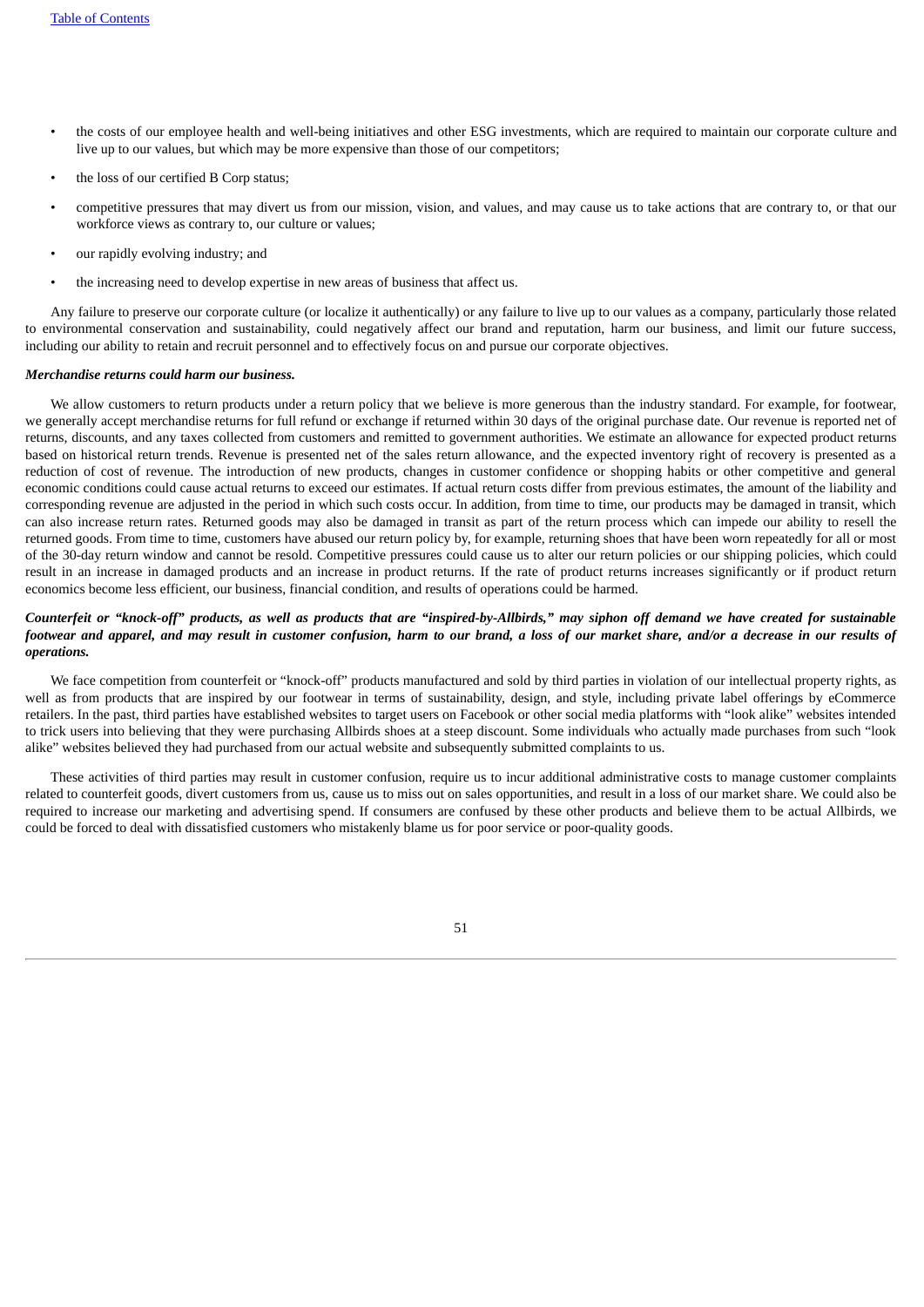In addressing these or similar issues in the future, we may also be required to incur substantial expense to protect our brand and enforce our intellectual property rights, including through legal action in the United States or in foreign countries, which could negatively impact our results of operations and financial condition.

These and similar "counterfeit" or "inspired-by-Allbirds" issues could reoccur and could again result in customer confusion, harm to our brand, a loss of our market share, and/or a decrease in our results of operations.

# We may seek to grow our business through acquisitions of, or investments in, new or complementary businesses, facilities, technologies, or products, or through strategic alliances; the failure to adequately mangge these acquisitions, investments, or alliances, to integrate them with our existing business, *or to realize anticipated returns, could adversely affect us.*

From time to time, we may consider opportunities to acquire or make investments in new or complementary businesses, facilities, technologies, offerings, or products, or enter into strategic alliances, that may enhance our capabilities, expand our outsourcing and supplier network, complement our current products, or expand the breadth of our markets. Acquisitions, investments and other strategic alliances involve numerous risks, including:

- problems integrating the acquired business, facilities, technologies, or products, including issues maintaining uniform standards, procedures, controls, policies, and culture;
- unanticipated costs associated with acquisitions, investments, or strategic alliances;
- diversion of management's attention from our existing business;
- adverse effects on existing business relationships with suppliers, outsourced manufacturing partners, and other third parties;
- risks associated with entering new markets in which we may have limited or no experience;
- potential loss of key employees of acquired businesses; and
- increased legal and accounting compliance costs.

We may be unable to identify acquisitions or strategic relationships we deem suitable. Even if we do, we may be unable to successfully complete any such transactions on favorable terms or at all, or to successfully integrate any acquired business, facilities, technologies, or products into our business or retain any key personnel, suppliers, or customers. Furthermore, even if we complete such transactions and effectively integrate the newly acquired business or strategic alliance into our existing operations, we may fail to realize the anticipated returns and/or fail to capture the expected benefits, such as strategic or operational synergies or cost savings. The efforts required to complete and integrate these transactions could be expensive and time-consuming and may disrupt our ongoing business and prevent management from focusing on our operations. If we are unable to identify suitable acquisitions or strategic relationships, or if we are unable to integrate any acquired businesses, facilities, technologies, and products effectively, or if we fail to realize anticipated returns or capture expected benefits, our business, financial condition, and results of operations could be adversely affected.

#### Certain of our key operating metrics are subject to inherent challenges in measurement, and any real or perceived inaccuracies in such metrics or the underlying data may cause a loss of investor confidence in such metrics, and the market price of our Class A common stock may decline.

We track certain key operating metrics using internal and/or external data analytics tools, which have certain limitations, including, but not limited to, imperfect data collection (e.g., lack of emails and/or other identifiers for certain customers who purchase via our retail channels and do not supply such information). In addition, we rely on data received from third parties, including third-party platforms, to track certain performance indicators, and we may be limited in our ability to verify such data. In addition, our methodologies for tracking metrics may change over time, which could result in changes to the metrics we report. If we undercount or overcount performance due to the internal data analytics tools we use or issues with the data received from third parties, if our internal data analytics tools contain algorithmic or other technical errors, or if changes in access to third party data or external reporting

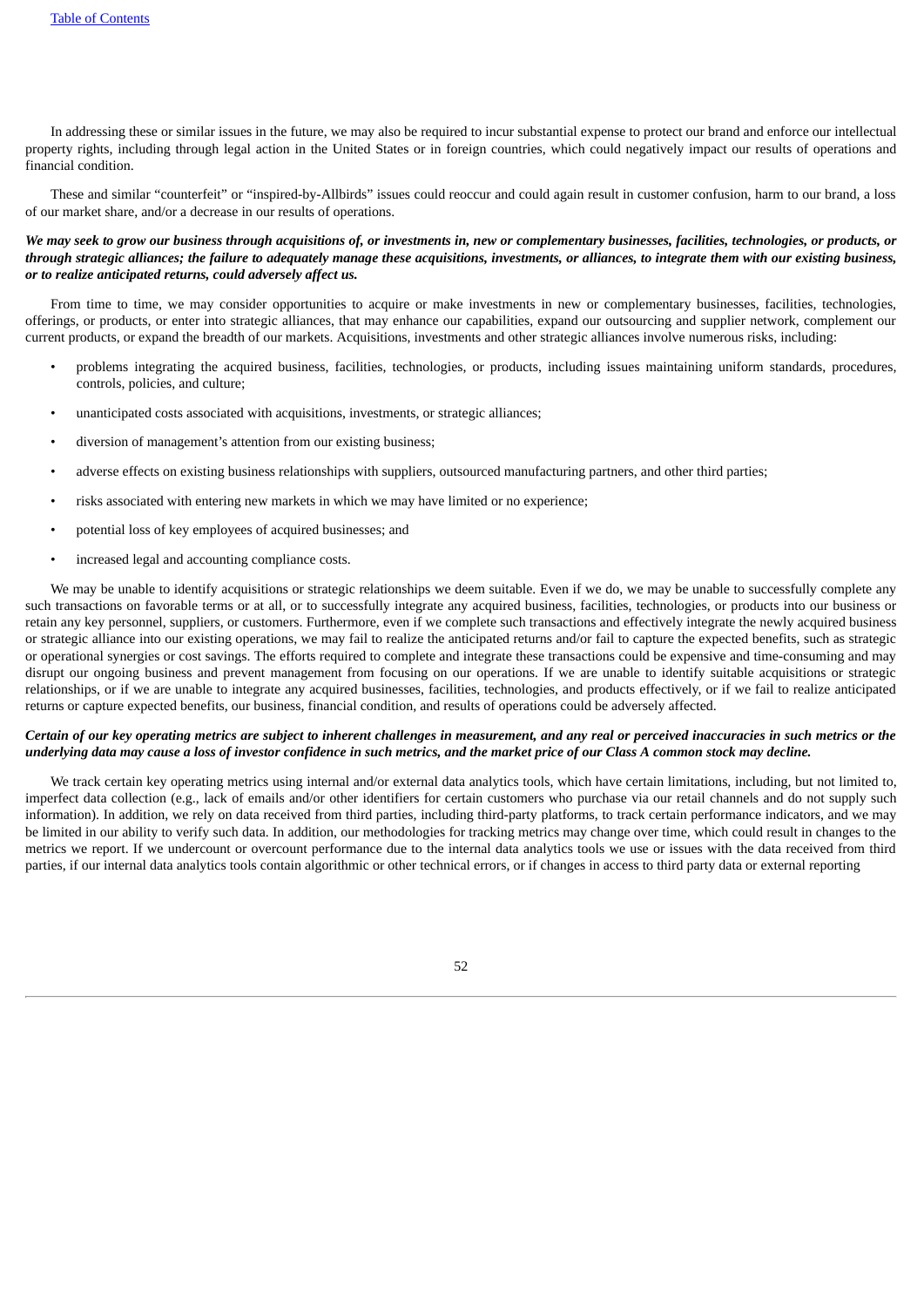standards require modifications to how we calculate certain operating metrics, the data we report may not be accurate or comparable with prior periods. In addition, limitations, changes, or errors with respect to how we measure data may affect our understanding of certain details of our business, which could affect our longer-term strategies. If our performance metrics are not, or are not perceived to be, accurate representations of our business, if we discover material inaccuracies in our metrics or the data on which such metrics are based, or if we can no longer calculate any of our key performance metrics with a sufficient degree of accuracy, investors could lose confidence in the accuracy and completeness of such metrics, which could cause the price of our Class A common stock to decline.

### *Our business is affected by seasonality.*

Our business is affected by the general seasonal trends common to the retail footwear and apparel industry. As a result, historically, we have generated a higher proportion of net revenue, and incurred higher selling and marketing expenses, during the holiday season in the fourth quarter of the year compared to other quarters, and we expect these trends to continue. This seasonality may adversely affect our business and cause our results of operations to fluctuate.

### **Risks Related to Our Supply Chain**

### Our reliance on suppliers and manufacturers to provide materials for and to produce our products could cause problems in our supply chain.

We do not manufacture our products or the raw materials for them and rely instead on suppliers. Many of the materials used in our products are developed and manufactured by third parties and may be available, in the short-term, from only one or a very limited number of sources, some of whom have been or may be impacted by the COVID-19 pandemic. Our contracts with some suppliers and manufacturers may not adequately meet our production requirements, and we compete with other companies for raw materials and production.

We have experienced, and may in the future experience, a significant disruption in the supply of raw materials from current sources and we may be unable to locate alternative materials suppliers of comparable quality at an acceptable price in time, or at all. These issues and risks have been exacerbated by the COVID-19 pandemic, which has resulted in travel limitations and stay-at-home orders in most or all parts of the world for much of 2020 and the early part of 2021. In addition, if we experience significant increased demand, or if we need to replace an existing supplier or manufacturer, we may be unable to locate additional supplies of raw materials or additional manufacturing capacity on terms that are acceptable to us, or at all, or we may be unable to locate any supplier or manufacturer with sufficient capacity to meet our requirements or to fill our orders in a timely manner. These issues and risks are increased as a result of our commitments to sustainability, including our use of specific materials and manufacturing processes and the sustainability and ESG-related requirements we impose on our suppliers, which generally limit the number of suppliers who could potentially satisfy our requirements. Identifying a suitable supplier is an involved process that requires us to become satisfied with its quality control, responsiveness and service, financial stability, environmental impact, and labor and other ethical practices. Even if we are able to expand existing or find new manufacturing or materials sources, we may encounter delays in production and added costs as a result of the time it takes to train our suppliers and manufacturers in our methods, products, and quality control standards. Delays related to supplier changes could also arise due to an increase in shipping times if new suppliers are located farther away from our markets or from other participants in our supply chain or if an alternative shipping and transportation route is required, any of which could increase our overall environmental impact and which could also negatively impact our reputation and the carbon footprint scoring of our products. Any delays, interruption, or increased costs in the supply of materials or manufacture of our products could have an adverse effect on our ability to meet customer demand for our products and result in lower net revenue and income from operations both in the short and long term.

### *Our business is subject to the risk of manufacturer concentration.*

We depend significantly on a limited number of third-party contract manufacturers for the sourcing of the vast majority of our products. As a result of this concentration in our supply chain, our business and operations would be negatively affected if any of our key manufacturers were to experience significant disruption affecting the price,

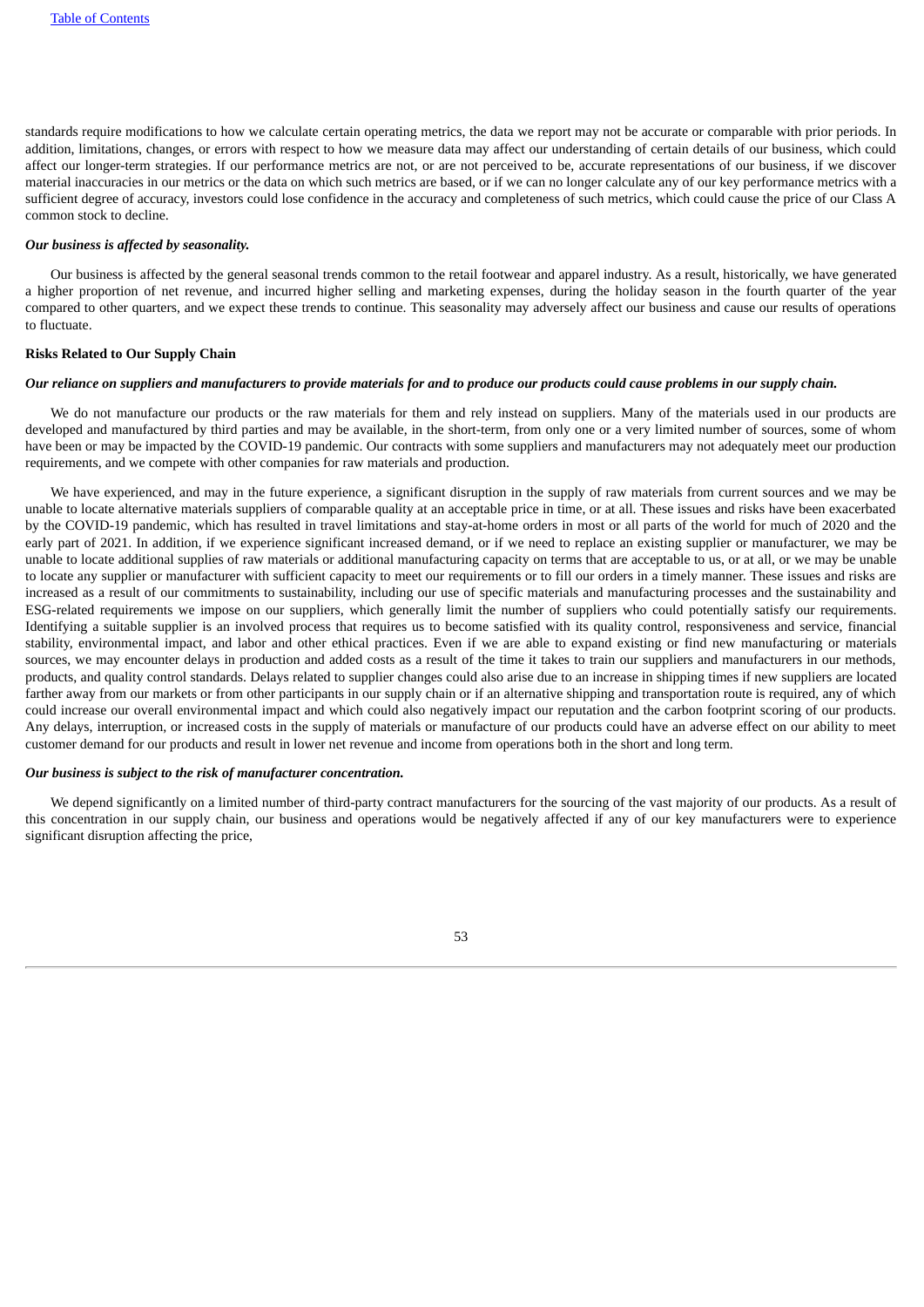quality, availability, or timely delivery of products. The partial or complete loss of these key manufacturers, or a significant adverse change in our relationship with any of these manufacturers, could result in lost sales, added costs, and distribution delays that could harm our business and customer relationships. In addition, as a result of our commitments to sustainability, including our use of specific materials and manufacturing processes and the sustainability and ESG-related requirements we impose on our contract manufacturers, there are generally fewer manufacturers who could potentially satisfy our requirements without substantial lead time or without requiring us to incur much higher costs, so we may be unable to replace a key manufacturer without substantial time and expense.

# Failure of our contractors or our licensees' contractors to comply with our supplier code of conduct, contractual obligations, local laws, and other *standards could harm our business.*

We work with contractors, most of which are located outside of the United States, to manufacture our products. We require the contractors that directly manufacture our products as well as those that manufacture the materials used to manufacture our products to comply with our supplier code of conduct and other social, environmental, health, and safety standards for the benefit of workers. We also require these contractors to comply with applicable standards for product safety. Notwithstanding their contractual obligations to comply with our policies and applicable standards, from time to time, contractors may not comply with such standards or applicable local law or our licensees may fail to enforce such standards or applicable local law on their contractors. Significant or continuing noncompliance with such standards and laws by one or more contractors could harm our reputation or result in a product recall and, as a result, could have an adverse effect on our sales and financial condition. Similarly, agreements that we enter into with these contractors generally do not require blanket exclusivity with us; as a result, some contractors may be permitted to work with parties who could be deemed competitive, which could harm our business.

In addition, failure of one or more contractors to comply with applicable laws and regulations and contractual obligations could lead to litigation against us or require us to initiate litigation to enforce our contracts, resulting in increased legal expenses and costs. Furthermore, the failure of any such contractors to provide safe and humane factory conditions and oversight at their facilities could damage our reputation with customers or result in legal claims against us. Furthermore, any such noncompliance by our contractors, product recalls, or negative publicity regarding production methods, alleged practices, or workplace or related conditions of any of our suppliers, manufacturers, or licensees could adversely affect our brand image, result in lost sales, require us to divert resources to address and remediate these issues, expose us to legal claims, and force us to locate alternative suppliers, manufacturers or licensees, any of which could have an adverse effect on our business, financial condition, and results of operations. Any of these issues with our contractors could have a greater negative impact on us, due to the importance of ESG and sustainability practices to our brand and business.

# Failure of our suppliers or manufacturers to consistently provide high-quality materials and products could adversely affect our brand and reputation *and cause our business and results of operations to suffer.*

Our success depends on our ability to provide our customers with the sustainable footwear and apparel they seek, which in turn depends on the quantity and quality of the finished products provided by our manufacturing partners, which depends on the quantity and quality of the raw materials they receive from our supply partners. We may be unable to provide customers with the high-quality sustainable footwear and apparel they seek if our supply chain partners do not consistently produce high-quality products for us to sell.

We believe that many of our new customers find us by word of mouth and other non-paid referrals from existing customers. If existing customers are dissatisfied with their product experience due to defects in the materials or manufacturing of our products or other quality related concerns, then they may stop buying our products and may stop referring others to us, and we could experience an increase in the rate of product returns. If we are unable to retain existing customers and attract new customers due to quality issues that we fail to identify and remedy, our growth prospects would be harmed and our business could be adversely affected. If product quality issues are widespread or result in product recalls, our brand and reputation could be harmed, we could incur substantial costs, and our results of operations and financial condition could be adversely affected.

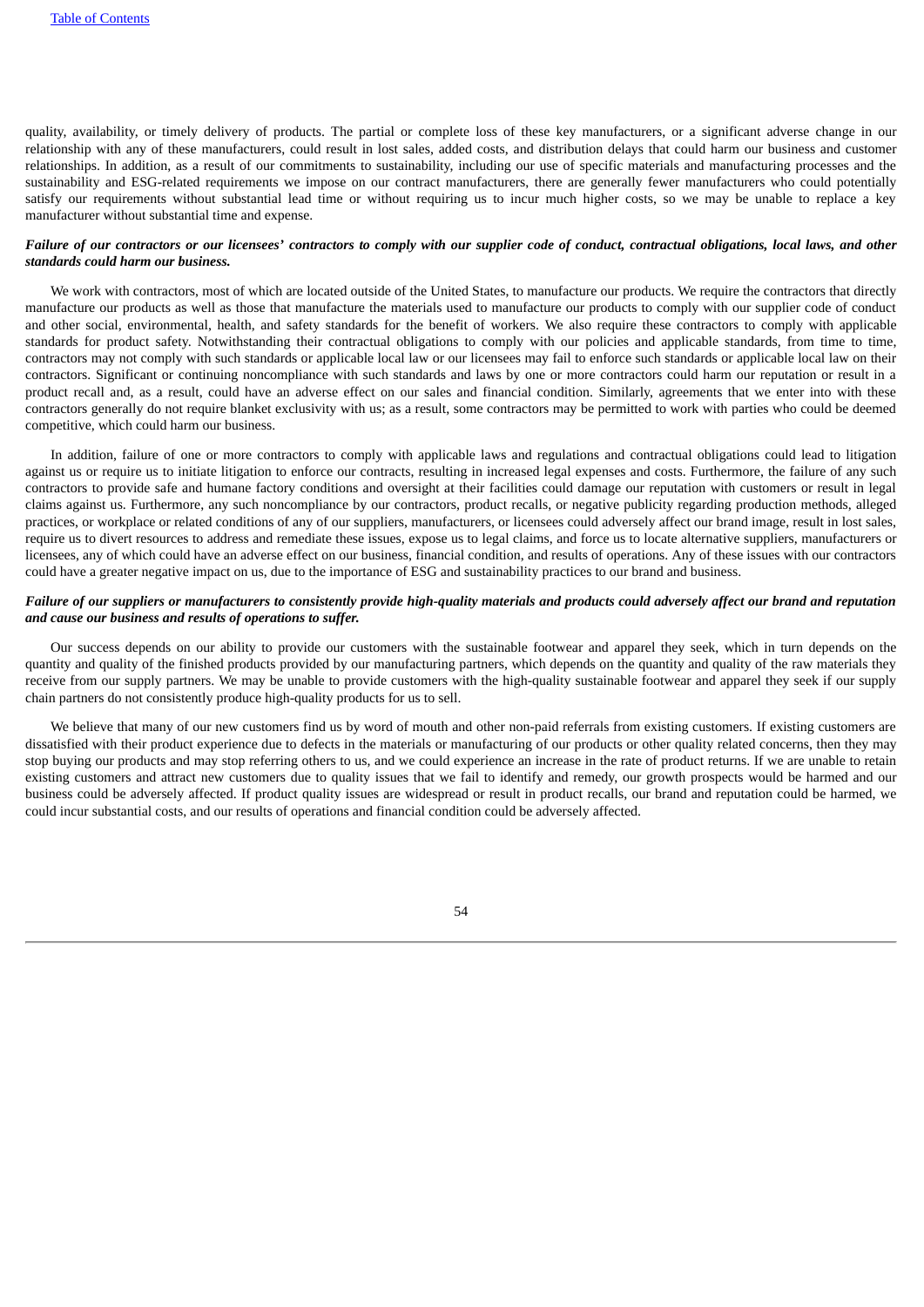### The fluctuatina cost of raw materials could increase our cost of revenue and cause our results of operations and financial condition to suffer.

The raw materials and commodities used by our suppliers and manufacturers include tree fiber, merino wool, sugarcane, castor bean oil, natural rubber, recycled plastic bottles, and paper products. Our suppliers and manufacturers' costs for raw materials and commodities are affected by, among other things, weather, consumer demand, speculation on the commodities market, the relative valuations and fluctuations of the currencies of producer versus consumer countries, and other factors that are generally unpredictable and beyond our control. In addition, if key suppliers, the footwear and apparel industry, or a group of countries adopt and enforce carbon pricing, then the price of raw materials and commodities could increase. Increases in the cost of raw materials could have a material adverse effect on our cost of revenue, results of operations, financial condition, and cash flows.

# The operations of our suppliers, most of which are located outside of the United States, are subject to additional risks that are bevond our control and *that could harm our business, financial condition, and results of operations.*

Currently, most of our suppliers are located outside of the United States. As a result of our global suppliers, we are subject to risks associated with doing business abroad, including:

- political unrest, terrorism, labor disputes, and economic instability resulting in the disruption of trade from foreign countries in which our products are manufactured, including China;
- the imposition of new laws and regulations, including those relating to labor conditions, quality, and safety standards, imports, duties, taxes, and other charges on imports, as well as trade restrictions and restrictions on currency exchange or the transfer of funds, particularly new or increased tariffs imposed by the United States on imports from countries where our products are manufactured, including, for example, South Korea, Vietnam, China, and Peru;
- greater challenges and increased costs with enforcing and periodically auditing or reviewing our suppliers and manufacturers' compliance with our supplier code of conduct, including their labor and sustainability practices, given that their facilities are located outside of the United States and, in many cases, far away from our offices and management;
- reduced protection for intellectual property rights, including trademark protection, in some countries, particularly China;
- disruptions in operations due to global, regional, or local public health crises or other emergencies or natural disasters, including, for example, disruptions due to the ongoing COVID-19 pandemic given the emergence of new variants and disparities in availability of vaccines in different parts of the world;
- disruptions or delays in shipments; and
- changes in local economic conditions in countries where our manufacturers, suppliers, or customers are located.

These and other factors beyond our control, particularly in light of the COVID-19 pandemic, could interrupt our suppliers' production, influence the ability of our suppliers to export our products cost-effectively or at all, and inhibit our suppliers' ability to procure certain materials, any of which could harm our business, financial condition, and results of operations.

# Shipping and delivery are critical parts of our business and any changes in, or disruptions to, our shipping and delivery arrangements could adversely *affect our business, financial condition, and results of operations.*

We rely on several ocean, air parcel, and "less than truckload" carriers to deliver the products we sell. If we are not able to negotiate acceptable pricing and other terms with these providers, or if these providers experience performance problems or other difficulties in processing our orders or delivering our products to customers, it could negatively impact our results of operations, financial condition, and our customers' experience. For example,

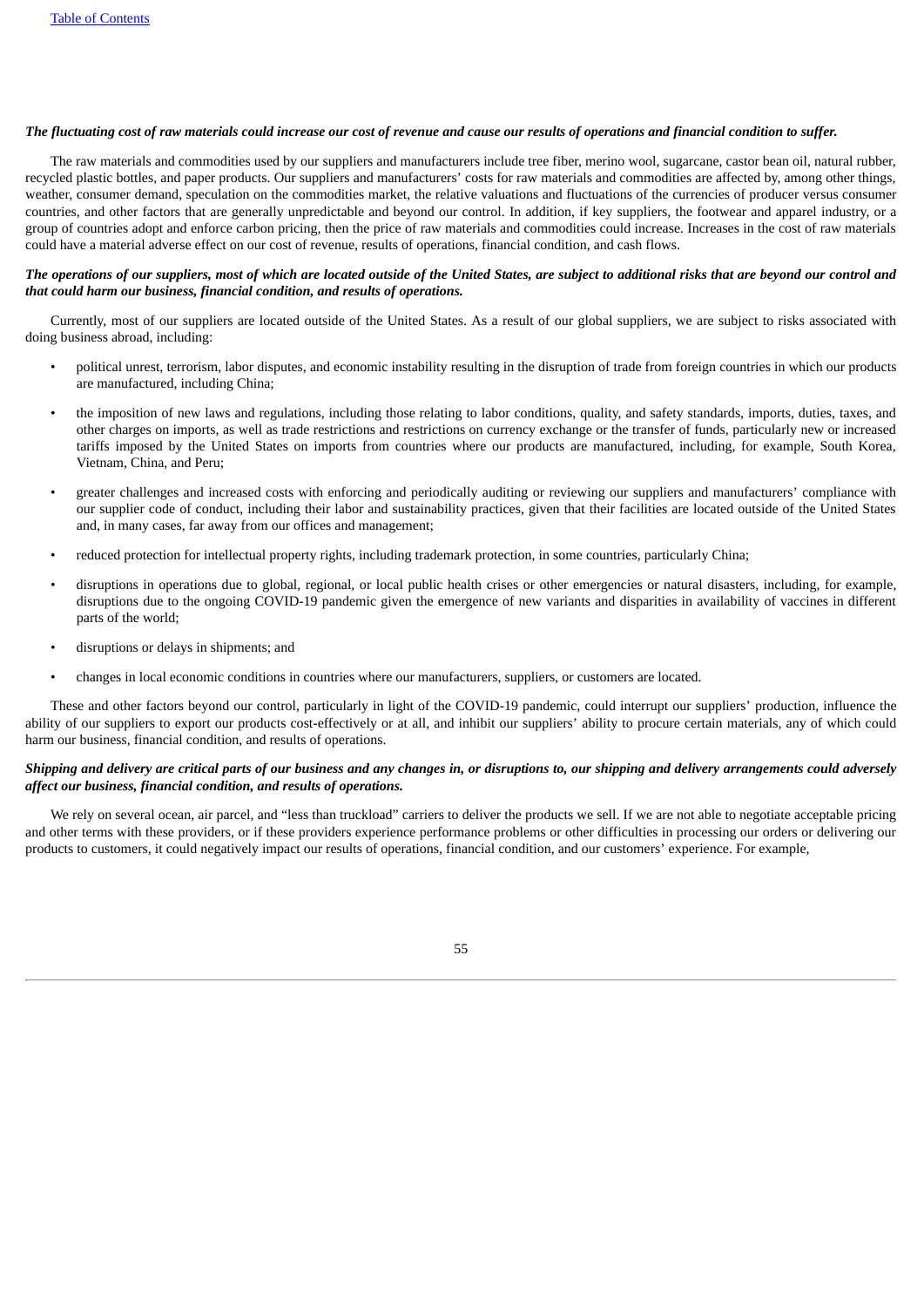changes to the terms of our shipping arrangements or the imposition of surcharges or surge pricing may adversely impact our margins and profitability. In addition, our ability to receive inbound inventory efficiently and ship merchandise to customers may be negatively affected by factors beyond our and these providers' control, including pandemic, weather, fire, flood, power loss, earthquakes, acts of war or terrorism, or other events specifically impacting other shipping partners, such as labor disputes, financial difficulties, system failures, and other disruptions to the operations of the shipping companies on which we rely. We have in the past experienced, and may in the future experience, shipping delays for reasons outside of our control. We are also subject to risks of damage or loss during delivery by our shipping vendors. If the products ordered by our customers are not delivered in a timely fashion, including to international customers, or are damaged or lost during the delivery process, our customers could become dissatisfied and cease buying products from us, which would adversely affect our business, financial condition, and results of operations.

# If we do not successfully optimize, operate, and manage our global network of third-party owned and operated logistics and distribution centers, our *business, financial condition, and results of operations could be harmed.*

Our success depends on our global logistics and distribution network. Currently, we rely predominantly on a few third-party logistics providers to store our finished products in, and distribute our products to customers from, their warehouse locations in the United States, Canada, United Kingdom, the Netherlands, China, Japan, South Korea, and New Zealand. Our ability to meet customer expectations, manage inventory, complete sales, and achieve objectives for operating efficiencies and growth, particularly in emerging markets, depends on the proper operation of these third parties' distribution facilities, the development or expansion of additional distribution capabilities, and the timely performance of services by third parties (including those involved in shipping product to and from our distribution facilities). If we continue to add third-party logistics providers, require them to expand their fulfillment, distribution, and warehouse capabilities, including adding additional locations in new countries, add products categories with different fulfillment requirements, or change the mix of products that we sell, our global logistics and distribution network will become increasingly complex and operating it will become more challenging for us and our third-party logistics providers. The expansion and growth of our logistics and distribution center network may put pressure on our managerial, financial, operational, and other resources. In addition, we may be required to expand our capacity sooner than we anticipate. If we are unable to secure new or expand existing third-party logistics providers to meet our future needs, our order fulfillment and shipping times may be delayed and our business, financial condition, and results of operations could be adversely affected. The third-party owned and operated logistics and distribution centers we rely on could be interrupted by issues beyond our control, including information technology problems, disasters such as earthquakes or fires, or outbreaks of disease or government actions taken to mitigate their spread. For example, during the COVID-19 pandemic, several logistics providers we rely on faced staffing shortages, which impacted their businesses and resulted in delayed shipping and delivery times. Any significant failure in our distribution facilities could result in an adverse effect on our business. We maintain business interruption insurance, but it may not adequately protect us from adverse effects caused by significant disruptions in our third-party logistics and distribution centers.

### **Risks Related to Intellectual Property, Information Technology, and Data Security and Privacy**

### Our failure or inability to protect or enforce our intellectual property rights could diminish the value of our brand and weaken our competitive position.

We currently rely on a combination of trademark, trade dress, copyright, patent, and unfair competition laws, as well as confidentiality procedures and licensing arrangements, to establish and protect our intellectual property rights. The steps we take to protect our intellectual property rights may not be adequate to prevent infringement of these rights by others. We regularly face the imitation of our products, the manufacture and distribution of "knock-off" and counterfeit products, and the misappropriation of our brand and product names. For instance, we have had to litigate against a third party misappropriating our WOOL RUNNERS trademark and have had to enforce against third parties manufacturing and selling products that violate our design patents.

In addition, intellectual property protection may be unavailable or limited in some foreign countries where laws or law enforcement practices may not protect our intellectual property rights as fully as in the United States, and it may be more difficult for us to successfully challenge the use of our intellectual property rights by other parties in

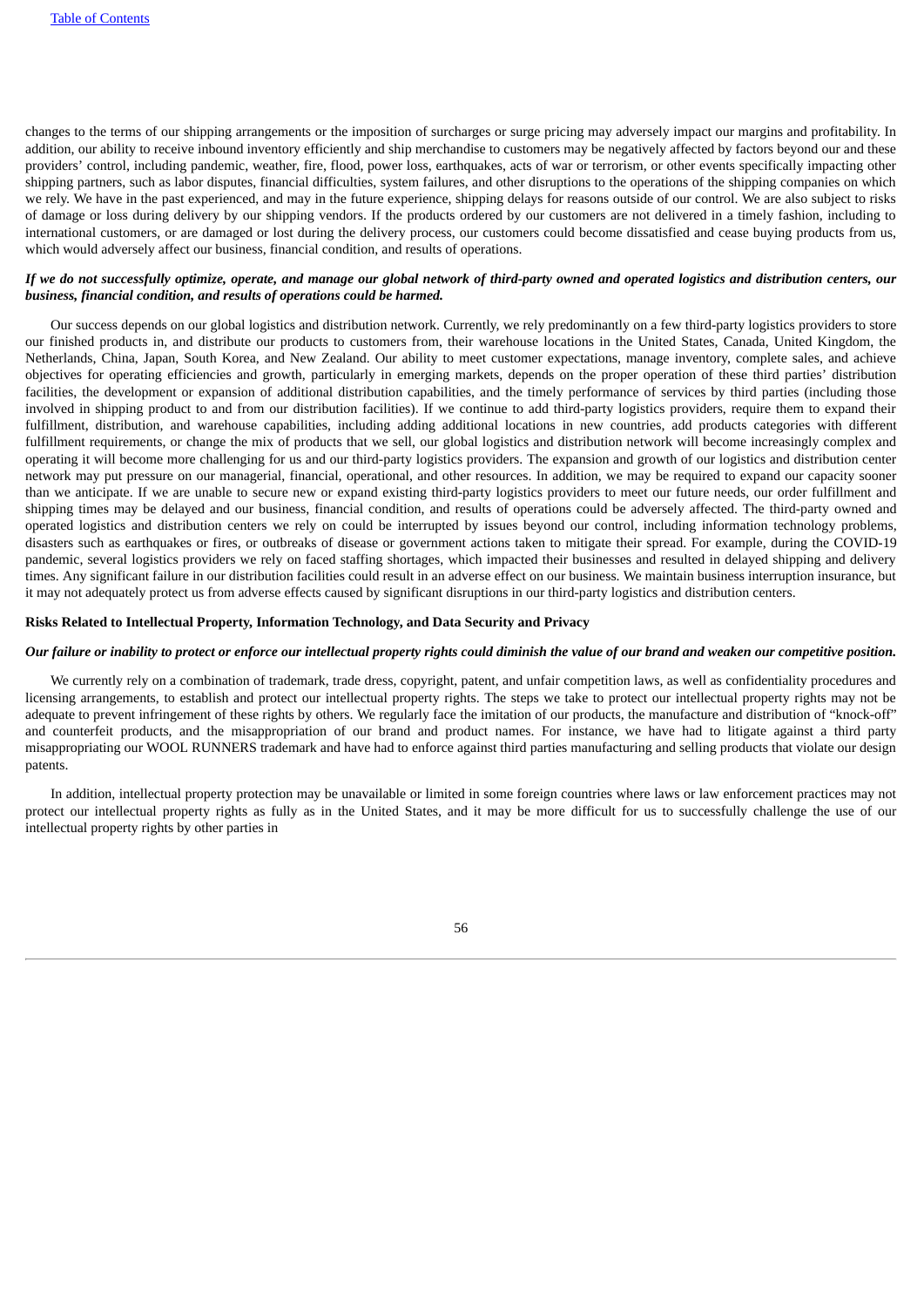these countries. For instance, some of our trademark or trade dress applications may not be approved by the applicable governmental authorities because they are determined to lack sufficient distinctiveness, and, even if approved, may be challenged by third parties for this same reason. If we fail to protect and maintain our intellectual property rights, the value of our brand could be diminished, and our competitive position may suffer.

# Our trademarks and other proprietary rights could potentially conflict with the rights of others, and we may be prevented from selling some of our *products.*

Our success depends in large part on our brand image. We believe that our trademarks and other proprietary rights have significant value and are important to identifying and differentiating our products from those of our competitors and creating and sustaining demand for our products. We have applied for and obtained some U.S., E.U., and foreign trademark registrations, and will continue to evaluate the registration of additional trademarks as appropriate. However, some or all of these pending trademark applications may be refused due to prior conflicting trademarks or for other reasons. We may also encounter "squatters" or bad actors that either apply to register or "squat" on previously acquired trademarks that are identical or related to our trademarks (e.g., ALLBIRDS or ALLBIRDSBROWN). In both scenarios, such third parties hope to use their prior rights as leverage to extract a favorable monetary settlement or acquisition of their rights. For instance, we recently became aware of attempts by third parties to register ALLBIRDS in India and Indonesia and have had to expend both financial and internal resources to address such filings.

Moreover, even if our applications are approved, third parties may seek to oppose, invalidate, or otherwise challenge these registrations for these same reasons, particularly as we expand our business and the number of products we offer. For example, currently, we are defending invalidation actions in China against a number of our granted registrations (e.g., for ALLBIRDS (Stylized)).

Our defense of any claim, regardless of its merit, could be expensive and time consuming and could divert management resources. Successful infringement claims against us could result in significant monetary liability or prevent us from selling some of our products. In addition, resolution of claims may require us to redesign our products, license rights from third parties, or cease using those rights altogether. Any of these events could harm our business and cause our results of operations, liquidity, and financial condition to suffer.

### The inability to acquire, use, or maintain our marks and domain names for our websites could substantially harm our business, financial condition, *and results of operations.*

We currently are the registrant of marks for our products in numerous jurisdictions and are the registrant of the internet domain name for the website allbirds.com, as well as various related domain names. However, we have not registered our marks represented by our domain names in all international jurisdictions. Domain names generally are regulated by internet regulatory bodies and may not be generally protectable as trademarks in and of themselves. We have incurred, and as our business grows, may continue to incur material costs in connection with the registration, maintenance, and protection of our marks. If we do not have or cannot obtain on reasonable terms the ability to use our marks in a particular country, or to use or register our domain name, we could be forced either to incur significant additional expenses to market our products within that country, including the development of a new brand and the creation of new promotional materials and packaging, or to elect not to sell products in that country. Either result could adversely affect our business, financial condition, and results of operations.

Furthermore, the regulations governing domain names and laws protecting marks and similar proprietary rights could change in ways that block or interfere with our ability to use relevant domains or the Allbirds brand. Also, we might not be able to prevent third parties from registering, using, or retaining domain names that interfere with our customer communications or infringe or otherwise decrease the value of our marks, domain names, and other proprietary rights. Regulatory bodies also may establish additional generic or country-code top-level domains or may allow modifications of the requirements for registering, holding, or using domain names. As a result, we might not be able to register, use, or maintain the domain names that use the name Allbirds in all of the countries and territories in which we currently or intend to conduct business.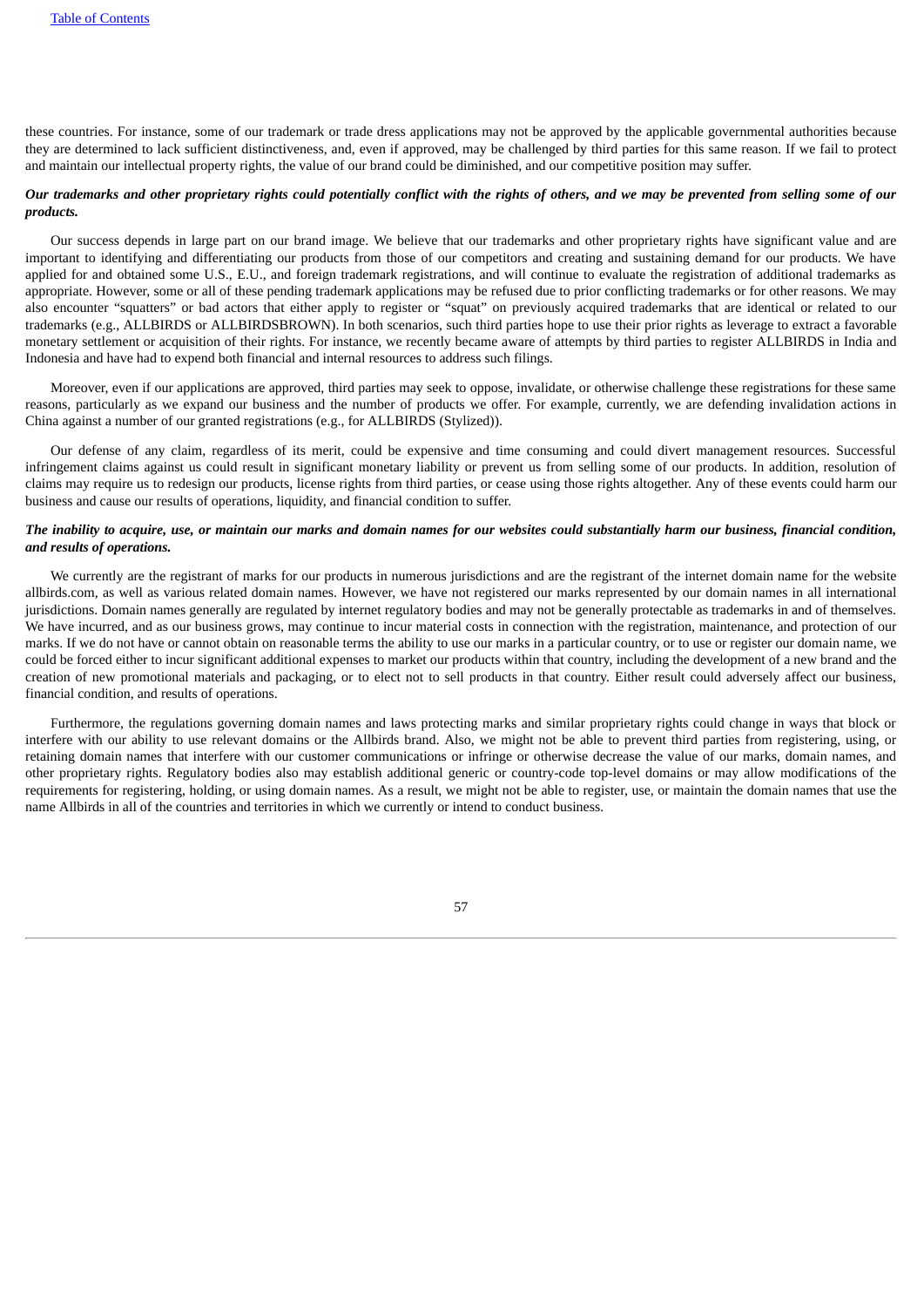#### Any material disruption of our information technology systems or unexpected network interruption could disrupt our business and reduce our sales.

We are increasingly dependent on information technology networks and systems, our website, and various third parties to market and sell our products and to manage a variety of business processes and activities and to comply with regulatory, legal, and tax requirements. For example, we depend on information technology systems and third parties to operate our eCommerce websites, process transactions online and in our stores, respond to customer inquiries, manage inventory, purchase, sell, and ship goods on a timely basis, and maintain cost-efficient operations. We also depend on our information technology infrastructure for digital marketing activities and for electronic communications among our personnel, customers, manufacturers, and suppliers around the world. Our website, portions of which are run through Shopify, and information technology systems, some of which are managed by third parties, may be susceptible to damage, disruptions, or shutdowns due to failures during the process of upgrading or replacing software, databases, or components, fire, flood, power outages, hardware failures, terrorist attacks, acts of war, break-ins, earthquakes, or catastrophic events.

Our website serves as an effective extension of our marketing strategies by exposing potential new customers to our brand, product offerings, and enhanced content. Due to the importance of our website and internet-related operations, we are vulnerable to website downtime and other technical failures, which may be outside of our control. Further, any slowdown or material disruption of our systems, or the systems of our third-party service providers, or our website could disrupt our ability to track, record, and analyze the products that we sell and could negatively impact our operations, shipment of goods, ability to process financial information and transactions, and our ability to receive and process customer orders or engage in normal business activities. Our third-party technology providers may also change their policies, terms, or offerings from time to time, may fail to introduce new features and offerings that meet our needs as we expand, or may cease to provide services to us on favorable terms, or at all, which could require us to adjust how we use our information technology systems, including our website, or switch to alternative third-party service providers which could be costly, cause interruptions, and could ultimately adversely affect our business, financial condition, results of operations, and growth prospects.

If our website or information technology systems, including those run by or those of our third-party providers, suffer damage, disruption, or shutdown and we or our third-party providers do not effectively resolve the issues in a timely manner, our business, financial condition, and results of operations may be adversely affected, we may lose customer data or miss order fulfillment deadlines, and we could experience delays in reporting our financial results.

We use complex custom-built proprietary software in our technology infrastructure. Our proprietary software may contain undetected errors or vulnerabilities, some of which may only be discovered after the software has been implemented in our production environment or released to end users. In addition, we seek to continually update and improve our software, and we may not always be successful in executing these upgrades and improvements, and the operation of our systems may be subject to failure. We may experience slowdowns or interruptions in our website when we are updating it. For example, in the past we have experienced minor slowdowns and/or impaired functionality while updating our website. Moreover, new technologies or infrastructures may not be fully integrated with existing systems on a timely basis, or at all. Any errors or vulnerabilities discovered in our software after commercial implementation or release could result in damage to our reputation, loss of customers, exploitation by bad actors resulting in data breaches or unauthorized modification of our software, disruption to our digital channels, loss of revenue, or liability for damages, any of which could adversely affect our growth prospects and our business.

Additionally, if we expand our use of third-party services, including cloud-based services, our technology infrastructure may be subject to increased risk of slowdown or interruption as a result of integration with or subsequent dependence on such services and/or failures by such third parties, which are out of our control. Our net revenue depends on the number of visitors who shop on our website and the volume of orders we can handle. Unavailability of our website or mobile app or reduced order fulfillment performance would reduce the volume of goods sold and could also adversely affect customer perception of our brand. We may experience periodic system interruptions from time to time. In addition, continued growth in our transaction volume, as well as surges in online traffic and orders associated with promotional activities or seasonal trends in our business, place additional demands on our technology platform, and could cause or exacerbate slowdowns or interruptions. If there is a substantial increase in the volume of traffic on our website or the number of orders placed by customers, we will be required to

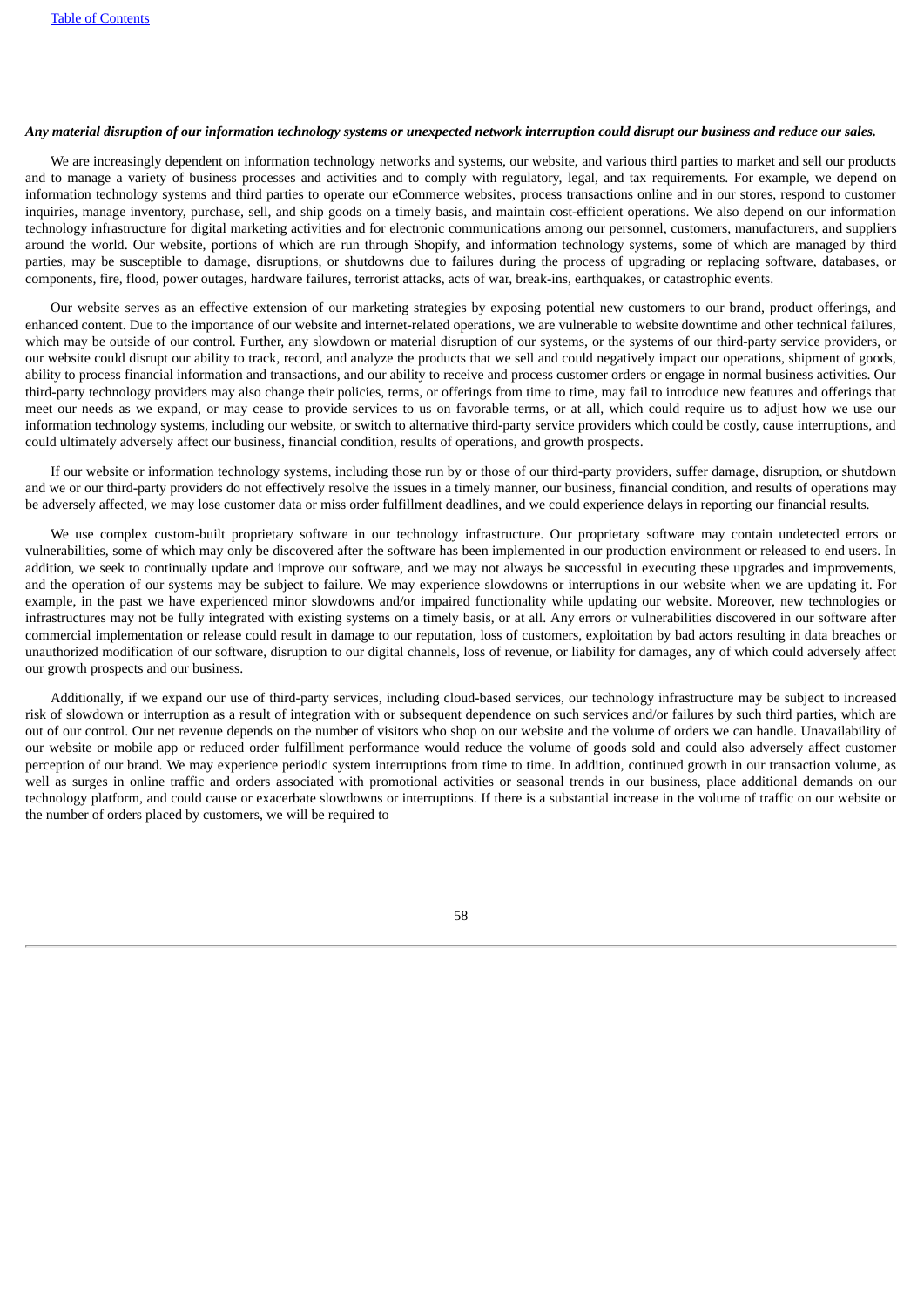further expand, scale, and upgrade our technology, transaction processing systems, and network infrastructure. There can be no assurance that we will be able to accurately project the rate or timing of increases, if any, in the use of our website or mobile app or expand, scale, and upgrade our technology, systems, and infrastructure to accommodate such increases on a timely basis. In order to remain competitive, we must continue to enhance and improve the responsiveness, functionality, and features of our website, which is particularly challenging given the rapid rate at which new technologies, customer preferences and expectations, and industry standards and practices are evolving in the eCommerce industry. Our or our third-party vendors' inability to continue to update, improve, and scale our website or mobile app and the underlying technology infrastructure could harm our reputation and our ability to acquire, retain, and serve our customers, which could adversely affect our business, financial condition, and results of operations.

Further, we endeavor to continually upgrade existing technologies and business applications, and we may be required to implement new technologies or business applications in the future. The implementation of upgrades and changes requires significant investments. Our results of operations may be affected by the timing, effectiveness, and costs associated with the successful implementation of any upgrades or changes to our systems and infrastructure. In the event that it is more difficult for our customers to buy products from us on their mobile devices, or if our customers choose not to buy products from us on their mobile devices or to use mobile products that do not offer access to our websites, our customer growth could be harmed and our business, financial condition, and results of operations may be adversely affected.

# If the technology-based systems that give our customers the ability to shop with us online do not function effectively, our results of operations, as well *as our ability to grow our eCommerce business globally, could be materially adversely affected.*

Many of our customers shop with us through our eCommerce websites and mobile apps. Increasingly, customers are using tablets and smart phones to shop online with us and with our competitors and to do comparison shopping. We are increasingly using social media to interact with our customers and as a means to enhance their shopping experience. Any failure on our part to provide attractive, effective, reliable, user-friendly eCommerce platforms that offer a wide assortment of merchandise with rapid delivery options and that continually meet the changing expectations of online shoppers could place us at a competitive disadvantage, result in the loss of eCommerce and other sales, harm our reputation with customers, have a material adverse impact on the growth of our eCommerce business globally, and could have a material adverse impact on our business and results of operations.

Risks specific to our eCommerce business also include diversion of sales from our company-operated stores, difficulty in recreating the in-store experience through direct channels and liability for online content. Our failure to successfully respond to these risks might adversely affect sales in our eCommerce business, as well as damage our reputation and brand.

#### *We are subject to risks related to online payment methods.*

We currently accept payments using a variety of methods, including credit cards and debit cards. As we offer new payment options to consumers, we may be subject to additional regulations, compliance requirements, fraud and other risks. For certain payment methods, we pay interchange and other fees, which may increase over time and raise our operating costs and lower profitability. We are also subject to payment card association operating rules and certification requirements, including the Payment Card Industry Data Security Standard, or PCI DSS, and rules governing electronic funds transfers, which could change or be reinterpreted to make it difficult or impossible for us to comply. Failure to comply with PCI DSS or to meet other payment card standards may result in the imposition of financial penalties or the allocation by the card brands of the costs of fraudulent charges to us.

# We must continue to expand and scale our information technology systems, and our failure to do so could adversely affect our business, financial *condition, and results of operations.*

We will need to continue to expand and scale our information technology systems and personnel to support recent and expected future growth. As such, we will continue to invest in and implement modifications and upgrades to our information technology systems and procedures, including replacing legacy systems with successor systems,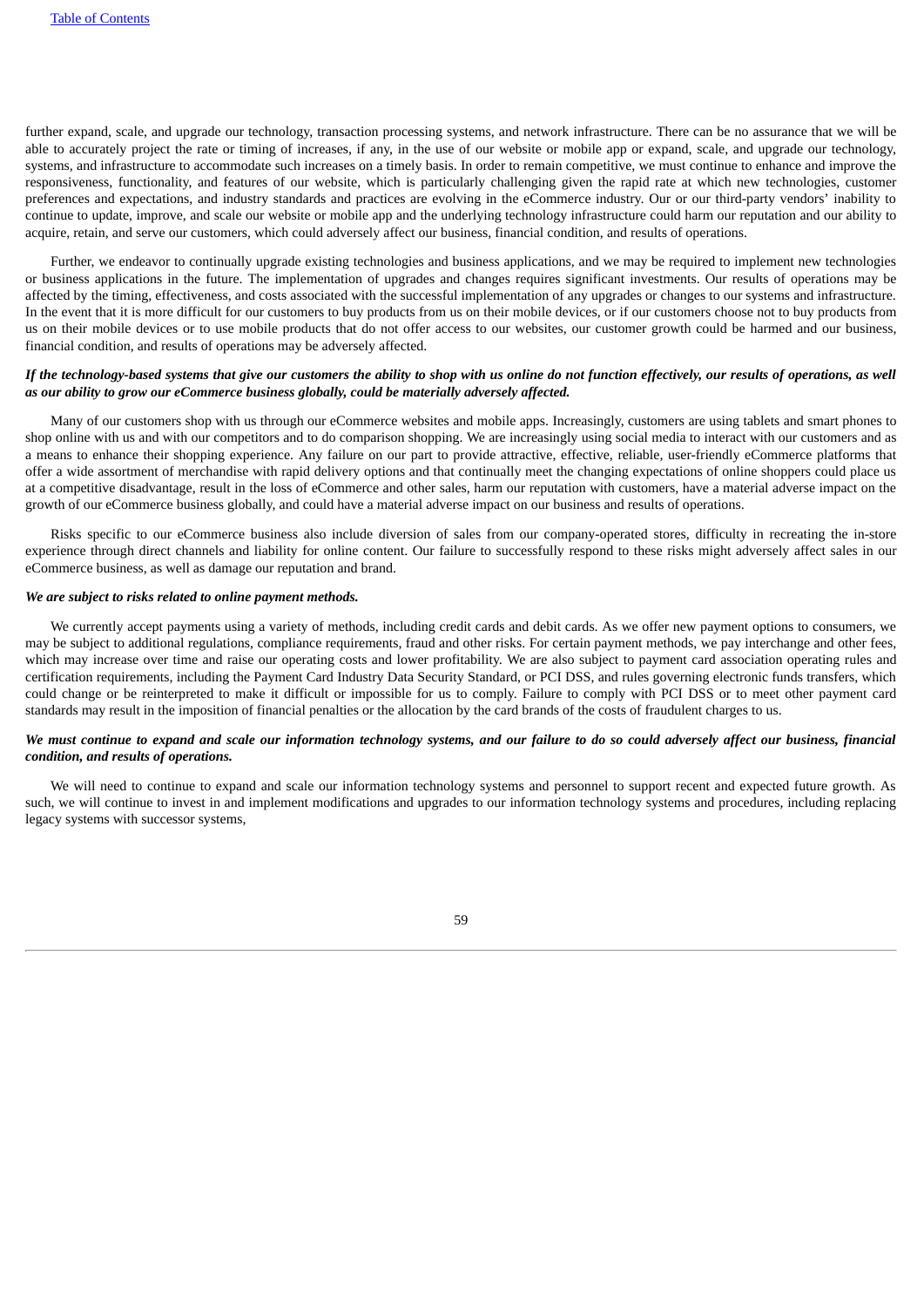making changes to legacy systems or acquiring new systems with new functionality, hiring employees with information technology expertise, and building new policies, procedures, training programs, and monitoring tools. These types of activities subject us to inherent costs and risks associated with replacing and changing these systems, including impairment of our ability to fulfill customer orders, potential disruption of our internal control structure, capital expenditures, additional administration, and operating expenses, acquisition, and retention of sufficiently skilled personnel to implement and operate the new systems, demands on management time, the introduction of errors or vulnerabilities, and other risks and costs of delays or difficulties in transitioning to or integrating new systems into our current systems. These implementations, modifications, and upgrades may not result in productivity improvements at a level that outweighs the costs of implementation, or at all. Additionally, difficulties with implementing new technology systems, delays in our timeline for planned improvements, significant system failures or our inability to successfully modify our information systems to respond to changes in our business needs may cause disruptions in our business operations and adversely affect our business, financial condition, and results of operations.

# If sensitive information about our customers is disclosed, or if we or our third-party providers are subject to real or perceived cyberattacks or misuse, our customers may curtail use of our website or mobile app, we may be exposed to liability, and our reputation could suffer.

Operating our business and platform involves the collection, storage, and transmission of proprietary and confidential information, as well as the personal information of our employees and customers. Some of our third-party service providers, such as identity verification and payment processing providers, also regularly have access to customer data. In an effort to protect sensitive information, we rely on a variety of security measures, including encryption and authentication technology licensed from third parties. However, advances in computer capabilities, increasingly sophisticated tools and methods used by hackers and cyber terrorists, new discoveries in the field of cryptography, or other developments may result in our failure or inability to adequately protect sensitive information.

Like other eCommerce companies, we are also vulnerable to hacking, malware, computer viruses, unauthorized access, and various other attacks by computer hackers (such as phishing or social engineering attacks, ransomware attacks, credential stuffing attacks, denial-of-service attacks, exploitation of software vulnerabilities, and other real or perceived cyberattacks) as well as cybersecurity incidents caused by telecommunication failures, user errors, or intentional or accidental actions or inactions by users with authorized access to our systems. Additionally, as a result of the ongoing COVID-19 pandemic, certain functional areas of our workforce remain in a remote work environment, which has heightened the risk of these potential vulnerabilities. Any of these incidents could lead to interruptions or shutdowns of our platform, loss or corruption of data or unauthorized access to, or disclosure of personal data or other sensitive information. Cyberattacks could also result in the theft of our intellectual property, damage to our IT systems or disruption of our ability to make financial reports, and other public disclosures required of public companies. We have been subject to attempted cyber, phishing, or social engineering attacks in the past and may continue to be subject to such attacks and other cybersecurity incidents in the future. If we gain greater visibility, we may face a higher risk of being targeted by cyberattacks. Advances in computer capabilities, new technological discoveries, or other developments may result in cyberattacks becoming more sophisticated and more difficult to detect. We and our third-party service providers may not have the resources or technical sophistication to anticipate or prevent all such cyberattacks. Moreover, techniques used to obtain unauthorized access to systems change frequently and may not be known until launched against us or our third-party service providers. Security breaches can also occur as a result of nontechnical issues, including intentional or inadvertent actions by our employees, our third-party service providers, or their personnel.

We and our third-party service providers may experience cyberattacks aimed at disrupting our and their services. If we or our third-party service providers experience, or are believed to have experienced, security breaches that result in marketplace performance or availability problems or the loss or corruption of, or unauthorized access to or disclosure of, personal data or confidential information, consumers may become unwilling to provide us the information necessary to make purchases on our website. Existing customers may also decrease or stop their purchases altogether. While we maintain cyber errors and omissions insurance coverage that covers certain aspects of cyber risks, these losses may not be adequately covered by insurance or other contractual rights available to us. The successful assertion of one or more large claims against us that exceed or are not covered by our insurance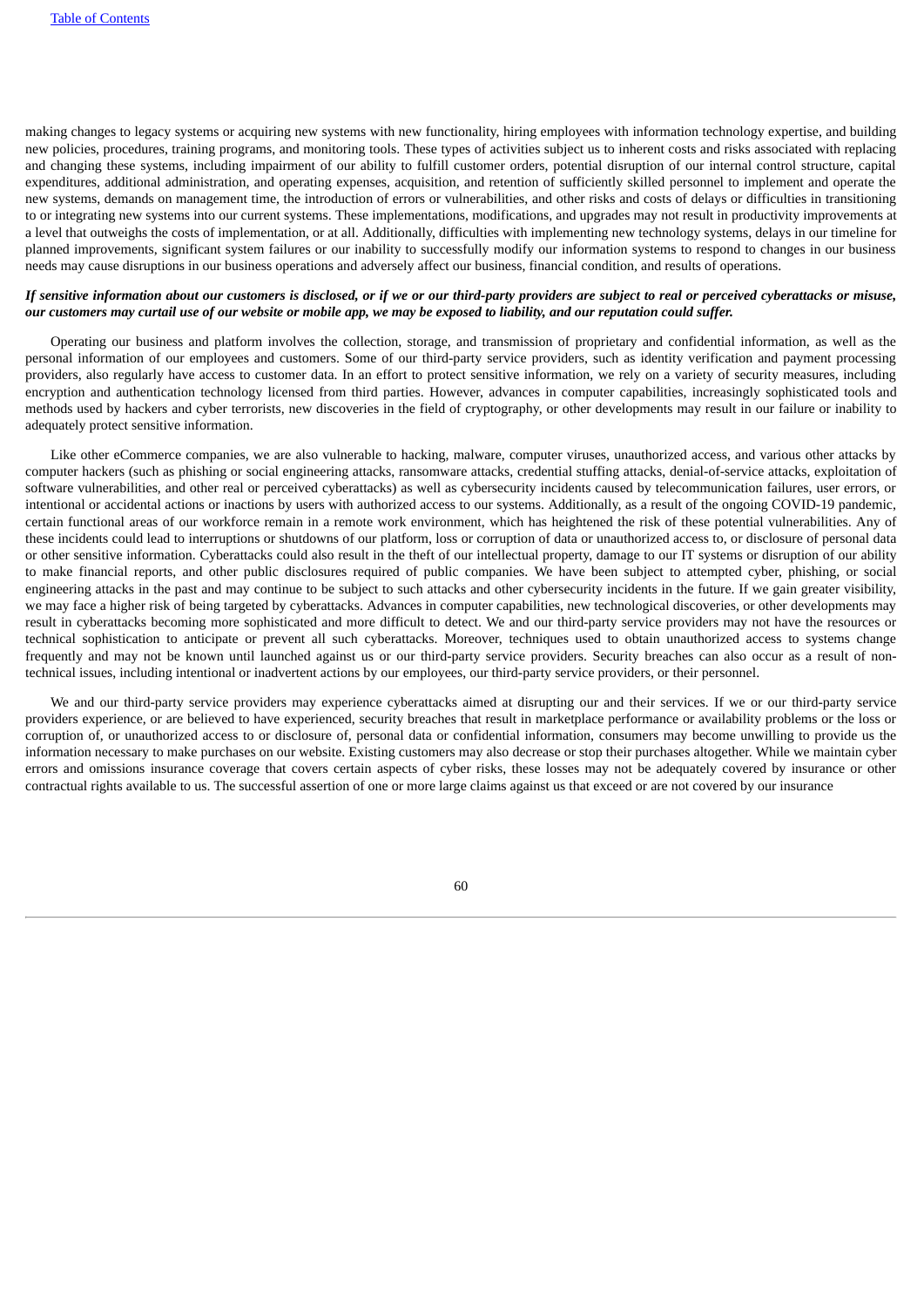coverage or changes in our insurance policies, including premium increases or the imposition of large deductible or co-insurance requirements, could make us unable to acquire such insurance and may have an adverse effect on our business, financial condition, and results of operations.

Furthermore, we may be required to disclose personal data pursuant to demands from individuals, privacy advocates, regulators, government agencies, and law enforcement agencies in various jurisdictions with conflicting privacy and security laws. Any disclosure or refusal to disclose personal data may result in a breach of privacy and data protection policies, notices, laws, rules, court orders, and regulations and could result in proceedings or actions against us in the same or other jurisdictions, damage to our reputation and brand, and inability to provide our products to customers in certain jurisdictions. Additionally, changes in the laws and regulations that govern our collection, use, and disclosure of customer data could impose additional requirements with respect to the retention and security of customer data, could limit our marketing activities, and have an adverse effect on our business, financial condition, and results of operations.

### Failure to comply with federal, state, or foreign laws and regulations or our contractual obligations or industry requirements relating to privacy, data protection, and customer protection, or the expansion of current or the enactment of new laws and regulations relating to privacy, data protection, and *customer protection, could adversely affect our business and our financial condition.*

We collect and maintain significant amounts of data relating to our customers and employees, and we face risks inherent in handling large volumes of data, transferring such data to third parties, processing such data for tracking and marketing purposes (or providing such data to third parties for tracking and marketing purposes), and protecting the security of such data. Our actual or perceived failure to comply with any federal, state, or foreign laws and regulations, or applicable industry standards that govern or apply to our collection, use, retention, sharing, and security of data, or any failure by any of our third party service providers to protect such data that they may maintain on our behalf, could result in enforcement actions that require us to change our business practices in a manner that may negatively impact our revenue, as well as expose ourselves to litigation, fines, civil, and/or criminal penalties and adverse publicity that could cause our customers to lose trust in us, negatively impacting our reputation and business in a manner that harms our financial position. Laws and regulations in the United States and around the world restrict how information about individuals is collected, processed, stored, used, and disclosed, as well as set standards for its security, implement notice requirements regarding privacy practices, and provide individuals with certain rights regarding the use, disclosure, and sale of their protected personal information. These laws and regulations are still being tested in courts, and they are subject to new and differing interpretations by courts and regulatory officials. We are working to comply with the privacy and data protection laws and regulations that apply to us, and we anticipate needing to devote significant additional resources to complying with these laws and regulations. It is possible that these laws and regulations may be interpreted and applied in a manner that is inconsistent from jurisdiction to jurisdiction or inconsistent with our current policies and practices.

In the United States, both federal and various state governments have adopted, or are considering, laws, guidelines, or rules for the collection, distribution, use, and storage of information collected from or about consumers or their devices. For example, California enacted the California Consumer Privacy Act, or the CCPA, which went into effect on January 1, 2020. The CCPA gives California residents expanded rights to access and delete their personal information, opt out of certain personal information sharing, and receive detailed information about how their personal information is used. The CCPA provides for civil penalties for violations, as well as statutory damages and a private right of action for data breaches that is expected to increase data breach litigation. Further, in November 2020, California voters passed the California Privacy Rights Act, or CPRA. The CPRA, which is expected to take effect on January 1, 2023 and to create obligations with respect to certain data relating to consumers as of January 1, 2022, significantly expands the CCPA, including by introducing additional obligations such as data minimization and storage limitations, granting additional rights to consumers, such as correction of personal information and additional opt-out rights, and creates a new entity, the California Privacy Protection Agency, to implement and enforce the law. Personal information we handle may be subject to the CCPA and CPRA, which may increase our compliance costs and potential liability. Further, on March 2, 2021, Virginia enacted the Virginia Consumer Data Protection Act, or CDPA, which becomes effective on January 1, 2023, and on June 8, 2021, Colorado enacted the Colorado Privacy Act, or CPA, which takes effect on July 1, 2023. The CPA and CDPA are similar to the CCPA and CPRA but aspects of these state privacy statutes remain unclear, resulting in further

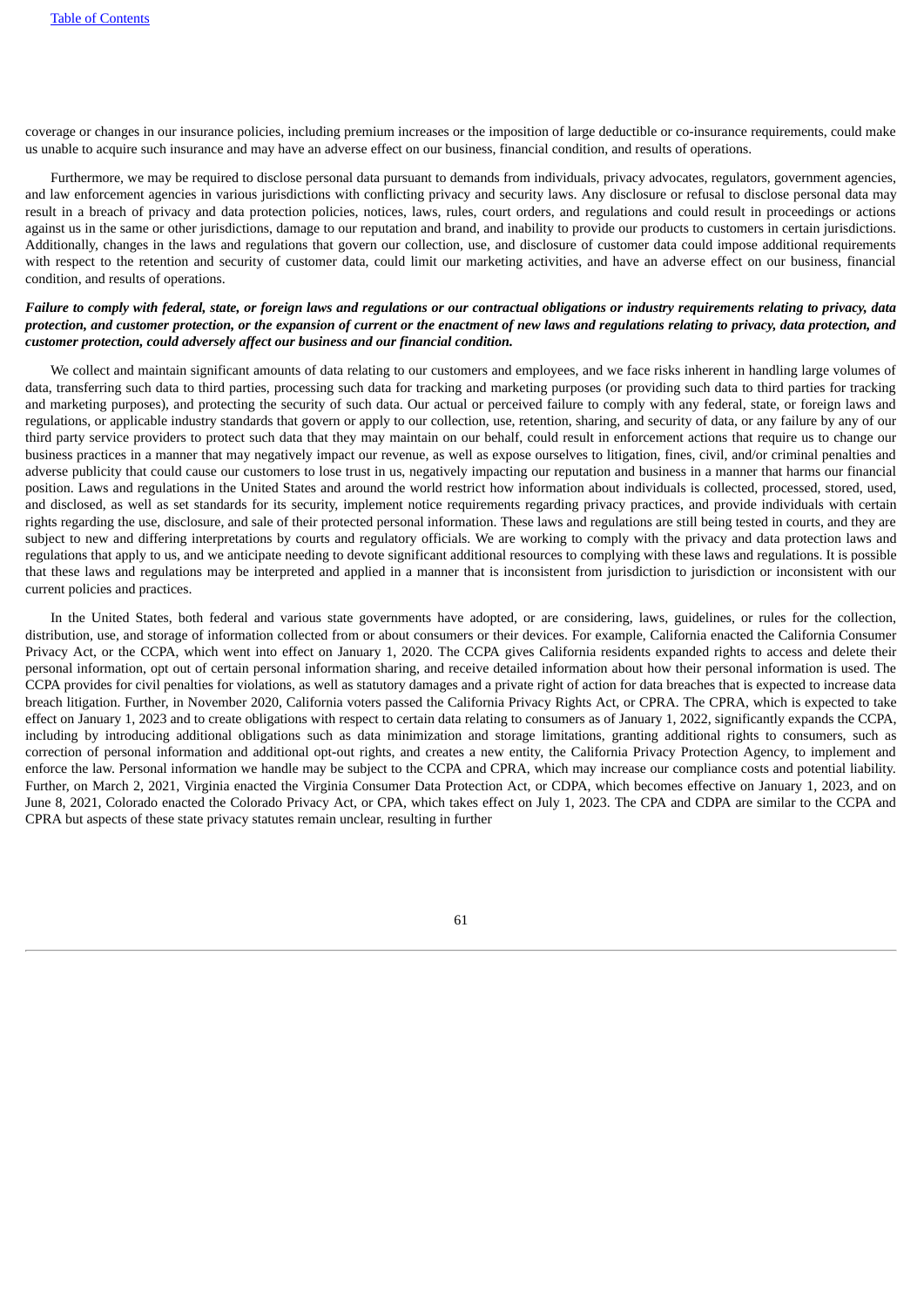legal uncertainty and potentially requiring us to modify our data practices and policies and to incur substantial additional costs and expenses in an effort to comply. Other states have considered similar bills, which could be enacted in the future. In addition to fines and penalties that may be imposed for failure to comply with state law, some states also provide for private rights of action to customers for misuse of or unauthorized access to personal information. Our compliance with these changing and increasingly burdensome and sometimes conflicting regulations and requirements may cause us to incur substantial costs or require us to change our business practices, which may impact our financial condition. If we fail to comply with these regulations or requirements, we may be exposed to litigation expenses and possible significant liability, fees, or fines. Further, any such claim, proceeding, or action could harm our reputation, brand, and business, force us to incur significant expenses in defense of such proceedings, distract our management, increase our costs of doing business, result in a loss of customers and suppliers or an inability to process credit card payments, and may result in the imposition of monetary penalties. We may also be contractually required to indemnify and hold harmless third parties from the costs or consequences of non-compliance with any laws. regulations, or other legal obligations relating to privacy or consumer protection or any inadvertent or unauthorized use or disclosure of data that we store or handle as part of operating our business.

Certain requirements from our third-party technology and platform providers may also cause us to modify our offerings due to privacy concerns or negatively affect our revenue due to reduced availability of information about consumers. For example, Apple iOS 14.5 requires apps in the Apple App Store to opt in to the tracking of users across apps and websites owned by third parties for advertising and measurement purposes. Changes like this may reduce the quality of the data and related metrics that can be collected or used by us and/or our partners. In addition, such changes could significantly inhibit the effectiveness of our targeted advertising and related activities.

In addition to risks posed by new privacy laws, we could be subject to claims alleging violations of long-established federal and state privacy and consumer protection laws, including those related to telephone and email communications with consumers. As an example, the Telephone Consumer Protection Act, or TCPA, is a federal law that imposes significant restrictions on the ability to make telephone calls or send text messages to mobile telephone numbers without the prior consent of the person being contacted. The TCPA provides for substantial statutory damages for violations, which has generated extensive class action litigation. In addition, class action plaintiffs in the United States are employing novel legal theories to allege that federal and state eavesdropping/wiretapping laws and state constitutions prohibit the use of analytics technologies widely employed by website and mobile app operators to understand how their users interact with their services. Despite our compliance efforts, our use of text messaging communications or similar analytics technologies could expose us to costly litigation, government enforcement actions, damages, and penalties, which could adversely affect our business, financial condition, and results of operations.

Outside of the United States, certain foreign jurisdictions, including the European Economic Area, or EEA, and the United Kingdom, have laws and regulations which are more restrictive in certain respects than those in the United States. For example, the EEA and the United Kingdom have adopted the GDPR, which may apply to our collection, control, use, sharing, disclosure, and other processing of data relating to an identified or identifiable living individual (personal data). The GDPR, and national implementing legislation in EEA member states and the United Kingdom, impose a strict data protection compliance regime including: providing detailed disclosures about how personal data is collected and processed (in a concise, intelligible and easily accessible form); granting new rights for data subjects in regard to their personal data (including the right to be "forgotten" and the right to data portability), as well as enhancing current rights (e.g., data subject access requests); requirements to have data processing agreements in place to govern the processing of personal data on behalf of other organizations; introducing the obligation to notify data protection regulators or supervisory authorities (and in certain cases, affected individuals) of significant data breaches; maintaining a record of data processing; and complying with the principal of accountability and the obligation to demonstrate compliance through policies, procedures, trainings, and audits.

In addition, we are subject, or may become subject, to various other data privacy and security laws and regulations of other foreign jurisdictions, including those in China and South Korea. On June 10, 2021, the Peoples Republic of China, or the PRC, passed the PRC Data Security Law, or the DSL. The DSL, which became effective on September 1, 2021, imposes data privacy and cybersecurity obligations on entities carrying out processing of personal data and stipulates that entities processing of data outside China will be liable for damages to the interests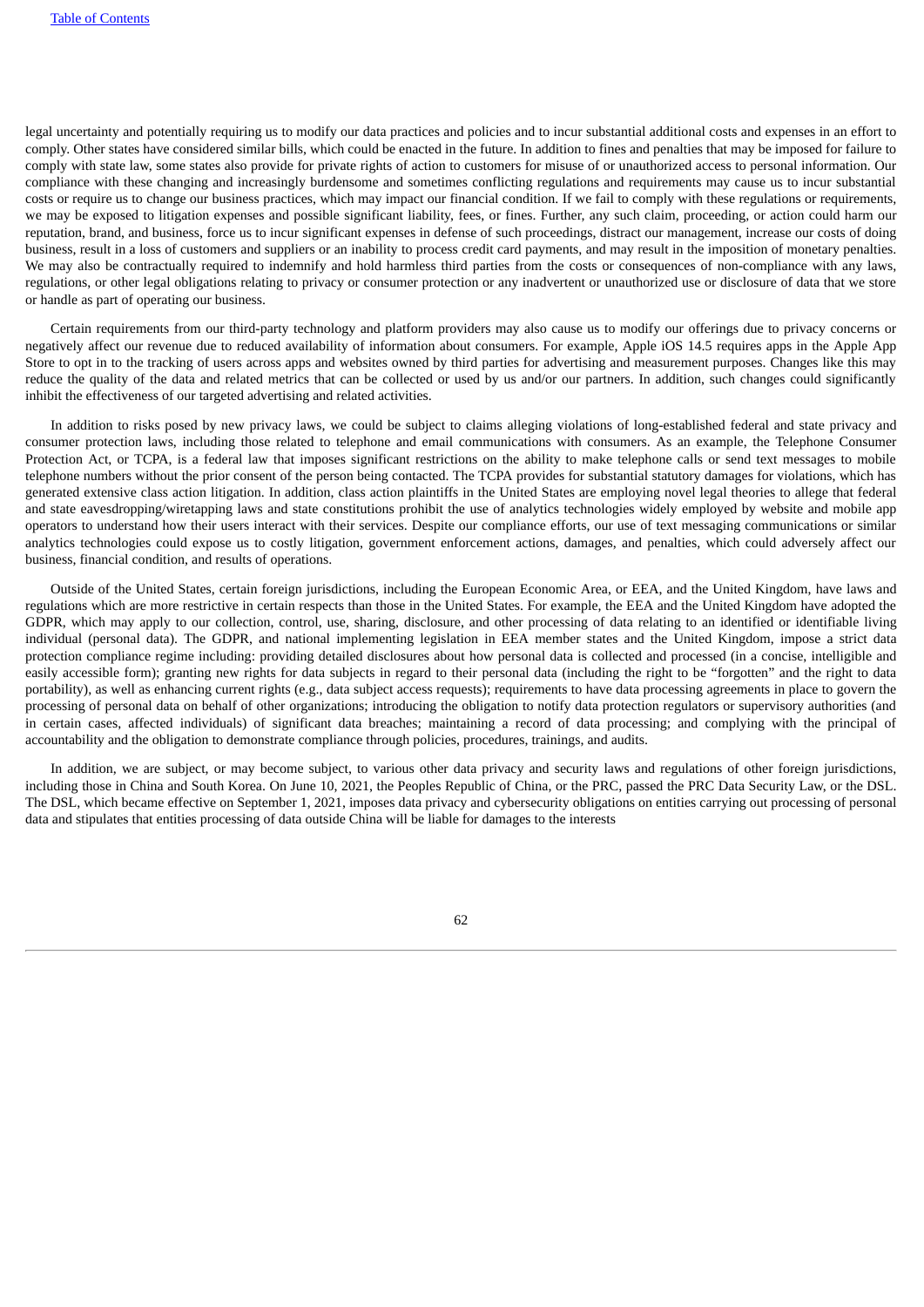of PRC citizens. Also, on August 20, 2021, the PRC passed the Personal Information Protection Law, or the PIPL. The PIPL, which took effect in November 2021, puts in place rules for processing personal information of PRC citizens. Like the GDPR and CCPA, the DSL and PIPL apply to processing of personal information outside China but for purpose of providing products or services to PRC citizens.

Since we collect and process personal information on PRC citizens, we are or may become subject to and may be ordered to comply with PRC regulations associated with the DSL and PIPL. In addition, we may be subject to heightened PRC regulatory scrutiny in the future. As there remains significant uncertainty in the interpretation and enforcement of the DSL and the PIPL, we cannot assure you that we will comply with such regulations in all respects. Any non-compliance may subject us to fines, orders to remediate or terminate any actions that are deemed illegal by regulatory authorities, as well as damage to our reputation, or legal proceedings against us, which may affect our business, financial condition, or results of operations.

We also may be subject to European Union rules with respect to cross-border transfers of personal data out of the EEA. Recent legal developments in Europe have created complexity and uncertainty regarding transfers of personal data from the EEA to the United States. In July 2020, the Court of Justice of the European Union invalidated the EU-U.S. Privacy Shield framework, a mechanism for companies to comply with data protection requirements when transferring personal data from the European Union to the United States. Additionally, in September 2020, the Federal Data Protection and Information Commissioner of Switzerland issued an opinion concluding that the Swiss-U.S. Privacy Shield did not provide an adequate level of protection for data transfers from Switzerland to the United States under Swiss data protection law. We may make use of alternative data transfer mechanisms such as standard contractual clauses approved by the European Commission, or the SCCs. On June 4, 2021, the European Commission adopted new SCCs under the GDPR for personal data transfers outside the EEA, which may require us to expend significant resources to update our contractual arrangements and to comply with such obligations. Further, data protection authorities may require measures to be put in place in addition to SCCs for transfers to countries outside of the EEA, as well as Switzerland and the United Kingdom. Our third-party service providers may also be affected by these changes. In addition to other impacts, we may experience additional costs to comply with these changes, and we and our customers face the potential for regulators in the EEA, Switzerland, or the United Kingdom to apply different standards to the transfer of personal data to the United States and other non-EEA countries, and to block, or require ad hoc verification of measures taken with respect to certain data flows to the United States and other non-EEA countries. We also may be required to engage in new contract negotiations with third parties that aid in processing data on our behalf, to the extent that any of our service providers or consultants have been relying on invalidated or insufficient contractual protections for compliance with evolving interpretations of and guidance for crossborder data transfers pursuant to the GDPR. In such cases, we may not be able to find alternative service providers, which could limit our ability to process personal data from the EEA, Switzerland, or the United Kingdom and increase our costs.

These recent developments may require us to review and amend the legal mechanisms by which we make and/or receive personal data transfers to/in the United States. As supervisory authorities issue further guidance on personal data export mechanisms, including circumstances where the standard contractual clauses cannot be used and/or start taking enforcement action, we could suffer additional costs, complaints, and/or regulatory investigations or fines, and/or if we are otherwise unable to transfer personal data between and among countries and regions in which we operate, it could affect the manner in which we provide our services, the geographical location or segregation of our relevant systems and operations, and could adversely affect our business, financial condition, and results of operations.

The United Kingdom has implemented legislation similar to the GDPR, including the UK Data Protection Act and legislation similar to the GDPR referred to as the UK GDPR, which provides for fines of up to the greater of 17.5 million British Pounds or 4% of a company's worldwide turnover, whichever is higher. Additionally, the relationship between the United Kingdom and the European Union in relation to certain aspects of data protection law remains unclear following the United Kingdom's exit from the European Union, including with respect to regulation of data transfers between EU member states and the United Kingdom. On June 28, 2021, the European Commission announced a decision of "adequacy" concluding that the United Kingdom ensures an equivalent level of data protection to the GDPR, which provides some relief regarding the legality of continued personal data flows from the EEA to the United Kingdom. Some uncertainty remains, however, as this adequacy determination must be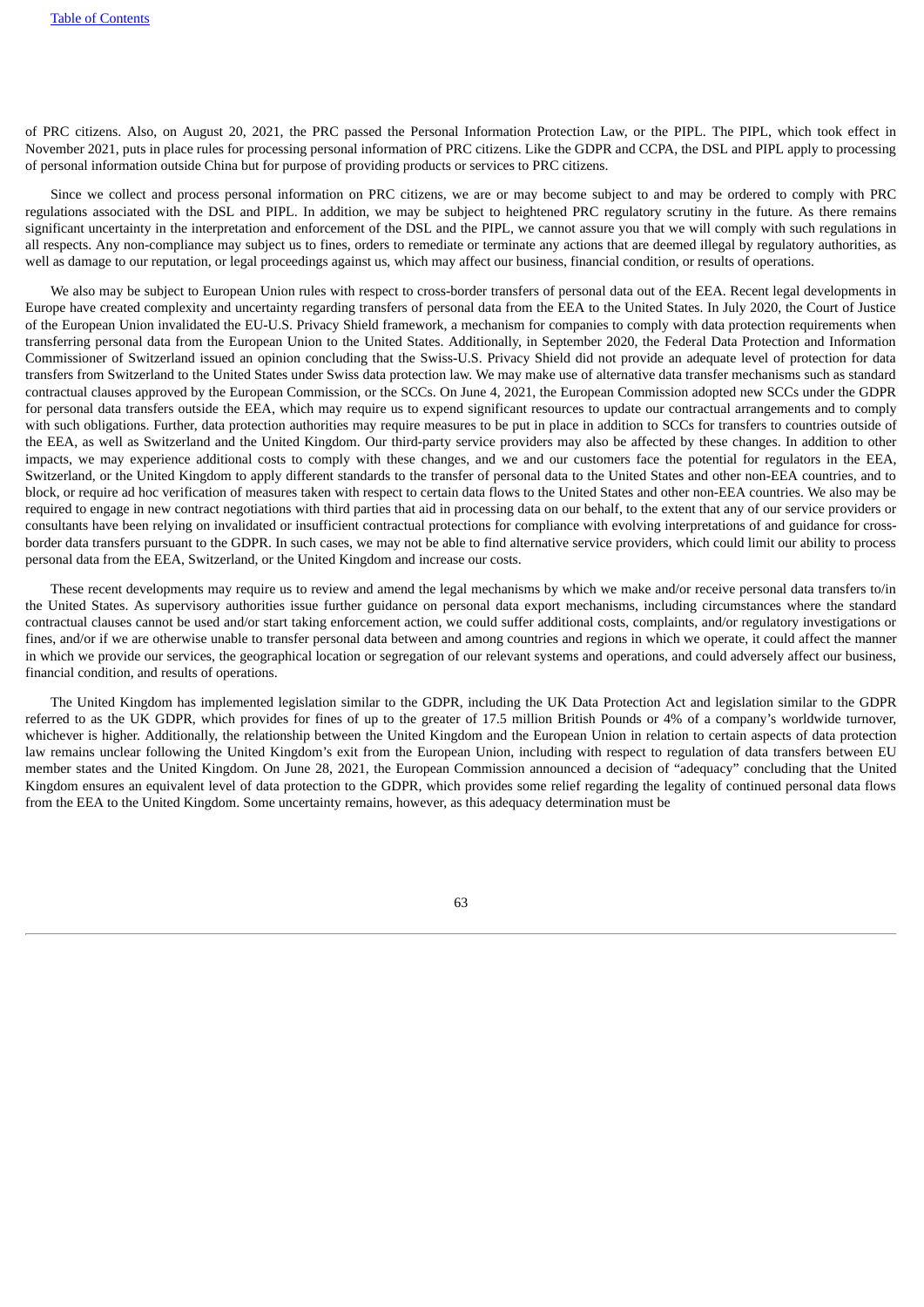renewed after four years and may be modified or revoked in the interim. We cannot fully predict how the Data Protection Act, the UK GDPR, and other UK data protection laws or regulations may develop in the medium to longer term nor the effects of divergent laws and guidance regarding how data transfers to and from the United Kingdom will be regulated.

We depend on a number of third parties in relation to the operation of our business, a number of which process personal data on our behalf. Any violation of data or security laws by our third-party processors, or their acts or omissions that cause us to violate our legal obligations, could have an adverse effect on our business and result in the fines and penalties outlined below.

Fines for certain breaches of the GDPR are up to the greater of 20 million euros or 4% of total global annual turnover. In addition to the foregoing, a breach of the GDPR could result in regulatory investigations, reputational damage, orders to cease/change our processing of our data, enforcement notices, and/or assessment notices (for a compulsory audit). We may also face civil claims including representative actions and other class action type litigation (where individuals have suffered harm), potentially amounting to significant compensation or damages liabilities, as well as associated costs, diversion of internal resources, and reputational harm.

We are also subject to evolving E.U. privacy laws on cookies and e-marketing. In the European Union, regulators are increasingly focusing on compliance with requirements in the online behavioral advertising ecosystem, and current national laws that implement the ePrivacy Directive will be replaced by an E.U. regulation known as the ePrivacy Regulation which will significantly increase fines for non-compliance. In the European Union, informed consent is required for the placement of a cookie or similar technologies on a user's device and for direct electronic marketing. The GDPR also imposes conditions on obtaining valid consent, such as a prohibition on pre-checked consents and a requirement to ensure separate consents are sought for each type of cookie or similar technology. While the text of the ePrivacy Regulation is still under development, a recent European court decision and regulators' recent guidance are driving increased attention to cookies and tracking technologies. If regulators start to enforce the strict approach in recent guidance, this could lead to substantial costs, require significant systems changes, limit the effectiveness of our marketing activities, divert the attention of our technology personnel, adversely affect our margins, increase costs, and subject us to additional liabilities. Regulation of cookies and similar technologies, and any decline of cookies or similar online tracking technologies as a means to identify and potentially target individuals, may lead to broader restrictions and impairments on our marketing and personalization activities, and may negatively impact our efforts to understand users.

Furthermore, compliance with legal and contractual obligations requires us to make public statements about our privacy and data security practices, including the statements we make in our online privacy policy. Although we endeavor to comply with these statements, should they prove to be untrue or be perceived as untrue, even through circumstances beyond our reasonable control, we may face litigation, claims, investigations, inquiries, or other proceedings by the U.S. Federal Trade Commission, state attorneys general, and other federal, state, and foreign regulators and private litigants alleging violations of privacy or consumer protection laws.

Any actual or perceived non-compliance with these rapidly changing laws, regulations, or standards or our contractual obligations relating to privacy, data protection, and consumer protection by us or the third-party companies we work with could result in litigation and proceedings against us by governmental entities, consumers, or others, fines and civil or criminal penalties for us or company officials, obligations to cease offerings or to substantially modify our business in a manner that makes it less effective in certain jurisdictions, negative publicity, and harm to our brand and reputation, and reduced overall demand for our products, any of which could have an adverse effect on our business, financial condition, and results of operations.

## Use of social media, emails, push notifications, and text messages in ways that do not comply with applicable laws and regulations, lead to the loss or infringement of intellectual property, or result in unintended disclosure may harm our reputation or subject us to fines or other penalties.

We use social media, emails, push notifications, and text messages as part of our omni-channel approach to marketing. As laws and regulations evolve to govern the use of these channels, the failure by us, our employees, or third parties acting at our direction to comply with applicable laws and regulations in the use of these channels could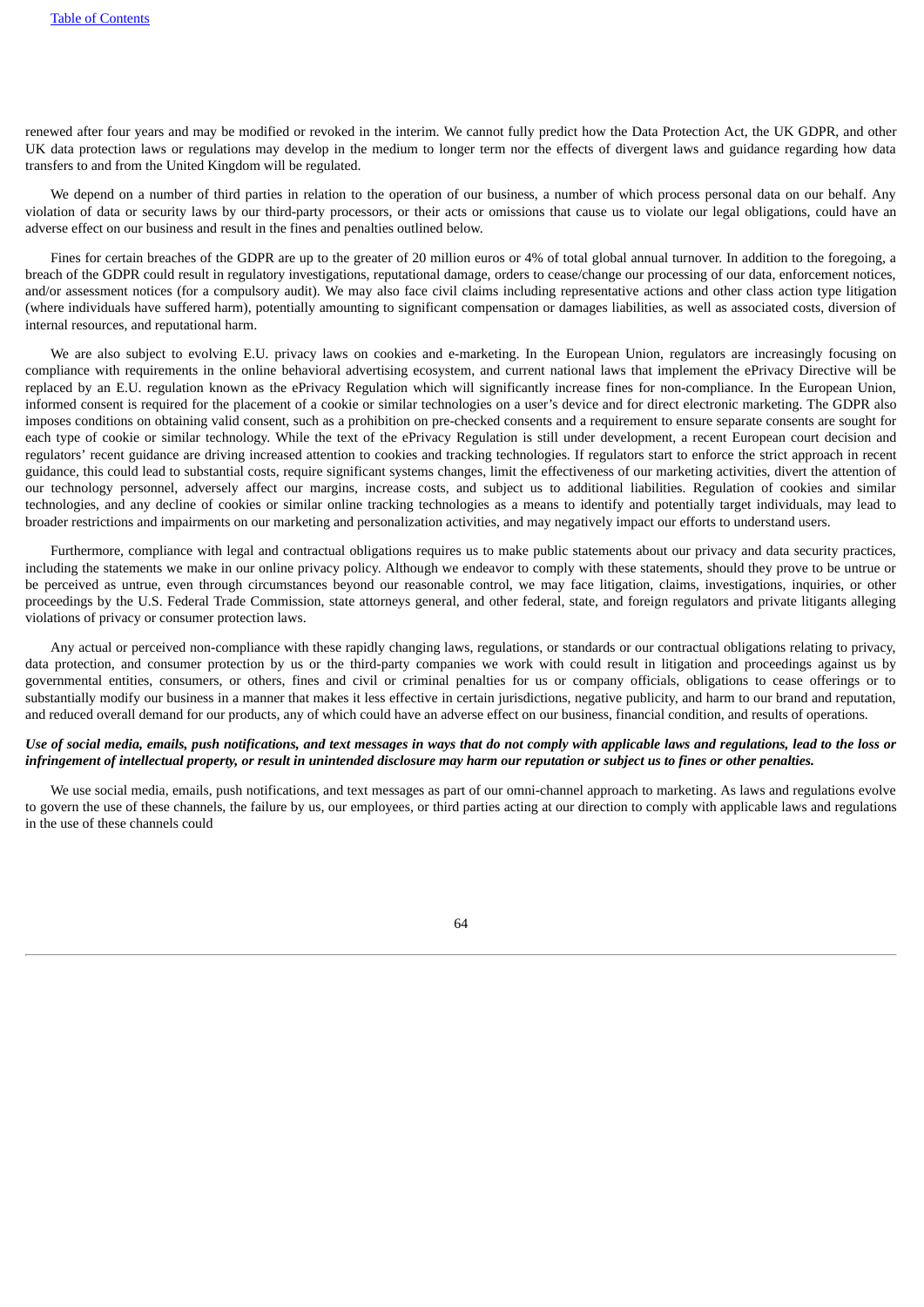adversely affect our reputation or subject us to fines or other penalties. In addition, our employees or third parties acting at our direction may knowingly or inadvertently make use of social media in ways that could lead to the loss or infringement of intellectual property, as well as the public disclosure of proprietary, confidential, or sensitive personal information of our business, employees, learners, partners, or others. Information concerning us or our customers, whether accurate or not, may be posted on social media platforms at any time and may have an adverse impact on our brand, reputation, or business. The harm may be immediate without affording us an opportunity for redress or correction and could have a material adverse effect on our reputation, business, results of operations, financial condition, and prospects.

### **Risks Related to Other Legal, Regulatory, and Taxation Matters**

## Government regulation of the internet and eCommerce is evolving, and unfavorable changes or failure by us to comply with these regulations could *substantially harm our business, financial condition, and results of operations.*

We are subject to general business regulations and laws as well as regulations and laws specifically governing the internet and eCommerce. Existing and future regulations and laws could impede the growth of the internet, eCommerce, or mobile commerce, which could in turn adversely affect our growth. These regulations and laws may involve taxes, tariffs, privacy and data security, anti-spam, content protection, electronic contracts and communications, customer protection, and internet neutrality. It is not clear how existing laws governing issues such as property ownership, sales, and other taxes and customer privacy apply to the internet as the vast majority of these laws were adopted prior to the advent of the internet and do not contemplate or address the unique issues raised by the internet or eCommerce. It is possible that general business regulations and laws, or those specifically governing the internet or eCommerce, may be interpreted and applied in a manner that is inconsistent from one jurisdiction to another and may conflict with other rules or our practices. We cannot be sure that our practices comply fully with all such laws and regulations. Any failure, or perceived failure, by us to comply with any of these laws or regulations could result in damage to our reputation, a loss in business, and proceedings or actions against us by governmental entities, customers, suppliers, or others. Any such proceeding or action could hurt our reputation, force us to spend significant amounts in defense of these proceedings, distract our management, increase our costs of doing business, decrease the use of our website and mobile app by customers and suppliers, and may result in the imposition of monetary liabilities. We may also be contractually liable to indemnify and hold harmless third parties from the costs or consequences of our own non-compliance with any such laws or regulations. As a result, adverse developments with respect to these laws and regulations could substantially harm our business, financial condition, and results of operations.

### *We may face exposure to foreign currency exchange rate fluctuations.*

Certain of our foreign revenue is denominated in currencies of the countries and territories where we sell our products outside of the United States. Similarly, certain of our foreign operating expenses are denominated in the currencies of the countries and territories in which our third-party vendors are located. For example, to acquire the supply of raw materials or commodities such as wool that we expect to require for our business, we may enter into long-term contracts with pricing denominated in currencies other than the U.S. dollar. Accordingly, changes in the value of foreign currencies relative to the U.S. dollar can affect our net revenue and results of operations. As a result of such foreign currency exchange rate fluctuations, it could be more difficult to detect underlying trends in our business and results of operations. In addition, to the extent that fluctuations in currency exchange rates cause our results of operations to differ from our expectations or the expectations of our investors, the trading price of our Class A common stock could be lowered. We do not currently maintain a program to hedge transactional exposures in foreign currencies. However, in the future, we may use derivative instruments, such as foreign currency forward and option contracts, to hedge certain exposures to fluctuations in foreign currency exchange rates. The use of such hedging activities may not offset any or more than a portion of the adverse financial effects of unfavorable movements in foreign exchange rates over the limited time the hedges are in place and may introduce additional risks if we are unable to structure effective hedges with such instruments.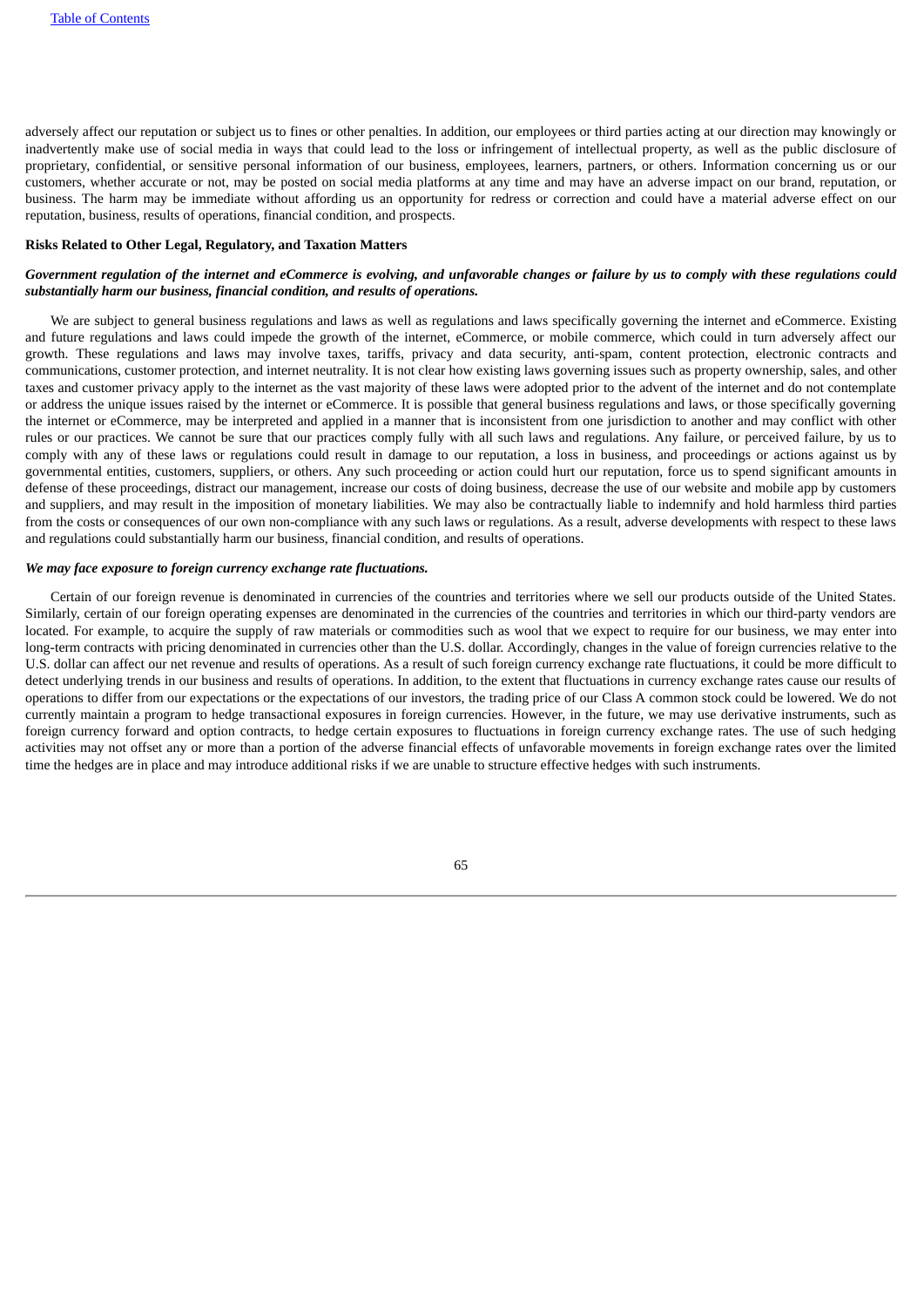# Existing and potential tariffs imposed by the United States or other governments or a alobal trade war could increase the cost of our products, which could have an adverse effect on our business, financial condition and results of operations; new trade restrictions could prevent us from importing or *selling our products profitably.*

The United States and the countries in which our products are produced or sold have imposed and may impose additional quotas, duties, tariffs, or other restrictions or regulations, or may adversely adjust prevailing quota, duty, or tariff levels. The results of any audits or related disputes regarding these restrictions or regulations (including, for example, regarding the proper import classification code, or HTS code, for a given product) could have an adverse effect on our financial statements for the period or periods for which the applicable final determinations are made. Countries impose, modify, and remove tariffs and other trade restrictions in response to a diverse array of factors, including global and national economic and political conditions, which make it impossible for us to predict future developments regarding tariffs and other trade restrictions. For example, the U.S. government has in recent years imposed increased tariffs on imports from certain foreign countries, such as China, and any imposition of additional tariffs by the United States could result in the adoption of tariffs by other countries, leading to a global trade war. Any such future tariffs by the United States or other countries could have a significant impact on our business. While we may attempt to renegotiate prices with suppliers or diversify our supply chain in response to tariffs or shift production between manufacturers in different countries, such efforts may not yield immediate results or may be ineffective or not possible in the nearterm. For example, starting in 2020, we began shifting production capacity from China to Vietnam, which means that the U.S. government's tariffs on certain imports from China currently only affect a small portion of our existing production volume. But we may be required to shift production capacity back to China (or other countries for which the U.S. government has imposed higher tariffs) due to the COVID-19 pandemic or lack of manufacturing expertise in relatively lower-tariff countries. We might also consider increasing prices to the end customer; however, this could reduce the competitiveness of our products and adversely affect net revenue.

Trade restrictions, including tariffs, quotas, economic sanctions, embargoes, safeguards, and customs restrictions, could increase the cost or reduce the supply of products available to us, could increase shipping times, or may require us to modify our supply chain organization or other current business practices, any of which could harm our business, financial condition, and results of operations.

We are also dependent on international trade agreements and regulations. The countries in which we produce and sell our products could impose or increase tariffs, duties, or other similar charges that could negatively affect our results of operations, financial position, or cash flows.

Adverse changes in, or withdrawal from, trade agreements or political relationships between the United States and China, South Korea, Vietnam, or other countries where we sell or source our products, could negatively impact our results of operations or cash flows.

General geopolitical instability and the responses to it, such as the possibility of sanctions, trade restrictions, and changes in tariffs, including tariffs imposed by the United States and China, and the possibility of additional tariffs or other trade restrictions between the United States and other countries where we currently or might in the future manufacture or sell our products, could adversely impact our business. It is possible that further tariffs may be introduced, or increased. Such changes could adversely impact our business and could increase the costs of sourcing our products that are manufactured in countries other than the United States, or could require us to source more of our products from other countries.

If we fail to anticipate and manage any of these dynamics successfully, our gross margin and profitability could be adversely affected.

# The United Kingdom's withdrawal from the European Union may have a negative effect on global economic conditions, financial markets, and our *business.*

Following a national referendum and enactment of legislation by the government of the United Kingdom, the United Kingdom formally withdrew from the European Union and ratified a trade and cooperation agreement governing its future relationship with the European Union. The agreement, which is being applied provisionally from January 1, 2021 until it is ratified by the European Parliament and the Council of the European Union,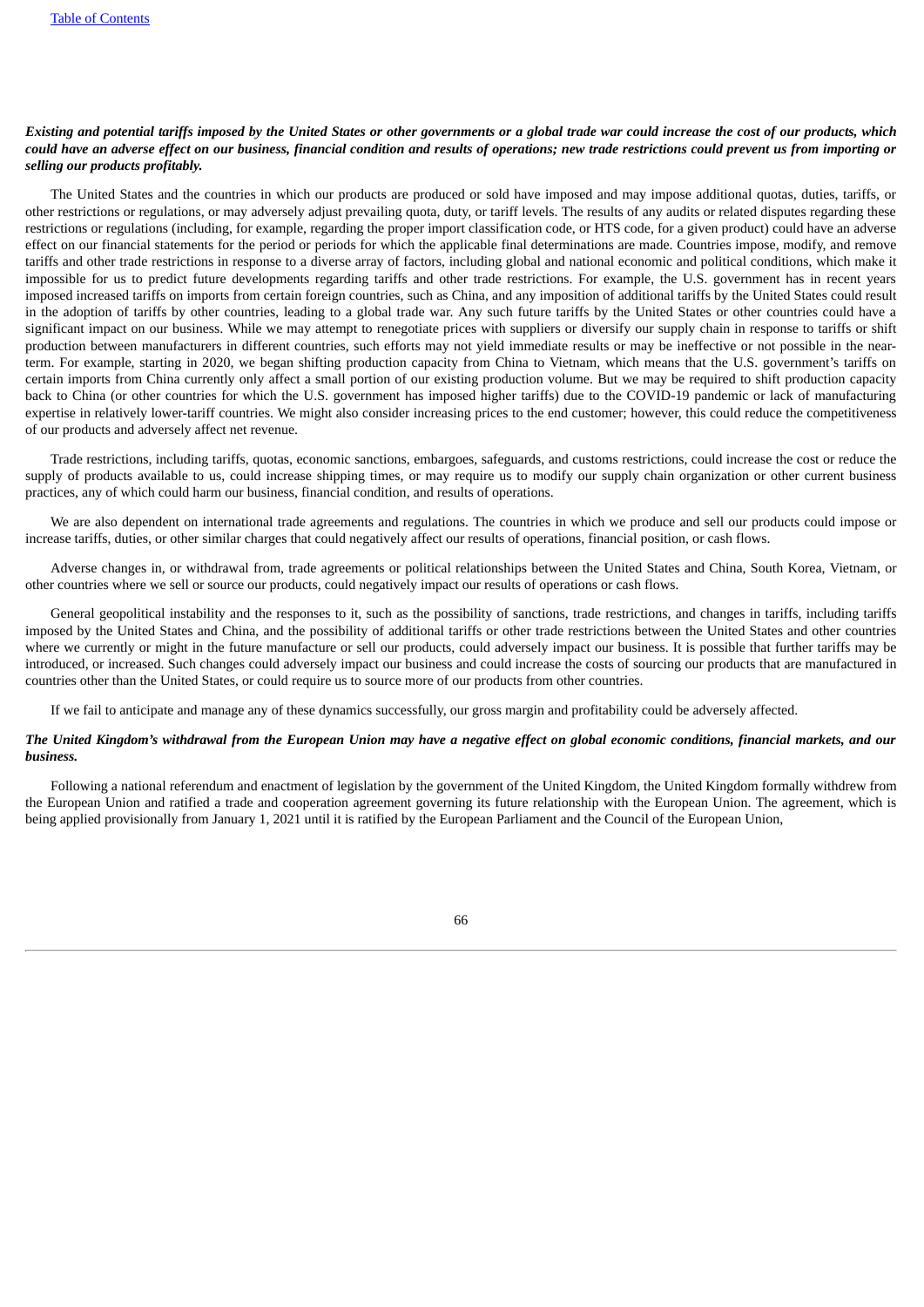addresses trade, economic arrangements, law enforcement, judicial cooperation, and a governance framework including procedures for dispute resolution, among other things. Because the agreement merely sets forth a framework in many respects and will require complex additional bilateral negotiations between the United Kingdom and the European Union as both parties continue to work on the rules for implementation, significant political and economic uncertainty remains about how the precise terms of the relationship between the parties will differ from the terms before withdrawal.

These developments, or the perception that any related developments could occur, have had and may continue to have an adverse effect on global economic conditions and financial markets, and may significantly reduce global market liquidity, restrict the ability of key market participants to operate in certain financial markets, or restrict our access to capital. Any of these factors could have an adverse effect on our business, financial condition, and results of operations and reduce the price of our Class A common stock.

### Any failure to comply with trade, anti-corruption, and other regulations could lead to investigations or actions by government regulators and negative *publicity.*

The labeling, distribution, importation, marketing, and sale of our products are subject to extensive regulation by various federal agencies, including the Federal Trade Commission, as well as by various other federal, state, provincial, local, and international regulatory authorities in the countries in which our products are currently distributed or sold. If we fail to comply with any of these regulations, we could become subject to enforcement actions or the imposition of significant penalties or claims, which could harm our results of operations or our ability to conduct our business. Legal proceedings or any investigations or inquiries by governmental agencies related to these or any other matters, could result in significant settlement amounts, damages, fines, or other penalties, divert financial and management resources, and result in significant legal fees. An unfavorable outcome of any particular proceeding could have an adverse impact on our business, financial condition, and results of operations. In addition, the adoption of new regulations or changes in the interpretation of existing regulations may result in significant compliance costs or discontinuation of product sales and could impair the marketing of our products, resulting in significant loss of net revenue.

Most of our products are derived from third-party supply and manufacturing partners in foreign countries and territories, including countries and territories perceived to carry an increased risk of corrupt business practices. We also have subsidiaries and/or employees and other agents working in several foreign countries and territories, including, but not limited to, the People's Republic of China, South Korea, and Hong Kong. We are subject to the U.S. Foreign Corrupt Practices Act of 1977, as amended, or FCPA, the U.S. domestic bribery statute contained in 18 U.S.C. § 201, the U.S. Travel Act, the USA PATRIOT Act, the U.K. Bribery Act 2010, and possibly other anti-bribery and anti-money laundering laws in countries in which we conduct activities. These laws prohibit companies and their employees and third-party intermediaries from corruptly promising, authorizing, offering or providing, directly or indirectly, improper payments or anything of value to foreign government officials, political parties and private-sector recipients for the purpose of obtaining or retaining business, directing business to any person or securing any advantage. In addition, U.S. public companies are required to maintain records that accurately and fairly represent their transactions and have an adequate system of internal accounting controls. In many foreign countries, including countries in which we may conduct business, it may be a local custom that businesses engage in practices that are prohibited by the FCPA or other applicable laws and regulations. We face significant risks if we or any of our directors, officers, employees, agents, or other partners or representatives fail to comply with these laws, and governmental authorities in the United States and elsewhere could seek to impose substantial civil and/or criminal fines and penalties, which could adversely affect our reputation, business, financial condition, and results of operations.

While we have implemented policies and procedures relating to anti-bribery and anti-corruption compliance, our employees, contractors, and agents, and companies to which we outsource certain of our business operations, may take actions in violation of our policies and applicable law, for which we may be ultimately held responsible and which could lead to an adverse effect on our reputation, business, financial condition, and results of operations.

Any violation of the FCPA, other applicable anti-corruption laws, or anti-money laundering laws could result in whistleblower complaints, adverse media coverage, investigations, loss of export privileges, or severe criminal or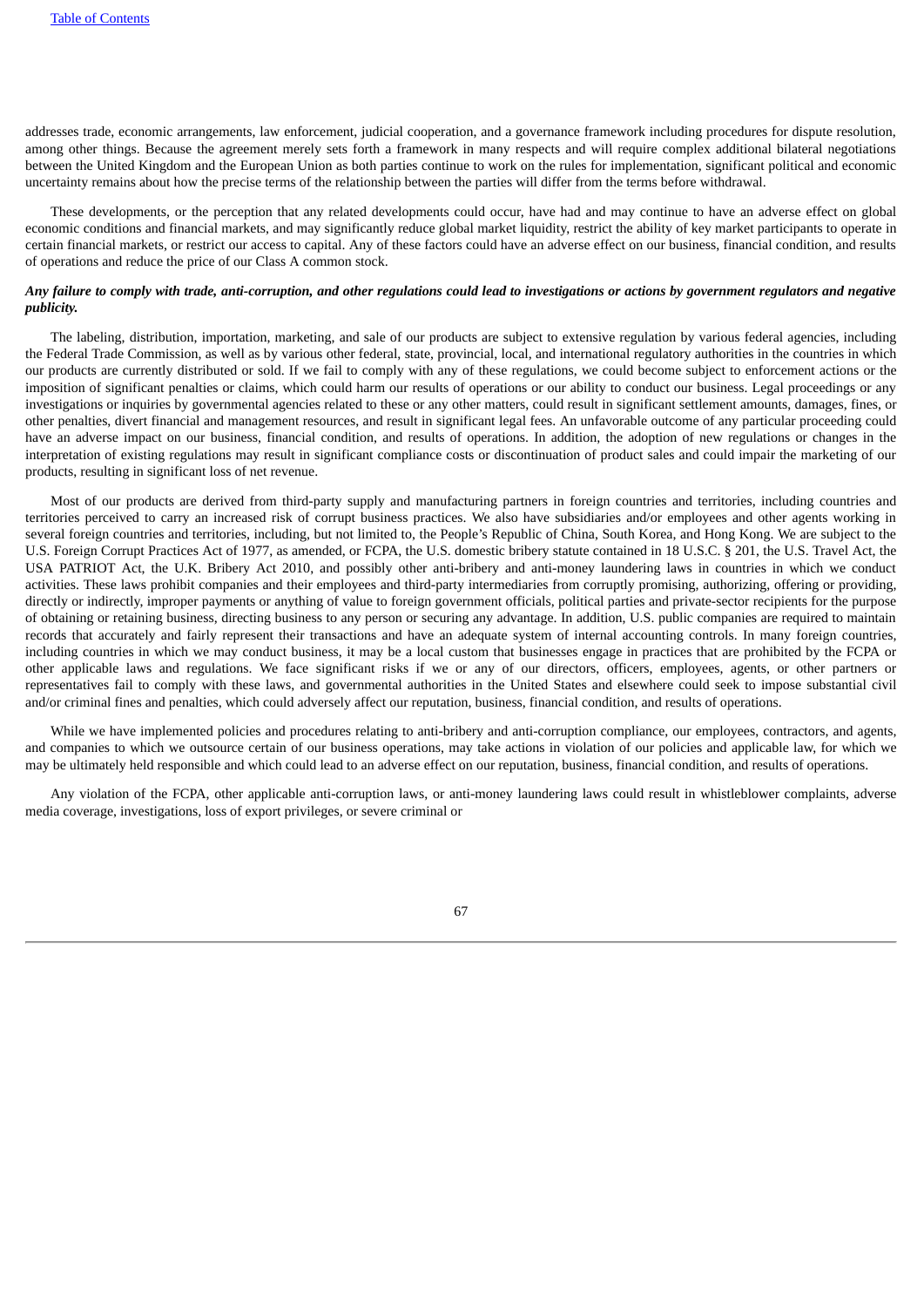civil sanctions, any of which could have an adverse effect on our business, financial condition, and results of operations. In addition, responding to any enforcement action may result in a significant diversion of management's attention and resources and significant defense costs and other professional fees.

## Our ability to source and distribute our merchandise profitably or at all could be harmed if new trade restrictions are imposed or existing trade *restrictions become more burdensome.*

Substantially all of our footwear and apparel products are currently manufactured outside of the United States. The United States and the countries in which our products are produced or sold internationally have imposed and may impose additional quotas, duties, tariffs, or other restrictions or regulations, or may adversely adjust prevailing quota, duty or tariff levels. Countries impose, modify, and remove tariffs and other trade restrictions in response to a diverse array of factors, including global and national economic and political conditions, which make it impossible for us to predict future developments regarding tariffs and other trade restrictions. Trade restrictions, including tariffs, quotas, export controls, trade sanctions, embargoes, safeguards, and customs restrictions, could increase the cost or reduce the supply of products available to us or may require us to modify our supply chain organization or other current business practices, any of which could harm our business, financial condition, and results of operations.

### *Changes in tax laws may impact our future financial position and results of operation.*

New income, sales, use, or other tax laws, statutes, rules, regulations, or ordinances could be enacted at any time, or interpreted, changed, modified, or applied adversely to us, any of which could adversely affect our business operations and financial performance. In particular, presidential and congressional elections in the United States could result in significant changes in, and uncertainty with respect to, tax legislation, regulation, and government policy directly affecting our business or indirectly affecting us because of impacts on our customers, suppliers, and manufacturers. For example, the U.S. government may enact significant changes to the taxation of business entities including, among others, a permanent increase in the corporate income tax rate and the imposition of minimum taxes or surtaxes on certain types of income. The likelihood of these changes being enacted or implemented is unclear. We are currently unable to predict whether such changes will occur and, if so, the ultimate impact on our business. To the extent that such changes have a negative impact on us, our suppliers, manufacturers, or our customers, including as a result of related uncertainty, these changes may adversely impact our business, financial condition, results of operations, and cash flows.

#### *Our international operations may subject us to greater than anticipated tax liabilities.*

The amount of taxes we pay in different jurisdictions depends on the application of the tax laws of various jurisdictions, including the United States, to our international business activities, tax rates, new or revised tax laws, or interpretations of tax laws and policies, and our ability to operate our business in a manner consistent with our corporate structure and intercompany arrangements. The taxing authorities of the jurisdictions in which we operate may challenge our methodologies for pricing intercompany transactions pursuant to our intercompany arrangements or disagree with our determinations as to the income and expenses attributable to specific jurisdictions. If such a challenge or disagreement were to occur, and our position was not sustained, we could be required to pay additional taxes, interest, and penalties, which could result in one-time tax charges, higher effective tax rates, reduced cash flows, and lower overall profitability of our operations. Our financial statements could fail to reflect adequate reserves to cover such a contingency. Similarly, a taxing authority could assert that we are subject to tax in a jurisdiction where we believe we have not established a taxable connection, often referred to as a "permanent establishment" under international tax treaties, and such an assertion, if successful, could increase our expected tax liability in one or more jurisdictions.

#### We could be required to collect additional sales taxes that may increase the costs our customers would have to pay for our products and adversely affect *our results of operations.*

Following the U.S. Supreme Court's decision in 2018 in *South Dakota v. Wayfair, Inc.*, a state may impose sales tax collection obligations on certain retailers, including eCommerce companies, that lack any physical presence within such state. The Supreme Court's *Wayfair* decision has removed a significant impediment to the enactment of laws imposing sales tax collection obligations on out-of-state eCommerce companies, and an increasing number of

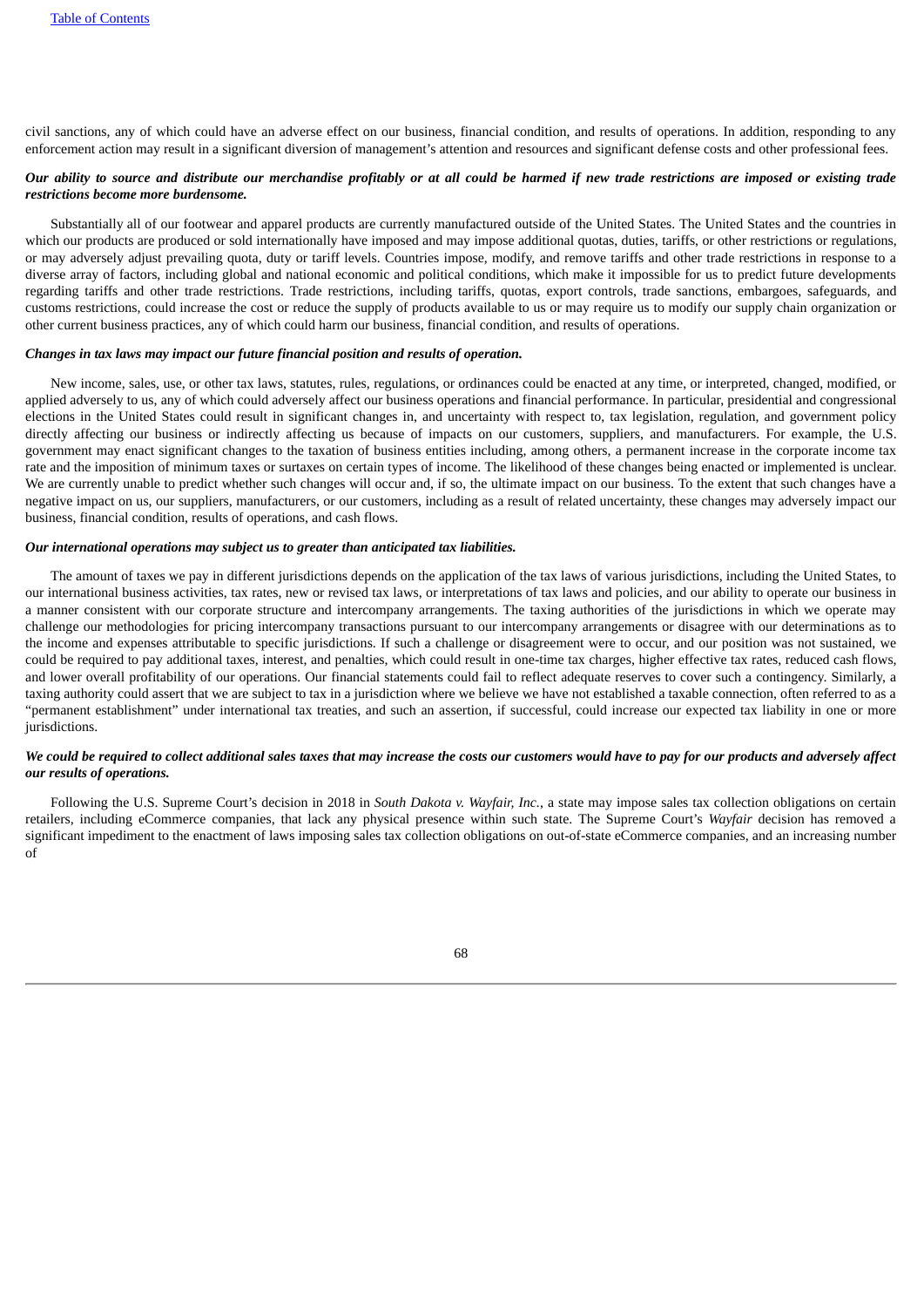states have adopted such laws. Although we believe that we currently collect sales taxes in all states that require us to do so, a successful assertion by one or more states requiring us to collect sales taxes where we currently do not collect sales taxes, or to collect additional sales taxes in a state in which we currently collect sales taxes, could result in substantial tax liabilities (including penalties and interest). In addition, the imposition of additional sales tax collection obligations, whether for prior years or prospectively, could create additional administrative burdens for us, put us at a competitive disadvantage if similar obligations are not imposed on our competitors and decrease our future sales, which could have an adverse impact on our business and results of operations.

#### *Our ability to use our net operating loss carryforwards may be limited.*

We have incurred substantial net operating losses during our history. Subject to the limitations described below, unused net operating losses generally may carry forward to offset future taxable income if we achieve profitability in the future, unless such net operating losses expire under applicable tax laws. Under legislation enacted in 2017, informally titled the Tax Cuts and Jobs Act, or the TCJA, as modified in 2020 by the Coronavirus Aid, Relief, and Economic Security Act, or the CARES Act, unused U.S. federal net operating losses generated in tax years beginning after December 31, 2017, will not expire and may be carried forward indefinitely, but the deductibility of such federal net operating loss carryforwards in taxable years beginning after December 31, 2020, is limited to 80% of taxable income. It is uncertain if and to what extent various states will conform to the TCJA or the CARES Act. Our ability to utilize our federal net operating carryforwards may be limited under Section 382 of the Internal Revenue Code of 1986, as amended, or the Code. The limitations apply if we experience an "ownership change," which is generally defined as a greater than 50 percentage point change (by value) in the ownership of our equity by certain stockholders or groups of stockholders over a rolling three-year period. Similar provisions of state tax law may also apply to limit the use of our state net operating loss carryforwards. We have not yet completed a Section 382 analysis, and therefore, there can be no assurances that any previously experienced ownership changes have not materially limited our utilization of affected net operating loss carryforwards. Future changes in our stock ownership, including as a result of our initial public offering, which may be outside of our control, may trigger an ownership change that materially impacts our ability to utilize pre-change net operating loss carryforwards. In addition, there may be periods during which the use of net operating loss carryforwards is suspended or otherwise limited. For example, in 2020, California generally suspended the use of California net operating loss carryforwards to offset taxable income in tax years beginning after 2019 and before 2023. Accordingly, our ability to use our net operating loss carryforwards to offset taxable income may be subject to such limitations or special rules that apply at the state level, which could adversely affect our results of operations.

#### **Risks Related to Our Status as a Public Benefit Corporation and Certified B Corporation**

#### *Our status as a public benefit corporation may not result in the benefits that we anticipate.*

We are a PBC under Delaware law. As a PBC, we are required to produce a public benefit and to operate in a responsible and sustainable manner, while balancing our stockholders' pecuniary interests, the best interests of those materially affected by our conduct, and the specific public benefit of environmental conservation that is identified by our certificate of incorporation. While we believe our PBC status is meaningful to customers, brand, employees, and other business partners and that our public benefit of environmental conservation is of vital importance to our planet, there is no assurance that we will achieve our public benefit purpose or that the expected positive impact from being a PBC will be realized. Accordingly, being a PBC and complying with our related obligations could negatively impact our ability to provide the highest possible return to our stockholders.

As a PBC, we are required to provide our stockholders with a report at least biennially assessing our overall public benefit performance and our success in achieving our specific public benefit purpose. To the extent we are unable to provide this report in a timely manner, or if the report is not viewed favorably by our stockholders, parties doing business with us, regulators, or others because we are unable to report sufficient progress toward our public benefit or otherwise, our reputation and status as a PBC may be harmed, which could in turn have a material adverse effect on our business, results of operations and financial condition.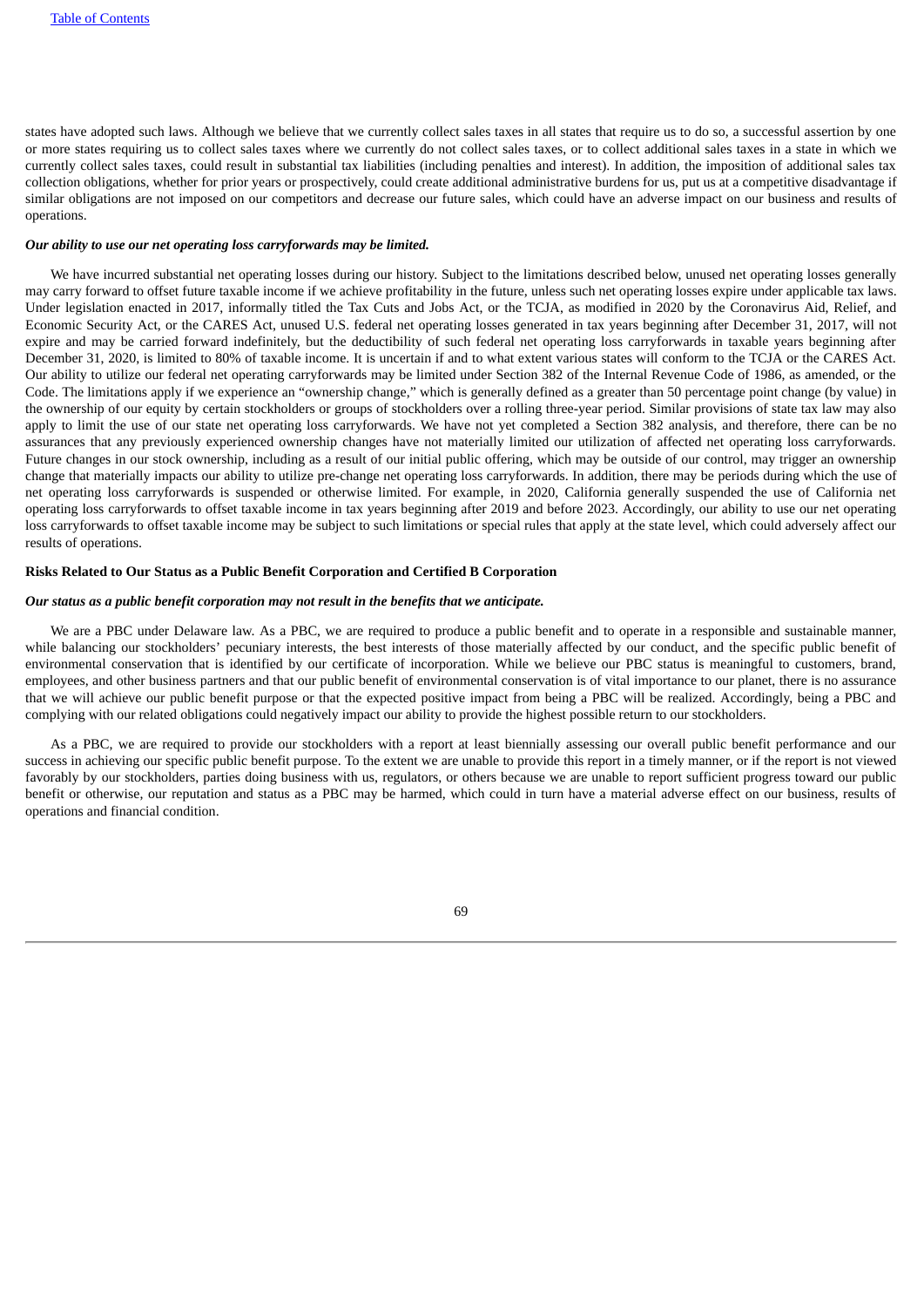# If our publicly reported certified B Corp score declines, or if we lose our certified B Corp status, our reputation could be harmed and our business *could suffer.*

While not required by Delaware law or the terms of our certificate of incorporation, we have elected to have our social and environmental performance, accountability, and transparency assessed against the criteria established by an independent non-profit organization, B Lab, Inc., or B Lab. As a result of this assessment, we have been designated as a certified B Corp, which refers to a company that has been certified as meeting certain levels of social and environmental performance, accountability, and transparency. The standards set for B Corp certification may change over time. Our continued certification is at the sole discretion of B Lab. We believe that our B Corp status strengthens our credibility and trust among our customers, employees and business partners as well as within our industry. Investors who are focused on ESG- and sustainability-related initiatives may also place importance on our status as a B Corp, as an independent assessment of our social and environmental performance, accountability, and transparency. Any decline in our publicly reported B Corp score or change in our status, whether due to our choice or failure to meet the B Corp certification requirements, could create a perception that we are more focused on financial performance and no longer as committed to the values and standards shared by B Corps. This could harm our reputation and brand among customers, employees or business partners, which could harm our business and results of operations, and cause the stock price of our Class A common stock to decline.

# Our directors have a fiduciary duty to consider not only our stockholders' interests, but also our specific public benefit and the interests of other stakeholders affected by our conduct. If a conflict between such interests arises, there is no guarantee such a conflict would be resolved in favor of our *stockholders.*

While directors of traditional corporations are required to make decisions they believe to be in the best interests of their stockholders, directors of a PBC have a fiduciary duty to balance the stockholders' pecuniary interests, the best interests of other stakeholders materially affected by the PBC's conduct and the company's specific public benefit. Under Delaware law, directors are shielded from liability for breach of these fiduciary obligations if they make informed and disinterested decisions that serve a rational purpose. Thus, our directors are not merely permitted, but obligated, to consider our specific public benefit and the interests of other stakeholders. In the event of a conflict between the financial interests of our stockholders and the interests of our specific public benefit or our other stakeholders, our directors are obligated to make informed and disinterested decisions that serve a rational purpose; thus, there is no guarantee that such a conflict would be resolved in favor of our stockholders' financial interests. Accordingly, Delaware law and our PBC status could result in our board of directors making decisions which are less financially lucrative for our stockholders in the short- and/or long-term if the public benefit and other stakeholder considerations are significant; this could harm our business, results of operations, and financial condition, which in turn could cause our stock price to decline.

# As a public benefit corporation, our focus on a specific public benefit purpose and producing a positive effect for society may negatively influence our *financial performance.*

As a PBC, our board of directors has a duty to balance (1) the pecuniary interest of our stockholders, (2) the best interests of those materially affected by our conduct, and (3) the specific public benefit of environmental conservation identified in our certificate of incorporation. While we believe our public benefit designation and obligations will benefit our stockholders, in balancing these interests our board of directors may authorize and we may take actions that we believe will benefit environmental conservation or some or all of our stakeholders, even if those actions do not maximize our short- or mediumterm financial results. While we believe that this designation and obligation will benefit the company given the importance to our long-term success of our commitment to environmental conservation, it could cause our board of directors to make decisions and take actions not in keeping with the short-term or more narrow interests of our stockholders. Any longer-term benefits that are intended by or expected from such decisions or actions may not materialize within the timeframe we expect or at all and such decisions or actions may have an immediate negative effect. For example, we may choose to revise our policies in ways that we believe will further promote environmental conservation and sustainability, even though such changes may be costly; we may take actions, such as building or contracting with suppliers and service providers who have state-of-the-art manufacturing and distribution facilities with technology and quality control mechanisms that exceed the applicable legal requirements and industry standards, even though these actions may be more costly than other alternatives; we may be influenced to pursue programs and opportunities to demonstrate our commitments to our

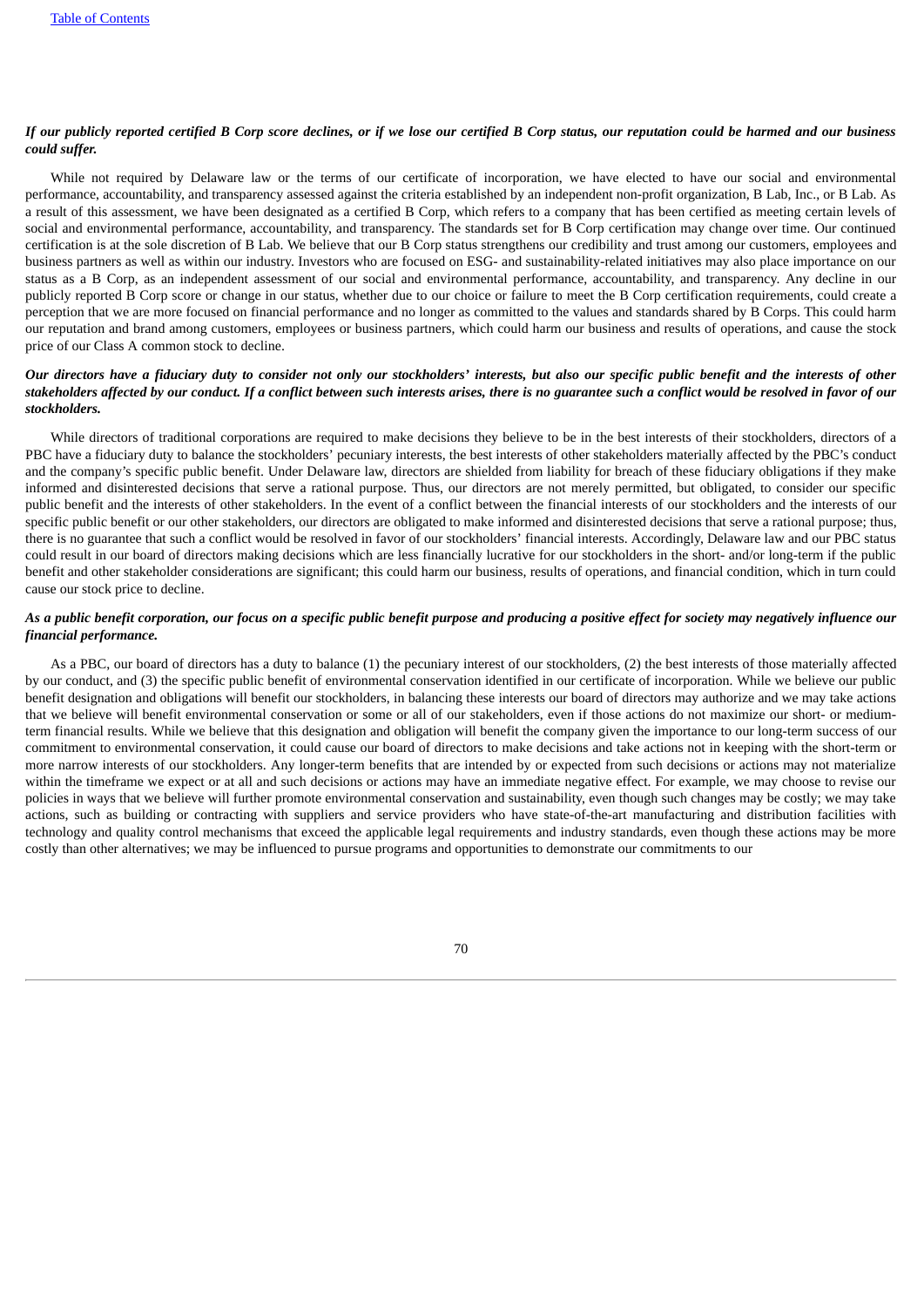planet, the environment and the communities in which we live and work; or in responding to a possible proposal to acquire the company, our board of directors may be influenced by the interests of our stakeholders, including our flock, our suppliers, vendors, and manufacturers, and our customers, any or all of whose interests may be different from the interests of our stockholders.

We may be unable or slow to realize the benefits we expect from actions taken to promote environmental conservation, which could materially adversely affect our business, financial condition, and results of operations, which in turn could cause our stock price to decline.

## As a public benefit corporation, we may be subject to increased derivative litigation concerning our duty to balance stockholder and public benefit interests, the occurrence of which may have an adverse impact on our financial condition and results of operations.

As a PBC, our stockholders (if they, individually or collectively, own at least 2% of our outstanding capital stock or shares having at least \$2 million in market value (whichever is less)) are entitled to file a derivative lawsuit claiming that our directors failed to balance stockholder and public benefit interests. Such derivative actions would be subject to the provision of our amended and restated certificate of incorporation requiring that, to the fullest extent permitted by law, such lawsuits be exclusively brought in the Court of Chancery of the State of Delaware or, if such court does not have subject matter jurisdiction thereof, the federal district court of the State of Delaware. Although traditional corporations are subject to other types of derivative actions brought by stockholders, this type of claim does not exist for traditional corporations. Therefore, we may be subject to the possibility of increased derivative litigation, which would require the attention of management and, as a result, may adversely impact management's ability to effectively execute our strategy. Any such derivative litigation could be costly and have an adverse impact on our financial condition and results of operations.

#### **Risks Related to Ownership of Our Class A Common Stock**

# The market price of our Class A common stock may decline regardless of our operating performance, resulting in substantial losses for investors *purchasing shares of our Class A common stock.*

The market price of our Class A common stock may fluctuate significantly in response to numerous factors, many of which are beyond our control, including:

- actual or anticipated fluctuations in our financial condition and results of operations;
- the financial projections we may provide to the public, any changes in these projections, or our failure to meet these projections;
- failure of securities analysts to initiate or maintain coverage of our company, changes in financial estimates or ratings by any securities analysts who follow our company, or our failure to meet these estimates or the expectations of investors;
- announcements by us or our competitors of significant technical innovations, acquisitions, strategic partnerships, joint ventures, results of operations, or capital commitments;
- changes in stock market valuations and operating performance of other footwear and apparel companies generally, or those in our industry in particular;
- the sustainability targets we may provide to the public, any changes in these targets, or our failure to meet them;
- price and volume fluctuations in the overall stock market, including as a result of trends in the economy as a whole;
- changes in our board of directors or management;

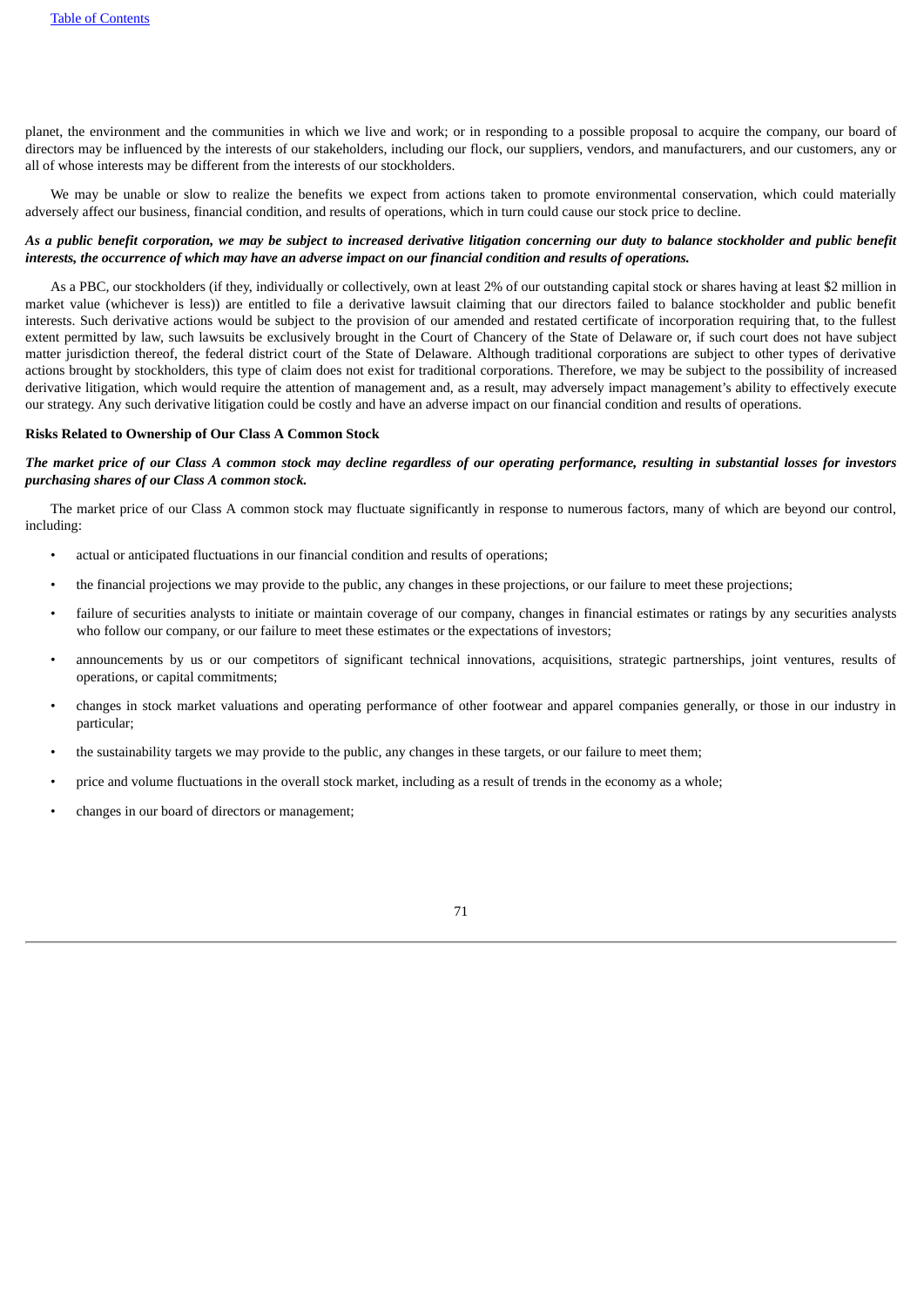- sales of large blocks of our Class A common stock, including sales by our co-founders and co-Chief Executive Officers or our other executive officers and directors or by their affiliates;
- lawsuits threatened or filed against us;
- anticipated or actual changes in laws, regulations, or government policies applicable to our business;
- changes in our capital structure, such as future issuances of debt or equity securities;
- short sales, hedging, and other derivative transactions involving our capital stock;
- general economic conditions in the United States and globally;
- other events or factors, including those resulting from war, pandemics (including COVID-19), incidents of terrorism, or responses to these events; and
- the other factors described in this "Part II, Item 1A. Risk Factors" and in the section titled "Special Note Regarding Forward-Looking Statements" included elsewhere in this Quarterly Report on Form 10-Q.

The stock market has recently experienced extreme price and volume fluctuations. The market prices of securities of companies have experienced fluctuations that often have been unrelated or disproportionate to their results of operations. Market fluctuations could result in extreme volatility in the price of shares of our Class A common stock. Price volatility may be greater if the public float and trading volume of shares of our Class A common stock is low. Furthermore, in the past, stockholders have sometimes instituted securities class action litigation against companies following periods of volatility in the market price of their securities. Any similar litigation against us could result in substantial costs, divert management's attention and resources, and harm our business, financial condition, and results of operations.

#### The dual class structure of our common stock may adversely affect the trading market for our Class A common stock.

We cannot predict whether our dual class structure will result in a lower or more volatile market price of our Class A common stock or in adverse publicity or other adverse consequences. For example, certain index providers have announced restrictions on including companies with dual class or multiclass share structures in certain of their indexes. In July 2017, S&P Dow Jones and FTSE Russell announced changes to their eligibility criteria for the inclusion of shares of public companies on certain indices, including the Russell 2000, the S&P 500, the S&P MidCap 400, and the S&P SmallCap 600, to exclude companies with multiple classes of shares of common stock from being added to these indices. As a result, our dual class capital structure would make us ineligible for inclusion in any of these indices, and mutual funds, exchange-traded funds, and other investment vehicles that attempt to passively track these indices will not be investing in our stock. Beginning in 2017, MSCI, a leading stock index provider, opened public consultations on their treatment of no-vote and multi-class structures and temporarily barred new multi-class listings from certain of its indices; however, in October 2018, MSCI announced its decision to include equity securities "with unequal voting structures" in its indices and to launch a new index that specifically includes voting rights in its eligibility criteria. These policies are still fairly new, and it remains unclear what effect, if any, they will have on the valuations of publicly traded companies excluded from the indices in the longer term, but it is possible that they may depress these valuations compared to those of other similar companies that are included. Furthermore, we cannot assure you that other stock indices will not take a similar approach to S&P Dow Jones or FTSE Russell in the future. Exclusion from indices could make our Class A common stock less attractive to investors and, as a result, the market price of our Class A common stock could be adversely affected.

# Sales, directly or indirectly, of a substantial amount of our Class A common stock in the public markets by our existing security holders may cause the *price of our Class A common stock to decline.*

Sales of a substantial number of shares of our Class A common stock into the public market, particularly sales by our directors, executive officers, and principal stockholders, or the perception that these sales might occur, could cause the market price of our Class A common stock to decline. Many of our existing security holders have substantial unrecognized gains on the value of the equity they hold and may take steps to sell their shares or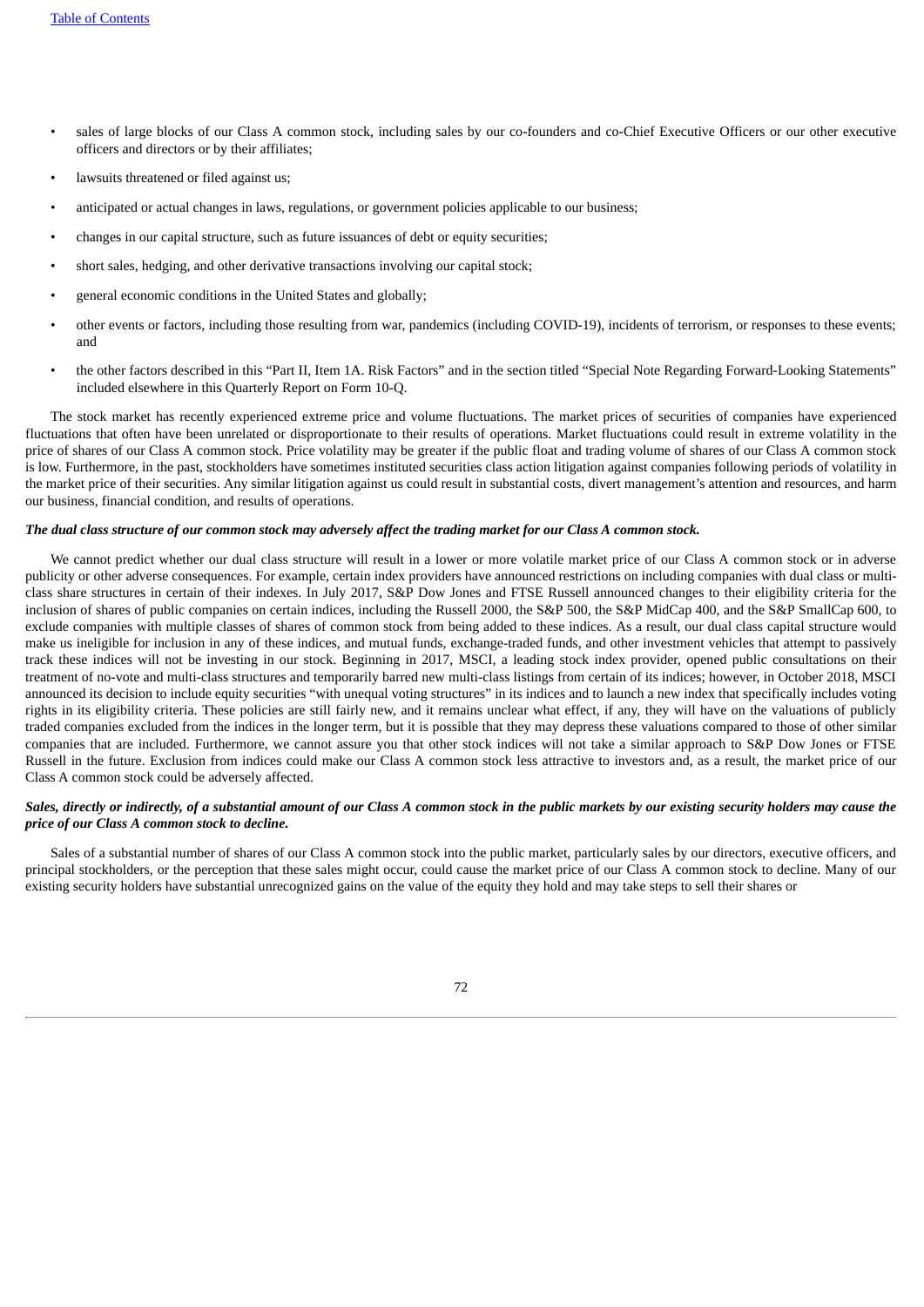otherwise secure or limit their risk exposure to the value of their unrecognized gains on those shares. We are unable to predict the timing or effect of such sales on the market price of our Class A common stock.

All of the shares of Class A common stock sold in our initial public offering are freely tradable without restrictions or further registration under the Securities Act of 1933, as amended, or the Securities Act, except that any shares held by our affiliates, as defined in Rule 144 under the Securities Act, are only be able to be sold in compliance with Rule 144 and any applicable lock-up agreements described below.

We, all of our directors, executive officers, and the holders of substantially all of our outstanding securities are subject to lock-up agreements or agreements with market stand-off provisions pursuant to which they have agreed with the underwriters of our initial public offering or us to restrictions on our and their ability to sell or transfer shares of our capital stock for a period of up to 180 days following the date of the final prospectus filed for our initial public offering, provided that:

- beginning at the commencement of trading of our Class A common stock on November 3, 2021, the first trading day on which our common stock was listed on Nasdaq and through the seventh consecutive trading day thereafter, any of our current employees (but excluding current executive officers and directors) may sell in the public market up to 25% of the shares of our common stock, including any vested securities convertible into or exercisable or exchangeable for our common stock, held by such individual as of September 8, 2021, which we refer to as the first release period;
- following the third trading day after the second window condition (as defined below) is met, (a) any of our stockholders may sell up to 25% of the shares of our common stock, including any vested securities convertible into or exercisable or exchangeable for our common stock, held by such individual as of October 18, 2021, plus (b) any of our current employees may sell any remaining shares of our common stock that were eligible to be sold in the first release period that remain unsold; provided that the last reported closing price of our Class A common stock on Nasdaq is at least 33% greater than \$15.00, the initial public offering price per share set forth on the cover page of the Prospectus for 10 trading days out of any 15-consecutive full trading day period, including on the last day of such 15 trading day period, or the second window condition, ending on or after the closing of the first full trading day immediately following our public announcement of earnings for the quarter ending September 30, 2021, which we refer to as the second release period; and
- following the earlier of (a) the opening of trading on the second trading day after we publicly announce earnings for the quarter ending December 31, 2021, and (b) 180 calendar days after November 2, 2021, the effective date of the registration statement for our initial public offering, the lockup period will terminate with respect to all holders of our common stock and securities exercisable for or convertible into our common stock.

If not otherwise early released, when the applicable market standoff and lock-up periods expire, we and our security holders subject to a lock-up agreement or market standoff agreement will be able to sell our shares freely in the public market, except that any shares held by our affiliates, as defined in Rule 144 under the Securities Act, would only be able to be sold in compliance with Rule 144. Sales of a substantial number of such shares upon expiration of the lock-up and market standoff agreements, or the perception that such sales may occur, or early release of these agreements, could cause our market price to fall.

In addition, as of September 30, 2021, we had stock options outstanding that, if fully exercised, would result in the issuance of 17,042,359 shares of Class B common stock. All of the shares of Class B common stock issuable upon the exercise of outstanding stock options, and the 17,593,394 shares of Class A common stock reserved for future issuance under our 2021 Equity Incentive Plan and 2021 Employee Stock Purchase Plan, are registered for public resale under the Securities Act. Accordingly, these shares will be able to be freely sold in the public market upon issuance subject to existing lock-up or market standoff agreements and applicable vesting requirements.

Further, based on shares outstanding as of September 30, 2021, holders of up to 119,211,789 shares of our Class B common stock have rights, subject to certain conditions, to require us to file registration statements for the public

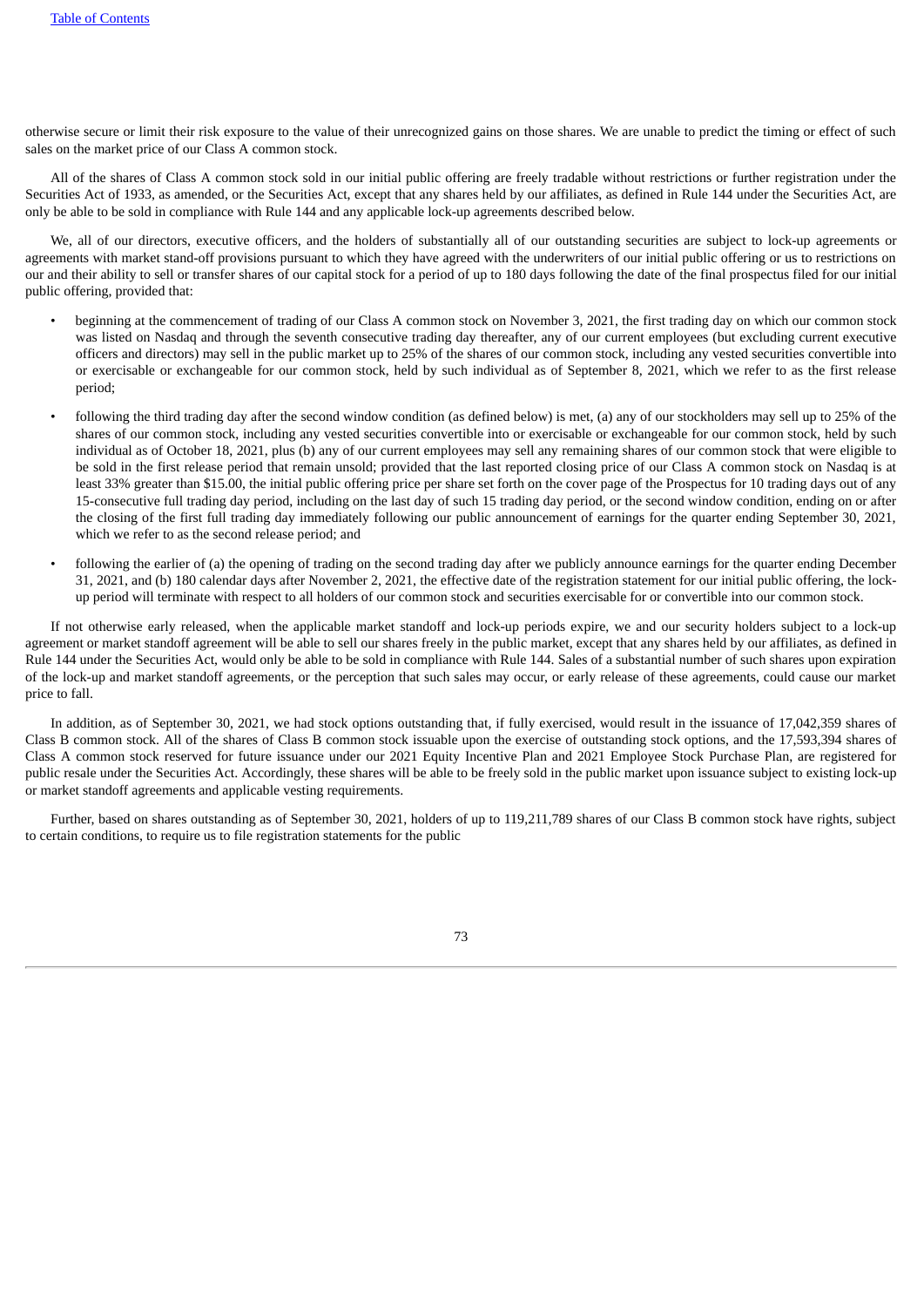resale of such shares or to include such shares in registration statements that we may file for us or other stockholders.

The dual class structure of our common stock has the effect of concentrating voting control with our co-founders and co-Chief Executive Officers, Timothy Brown and Joseph Zwillinger, our other executive officers and directors, our principal stockholders, and their respective affiliates, which limits or precludes the ability of our other stockholders to influence corporate matters, including the election of directors and the approval of any *change of control transaction.*

Our Class B common stock has 10 votes per share and our Class A common stock has one vote per share. Our co-founders and co-Chief Executive Officers, Mr. Brown and Mr. Zwillinger, our other executive officers and directors, our principal stockholders, and their respective affiliates beneficially own a significant percentage of the voting power of our outstanding capital stock.

These stockholders will have the ability to control the outcome of matters submitted to our stockholders for approval, including the election of our directors and the approval of any change of control transaction. This concentrated control will limit or preclude the ability of our other stockholders to influence corporate matters for the foreseeable future, including the election of directors, amendments of our organizational documents, and any merger, consolidation, sale of all or substantially all of our assets, or other major corporate transaction requiring stockholder approval. In addition, this may prevent or discourage unsolicited acquisition proposals or offers for our capital stock.

Future transfers by holders of Class B common stock will generally result in those shares converting to Class A common stock, subject to limited exceptions, such as certain transfers effected for estate planning purposes. The conversion of Class B common stock to Class A common stock will have the effect, over time, of increasing the relative voting power of those holders of Class B common stock who retain their shares in the long term.

# *We do not intend to pay dividends for the foreseeable future.*

We have never declared or paid any cash dividends on our capital stock, and we do not intend to pay any cash dividends in the foreseeable future. We expect to retain future earnings, if any, to fund the development and growth of our business. Any future determination to pay dividends on our capital stock will be at the discretion of our board of directors.

### *Additional stock issuances could result in significant dilution to our stockholders.*

We may issue additional equity securities to raise capital, make acquisitions, or for a variety of other purposes. Additional issuances of our stock may be made pursuant to the exercise or conversion of new or existing convertible debt securities, warrants, stock options, or other equity incentive awards to new and existing service providers. Any such issuances will result in dilution to existing holders of our stock. We rely on equity-based compensation as an important tool in recruiting and retaining employees. The amount of dilution due to equity-based compensation of our employees and other additional issuances could be substantial.

# Delaware law, our status as a public benefit corporation, and provisions in our amended and restated certificate of incorporation and amended and restated bylaws could make a merger, tender offer, or proxy contest more difficult, limit attempts by our stockholders to replace or remove our current *management and depress the market price of our Class A common stock.*

Provisions in our amended and restated certificate of incorporation and our amended and restated bylaws may discourage, delay or prevent a merger, acquisition or other change in control of us or tender offer that stockholders may consider favorable, including transactions in which stockholders might otherwise receive a premium for their shares. These provisions could also limit the price that investors might be willing to pay in the future for shares of our Class A common stock, thereby depressing the market price of our Class A common stock.

As a PBC, we may be less attractive as a takeover target than a traditional company. PBCs may also not be attractive targets for activists or hedge fund investors because new directors would still have to consider and give

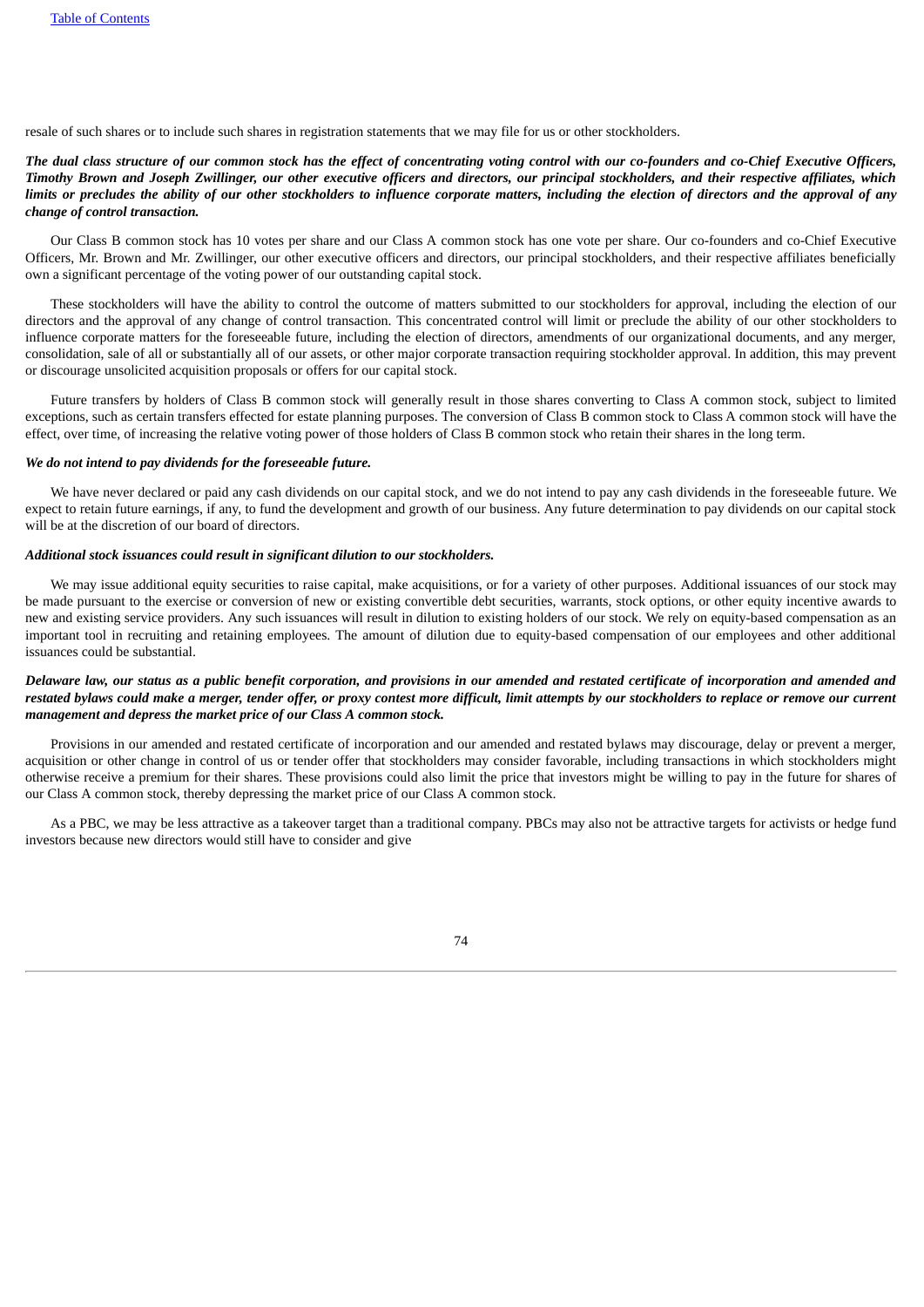appropriate weight to the public benefit along with stockholder value, and stockholders can enforce this through derivative suits. Furthermore, by requiring the boards of directors of PBCs to consider additional constituencies other than maximizing stockholder value, Delaware PBC law could potentially make it easier for such a board to reject a hostile bid, even where the takeover would provide the greatest short-term financial yield to investors.

In addition, these provisions may frustrate or prevent any attempts by our stockholders to replace or remove our current management. Because our board of directors is responsible for appointing the members of our management team, these provisions could in turn affect any attempt by our stockholders to replace current members of our management team. Among others, these provisions include those that:

- provide for a dual class common stock structure in which holders of our Class B common stock may have the ability to control the outcome of matters requiring stockholder approval, including the election of directors and significant corporate transactions, such as a merger or other sale of our company or its assets, even if they own significantly less than a majority of the outstanding shares of our common stock;
- restrict the forum for certain litigation against us to Delaware or the federal courts, as applicable;
- provide that our board of directors has the exclusive right to expand the size of our board of directors and to elect directors to fill a vacancy created by the expansion of our board of directors or the resignation, death or removal of a director, which prevents stockholders from being able to fill vacancies on our board of directors;
- divide our board of directors into three classes, Class I, Class II, and Class III, with each class serving staggered three-year terms, which may delay the ability of stockholders to change the membership of a majority of our board of directors;
- provide that a special meeting of stockholders may be called only by the chair of our board of directors, a chief executive officer, or our board of directors, which may delay the ability of our stockholders to force consideration of a proposal or to take action, including the removal of directors;
- prohibit cumulative voting in the election of directors, which limits the ability of minority stockholders to elect director candidates;
- provide that our board of directors may alter our amended and restated bylaws without obtaining stockholder approval;
- require the approval of holders of at least two-thirds of the voting power of the shares of capital stock entitled to vote at an election of directors to adopt, amend, or repeal our amended and restated bylaws or repeal the provisions of our amended and restated certificate of incorporation regarding the election and removal of directors;
- require the approval of holders of at least two-thirds of the voting power of the shares of capital stock entitled to vote at an election of directors to amend or repeal any provisions of our amended and restated certificate of incorporation relating to our status as a PBC;
- require the approval of holders of at least two-thirds of the voting power of the shares of capital stock entitled to vote at an election of directors to merge or consolidate with or into another entity if, as a result of such merger or consolidation, the capital stock of Allbirds would become, or be converted into or exchanged for the right to receive, shares or other equity interests in a domestic or foreign corporation that is not a public benefit corporation or similar entity and the certificate of incorporation (or similar governing document) of which does not contain a public benefit provision identical to ours;
- require that stockholders must provide advance notice and additional disclosures in order to nominate individuals for election to our board of directors or to propose matters that can be acted upon at a stockholders' meeting, which may discourage or deter a potential acquirer from conducting a solicitation of proxies to elect the acquirer's own slate of directors or otherwise attempting to obtain control of our company; and

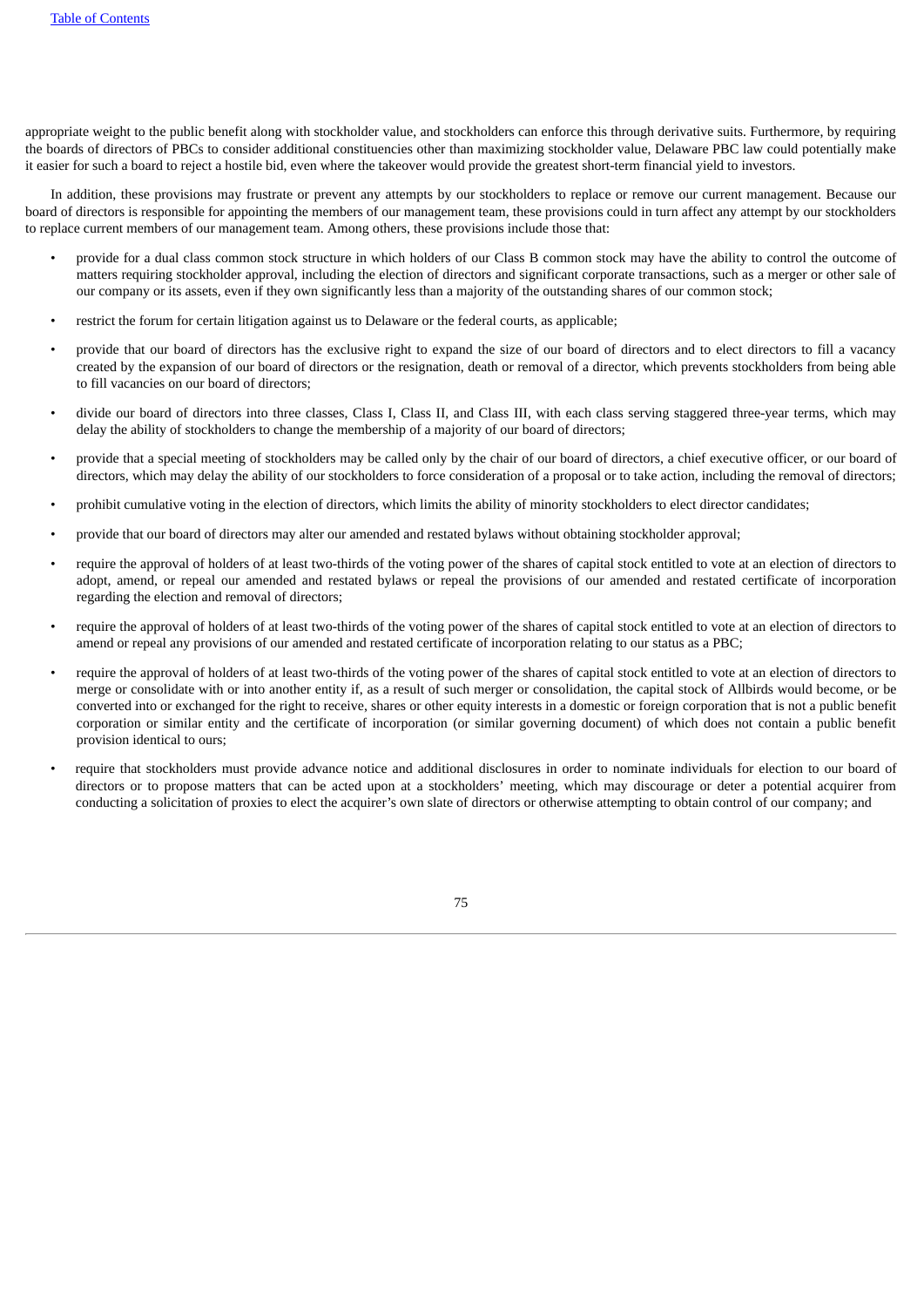• authorize our board of directors to issue shares of preferred stock and to determine the terms of those shares, including preferences and voting rights, without stockholder approval, which could be used to significantly dilute the ownership of a hostile acquirer.

Moreover, because we are incorporated in Delaware, we are governed by the provisions of Section 203 of the Delaware General Corporation Law, or DGCL, which generally prohibits a person who owns in excess of 15% of our outstanding voting stock from merging or combining with us for a period of three years after the date of the transaction in which the person acquired in excess of 15% of our outstanding voting stock, unless the merger or combination is approved in a prescribed manner.

# Our amended and restated certificate of incorporation provides that the Court of Chancery of the State of Delaware will be the sole and exclusive forum for certain stockholder litigation matters and the U.S. federal district courts will be the exclusive forum for the resolution of any complaint asserting a cause of action arising under the Securities Act, which could limit our stockholders' ability to obtain a favorable judicial forum for disputes *with us or our directors, officers, employees, or stockholders.*

Our amended and restated certificate of incorporation provides that, unless we otherwise consent in writing, (A) (1) any derivative action or proceeding brought on our behalf, (2) any action asserting a claim of breach of a fiduciary duty owed by any current or former director, officer, other employee or stockholder of Allbirds to us or our stockholders, (3) any action asserting a claim arising pursuant to any provision of the DGCL, our amended and restated certificate of incorporation, or our amended and restated bylaws (as either may be amended or restated) or as to which the DGCL confers exclusive jurisdiction on the Court of Chancery of the State of Delaware, or (4) any action asserting a claim governed by the internal affairs doctrine of the law of the State of Delaware shall, to the fullest extent permitted by law, be exclusively brought in the Court of Chancery of the State of Delaware or, if such court does not have subject matter jurisdiction thereof, the federal district court of the State of Delaware; and (B) the federal district courts of the United States shall be the exclusive forum for the resolution of any complaint asserting a cause of action arising under the Securities Act. Notwithstanding the foregoing, the exclusive forum provision shall not apply to claims seeking to enforce any liability or duty created by the Securities Exchange Act of 1934, or Exchange Act. The choice of forum provision may limit a stockholder's ability to bring a claim in a judicial forum that it finds favorable for disputes with us or our directors, officers, or other employees, which may discourage such lawsuits against us and our directors, officers, and other employees, although our stockholders will not be deemed to have waived our compliance with federal securities laws and the rules and regulations thereunder. Alternatively, if a court were to find the choice of forum provision contained in our amended and restated certificate of incorporation to be inapplicable or unenforceable in an action, we may incur additional costs associated with resolving such action in other jurisdictions, which could harm our business, financial condition, and results of operations. Any person or entity purchasing or otherwise acquiring or holding any interest in shares of our capital stock shall be deemed to have notice of and consented to the forum provisions in our amended and restated certificate of incorporation.

### **General Risk Factors**

### Our estimates of market opportunity and forecasts of market growth may prove to be inaccurate, and even if the market in which we compete achieves *the forecasted growth, our business could fail to grow at similar rates, if at all.*

Market opportunity estimates and growth forecasts, including those we have generated ourselves, are subject to significant uncertainty and are based on assumptions and estimates that may not prove to be accurate. The variables that go into the calculation of our market opportunity are subject to change over time, and there is no guarantee that any particular number or percentage of individuals covered by our market opportunity estimates will purchase our products at all or generate any particular level of revenue for us. Even if the market in which we compete meets the size estimates and growth forecasts, our business could fail to grow for a variety of reasons outside of our control, including competition in our industry. If any of these risks materialize, it could harm our business and prospects.

# The requirements of being a public company may increase our costs, strain our resources, divert management's attention, and affect our ability to *attract and retain executive management and qualified board members.*

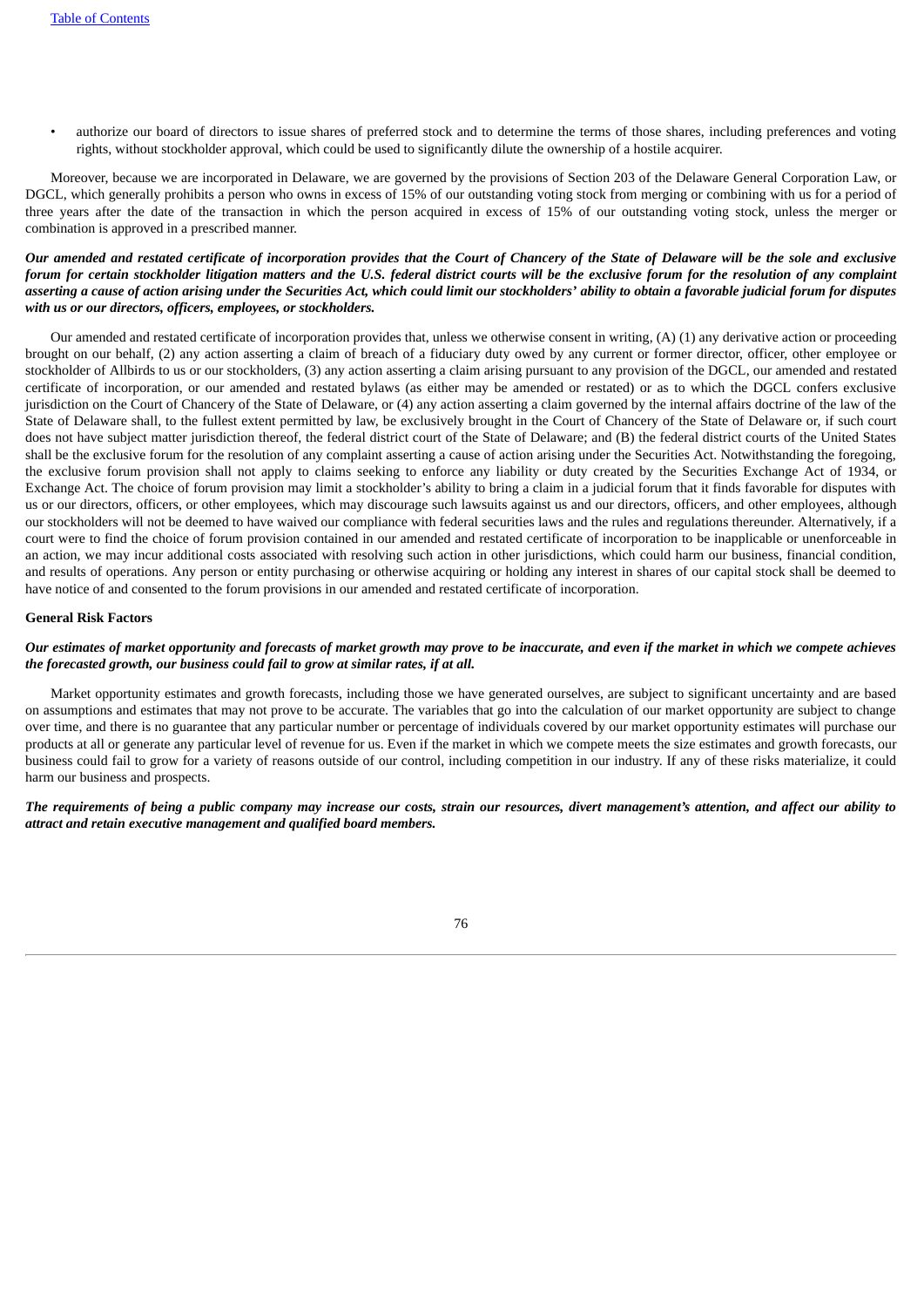As a public company, we are subject to the reporting requirements of the Exchange Act, the listing standards of The Nasdaq Stock Market, and other applicable securities rules and regulations. We expect that the requirements of these rules and regulations will continue to increase our legal, accounting, and financial compliance costs, make some activities more difficult, time-consuming, and costly, and place significant strain on our personnel, systems, and resources. Furthermore, several members of our management team do not have prior experience in running a public company. For example, the Exchange Act requires, among other things, that we file annual, quarterly, and current reports with respect to our business and results of operations. As a result of the complexity involved in complying with the rules and regulations applicable to public companies, our management's attention may be diverted from other business concerns, which could harm our business, financial condition, and results of operations. Although we have already hired additional employees to assist us in complying with these requirements, we may need to hire more employees in the future or engage outside consultants, which will increase our operating expenses.

In addition, changing laws, regulations, and standards relating to corporate governance and public disclosure are creating uncertainty for public companies, increasing legal and financial compliance costs, and making some activities more time-consuming. These laws, regulations, and standards are subject to varying interpretations, in many cases due to their lack of specificity, and, as a result, their application in practice may evolve over time as new guidance is provided by regulatory and governing bodies. This could result in continuing uncertainty regarding compliance matters and higher costs necessitated by ongoing revisions to disclosure and governance practices. We intend to invest substantial resources to comply with evolving laws, regulations, and standards, and this investment may result in increased general and administrative expenses and a diversion of management's time and attention from business operations to compliance activities. If our efforts to comply with new laws, regulations, and standards differ from the activities intended by regulatory or governing bodies due to ambiguities related to their application and practice, regulatory authorities may initiate legal proceedings against us, and our business may be harmed. We also expect that being a public company that is subject to these new rules and regulations will make it more expensive for us to obtain director and officer liability insurance, and we may be required to accept reduced coverage or incur substantially higher costs to obtain coverage. These factors could also make it more difficult for us to attract and retain qualified members of our board of directors, particularly members who can serve on our audit and compensation and leadership management committees, and qualified executive officers.

As a result of the disclosure obligations required of a public company, our business and financial condition is more visible than it was as a private company, which may result in an increased risk of threatened or actual litigation, including by competitors and other third parties. If such claims are successful, our business, financial condition, and results of operations would be harmed, and even if the claims do not result in litigation or are resolved in our favor, these claims, and the time and resources necessary to resolve them, would divert the resources of our management and harm our business, financial condition, and results of operations.

# As a result of beina a public company, we are obligated to develop and maintain proper and effective internal control over financial reportina, and any failure to maintain the adequacy of these internal controls may adversely affect investor confidence in our company and, as a result, the value of our *Class A common stock.*

We will be required, pursuant to Section 404 of the Sarbanes-Oxley Act, or Section 404, to furnish a report by management on, among other things, the effectiveness of our internal control over financial reporting commencing with our second annual report on Form 10-K. This assessment will need to include disclosure of any material weaknesses identified by our management in our internal control over financial reporting. In addition, our independent registered public accounting firm will be required to attest to the effectiveness of our internal control over financial reporting in our first annual report required to be filed with the Securities and Exchange Commission, or SEC, following the date we are no longer an "emerging growth company." Our compliance with Section 404 will require that we incur substantial expenses and expend significant management efforts. We will need to hire additional accounting and financial staff with appropriate public company experience and technical accounting knowledge and compile the system and process documentation necessary to perform the evaluation needed to comply with Section 404.

During the evaluation and testing process of our internal controls, if we identify one or more material weaknesses in our internal control over financial reporting, we will be unable to certify that our internal control over financial reporting is effective. We cannot assure you that there will not be material weaknesses or significant

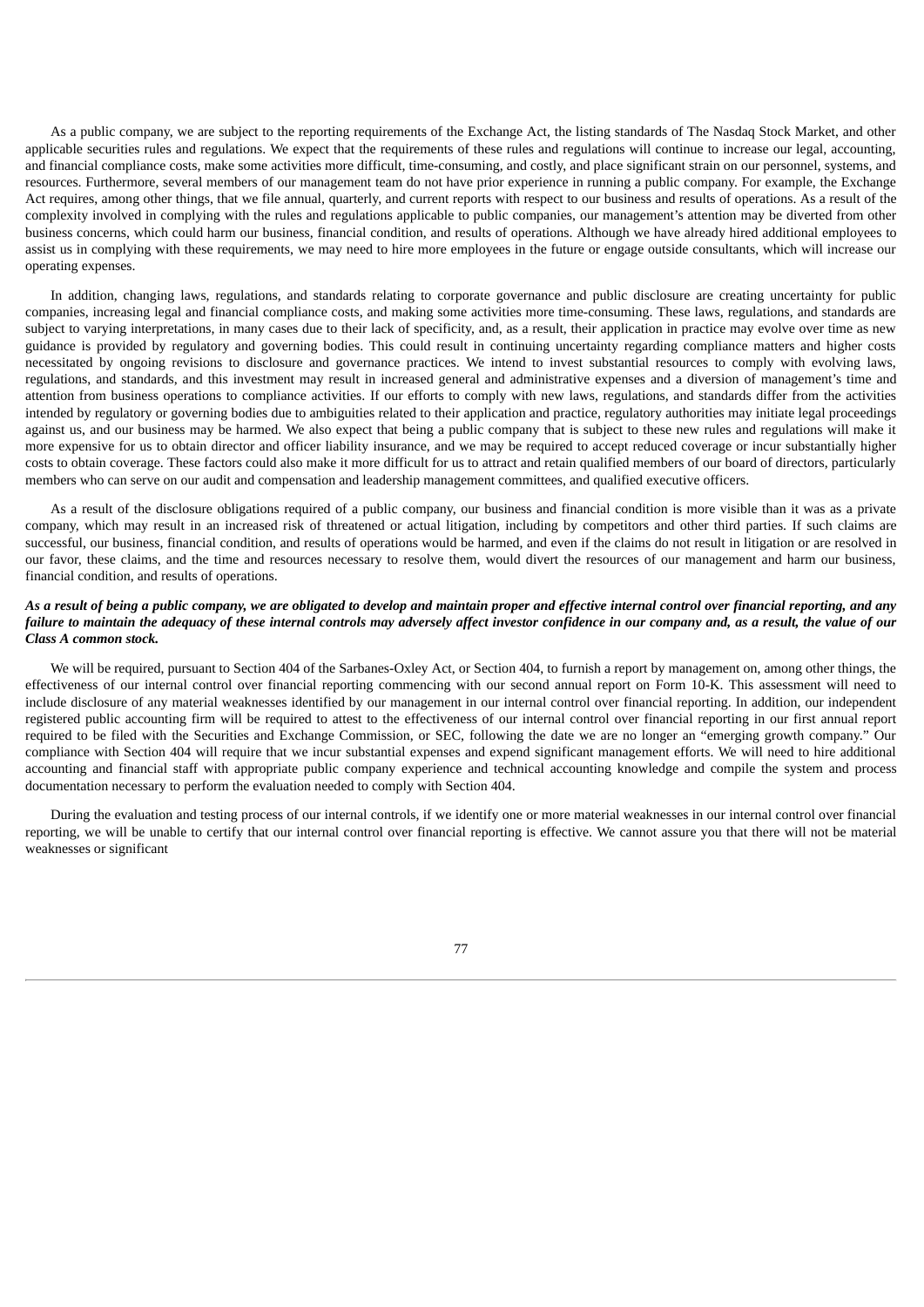deficiencies in our internal control over financial reporting in the future. Any failure to maintain internal control over financial reporting could severely inhibit our ability to accurately report our financial condition or results of operations. If we are unable to conclude that our internal control over financial reporting is effective, or if our independent registered public accounting firm determines we have a material weakness or significant deficiency in our internal control over financial reporting, we could lose investor confidence in the accuracy and completeness of our financial reports, the market price of our Class A common stock could decline, and we could be subject to sanctions or investigations by the SEC or other regulatory authorities. Failure to remedy any material weakness in our internal control over financial reporting, or to implement or maintain other effective control systems required of public companies, could also restrict our future access to the capital markets.

# We are an "emerging growth company," and we cannot be certain if the reduced reporting and disclosure requirements applicable to emerging growth *companies will make our Class A common stock less attractive to investors.*

We are an "emerging growth company," as defined in the Jumpstart Our Business Startups Act of 2012, or JOBS Act, and we may take advantage of certain exemptions from reporting requirements that are applicable to other public companies that are not "emerging growth companies," including the auditor attestation requirements of Section 404, reduced disclosure obligations regarding executive compensation in our periodic reports and proxy statements, and exemptions from the requirements of holding a non-binding advisory vote on executive compensation and stockholder approval of any golden parachute payments not previously approved. Pursuant to Section 107 of the JOBS Act, as an emerging growth company, we have elected to use the extended transition period for complying with new or revised accounting standards until those standards would otherwise apply to private companies. As a result, our consolidated financial statements may not be comparable to the financial statements of issuers who are required to comply with the effective dates for new or revised accounting standards that are applicable to public companies, which may make our Class A common stock less attractive to investors. In addition, if we cease to be an emerging growth company, we will no longer be able to use the extended transition period for complying with new or revised accounting standards.

We will remain an emerging growth company until the earliest of: (1) December 31, 2026, the last day of the fiscal year following the fifth anniversary of our initial public offering; (2) the last day of the first fiscal year in which our annual gross revenue is \$1.07 billion or more; (3) the date on which we have, during the previous rolling three-year period, issued more than \$1 billion in non-convertible debt securities; and (4) the date we qualify as a "large accelerated filer," with at least \$700 million of equity securities held by non-affiliates.

We cannot predict if investors will find our Class A common stock less attractive if we choose to rely on these exemptions. For example, if we do not adopt a new or revised accounting standard, our future results of operations may not be comparable to the results of operations of certain other companies in our industry that adopted such standards. If some investors find our Class A common stock less attractive as a result, there may be a less active trading market for our Class A common stock, and our stock price may be more volatile.

## If securities or industry analysts do not publish research, or publish inaccurate or unfavorable research, about our business, the price of our Class A *common stock and trading volume could decline.*

The trading market for our Class A common stock depends in part on the research and reports that securities or industry analysts publish about us or our business, our market and our competitors. We do not have any control over these analysts. If few securities analysts commence coverage of us, or if industry analysts cease coverage of us, the trading price for our Class A common stock would be negatively affected. If one or more of the analysts who cover us downgrade our Class A common stock or publish inaccurate or unfavorable research about our business, our Class A common stock price would likely decline. If one or more of these analysts cease coverage of us or fail to publish reports on us regularly, demand for our Class A common stock could decrease, which might cause our Class A common stock price and trading volume to decline.

# *We may incur losses from fraud or theft.*

We have occasionally in the past incurred and may in the future incur losses from various types of fraud, including stolen credit card numbers, claims that a customer did not authorize a purchase, and merchant fraud. As a

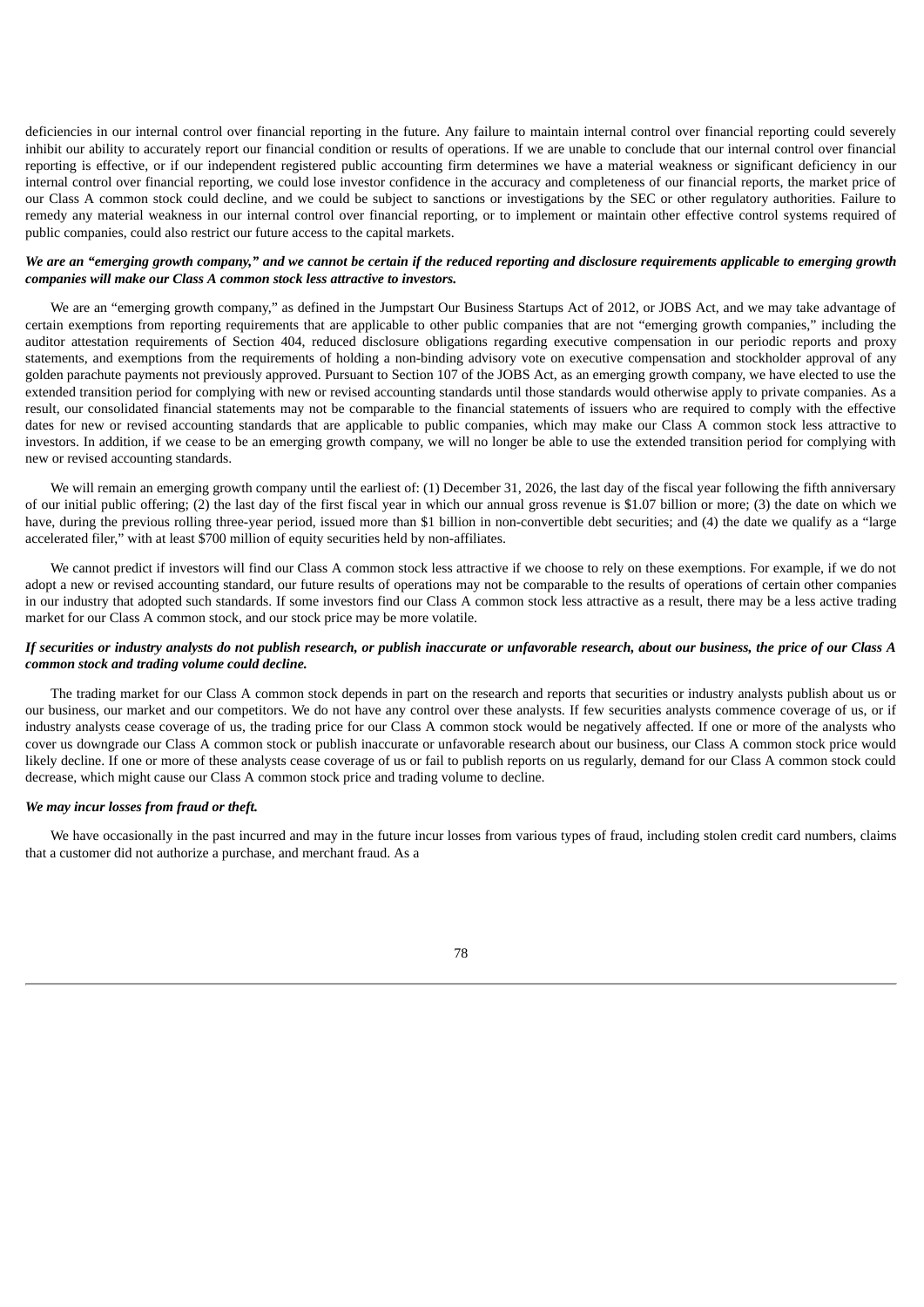general matter, we are liable for fraudulent credit card transactions. Although we have measures in place to detect and reduce the occurrence of fraudulent activity on our digital platform, those measures may not always be effective. In addition to the direct costs of such losses, if the fraud is related to credit card transactions and becomes excessive, it could potentially result in us paying higher fees or affecting our ability to accept credit cards for payment. Our failure to adequately prevent fraudulent transactions could damage our reputation, result in litigation or regulatory action, and lead to expenses that could substantially impact our results of operations.

Additionally, we have occasionally in the past been, and may in the future be, subject to fraudulent purchases by individuals purchasing our products in bulk with the intention of unlawfully reselling such products at a premium. While we have taken steps to detect and prevent such practices, our failure to identify those activities may adversely affect our brand and reputation.

We have occasionally in the past incurred and may in the future incur losses from theft or "leakage" of our products in our stores or in our distribution centers. While we have taken steps to detect and prevent such issues, those steps may not always be effective. In addition to the direct costs of such losses, such theft or "leakage" of our products could result in lost revenue and unlawful reselling of our products, which could adversely affect our brand and reputation.

# If our estimates or judgments relating to our critical accounting policies prove to be incorrect, our results of operations could be adversely affected.

The preparation of financial statements in conformity with generally accepted accounting principles in the United States requires management to make estimates and assumptions that affect the amounts reported in our consolidated financial statements and accompanying notes appearing in Part I, Item 1 of this Quarterly Report on Form 10-Q. We base our estimates on historical experience and on various other assumptions that we believe to be reasonable under the circumstances, as provided in the section titled "Management's Discussion and Analysis of Financial Condition and Results of Operations— Critical Accounting Policies and Estimates" in the Prospectus. The results of these estimates form the basis for making judgments about the carrying values of assets, liabilities, and equity, and the amount of revenue and expenses. Significant estimates and judgments involve: revenue recognition, stock-based compensation, and the fair value of our common stock. Our results of operations may be adversely affected if our assumptions change or if actual circumstances differ from those in our assumptions, which could cause our results of operations to fall below the expectations of securities analysts and investors, resulting in a decline in the market price of our Class A common stock.

## We may be subject to periodic claims and litigation that could result in unexpected expenses and could ultimately be resolved against us.

From time to time, we may be involved in litigation and other proceedings, including matters related to product liability claims, stockholder class action and derivative claims, commercial disputes, and copyright infringement, challenging trademarks, and other intellectual property claims, as well as trade, regulatory, employment, and other claims related to our business or our sustainability and ESG practices, statements, and goals. Any of these proceedings could result in significant settlement amounts, damages, fines, or other penalties, divert financial and management resources, and result in significant legal fees. An unfavorable outcome of any particular proceeding could exceed the limits of our insurance policies or the carriers may decline to fund such final settlements and/or judgments and could have an adverse impact on our business, financial condition, and results of operations. In addition, any proceeding could negatively impact our reputation among our customer and our brand image.

# Extreme weather conditions, natural disasters, and other catastrophic events, including those caused by climate change, could negatively impact our *results of operations and financial condition.*

Extreme weather conditions and volatile changes in weather conditions in the areas in which our offices, retail stores, suppliers, customers, distribution centers, and vendors are located could adversely affect our results of operations and financial condition. Moreover, natural disasters such as earthquakes, hurricanes, tsunamis, floods, monsoons or wildfires, public health crises, such as pandemics and epidemics (including, for example, the COVID-19 pandemic), political crises, such as terrorist attacks, war and other political instability, or other catastrophic events, whether occurring in the United States or abroad, and their related consequences and effects,

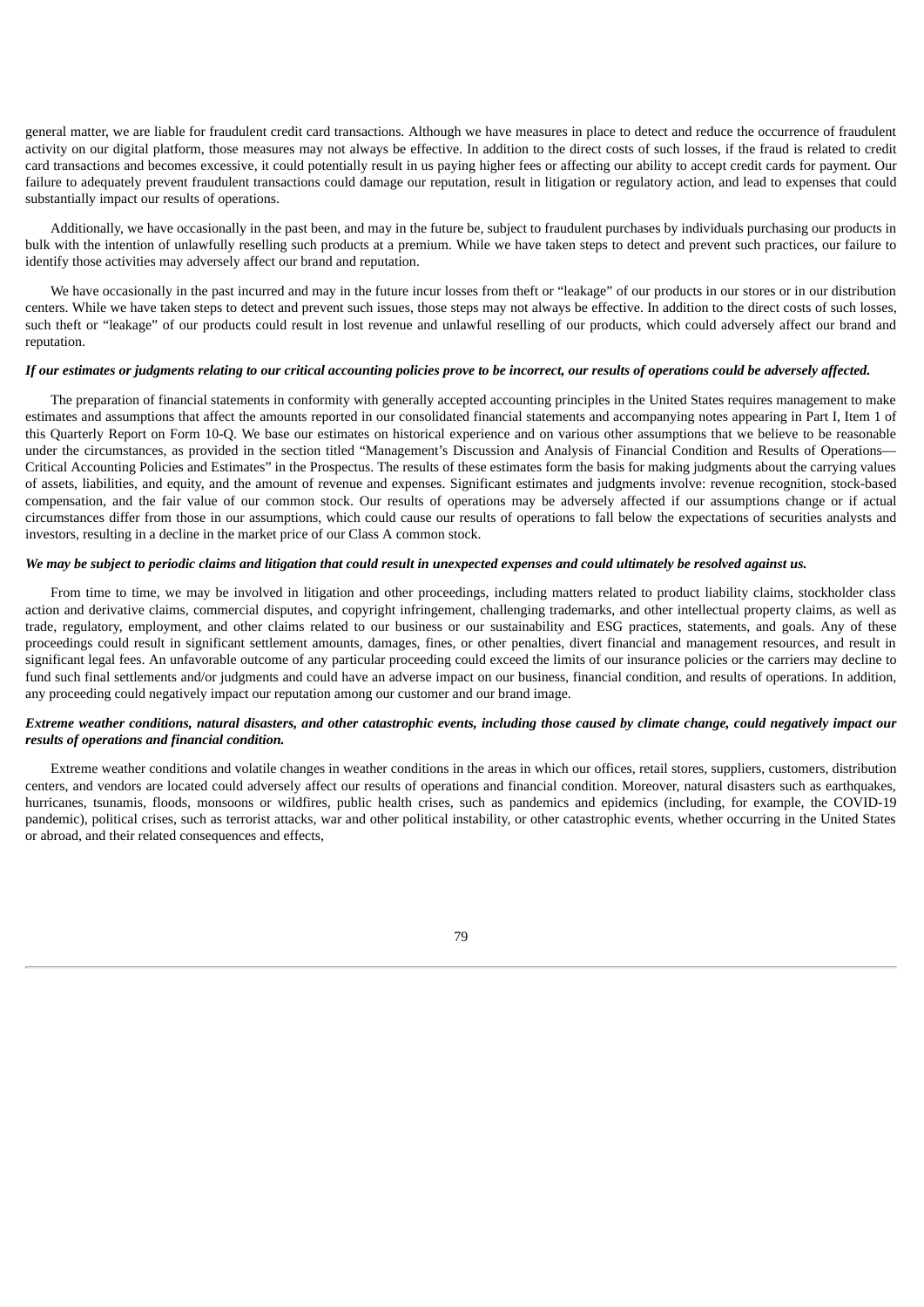including energy shortages, could disrupt our operations, the operations of our vendors and other suppliers, or result in economic instability that could negatively impact customer spending, any or all of which would negatively impact our results of operations and financial condition. For example, our principal offices are located in Northern California, an area which has a history of earthquakes and wildfires, and are thus vulnerable to damage or disruption. In particular, these types of events could impact our global supply chain, including the ability of vendors to provide raw materials where and when needed, the ability of third parties to manufacture and ship merchandise, and our ability to ship products to customers from or to the impacted region(s).

# We may require additional capital to support business growth, and this capital might be unavailable or might be available only by diluting existing *stockholders.*

We intend to continue making investments to support our business growth and may require additional funds to support this growth. Our future capital requirements will depend on many factors, including our rate of revenue growth, the timing and extent of international expansion efforts and other growth initiatives, the expansion of our marketing activities and overall economic conditions. To the extent that current and anticipated future sources of liquidity are insufficient to fund our future business activities and requirements, we may need to engage in equity or debt financings to secure additional funds. If we raise additional funds through further issuances of equity or convertible debt securities, our existing stockholders could suffer significant dilution, and any new equity securities we issue could have rights, preferences and privileges superior to those of holders of our Class A common stock. Any debt financing secured by us in the future could involve restrictive covenants relating to our capital raising activities and other financial and operational matters, which may make it more difficult for us to obtain additional capital and to pursue business opportunities. In addition, we may not be able to obtain additional financing on terms favorable to us, if at all. If we are unable to obtain adequate financing or financing on terms satisfactory to us, when we require it, our ability to continue to support our business growth and to respond to business challenges could be significantly limited, and our business and prospects could fail or be adversely affected.

# **ITEM 2. UNREGISTERED SALES OF EQUITY SECURITIES AND USE OF PROCEEDS**

### *(a) Unregistered Sales of Equity Securities*

From July 1, 2021 through September 30, 2021, we issued to certain directors, officers, employees, consultants, and other service providers options to purchase an aggregate of 830,227 shares of our Class B common stock under our 2015 Plan at exercise prices ranging from \$10.33 to \$11.42 per share.

From July 1, 2021 through September 30, 2021, we issued and sold to certain directors, officers, employees, consultants, and other service providers an aggregate of 1,583,686 shares of our Class B common stock upon the exercise of options under our 2015 Plan at exercise prices ranging from \$0.02 to \$10.33 per share, for aggregate cash consideration of approximately \$2,230,914.

From July 1, 2021 through September 30, 2021, we issued an aggregate of 30,683 shares of our Class B common stock upon the exercise of Class B common stock warrants, for aggregate cash consideration of approximately \$39,336.

The foregoing transactions did not involve any underwriters, any underwriting discounts or commissions, or any public offering. We believe the offers, sales, and issuances of the above securities were exempt from registration under the Securities Act by virtue of Section 4(a)(2) of the Securities Act (or Regulation D or Regulation S promulgated thereunder), because the issuance of securities to the recipient did not involve a public offering, or in reliance on Rule 701 because the transactions were pursuant to compensatory benefit plans or contracts relating to compensation as provided under such rule. The recipients of the securities in each of these transactions represented their intentions to acquire the securities for investment only and not with a view to or for sale in connection with any distribution thereof. All recipients had adequate access, through their relationships with us or otherwise, to information about us. The issuances of these securities were made without any general solicitation or advertising.

*(b) Use of Proceeds*

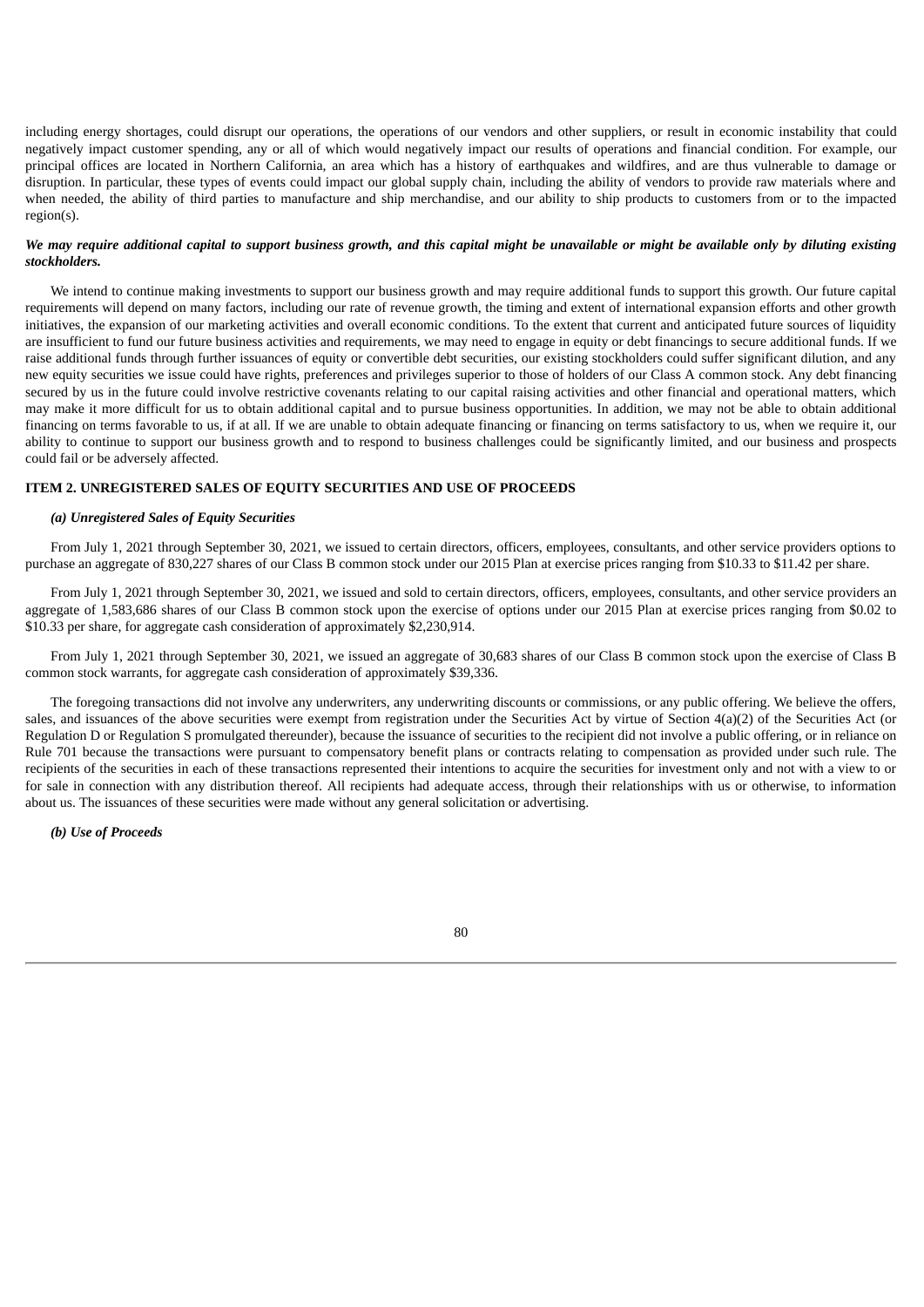On November 2, 2021, the registration statement on Form S-1 (Registration No. 333-259188) for our initial public offering, or IPO, of our Class A common stock was declared effective by the SEC. On November 5, 2021, we closed our IPO and 23,221,152 shares of our Class A common stock were issued and sold at a public offering price of \$15.00 per share, inclusive of the exercise in full by the underwriters of their option to purchase up to an additional 3,028,845 shares of Class A common stock. The shares of Class A common stock sold consisted of 16,850,799 shares offered by us and 6,370,353 shares offered by certain existing stockholders, for an aggregate price of approximately \$348.3 million. We received approximately \$252.8 million in offering proceeds before deducting underwriting discounts and commissions and offering expenses, and the selling stockholders received approximately \$95.6 million in offering proceeds before deducting underwriting discounts and offering expenses. We did not receive any proceeds from the sale of shares of our Class A common stock by the selling stockholders. Upon completion of the sales of the shares of our Class A common stock, our IPO terminated.

The underwriters of our IPO were Morgan Stanley & Co. LLC; J.P. Morgan Securities LLC; BofA Securities, Inc.; Robert W. Baird & Co. Incorporated; William Blair & Company, L.L.C.; Piper Sandler & Co.; Cowen and Company, LLC; Guggenheim Securities, LLC; KeyBanc Capital Markets Inc.; Stifel, Nicolaus & Company, Incorporated; Telsey Advisory Group LLC; C.L. King & Associates, Inc.; Drexel Hamilton, LLC; Loop Capital Markets LLC; Penserra Securities LLC; Samuel A. Ramirez & Company, Inc.; and Siebert Williams Shank & Co., LLC. We paid the underwriters of our IPO underwriting discounts and commissions totaling \$15.8 million and incurred approximately \$6.0 million in offering costs. Thus, our net offering proceeds, after deducting underwriting discounts and commissions and offering expenses, were approximately \$231 million. Other than the proceeds payable directly to the selling stockholders, no payments were made to our directors or officers or their associates, holders of 10% or more of any class of our equity securities, or any affiliates.

There has been no material change in the planned use of proceeds from our IPO as described in our final prospectus filed with the SEC on November 4, 2021 pursuant to Rule 424(b)(4).

### **ITEM 3. DEFAULTS UPON SENIOR SECURITIES**

Not applicable.

#### **ITEM 4. MINE SAFETY DISCLOSURES**

Not applicable.

#### **ITEM 5. OTHER INFORMATION**

Not applicable.

#### **ITEM 6. EXHIBITS**

The documents listed in the Exhibit Index of this Quarterly Report on Form 10-Q are incorporated by reference or are filed with this Quarterly Report on Form 10-Q, in each case as indicated therein (numbered in accordance with Item 601 of Regulation S-K).

| Exhibit<br>Number |                                                                                  | <b>Incorporated by Reference</b> |                    |                |                     |
|-------------------|----------------------------------------------------------------------------------|----------------------------------|--------------------|----------------|---------------------|
|                   | <b>Exhibit Title</b>                                                             | Form                             | <b>File Number</b> | <b>Exhibit</b> | <b>Filing Date</b>  |
| 3.1               | Ninth Amended and Restated Certificate of Incorporation of the<br>Registrant.    | $8-K$                            | 001-40963          | 3.1            | November 5,<br>2021 |
| 3.2               | <b>Amended and Restated Bylaws of the Registrant.</b>                            | $8-K$                            | 001-40963          | 3.2            | November 5,<br>2021 |
| 10.1              | Allbirds, Inc. 2021 Equity Incentive Plan and forms of agreements<br>thereunder. | $S-1/A$                          | 333-259188         | 10.3           | October 25.<br>2021 |
| 10.2              | Allbirds, Inc. 2021 Employee Stock Purchase Plan.                                |                                  |                    |                |                     |

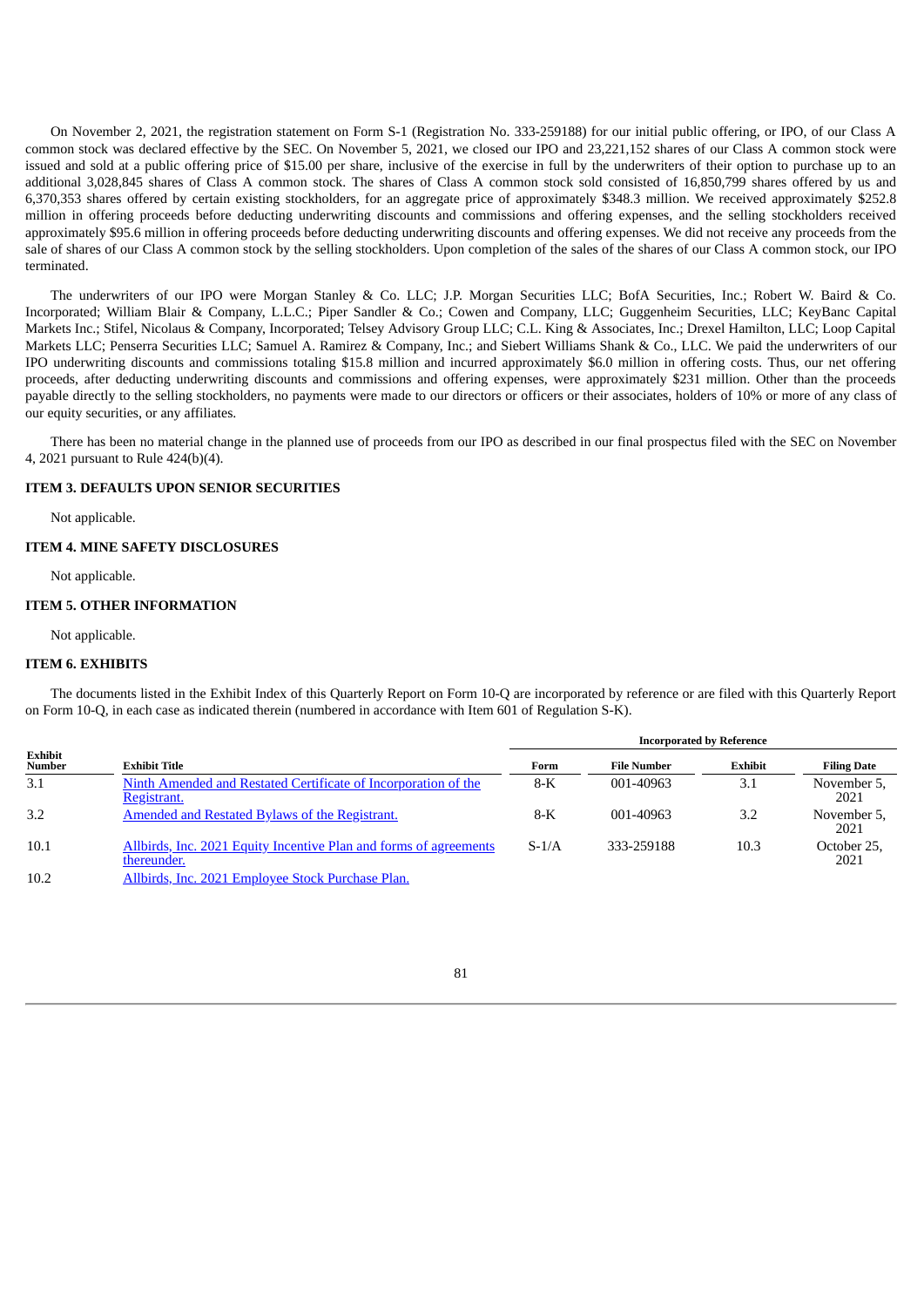| 10.3       | Form of indemnification agreement by and between the Registrant<br>and each of its directors and executive officers.                                                                                                                                                                                                                                                                                                                                                                     | $S-1$   | 333-259188 | 10.5  | August 31,<br>2021    |
|------------|------------------------------------------------------------------------------------------------------------------------------------------------------------------------------------------------------------------------------------------------------------------------------------------------------------------------------------------------------------------------------------------------------------------------------------------------------------------------------------------|---------|------------|-------|-----------------------|
| 10.4       | Allbirds, Inc. Severance and Change in Control Plan and form of<br>participation agreement thereunder.                                                                                                                                                                                                                                                                                                                                                                                   | $S-1/A$ | 333-259188 | 10.11 | October 25,<br>2021   |
| 10.5       | Offer Letter by and between the Registrant and Michael Bufano.                                                                                                                                                                                                                                                                                                                                                                                                                           | $S-1/A$ | 333-259188 | 10.6  | September 15,<br>2021 |
| 10.6       | Standard Multi-Tenant Office Lease – Gross, by and among the<br>Registrant, International Settlement Holding Corporation, Kristina<br>Gavello Marital Trust, Gail Gavello, James A. Maciel, Gregory A.<br>Maciel, Barry A. Maciel by Gregory A. Maciel POA, Barry Maciel<br>Trust, Claude D. Perasso, Clotilde Goria, Claudia Bressie, Laura<br>Perell, Jeanne Peters and Mary Anne Scarlett, dated July 13, 2016,<br>as amended by Lease Extension Agreement, dated August 24,<br>2021. | $S-1/A$ | 333-259188 | 10.8  | October 25,<br>2021   |
| $31.1*$    | Certification of Principal Executive Officer pursuant to Exchange<br><u>Act Rules 13a-14(a) and 15d-14(a), as adopted pursuant to Section</u><br>302 of the Sarbanes-Oxley Act of 2002.                                                                                                                                                                                                                                                                                                  |         |            |       |                       |
| $31.2*$    | Certification of Principal Financial Officer pursuant to Exchange<br>Act Rules 13a-14(a) and 15d-14(a), as adopted pursuant to Section<br>302 of the Sarbanes-Oxley Act of 2002.                                                                                                                                                                                                                                                                                                         |         |            |       |                       |
| $32.1+$    | Certification of Principal Executive Officer pursuant to 18 U.S.C.<br>Section 1350, as adopted pursuant to Section 906 of the Sarbanes-<br>Oxley Act of 2002.                                                                                                                                                                                                                                                                                                                            |         |            |       |                       |
| 32.2†      | Certification of Principal Financial Officer pursuant to 18 U.S.C.<br>Section 1350, as adopted pursuant to Section 906 of the Sarbanes-<br>Oxley Act of 2002.                                                                                                                                                                                                                                                                                                                            |         |            |       |                       |
| $101.INS*$ | XBRL Instance Document – the instance document does not<br>appear in the Interactive Data File because its XBRL tags are<br>embedded within the Inline XBRL document                                                                                                                                                                                                                                                                                                                     |         |            |       |                       |
| 101.SCH*   | Inline XBRL Taxonomy Extension Schema Document                                                                                                                                                                                                                                                                                                                                                                                                                                           |         |            |       |                       |
| 101.CAL*   | <b>Inline XBRL Taxonomy Extension Calculation Linkbase</b><br>Document                                                                                                                                                                                                                                                                                                                                                                                                                   |         |            |       |                       |
| 101.DEF*   | Inline XBRL Taxonomy Extension Definition Linkbase Document                                                                                                                                                                                                                                                                                                                                                                                                                              |         |            |       |                       |
| $101.LAB*$ | Inline XBRL Taxonomy Extension Label Linkbase Document                                                                                                                                                                                                                                                                                                                                                                                                                                   |         |            |       |                       |
| 101.PRE*   | Inline XBRL Taxonomy Extension Presentation Linkbase<br>Document                                                                                                                                                                                                                                                                                                                                                                                                                         |         |            |       |                       |
| 104        | The cover page from the Registrant's Quarterly Report on Form<br>10-Q for the quarter ended September 30, 2021, has been<br>formatted in Inline XBRL and contained in Exhibits 101                                                                                                                                                                                                                                                                                                       |         |            |       |                       |
| $-1$       |                                                                                                                                                                                                                                                                                                                                                                                                                                                                                          |         |            |       |                       |

\* Filed herewith.

<sup>†</sup> The certifications attached as Exhibits 32.1 and 32.2 that accompany this Quarterly Report on Form 10-Q are not deemed filed with the SEC and are not to be incorporated by reference into any filing of the Registrant under the Securities Act of 1933, as amended, or the Exchange Act, whether made before or after the date of this Quarterly Report on Form 10-Q, irrespective of any general incorporation language contained in such filing.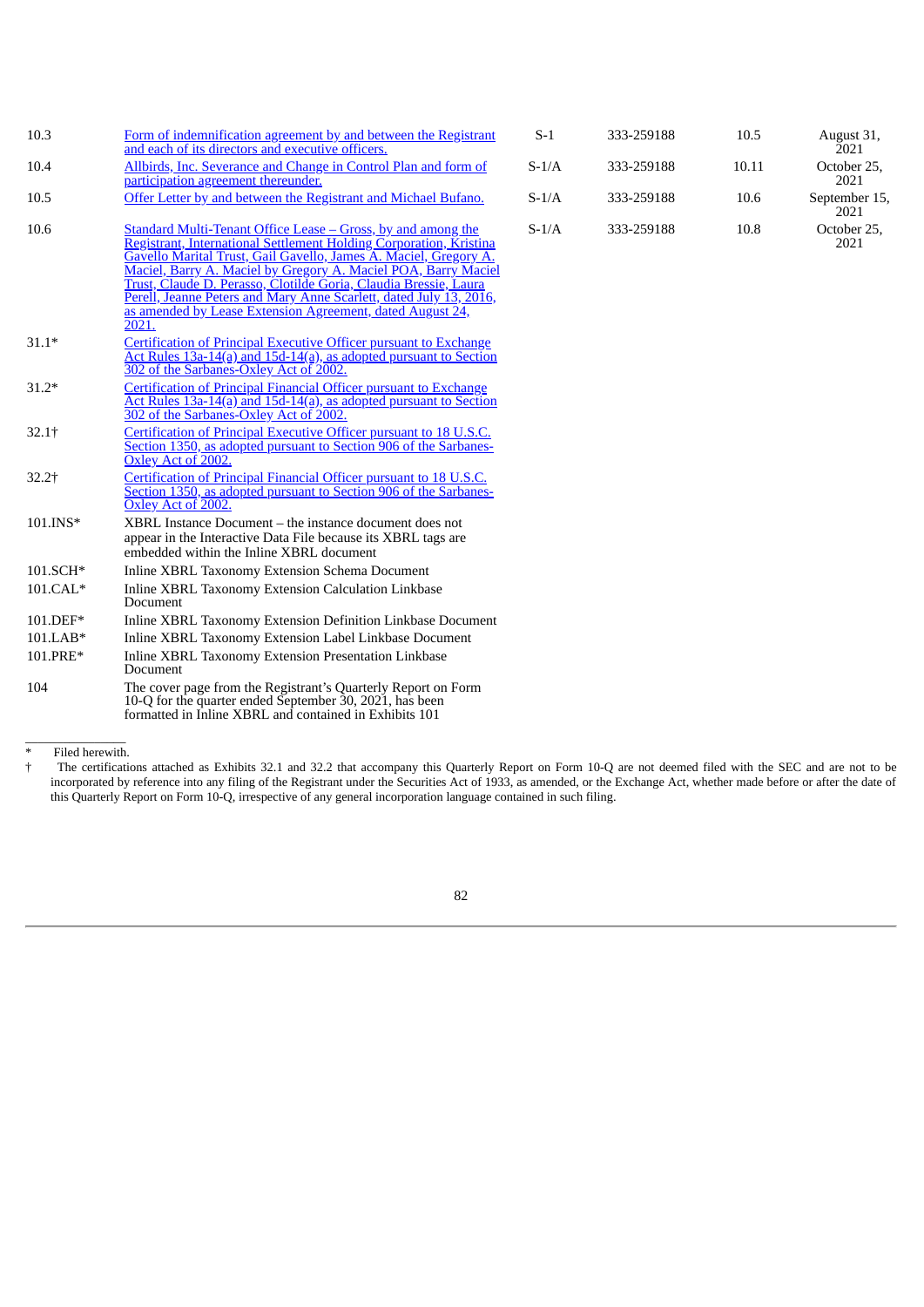## **SIGNATURES**

Pursuant to the requirements of the Securities Exchange Act of 1934, the registrant has duly caused this report to be signed on its behalf by the undersigned thereunto duly authorized.

# **ALLBIRDS, INC.**

Date: December 7, 2021 By: /s/ Joseph Zwillinger

Date: December 7, 2021 By: /s/ Michael Bufano

Joseph Zwillinger Co-Chief Executive Officer *(Principal Executive Officer)*

Michael Bufano

Chief Financial Officer *(Principal Financial Officer)*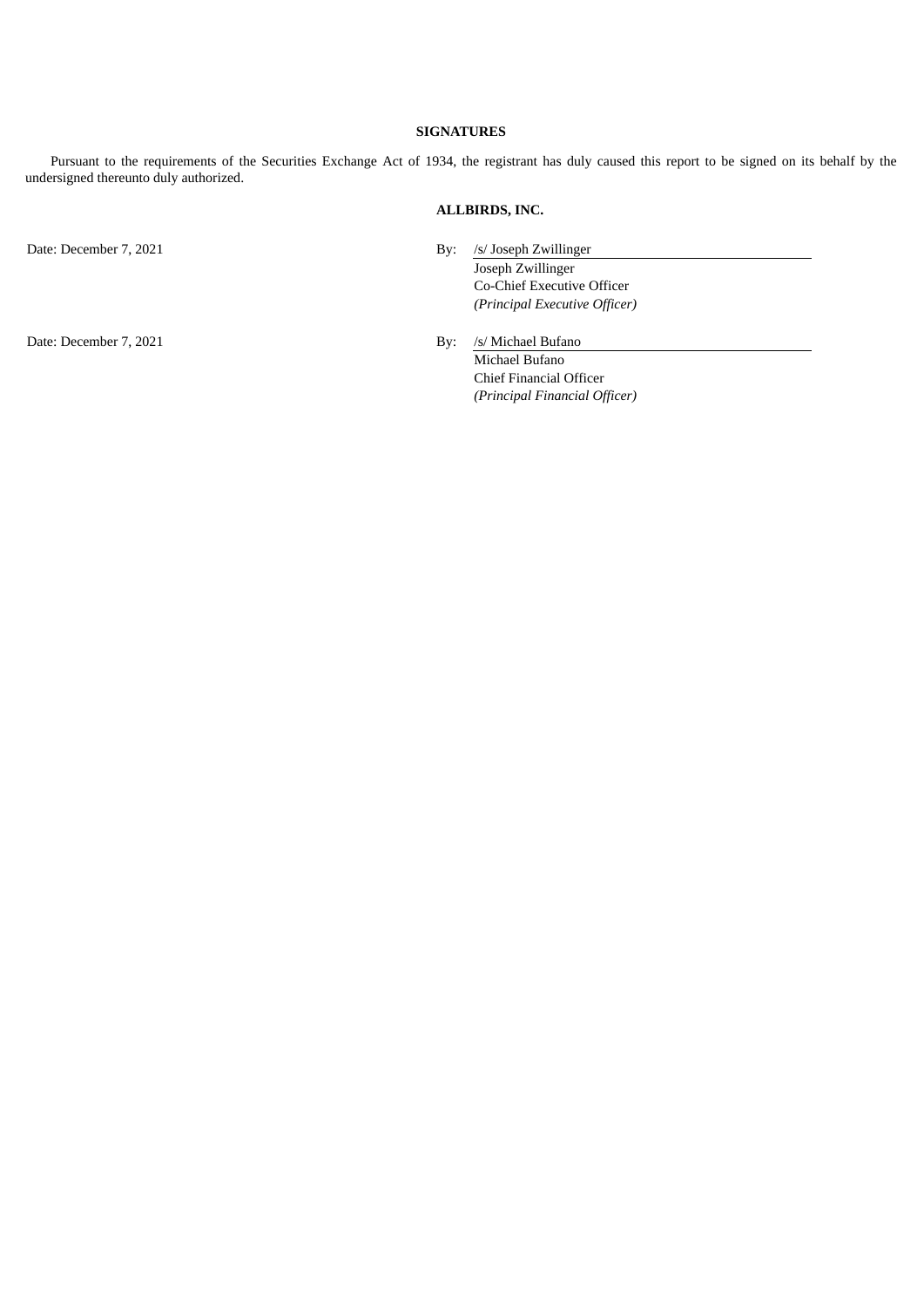# **Allbirds, Inc.**

# **2021 Employee Stock Purchase Plan**

# **Adopted by the Board of Directors: September 13, 2021 Approved by the Stockholders: September 16, 2021**

### **IPO Date: November 2, 2021**

## <span id="page-90-0"></span>**1. General; Purpose**.

**(a)** The Plan provides a means by which Eligible Employees of the Company and certain Designated Companies may be given an opportunity to purchase shares of Common Stock. The Plan permits the Company to grant a series of Purchase Rights to Eligible Employees under an Employee Stock Purchase Plan.

**(b)** The Plan includes two components: a 423 Component and a Non-423 Component. The Company intends (but makes no undertaking or representation to maintain) the 423 Component to qualify as an Employee Stock Purchase Plan. The provisions of the 423 Component, accordingly, will be construed in a manner that is consistent with the requirements of Section 423 of the Code. In addition, this Plan authorizes grants of Purchase Rights under the Non-423 Component that do not meet the requirements of an Employee Stock Purchase Plan. Except as otherwise provided in the Plan or determined by the Board, the Non-423 Component will operate and be administered in the same manner as the 423 Component. In addition, the Company may make separate Offerings which vary in terms (provided that such terms are not inconsistent with the provisions of the Plan or the requirements of an Employee Stock Purchase Plan to the extent the Offering is made under the 423 Component), and the Company will designate which Designated Company is participating in each separate Offering.

**(c)** The Company, by means of the Plan, seeks to retain the services of Eligible Employees, to secure and retain the services of new Employees and to provide incentives for such persons to exert maximum efforts for the success of the Company and its Related Corporations.

### **2. Administration**.

**(a)** The Board will administer the Plan unless and until the Board delegates administration of the Plan to a Committee or Committees, as provided in Section 2(c).

**(b)** The Board will have the power, subject to, and within the limitations of, the express provisions of the Plan:

**(i)** To determine how and when Purchase Rights will be granted and the provisions of each Offering (which need not be identical).

**(ii)** To designate from time to time (A) which Related Corporations will be eligible to participate in the Plan as Designated 423 Companies, (B) which Related Corporations or Affiliates will be eligible to participate in the Plan as Designated Non-423 Companies, (C) which Affiliates or Related Corporations may be excluded from participation in the Plan, and (D) which Designated Companies will participate in each separate Offering (to the extent that the Company makes separate Offerings).

**(iii)** To construe and interpret the Plan and Purchase Rights, and to establish, amend and revoke rules and regulations for its administration. The Board, in the exercise of this power, may correct any defect, omission or inconsistency in the Plan, in a manner and to the extent it deems necessary or expedient to make the Plan fully effective.

**(iv)** To settle all controversies regarding the Plan and Purchase Rights granted under the Plan.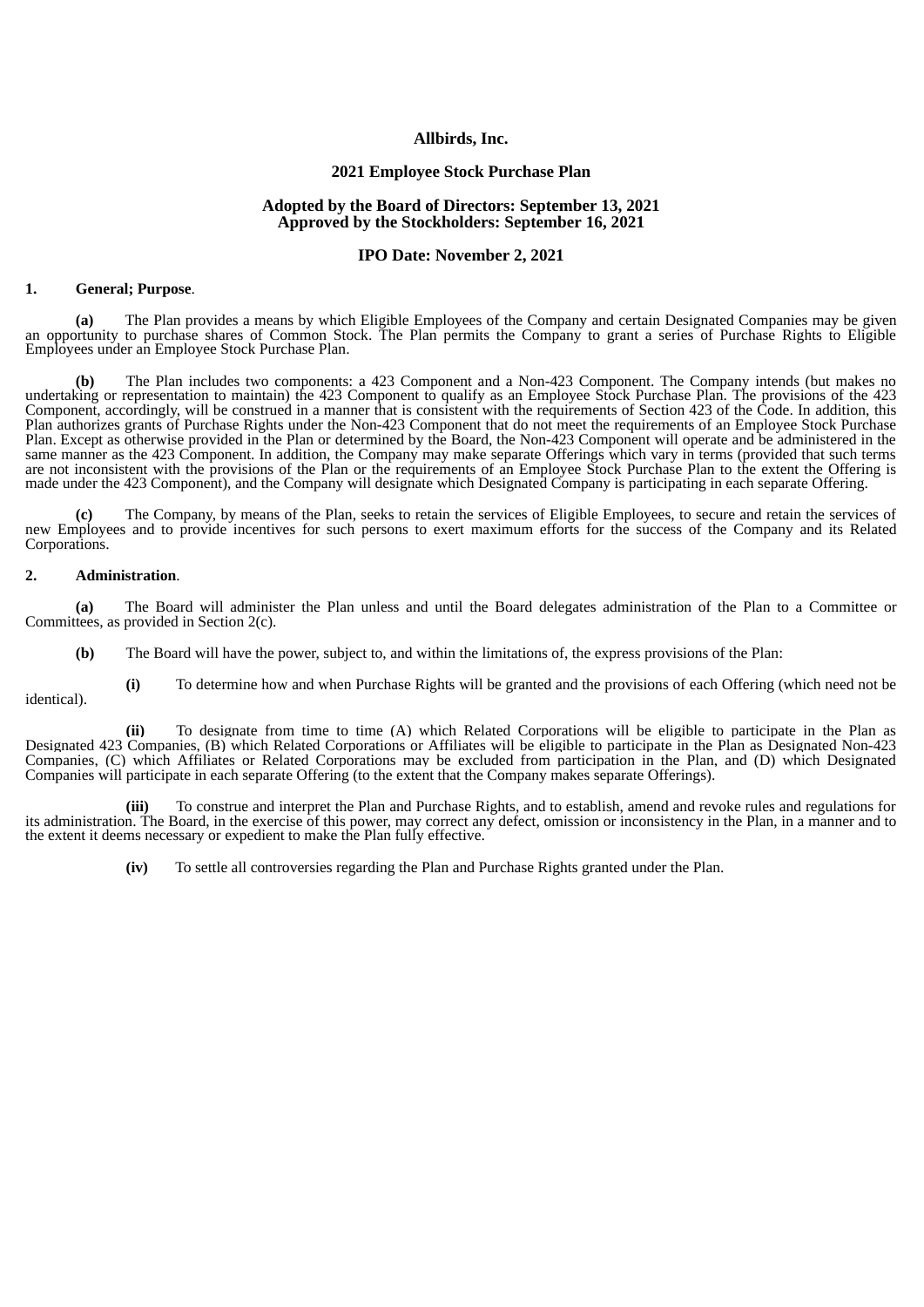- **(v)** To suspend or terminate the Plan at any time as provided in Section 12.
- **(vi)** To amend the Plan at any time as provided in Section 12.

**(vii)** Generally, to exercise such powers and to perform such acts as it deems necessary or expedient to promote the best interests of the Company, its Related Corporations and Affiliates, and to carry out the intent that the Plan be treated as an Employee Stock Purchase Plan with respect to the 423 Component.

**(viii)** To adopt such rules, procedures and sub-plans as are necessary or appropriate to permit or facilitate participation in the Plan by Employees who are non-U.S. nationals or employed or located outside the United States. Without limiting the generality of, and consistent with, the foregoing, the Board specifically is authorized to adopt rules, procedures, and sub-plans regarding, without limitation, eligibility to participate in the Plan, the definition of eligible "earnings," handling and making of Contributions, establishment of bank or trust accounts to hold Contributions, payment of interest, conversion of local currency, obligations to pay payroll tax, determination of beneficiary designation requirements, withholding procedures and handling of share issuances, any of which may vary according to applicable requirements, and which, if applicable to a Designated Non-423 Company, do not have to comply with the requirements of Section 423 of the Code.

The Board may delegate some or all of the administration of the Plan to a Committee or Committees. If administration is delegated to a Committee, the Committee will have, in connection with the administration of the Plan, the powers theretofore possessed by the Board that have been delegated to the Committee, including the power to delegate to a subcommittee any of the administrative powers the Committee is authorized to exercise (and references to the Board in this Plan and in any applicable Offering Document will thereafter be to the Committee or subcommittee), subject, however, to such resolutions, not inconsistent with the provisions of the Plan, as may be adopted from time to time by the Board. Further, to the extent not prohibited by Applicable Law, the Board or Committee may, from time to time, delegate some or all of its authority under the Plan to one or more officers of the Company or other persons or groups of persons as it deems necessary, appropriate or advisable under conditions or limitations that it may set at or after the time of the delegation. The Board may retain the authority to concurrently administer the Plan with the Committee (or its delegate) and may, at any time, revest in the Board some or all of the powers previously delegated. Whether or not the Board has delegated administration of the Plan to a Committee (or a delegate of the Committee), the Board will have the final power to determine all questions of policy and expediency that may arise in the administration of the Plan.

**(d)** All determinations, interpretations and constructions made by the Board will not be subject to review by any person and will (d) All determinations, interpretative final, binding and conclusive on all persons.

#### **3. Shares of Common Stock Subject to the Plan**.

**(a)** Subject to the provisions of Section 11(a) relating to Capitalization Adjustments, the maximum number of shares of Common Stock that may be issued under the Plan will not exceed 2,932,232 shares of Common Stock, plus the number of shares of Common Stock that are automatically added on January 1 of each year for a period of up to ten years, commencing on January 1, 2022 and ending on (and including) January 1, 2031, in an amount equal to the lesser of (i) one percent (1%) of the aggregate number of shares of the Company's Class A Common Stock and Class B Common Stock outstanding on the last day of the preceding calendar year and (ii) 2,850,000 shares of Common Stock; provided, however that the Board may act prior to the effective date of any such annual increase to provide that the increase for such year will be a lesser number of shares of Common Stock.

**(b)** If any Purchase Right granted under the Plan terminates without having been exercised in full, the shares of Common Stock not purchased under such Purchase Right will again become available for issuance under the Plan.

**(c)** The stock purchasable under the Plan will be shares of authorized but unissued or reacquired Common Stock, including shares repurchased by the Company on the open market.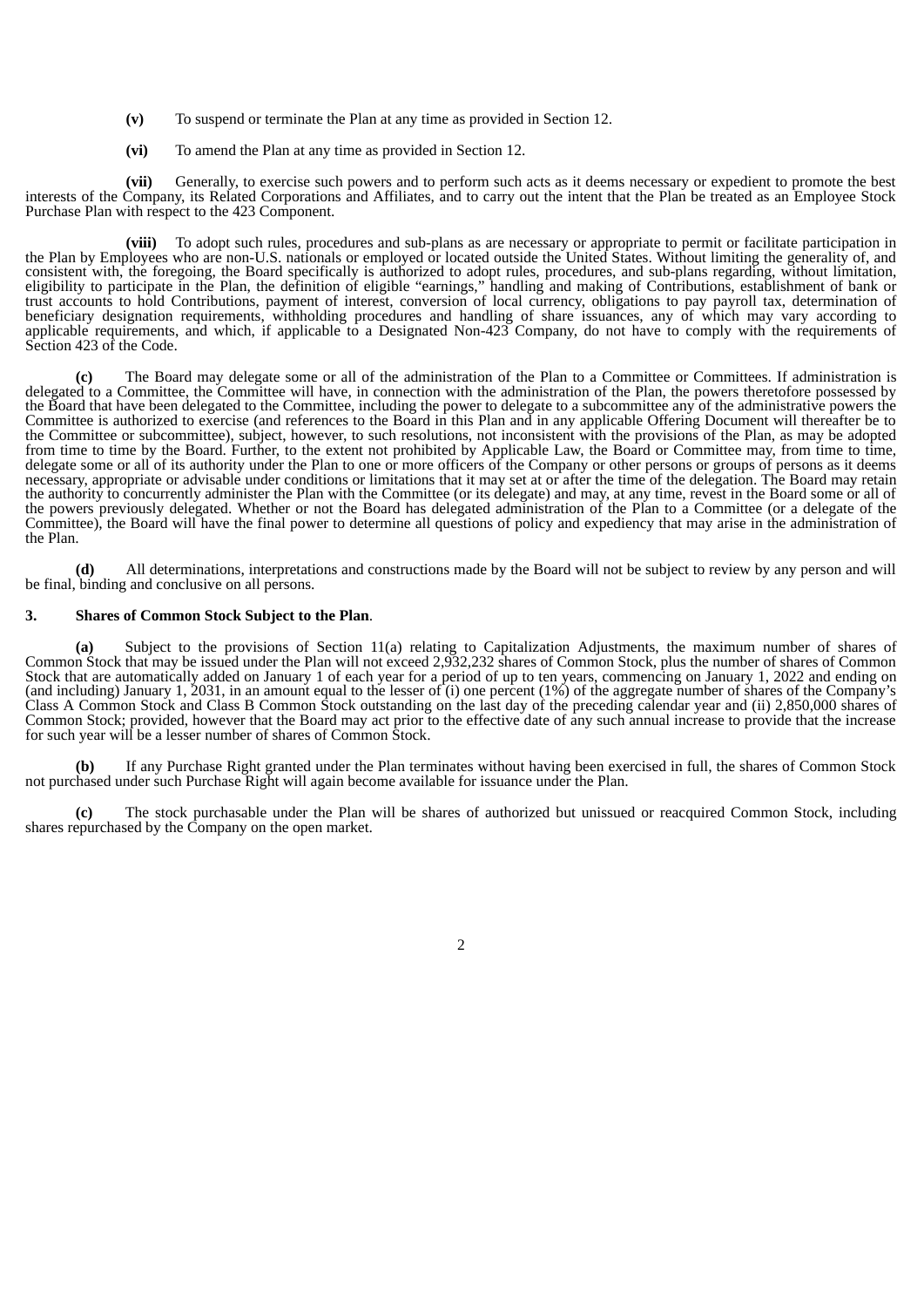# **4. Grant of Purchase Rights; Offering**.

**(a)** The Board may from time to time grant or provide for the grant of Purchase Rights to Eligible Employees under an Offering (consisting of one or more Purchase Periods) on an Offering Date or Offering Dates selected by the Board. Each Offering will be in such form and will contain such terms and conditions as the Board will deem appropriate, and with respect to the 423 Component, will comply with the requirement of Section 423(b)(5) of the Code that all Employees granted Purchase Rights will have the same rights and privileges. The terms and conditions of an Offering shall be incorporated by reference into the Plan and treated as part of the Plan. The provisions of separate Offerings need not be identical, but each Offering will include (through incorporation of the provisions of this Plan by reference in the document comprising the Offering or otherwise) the period during which the Offering will be effective, which period will not exceed 27 months beginning with the Offering Date, and the substance of the provisions contained in Sections 5 through 8, inclusive.

**(b)** If a Participant has more than one Purchase Right outstanding under the Plan, unless such Participant otherwise indicates in forms delivered to the Company or a third party designated by the Company (each, a "*Company Designee*"): (i) each form will apply to all of such Participant's Purchase Rights under the Plan, and (ii) a Purchase Right with a lower exercise price (or an earlier-granted Purchase Right, if different Purchase Rights have identical exercise prices) will be exercised to the fullest possible extent before a Purchase Right with a higher exercise price (or a later-granted Purchase Right if different Purchase Rights have identical exercise prices) will be exercised.

**(c)** The Board will have the discretion to structure an Offering so that if the Fair Market Value of a share of Common Stock on the first Trading Day of a new Purchase Period within that Offering is less than or equal to the Fair Market Value of a share of Common Stock on the Offering Date for that Offering, then (i) that Offering will terminate immediately as of that first Trading Day, and (ii) the Participants in such terminated Offering will be automatically enrolled in a new Offering beginning on the first Trading Day of such new Purchase Period.

## **5. Eligibility**.

**(a)** Purchase Rights may be granted only to Employees of the Company or, as the Board may designate in accordance with Section 2(b), to Employees of a Related Corporation or an Affiliate. Except as provided in Section 5(b) or as required by Applicable Law, an Employee will not be eligible to be granted Purchase Rights unless, on the Offering Date, the Employee has been in the employ of the Company, the Related Corporation or the Affiliate, as the case may be, for such continuous period preceding such Offering Date as the Board may require, but in no event will the required period of continuous employment be equal to or greater than two years. In addition, the Board may provide (unless otherwise required by Applicable Law) that no Employee will be eligible to be granted Purchase Rights under the Plan unless, on the Offering Date, such Employee's customary employment with the Company, the Related Corporation or the Affiliate, as applicable, is more than 20 hours per week and more than five months per calendar year or such other criteria as the Board may determine consistent with Section 423 of the Code with respect to the 423 Component.

**(b)** The Board may provide that each person who, during the course of an Offering, first becomes an Eligible Employee will, on a date or dates specified in the Offering which coincides with the day on which such person becomes an Eligible Employee or which occurs thereafter, receive a Purchase Right under that Offering, which Purchase Right will thereafter be deemed to be a part of that Offering. Such Purchase Right will have the same characteristics as any Purchase Rights originally granted under that Offering, as described herein, except that:

**(i)** the date on which such Purchase Right is granted will be the "*Offering Date*" of such Purchase Right for all purposes, including determination of the exercise price of such Purchase Right;

**(ii)** the period of the Offering with respect to such Purchase Right will begin on its Offering Date and end coincident with the end of such Offering; and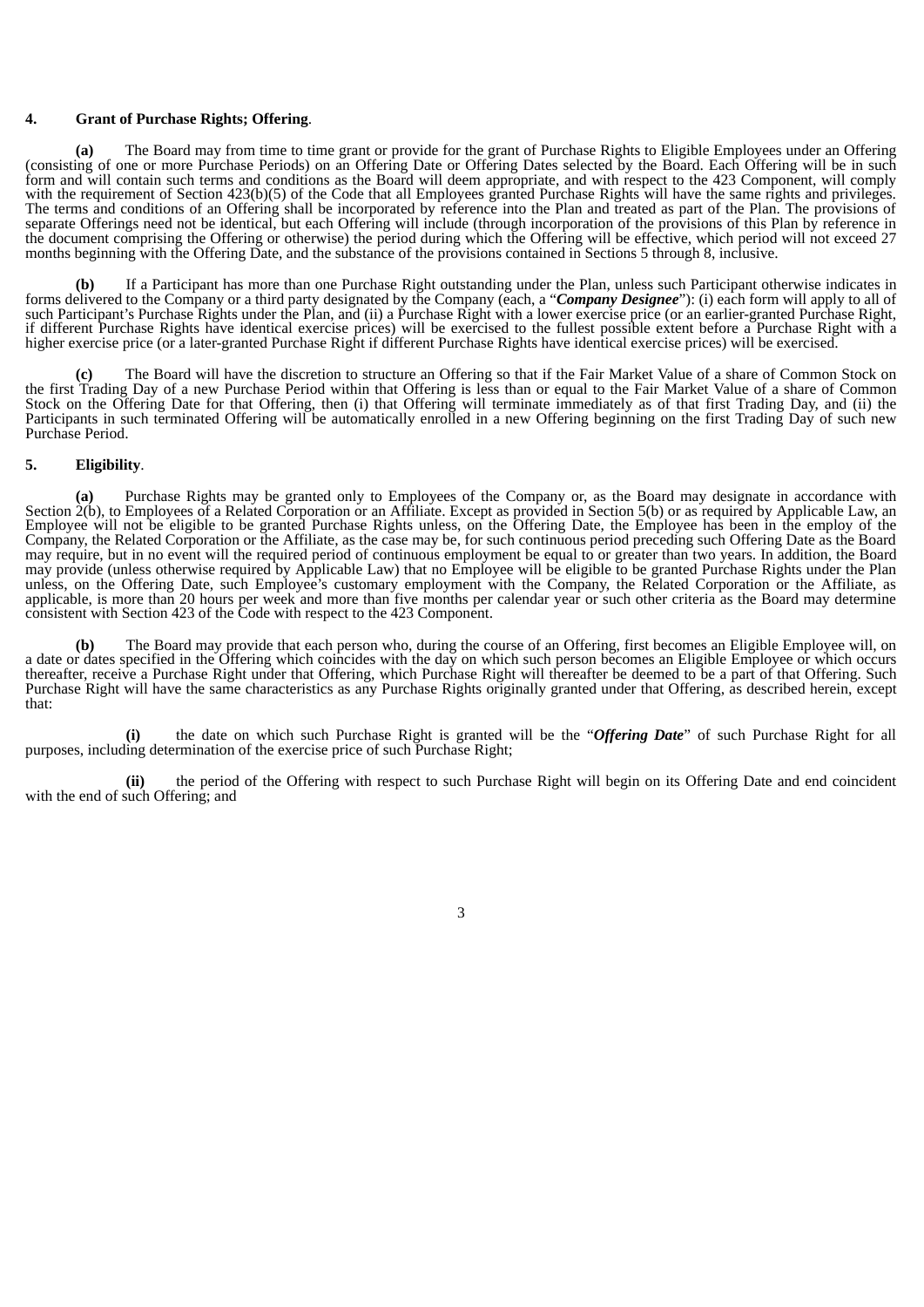the Board may provide that if such person first becomes an Eligible Employee within a specified period of time **(iii)** the Board may provide that if such person first becomes an Eligible Emplo<br>before the end of the Offering, such individual will not receive any Purchase Right under that Offering.

**(c)** No Employee will be eligible for the grant of any Purchase Rights under the 423 Component if, immediately after any such Purchase Rights are granted, such Employee owns stock possessing five percent or more of the total combined voting power or value of all classes of stock of the Company or of any Related Corporation. For purposes of this Section 5(c), the rules of Section 424(d) of the Code will apply in determining the stock ownership of any Employee, and stock which such Employee may purchase under all outstanding Purchase Rights and options will be treated as stock owned by such Employee.

**(d)** As specified by Section 423(b)(8) of the Code, an Eligible Employee may be granted Purchase Rights under the 423 Component only if such Purchase Rights, together with any other rights granted under all Employee Stock Purchase Plans of the Company and any Related Corporations, do not permit such Eligible Employee's rights to purchase stock of the Company or any Related Corporation to accrue at a rate which, when aggregated, exceeds US\$25,000 of Fair Market Value of such stock (determined at the time such rights are granted, and which, with respect to the Plan, will be determined as of their respective Offering Dates) for each calendar year in which such rights are outstanding at any time.

**(e)** Officers of the Company and any Designated Company, if they are otherwise Eligible Employees, will be eligible to participate in Offerings under the Plan. Notwithstanding the foregoing, the Board may provide (unless otherwise required by Applicable Law) in an Offering that Employees who are highly compensated Employees within the meaning of Section 423(b)(4)(D) of the Code will not be eligible to participate.

**(f)** Notwithstanding anything in this Section 5 or the remaining provisions of the Plan to the contrary, in the case of an Offering under the Non-423 Component, the Board may provide that Consultants of a Designated Non-423 Company are eligible to participate in the Plan, provided the Consultants otherwise meet the eligibility criteria set forth in this Section 5, as determined by the Board (unless prohibited by Applicable Law). Any references in this Plan to Employees and Eligible Employees shall encompass references to Consultants, as appropriate, and any reference to employment shall encompass references to services as a Consultant, as appropriate.

**(g)** Notwithstanding anything in this Section 5 to the contrary, in the case of an Offering under the Non-423 Component, an Eligible Employee (or group of Eligible Employees) may be excluded from participation in the Plan or an Offering if the Board has determined, in its sole discretion, that participation of such Eligible Employee(s) is not advisable or practical for any reason.

# **6. Purchase Rights; Purchase Price**.

**(a)** On each Offering Date, each Eligible Employee, pursuant to an Offering made under the Plan, will be granted a Purchase Right to purchase up to that number of shares of Common Stock purchasable either with a percentage of earnings (as such concept is defined in the Offering Document) or with a maximum dollar amount, but in either case as so specified by the Board in the Offering Document, during the period that begins on the Offering Date (or such later date as the Board determines for a particular Offering) and ends on the date stated in the Offering, which date will be no later than the end of the Offering.

**(b)** The Board will establish one or more Purchase Dates during an Offering on which Purchase Rights granted for that Offering will be exercised and shares of Common Stock will be purchased in accordance with such Offering.

**(c)** In connection with each Offering made under the Plan, the Board may specify (i) a maximum number of shares of Common Stock that may be purchased by any Participant on any Purchase Date during such Offering, (ii) a maximum aggregate number of shares of Common Stock that may be purchased by all Participants pursuant to such Offering and/or (iii) a maximum aggregate number of shares of Common Stock that may be purchased by all Participants on any Purchase Date under the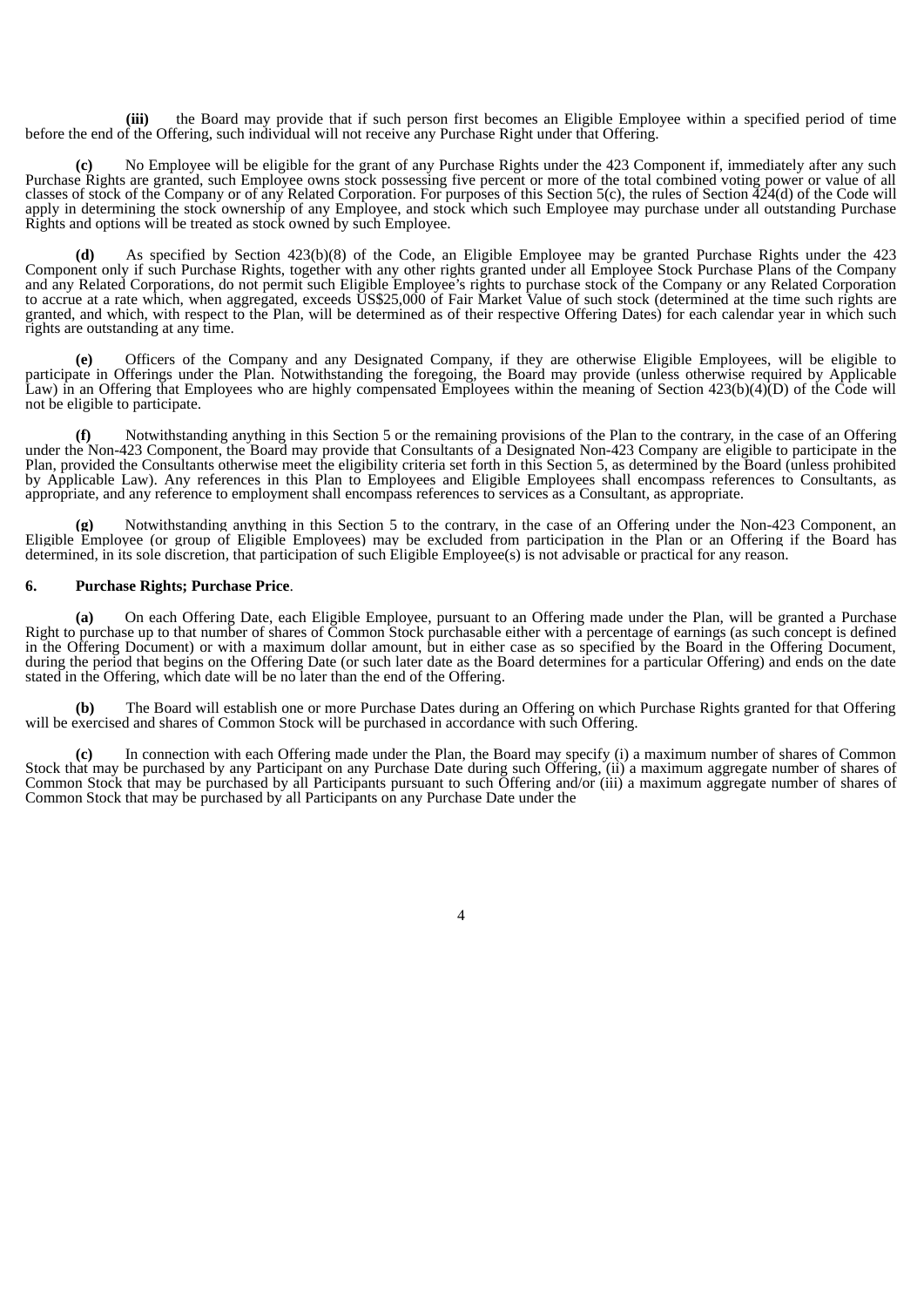Offering. If the aggregate purchase of shares of Common Stock issuable upon exercise of Purchase Rights granted under the Offering would exceed any such maximum aggregate number, then, in the absence of any Board action otherwise, a pro rata (based on each Participant's accumulated Contributions) allocation of the shares of Common Stock available (rounded down to the nearest whole share) will be made in as nearly a uniform manner as will be practicable and equitable.

- **(d)** The purchase price of shares of Common Stock acquired pursuant to Purchase Rights will be not less than the lesser of:
	- **(i)** an amount equal to 85% of the Fair Market Value of the shares of Common Stock on the Offering Date; or
	- **(ii)** an amount equal to 85% of the Fair Market Value of the shares of Common Stock on the applicable Purchase Date.

### **7. Participation; Withdrawal; Termination**.

**(a)** An Eligible Employee may elect to participate in an Offering and authorize payroll deductions as the means of making Contributions by completing and delivering to the Company or a Company Designee, within the time specified in the Offering, an enrollment form provided by the Company or a Company Designee. The enrollment form will specify the amount of Contributions not to exceed the maximum amount specified by the Board. Each Participant's Contributions will be credited to a bookkeeping account for such Participant under the Plan and will be deposited with the general funds of the Company except where Applicable Law requires that Contributions be held separately or deposited with a third party. If permitted in the Offering, a Participant may begin such Contributions with the first practicable payroll occurring on or after the Offering Date (or, in the case of a payroll date that occurs after the end of the prior Offering but before the Offering Date of the next new Offering, Contributions from such payroll will be included in the new Offering). If permitted in the Offering, a Participant may thereafter reduce (including to zero) or increase such Participant's Contributions. If payroll deductions are impermissible or problematic under Applicable Law or if specifically provided in the Offering and to the extent permitted by Section 423 of the Code with respect to the 423 Component, in addition to or instead of making Contributions by payroll deductions, a Participant may make Contributions through the payment by cash, check or wire transfer prior to a Purchase Date.

**(b)** During an Offering, a Participant may cease making Contributions and withdraw from the Offering by delivering to the Company or a Company Designee a withdrawal form provided by the Company or a Company Designee. The Company may impose a deadline before a Purchase Date for withdrawing. Upon such withdrawal, such Participant's Purchase Right in that Offering will immediately terminate and the Company will distribute as soon as practicable to such Participant all of such Participant's accumulated but unused Contributions and such Participant's Purchase Right in that Offering shall thereupon terminate. A Participant's withdrawal from that Offering will have no effect upon such Participant's eligibility to participate in any other Offerings under the Plan, but such Participant will be required to deliver a new enrollment form to participate in subsequent Offerings.

**(c)** Purchase Rights granted pursuant to any Offering under the Plan will terminate immediately if the Participant either (i) is no longer an Employee for any reason or for no reason or (ii) is otherwise no longer eligible to participate. The Company will distribute to such individual as soon as practicable all of such individual's accumulated but unused Contributions.

**(d)** Unless otherwise determined by the Board, a Participant whose employment transfers or whose employment terminates with an immediate rehire (with no break in service) by or between the Company and a Designated Company or between Designated Companies will not be treated as having terminated employment for purposes of participating in the Plan or an Offering; however, if a Participant transfers from an Offering under the 423 Component to an Offering under the Non-423 Component, the exercise of the Participant's Purchase Right will be qualified under the 423 Component only to the extent such exercise complies with Section 423 of the Code. If a Participant transfers from an Offering under the Non-423 Component to an Offering under the 423 Component, the exercise of the Purchase Right will remain non-qualified under the Non-423 Component for the remainder of the Offering. The Board may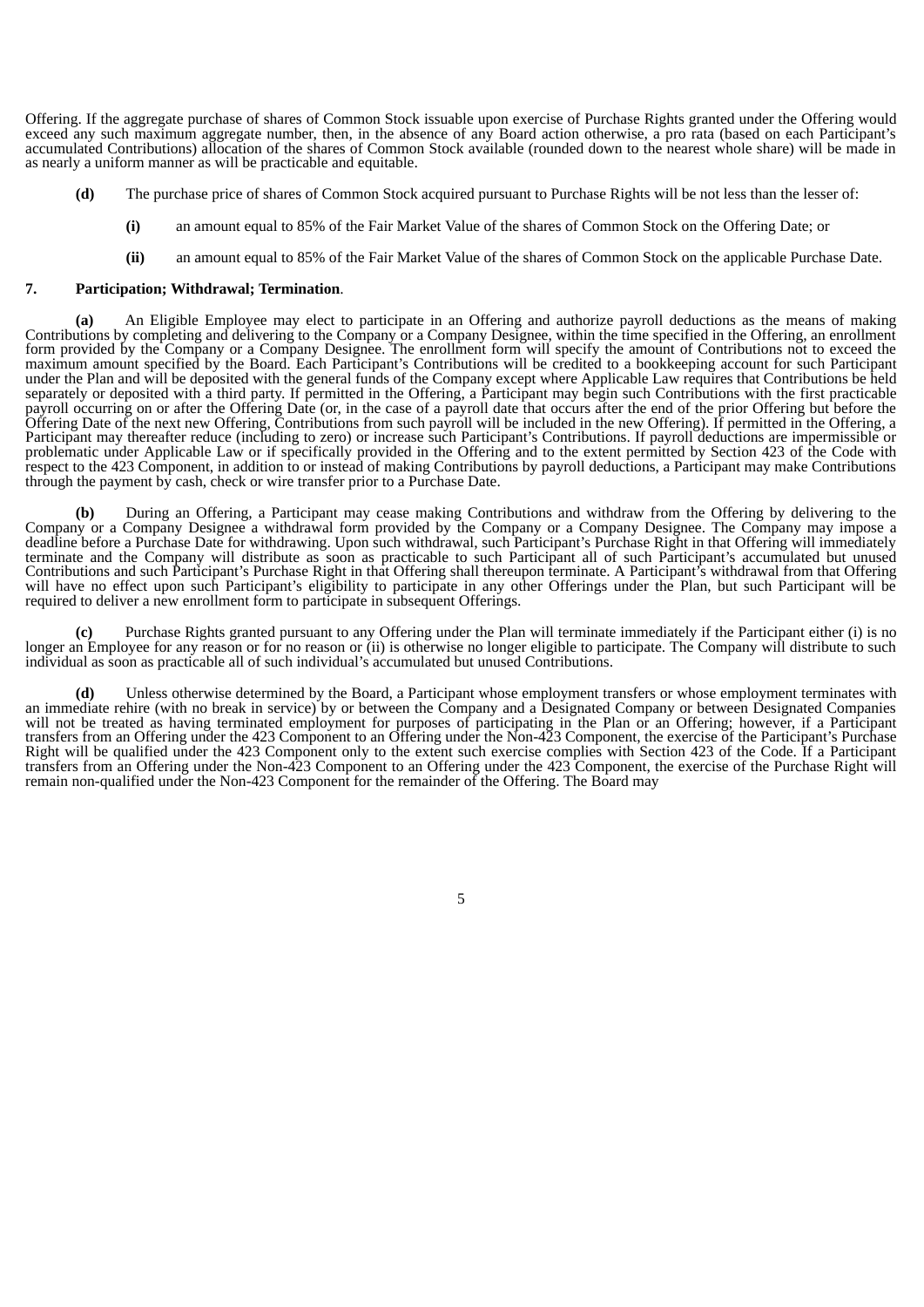establish different and additional rules governing transfers between separate Offerings within the 423 Component and between Offerings under the 423 Component and Offerings under the Non-423 Component.

**(e)** During a Participant's lifetime, Purchase Rights will be exercisable only by such Participant. Purchase Rights are not transferable by a Participant, except by will, by the laws of descent and distribution, or, if permitted by the Company and valid under Applicable Law, by a beneficiary designation as described in Section 10.

**(f)** Unless otherwise specified in the Offering or required by Applicable Law, the Company will have no obligation to pay interest on Contributions.

#### **8. Exercise of Purchase Rights**.

**(a)** On each Purchase Date, each Participant's accumulated Contributions will be applied to the purchase of shares of Common Stock, up to the maximum number of shares of Common Stock permitted by the Plan and the applicable Offering, at the purchase price specified in the Offering. No fractional shares will be issued unless specifically provided for in the Offering.

**(b)** Unless otherwise provided in the Offering, if any amount of accumulated Contributions remains in a Participant's account after the purchase of shares of Common Stock and such remaining amount is less than the amount required to purchase one share of Common Stock on the final Purchase Date of an Offering, then such remaining amount will be held in such Participant's account for the purchase of shares of Common Stock under the next Offering under the Plan, unless such Participant withdraws from or is not eligible to participate in such next Offering, in which case such amount will be distributed to such Participant after the final Purchase Date without interest (unless the payment of interest is otherwise required by Applicable Law). If the amount of Contributions remaining in a Participant's account after the purchase of shares of Common Stock is at least equal to the amount required to purchase one (1) whole share of Common Stock on the final Purchase Date of an Offering, then such remaining amount will be distributed in full to such Participant after the final Purchase Date of such Offering without interest (unless otherwise required by Applicable Law).

**(c)** No Purchase Rights may be exercised to any extent unless the shares of Common Stock to be issued upon such exercise under the Plan are covered by an effective registration statement pursuant to the Securities Act and the Plan is in material compliance with all applicable U.S. and non-U.S. federal, state and other securities, exchange control and other laws applicable to the Plan. If on a Purchase Date the shares of Common Stock are not so registered or the Plan is not in such compliance, no Purchase Rights will be exercised on such Purchase Date, and the Purchase Date will be delayed until the shares of Common Stock are subject to such an effective registration statement and the Plan is in material compliance, except that the Purchase Date will in no event be more than 6 months from the Offering Date. If, on the Purchase Date, as delayed to the maximum extent permissible, the shares of Common Stock are not registered and the Plan is not in material compliance with Applicable Law, as determined by the Company in its sole discretion, no Purchase Rights will be exercised and all accumulated but unused Contributions will be distributed to the Participants without interest (unless otherwise required by Applicable Law).

# **9. Covenants of the Company**.

The Company will seek to obtain from each U.S. and non-U.S. federal, state or other regulatory commission, agency or other Governmental Body having jurisdiction over the Plan such authority as may be required to grant Purchase Rights and issue and sell shares of Common Stock thereunder unless the Company determines, in its sole discretion, that doing so would not be practical or would cause the Company to incur costs that are unreasonable. If, after commercially reasonable efforts, the Company is unable to obtain the authority that counsel for the Company deems necessary for the grant of Purchase Rights or the lawful issuance and sale of Common Stock under the Plan, and at a commercially reasonable cost, the Company will be relieved from any liability for failure to grant Purchase Rights and/or to issue and sell Common Stock upon exercise of such Purchase Rights.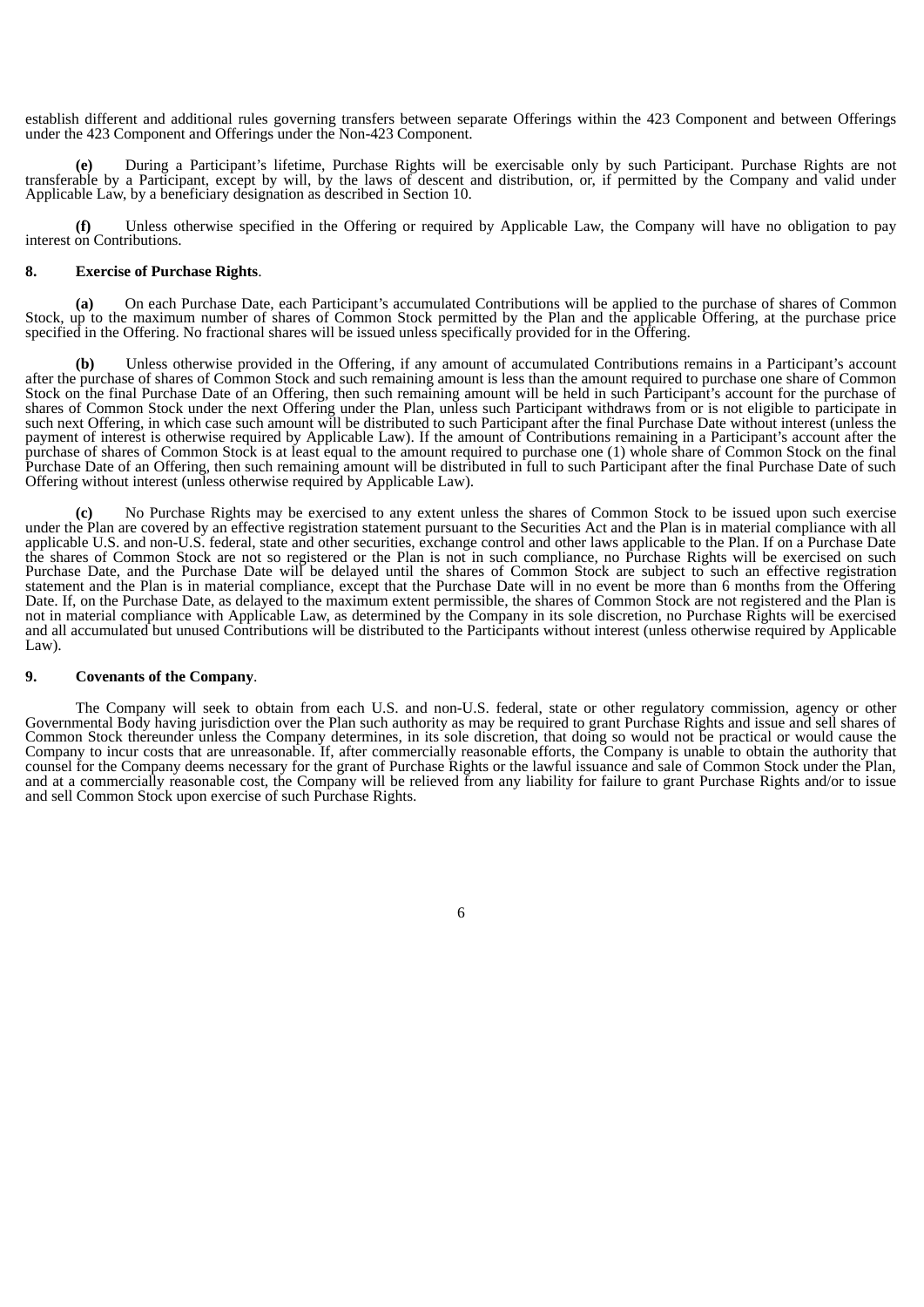# **10. Designation of Beneficiary**.

**(a)** The Company may, but is not obligated to, permit a Participant to submit a form designating a beneficiary who will receive any shares of Common Stock and/or Contributions from the Participant's account under the Plan if the Participant dies before such shares and/or Contributions are delivered to the Participant. The Company may, but is not obligated to, permit the Participant to change such designation of beneficiary. Any such designation and/or change must be on a form approved by the Company.

**(b)** If a Participant dies, and in the absence of a valid beneficiary designation, the Company will deliver any shares of Common Stock and/or Contributions to the executor or administrator of the estate of the Participant. If no executor or administrator has been appointed (to the knowledge of the Company), the Company, in its sole discretion, may deliver such shares of Common Stock and/or Contributions without interest (unless the payment of interest is otherwise required by Applicable Law) to the Participant's spouse, dependents or relatives, or if no spouse, dependent or relative is known to the Company, then to such other person as the Company may designate.

#### **11. Adjustments upon Changes in Common Stock; Corporate Transactions**.

**(a)** In the event of a Capitalization Adjustment, the Board will appropriately and proportionately adjust: (i) the class(es) and maximum number of securities subject to the Plan pursuant to Section 3(a), (ii) the class(es) and maximum number of securities by which the share reserve is to increase automatically each year pursuant to Section  $\hat{3}(a)$ , (iii) the class(es) and number of securities subject to, and the purchase price applicable to outstanding Offerings and Purchase Rights, and (iv) the class(es) and number of securities that are the subject of the purchase limits under each ongoing Offering. The Board will make these adjustments, and its determination will be final, binding and conclusive.

**(b)** In the event of a Corporate Transaction, then: (i) any surviving corporation or acquiring corporation (or the surviving or acquiring corporation's parent company) may assume or continue outstanding Purchase Rights or may substitute similar rights (including a right to acquire the same consideration paid to the stockholders in the Corporate Transaction) for outstanding Purchase Rights, or (ii) if any surviving or acquiring corporation (or its parent company) does not assume or continue such Purchase Rights or does not substitute similar rights for such Purchase Rights, then the Participants' accumulated Contributions will be used to purchase shares of Common Stock (rounded down to the nearest whole share) within ten business days (or such other period specified by the Board) prior to the Corporate Transaction under the outstanding Purchase Rights, and the Purchase Rights will terminate immediately after such purchase.

# **12. Amendment, Termination or Suspension of the Plan**.

**(a)** The Board may amend the Plan at any time in any respect the Board deems necessary or advisable. However, except as provided in Section 11(a) relating to Capitalization Adjustments, stockholder approval will be required for any amendment of the Plan for which stockholder approval is required by Applicable Law or listing requirements.

**(b)** The Board may suspend or terminate the Plan at any time. No Purchase Rights may be granted under the Plan while the Plan is suspended or after it is terminated.

**(c)** Any benefits, privileges, entitlements and obligations under any outstanding Purchase Rights granted before an amendment, suspension or termination of the Plan will not be materially impaired by any such amendment, suspension or termination except (i) with the consent of the person to whom such Purchase Rights were granted, (ii) as necessary to comply with any laws, listing requirements, or governmental regulations (including, without limitation, the provisions of Section 423 of the Code and the regulations and other interpretive guidance issued thereunder relating to Employee Stock Purchase Plans) including without limitation any such regulations or other guidance that may be issued or amended after the date the Plan is adopted by the Board, or (iii) as necessary to obtain or maintain favorable tax, listing, or regulatory treatment. To be clear, the Board may amend outstanding Purchase Rights without a Participant's consent if such amendment is necessary to ensure that the Purchase Right and/or the Plan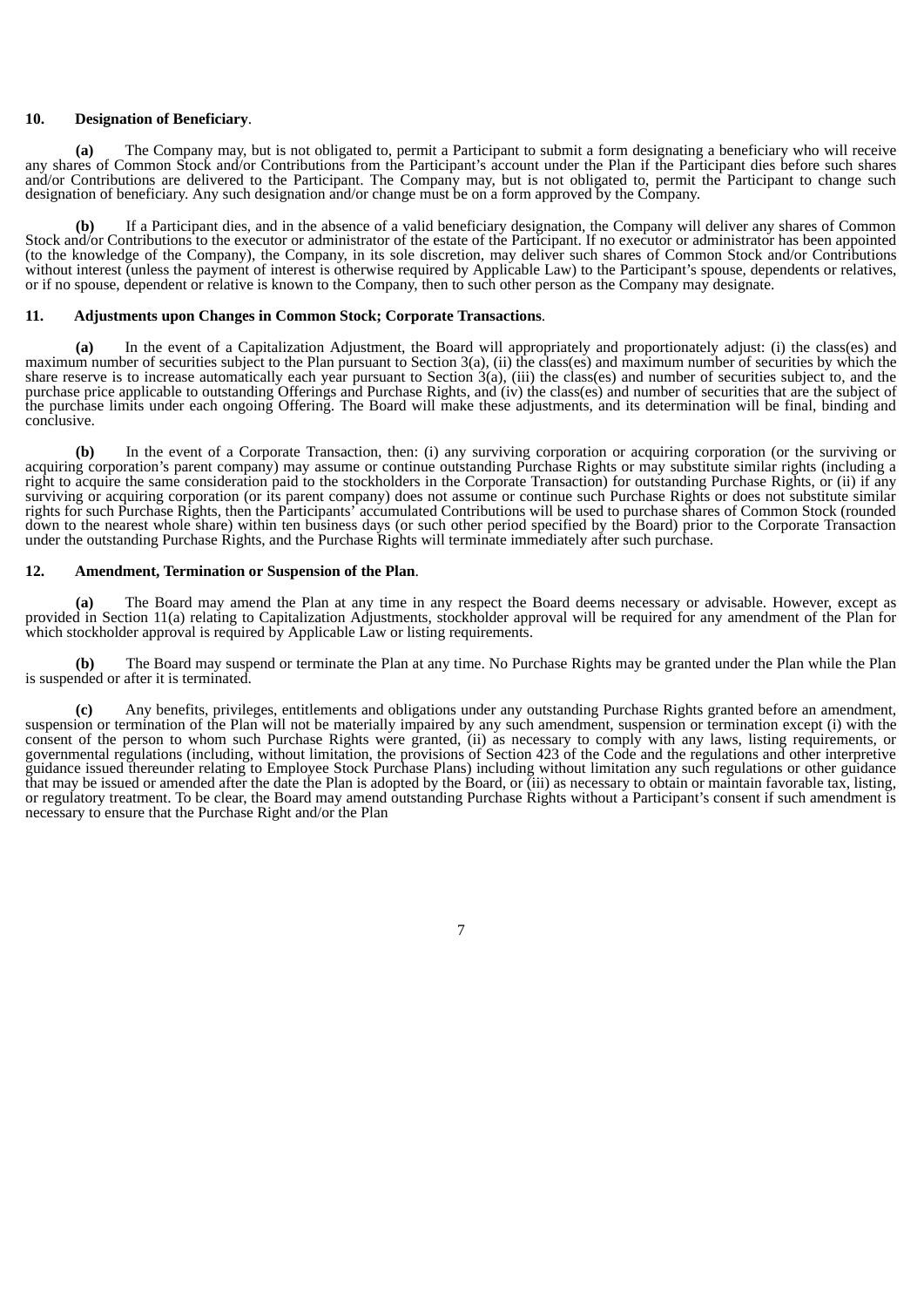complies with the requirements of Section 423 of the Code with respect to the 423 Component, or otherwise complies with Applicable Law with respect to the 423 Component or the Non-423 Component.

Notwithstanding anything in the Plan or any Offering Document to the contrary, the Board will be entitled to: (i) establish the exchange ratio applicable to amounts withheld in a currency other than U.S. dollars; (ii) permit Contributions in excess of the amount designated by a Participant in order to adjust for mistakes in the Company's processing of properly completed Contribution elections; (iii) establish reasonable waiting and adjustment periods and/or accounting and crediting procedures to ensure that amounts applied toward the purchase of Common Stock for each Participant properly correspond with amounts withheld from the Participant's Contributions; (iv) amend any outstanding Purchase Rights or clarify any ambiguities regarding the terms of any Offering to enable the Purchase Rights to qualify under and/or comply with Section 423 of the Code with respect to the 423 Component; and (v) establish other limitations or procedures as the Board determines in its sole discretion advisable that are consistent with the Plan. The actions of the Board pursuant to this paragraph will not be considered to alter or impair any Purchase Rights granted under an Offering as they are part of the initial terms of each Offering and the Purchase Rights granted under each Offering.

### **13. Tax Qualification; Tax Withholding**.

**(a)** Rights granted under the 423 Component are intended to be exempt from the application of Section 409A of the Code under U.S. Treasury Regulation Section 1.409A-1(b)(5)(ii). Purchase Rights granted under the Non-423 Component to U.S. taxpayers are intended to be exempt from the application of Section 409A of the Code under the short-term deferral exception or compliant with Section 409A of the Code and any ambiguities will be construed and interpreted in accordance with such intent.

**(b)** Although the Company may endeavor to (i) qualify a Purchase Right for special tax treatment under the laws of the United States or jurisdictions outside of the United States or (ii) avoid adverse tax treatment, the Company makes no representation to that effect and expressly disavows any covenant to maintain special or to avoid unfavorable tax treatment, notwithstanding anything to the contrary in this Plan. The Company will be unconstrained in its corporate activities without regard to the potential negative tax impact on Participants.

**(c)** The Participant will make adequate arrangements to satisfy the Tax-Related Items withholding obligations, if any, of the Company and/or the applicable Designated Company which arise with respect to Participant's participation in the Plan or upon the disposition of the shares of the Common Stock. The Company and/or the applicable Designated Company may, but will not be obligated to, (i) withhold from the Participant's compensation or any other payments payable to the Participant the amount necessary to meet such withholding obligations, withholding a sufficient whole number of shares of Common Stock issued following exercise having an aggregate value sufficient to pay the Tax-Related Items or (ii) withhold from the proceeds of the sale of shares of Common Stock, either through a voluntary sale or a mandatory sale arranged by the Company on the Participant's behalf or (iii) any other method of withholding that the Company and/or the applicable Designated Company deems appropriate. The Company and/or the applicable Designated Company will have the right to take such other action as may be necessary in the opinion of the Company or a Designated Company to satisfy withholding and/or reporting obligations for such Tax-Related Items. The Company shall not be required to issue any shares of Common Stock under the Plan until such obligations are satisfied.

# **14. Effective Date of Plan**.

The Plan will become effective immediately prior to and contingent upon the IPO Date. No Purchase Rights will be exercised unless and until the Plan has been approved by the stockholders of the Company, which approval must be within 12 months before or after the date the Plan is adopted (or if required under Section  $12(a)$  above, materially amended) by the Board.

# **15. Miscellaneous Provisions**.

**(a)** Proceeds from the sale of shares of Common Stock pursuant to Purchase Rights will constitute general funds of the Company.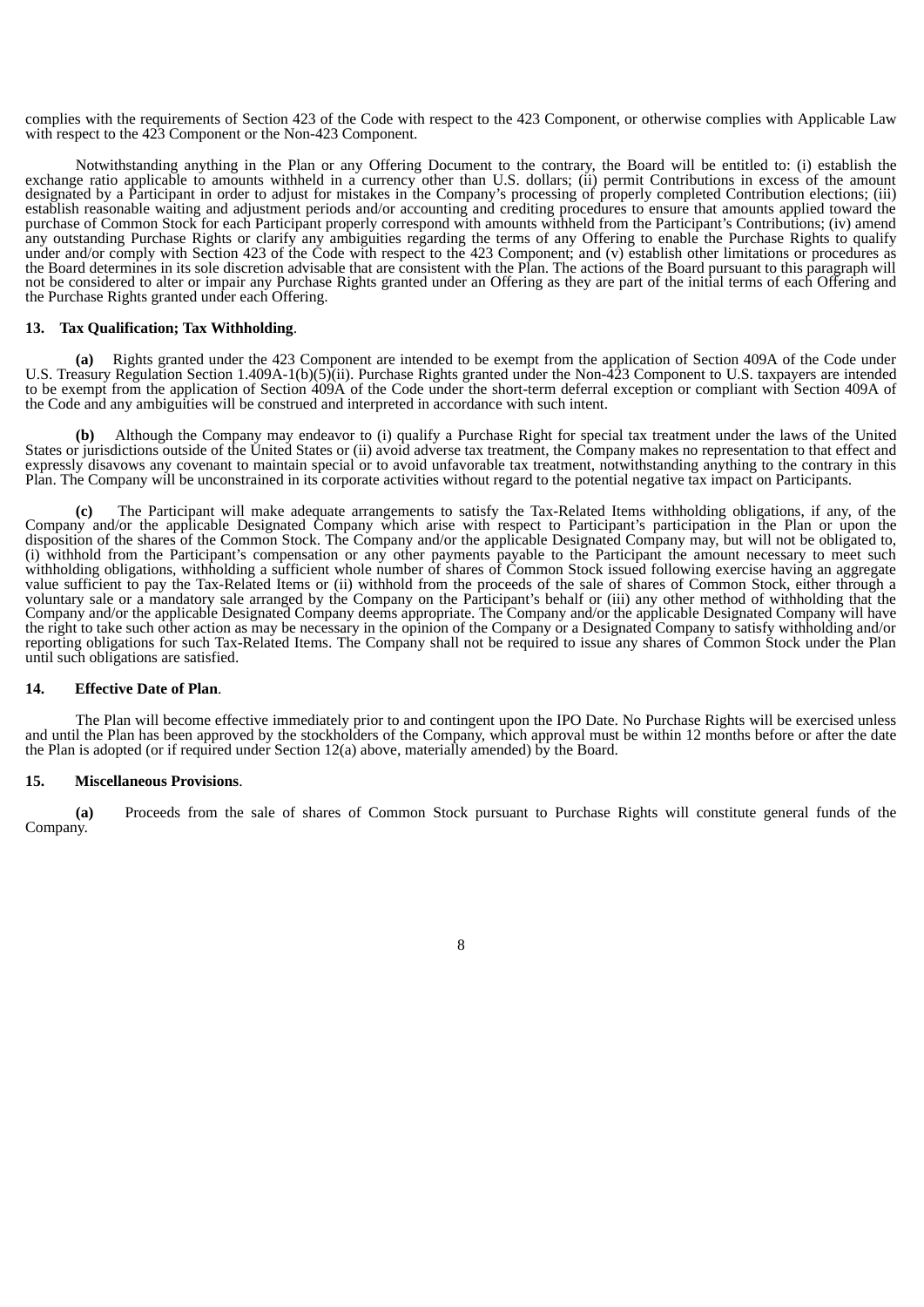**(b)** A Participant will not be deemed to be the holder of, or to have any of the rights of a holder with respect to, shares of Common Stock subject to Purchase Rights unless and until the Participant's shares of Common Stock acquired upon exercise of Purchase Rights are recorded in the books of the Company (or its transfer agent).

**(c)** The Plan and Offering do not constitute an employment contract. Nothing in the Plan or in the Offering will in any way alter the at will nature of a Participant's employment or amend a Participant's employment or service contract, as applicable, or be deemed to create in any way whatsoever any obligation on the part of any Participant to continue in the employ or service of the Company, a Related Corporation or an Affiliate, or on the part of the Company, a Related Corporation or an Affiliate to continue the employment or service of a Participant.

**(d)** The provisions of the Plan will be governed by the laws of the State of Delaware without resort to that state's conflict of laws rules.

**(e)** If any particular provision of the Plan is found to be invalid or otherwise unenforceable, such provision will not affect the other provisions of the Plan, but the Plan will be construed in all respects as if such invalid provision were omitted.

**(f)** If any provision of the Plan does not comply with Applicable Law, such provision shall be construed in such a manner as to comply with Applicable Law.

### **16. Definitions**.

As used in the Plan, the following definitions will apply to the capitalized terms indicated below:

**(a)** "*423 Component*" means the part of the Plan, which excludes the Non-423 Component, pursuant to which Purchase Rights that satisfy the requirements for an Employee Stock Purchase Plan may be granted to Eligible Employees.

**(b)** "*Affiliate*" means any entity, other than a Related Corporation, in which the Company has an equity or other ownership interest or that is directly or indirectly controlled by, controls, or is under common control with the Company, in all cases, as determined by the Board, whether now or hereafter existing.

**(c)** "*Applicable Law*" means the Code and any applicable U.S. and non-U.S. securities, exchange control, tax, federal, state, material local or municipal or other law, statute, constitution, principle of common law, resolution, ordinance, code, edict, decree, rule, listing rule, regulation, judicial decision, ruling or requirement issued, enacted, adopted, promulgated, implemented or otherwise put into effect by or under the authority of any Governmental Body (or under the authority of the New York Stock Exchange, NASDAQ Stock Market or the Financial Industry Regulatory Authority).

**(d)** "*Board*" means the Board of Directors of the Company.

**(e)** "*Capitalization Adjustment*" means any change that is made in, or other events that occur with respect to, the Common Stock subject to the Plan or subject to any Purchase Right after the date the Plan is adopted by the Board without the receipt of consideration by the Company through merger, consolidation, reorganization, recapitalization, reincorporation, stock dividend, dividend in property other than cash, large nonrecurring cash dividend, stock split, liquidating dividend, combination of shares, exchange of shares, change in corporate structure or other similar equity restructuring transaction, as that term is used in Financial Accounting Standards Board Accounting Standards Codification Topic 718 (or any successor thereto). Notwithstanding the foregoing, the conversion of any convertible securities of the Company will not be treated as a Capitalization Adjustment.

**(f)** "*Code*" means the U.S. Internal Revenue Code of 1986, as amended, including any applicable regulations and guidance thereunder.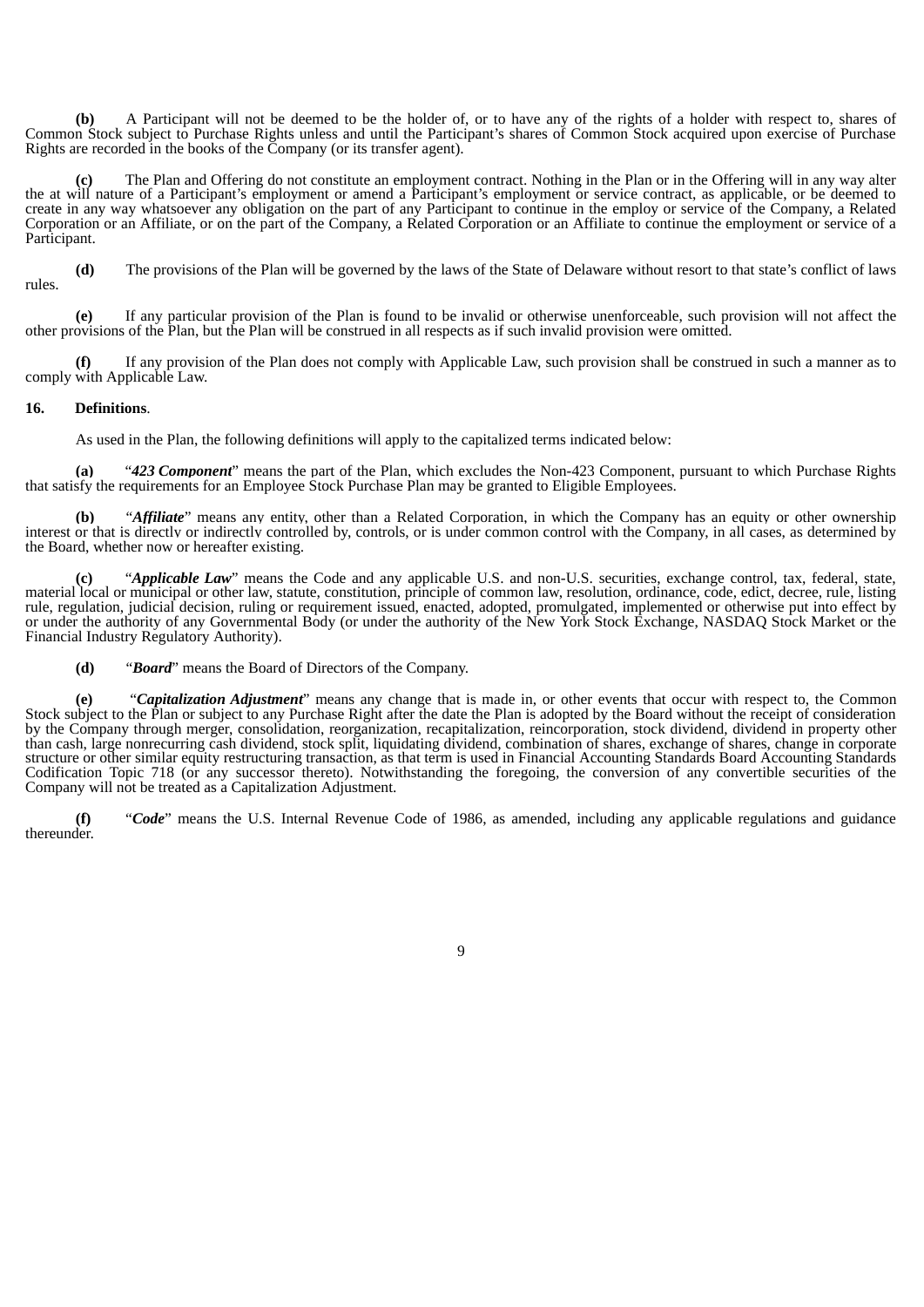**(g)** "*Committee*" means a committee of one or more members of the Board to whom authority has been delegated by the Board (g) "Committee" m<br>in accordance with Section 2(c).

- **(h)** "*Common Stock*" means, as of the IPO Date, the Class A Common Stock of the Company.
- **(i)** "*Company*" means Allbirds, Inc., a Delaware public benefit corporation.

**(j)** "*Consultant*" means any person, including an advisor, who is (i) engaged by a Related Corporation or an Affiliate to render consulting or advisory services or to otherwise act as a service provider and is compensated for such services, or (ii) serving as a member of the board of directors of a Related Corporation or an Affiliate and is compensated for such services. However, service solely as a Director, or payment of a fee for such service, will not cause a Director to be considered a "Consultant" for purposes of the Plan. Notwithstanding the foregoing, a person is treated as a Consultant under this Plan only if a Form S-8 Registration Statement under the Securities Act is available to register either the offer or the sale of the Company's securities to such person.

**(k)** "*Contributions*" means the payroll deductions, contributions made by Participants in case payroll deductions are impermissible or problematic under Applicable Law and other additional payments specifically provided for in the Offering that a Participant contributes to fund the exercise of a Purchase Right. A Participant may make additional payments into the Participant's account if specifically provided for in the Offering, and then only if the Participant has not already had the maximum permitted amount withheld during the Offering through payroll deductions.

**(l)** "*Corporate Transaction*" means the consummation, in a single transaction or in a series of related transactions, of any one or more of the following events:

**(i)** a sale or other disposition of all or substantially all, as determined by the Board in its sole discretion, of the consolidated assets of the Company and its subsidiaries;

- **(ii)** a sale or other disposition of more than 50% of the outstanding securities of the Company;
- **(iii)** a merger, consolidation or similar transaction following which the Company is not the surviving corporation; or

**(iv)** a merger, consolidation or similar transaction following which the Company is the surviving corporation but the shares of Common Stock outstanding immediately preceding the merger, consolidation or similar transaction are converted or exchanged by virtue of the merger, consolidation or similar transaction into other property, whether in the form of securities, cash or otherwise.

**(m)** "*Designated 423 Company*" means any Related Corporation selected by the Board as participating in the 423 Component.

**(n)** "*Designated Company*" means any Designated Non-423 Company or Designated 423 Company, provided, however, that at any given time, a Related Corporation participating in the 423 Component shall not be a Related Corporation participating in the Non-423 Component.

**(o)** "*Designated Non-423 Company*" means any Related Corporation or Affiliate selected by the Board as participating in the Non-423 Component.

**(p)** "*Director*" means a member of the Board.

**(q)** "*Eligible Employee*" means an Employee who meets the requirements set forth in the document(s) governing the Offering for eligibility to participate in the Offering, provided that such Employee also meets the requirements for eligibility to participate set forth in the Plan.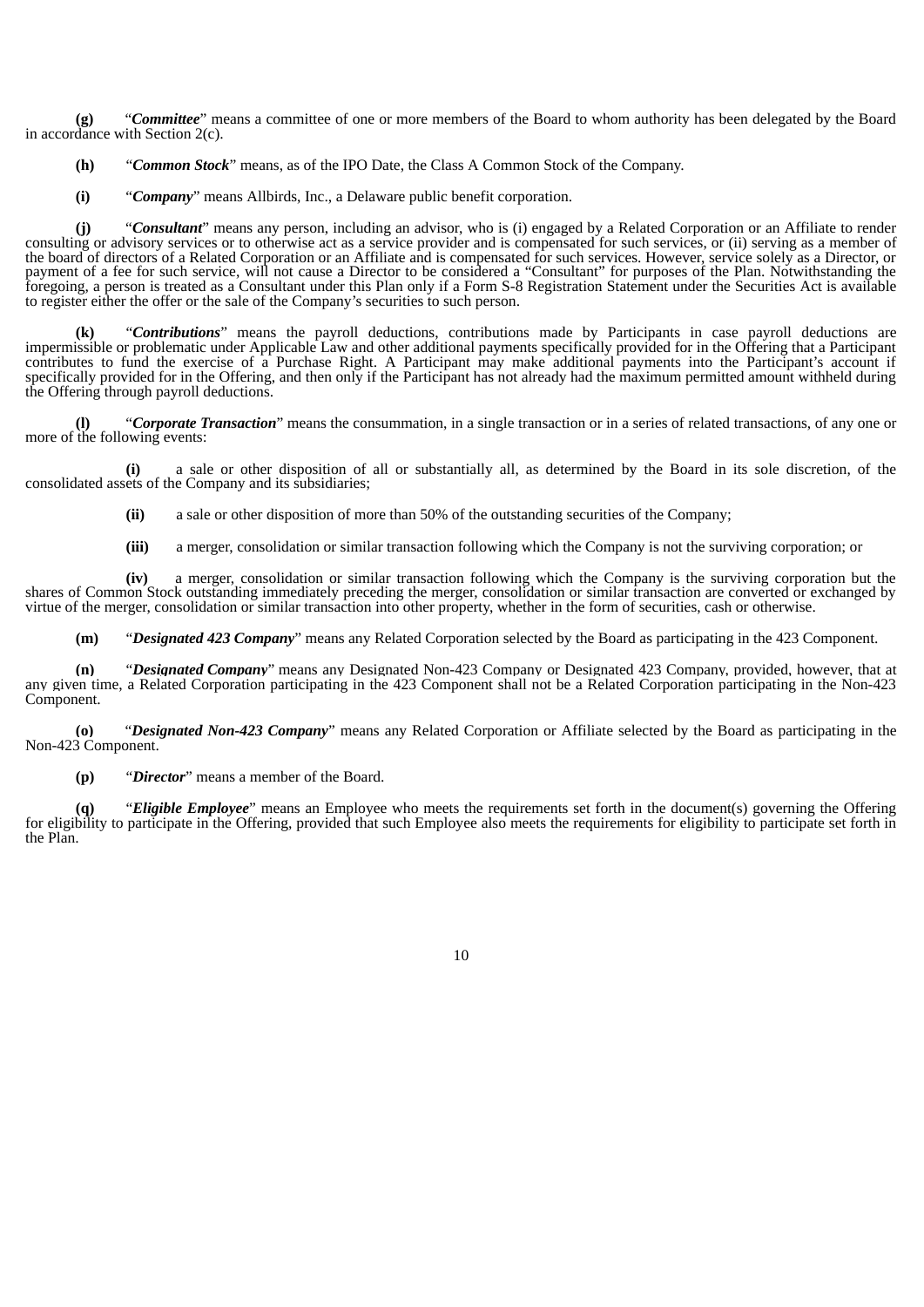**(r)** "*Employee*" means any person, including an Officer or Director, who is a common law employee of the Company or a Related Corporation (pursuant to and consistent with Section 423(b)(4) of the Code) or solely with respect to the Non-423 Component, an Affiliate. However, service solely as a Director, or payment of a fee for such services, will not cause a Director to be considered an "Employee" for purposes of the Plan.

**(s)** "*Employee Stock Purchase Plan*" means a plan that grants Purchase Rights intended to be options issued under an "employee stock purchase plan," as that term is defined in Section 423(b) of the Code.

**(t)** "*Exchange Act*" means the U.S. Securities Exchange Act of 1934, as amended and the rules and regulations promulgated thereunder.

**(u)** "*Fair Market Value*" means, as of any date, the value of the Common Stock determined as follows:

**(i)** If the Common Stock is listed on any established stock exchange or traded on any established market, the Fair Market Value of a share of Common Stock will be, unless otherwise determined by the Board, the closing sales price for such stock as quoted on such exchange or market (or the exchange or market with the greatest volume of trading in the Common Stock) on the date of determination, as reported in such source as the Board deems reliable. Unless otherwise provided by the Board, if there is no closing sales price for the Common Stock on the date of determination, then the Fair Market Value will be the closing sales price on the last preceding date for which such quotation exists.

**(ii)** In the absence of such markets for the Common Stock, the Fair Market Value will be determined by the Board in good faith in compliance with Applicable Law and in a manner that complies with Sections 409A of the Code.

**(iii)** Notwithstanding the foregoing, for any Offering that commences on the IPO Date, the Fair Market Value of the shares of Common Stock on the Offering Date will be the price per share at which shares are first sold to the public in the Company's initial public offering as specified in the final prospectus for that initial public offering.

**(v)** "*Governmental Body*" means any: (i) nation, state, commonwealth, canton, province, territory, county, municipality, district or other jurisdiction of any nature; (ii) U.S. or non-U.S. federal, state, local, municipal, or other government; (iii) governmental or regulatory body, or quasi-governmental body of any nature (including any governmental division, department, administrative agency or bureau, commission, authority, instrumentality, official, ministry, fund, foundation, center, organization, unit, body or entity and any court or other tribunal, and for the avoidance of doubt, any tax authority) or other body exercising similar powers or authority; or (iv) self-regulatory organization (including the New York Stock Exchange, the NASDAQ Stock Market and the Financial Industry Regulatory Authority).

**(w)** "*IPO Date*" means the date of the underwriting agreement between the Company and the underwriter(s) managing the initial (w) "*IPO Date*" means the date of the underwriting agreement between the Company and the underwriting public offering.<br>
public offering of the Common Stock, pursuant to which the Common Stock is priced for the initial pub

**(x)** "*Non-423 Component*" means the part of the Plan, which excludes the 423 Component, pursuant to which Purchase Rights that are not intended to satisfy the requirements for an Employee Stock Purchase Plan may be granted to Eligible Employees.

**(y)** "*Offering*" means the grant to Eligible Employees of Purchase Rights, with the exercise of those Purchase Rights automatically occurring at the end of one or more Purchase Periods. The terms and conditions of an Offering will generally be set forth in the "*Offering Document*" approved by the Board for that Offering.

**(z)** "*Offering Date*" means a date selected by the Board for an Offering to commence.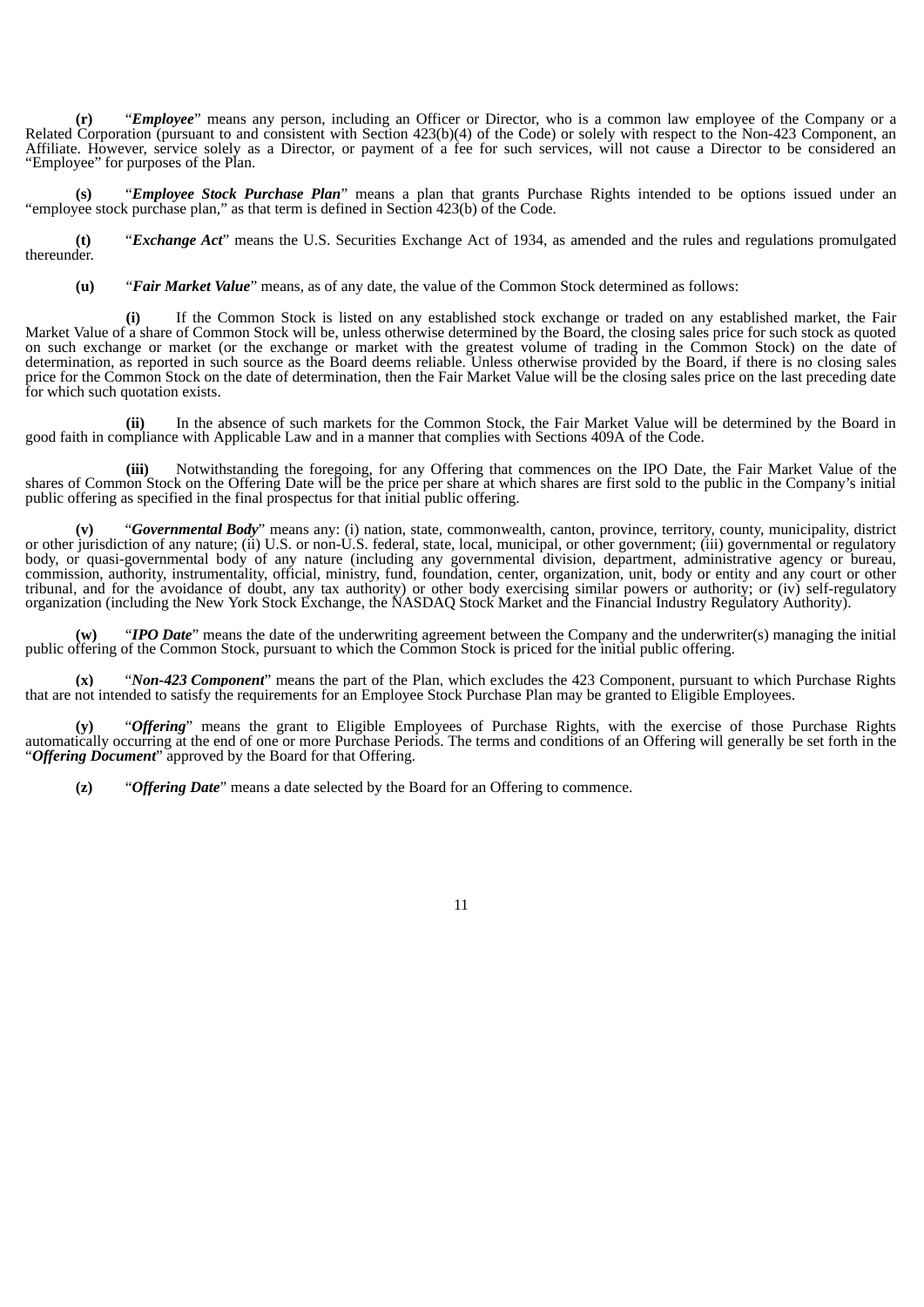**(aa)** "*Officer*" means a person who is an officer of the Company or a Related Corporation within the meaning of Section 16 of the Exchange Act.

**(ab)** "*Participant*" means an Eligible Employee who holds an outstanding Purchase Right.

**(ac)** "*Plan*" means this Allbirds, Inc. 2021 Employee Stock Purchase Plan, as amended from time to time, including both the 423 Component and the Non-423 Component.

**(ad)** "*Purchase Date*" means one or more dates during an Offering selected by the Board on which Purchase Rights will be exercised and on which purchases of shares of Common Stock will be carried out in accordance with such Offering.

**(ae)** "*Purchase Period*" means a period of time specified within an Offering, generally beginning on the Offering Date or on the first Trading Day following a Purchase Date, and ending on a Purchase Date. An Offering may consist of one or more Purchase Periods.

**(af)** "*Purchase Right*" means an option to purchase shares of Common Stock granted pursuant to the Plan.

**(ag)** "*Related Corporation*" means any "parent corporation" or "subsidiary corporation" of the Company whether now or subsequently established, as those terms are defined in Sections 424(e) and (f), respectively, of the Code.

**(ah)** "*Securities Act*" means the U.S. Securities Act of 1933, as amended.

**(ai)** "*Tax-Related Items*" means any income tax, social insurance, payroll tax, fringe benefit tax, payment on account or other tax-related items arising out of or in relation to a Participant's participation in the Plan, including, but not limited to, the exercise of a Purchase Right and the receipt of shares of Common Stock or the sale or other disposition of shares of Common Stock acquired under the Plan.

**(aj)** "*Trading Day*" means any day on which the exchange(s) or market(s) on which shares of Common Stock are listed, including but not limited to the New York Stock Exchange, Nasdaq Global Select Market, the Nasdaq Global Market, the Nasdaq Capital Market or any successors thereto, is open for trading.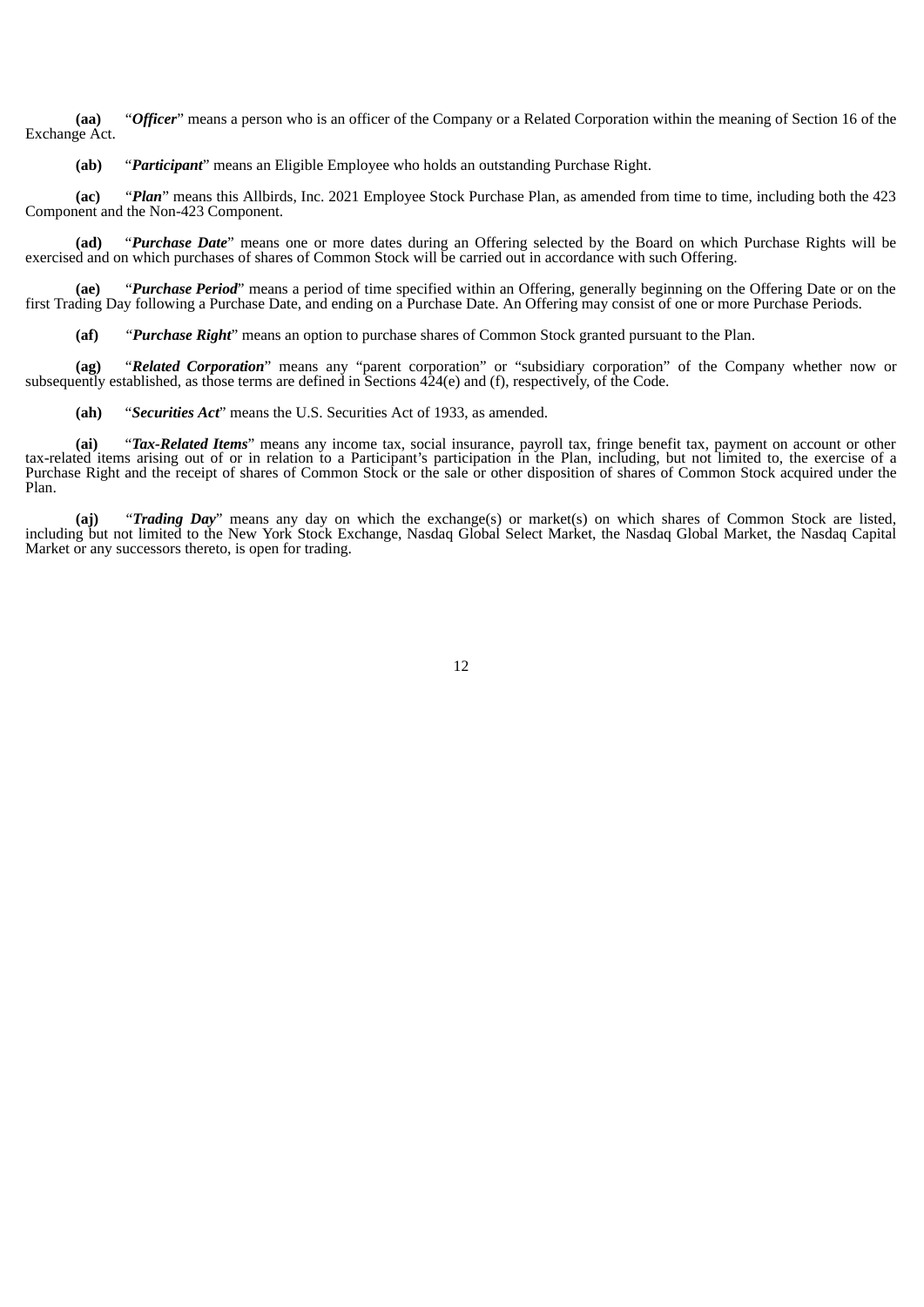#### **CERTIFICATION PURSUANT TO RULES 13a-14(a) AND 15d-14(a) UNDER THE SECURITIES EXCHANGE ACT OF 1934, AS ADOPTED PURSUANT TO SECTION 302 OF THE SARBANES-OXLEY ACT OF 2002**

<span id="page-102-0"></span>I, Joseph Zwillinger, certify that:

- 1. I have reviewed this Quarterly Report on Form 10-Q of Allbirds, Inc.;
- 2. Based on my knowledge, this report does not contain any untrue statement of a material fact or omit to state a material fact necessary to make the statements made, in light of the circumstances under which such statements were made, not misleading with respect to the period covered by this report;
- 3. Based on my knowledge, the financial statements, and other financial information included in this report, fairly present in all material respects the financial condition, results of operations and cash flows of the registrant as of, and for, the periods presented in this report;
- 4. The registrant's other certifying officer(s) and I are responsible for establishing and maintaining disclosure controls and procedures (as defined in Exchange Act Rules 13a-15(e) and 15d-15(e)) for the registrant and have:
	- (a) Designed such disclosure controls and procedures, or caused such disclosure controls and procedures to be designed under our supervision, to ensure that material information relating to the registrant, including its consolidated subsidiaries, is made known to us by others within those entities, particularly during the period in which this report is being prepared;
	- (b) Evaluated the effectiveness of the registrant's disclosure controls and procedures and presented in this report our conclusions about the effectiveness of the disclosure controls and procedures, as of the end of the period covered by this report based on such evaluation; and
	- (c) Disclosed in this report any change in the registrant's internal control over financial reporting that occurred during the registrant's most recent fiscal quarter (the registrant's fourth fiscal quarter in the case of an annual report) that has materially affected, or is reasonably likely to materially affect, the registrant's internal control over financial reporting; and
- 5. The registrant's other certifying officer(s) and I have disclosed, based on our most recent evaluation of internal control over financial reporting, to the registrant's auditors and the audit committee of the registrant's board of directors (or persons performing the equivalent functions):
	- (a) All significant deficiencies and material weaknesses in the design or operation of internal control over financial reporting which are reasonably likely to adversely affect the registrant's ability to record, process, summarize and report financial information; and
	- (b) Any fraud, whether or not material, that involves management or other employees who have a significant role in the registrant's internal control over financial reporting.

Date: December 7, 2021

/s/ Joseph Zwillinger

Joseph Zwillinger Co-Chief Executive Officer *(Principal Executive Officer)*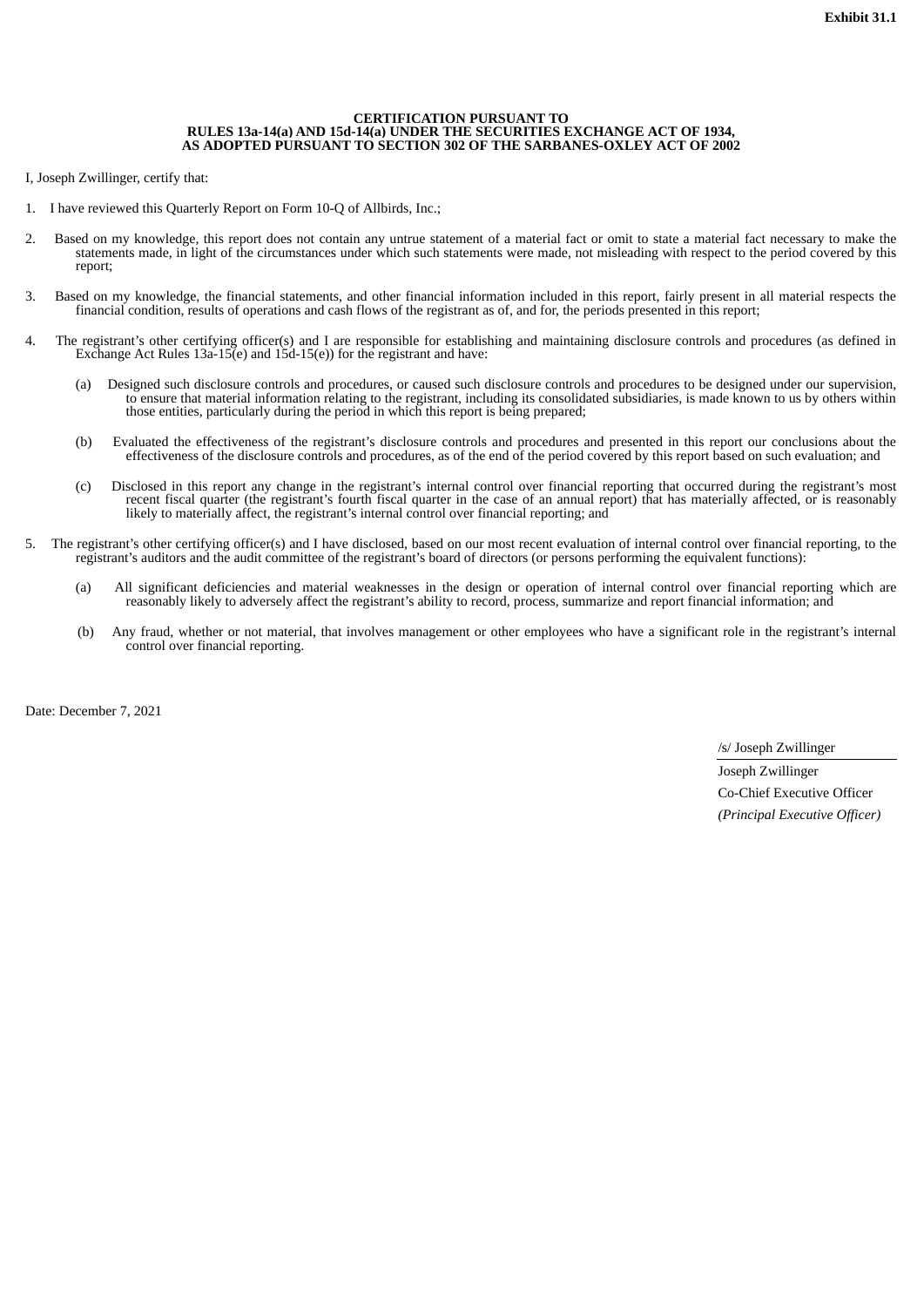#### **CERTIFICATION PURSUANT TO RULES 13a-14(a) AND 15d-14(a) UNDER THE SECURITIES EXCHANGE ACT OF 1934, AS ADOPTED PURSUANT TO SECTION 302 OF THE SARBANES-OXLEY ACT OF 2002**

<span id="page-103-0"></span>I, Michael Bufano, certify that:

- 1. I have reviewed this Quarterly Report on Form 10-Q of Allbirds, Inc.;
- 2. Based on my knowledge, this report does not contain any untrue statement of a material fact or omit to state a material fact necessary to make the statements made, in light of the circumstances under which such statements were made, not misleading with respect to the period covered by this report;
- 3. Based on my knowledge, the financial statements, and other financial information included in this report, fairly present in all material respects the financial condition, results of operations and cash flows of the registrant as of, and for, the periods presented in this report;
- 4. The registrant's other certifying officer(s) and I are responsible for establishing and maintaining disclosure controls and procedures (as defined in Exchange Act Rules 13a-15(e) and 15d-15(e)) for the registrant and have:
	- (a) Designed such disclosure controls and procedures, or caused such disclosure controls and procedures to be designed under our supervision, to ensure that material information relating to the registrant, including its consolidated subsidiaries, is made known to us by others within those entities, particularly during the period in which this report is being prepared;
	- (b) Evaluated the effectiveness of the registrant's disclosure controls and procedures and presented in this report our conclusions about the effectiveness of the disclosure controls and procedures, as of the end of the period covered by this report based on such evaluation; and
	- (c) Disclosed in this report any change in the registrant's internal control over financial reporting that occurred during the registrant's most recent fiscal quarter (the registrant's fourth fiscal quarter in the case of an annual report) that has materially affected, or is reasonably likely to materially affect, the registrant's internal control over financial reporting; and
- 5. The registrant's other certifying officer(s) and I have disclosed, based on our most recent evaluation of internal control over financial reporting, to the registrant's auditors and the audit committee of the registrant's board of directors (or persons performing the equivalent functions):
	- (a) All significant deficiencies and material weaknesses in the design or operation of internal control over financial reporting which are reasonably likely to adversely affect the registrant's ability to record, process, summarize and report financial information; and
	- (b) Any fraud, whether or not material, that involves management or other employees who have a significant role in the registrant's internal control over financial reporting.

Date: December 7, 2021

/s/ Michael Bufano

Michael Bufano Chief Financial Officer *(Principal Financial Officer)*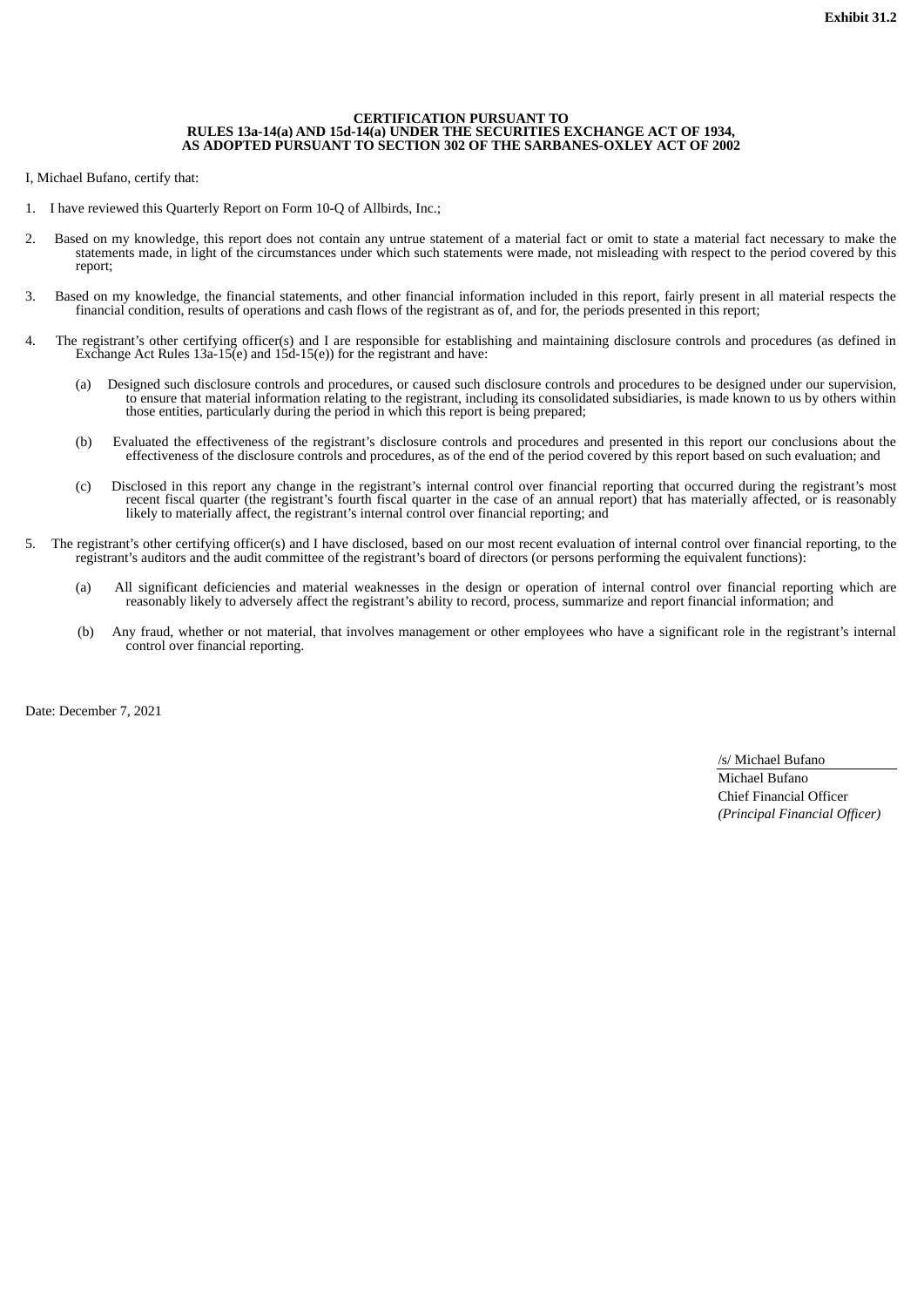#### **CERTIFICATION PURSUANT TO 18 U.S.C. SECTION 1350, AS ADOPTED PURSUANT TO SECTION 906 OF THE SARBANES-OXLEY ACT OF 2002**

<span id="page-104-0"></span>Pursuant to the requirement set forth in Rule 13a-14(b) of the Securities Exchange Act of 1934, as amended, (the "Exchange Act") and Section 1350 of Chapter 63 of Title 18 of the United States Code (18 U.S.C. §1350) as adopted pursuant to Section 906 of the Sarbanes-Oxley Act of 2002, Joseph Zwillinger, Co-Chief Executive Officer of Allbirds, Inc. (the "Company"), hereby certifies that, to the best of his knowledge:

- 1. The Company's Quarterly Report on Form 10-Q for the period ended September 30, 2021, to which this Certification is attached as Exhibit 32.1 (the "Periodic Report"), fully complies with the requirements of Section 13(a) or Section 15(d) of the Exchange Act; and
- 2. The information contained in the Periodic Report fairly presents, in all material respects, the financial condition and results of operations of the Company.

Date: December 7, 2021

/s/ Joseph Zwillinger Joseph Zwillinger Co-Chief Executive Officer *(Principal Executive Officer)*